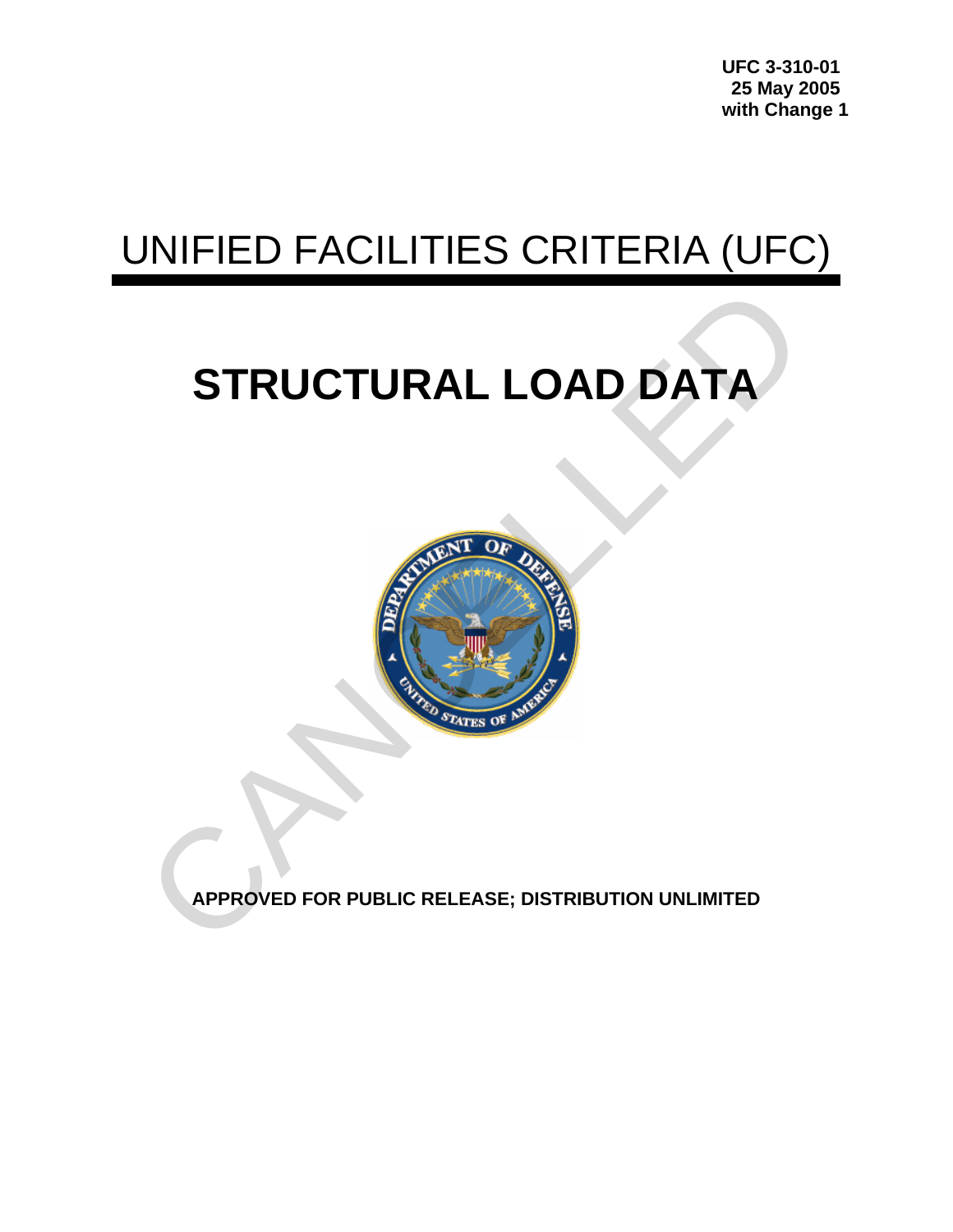## **UNIFIED FACILITIES CRITERIA (UFC)**

## **STRUCTURAL LOAD DATA**

Any copyrighted material included in this UFC is identified at its point of use. Use of the copyrighted material apart from this UFC must have the permission of the copyright holder.

## U.S. ARMY CORPS OF ENGINEERS

NAVAL FACILITIES ENGINEERING COMMAND (Preparing Activity)

AIR FORCE CIVIL ENGINEER SUPPORT AGENCY

Record of Changes (changes are indicated by \**1**\ ... /**1**/)

| <b>Change No.</b> | <b>Date</b> | Location        |
|-------------------|-------------|-----------------|
|                   | Dec 2005    | <b>FOREWORD</b> |
|                   |             |                 |



**This UFC supersedes UFC 3-310-01, dated 30 June 2000.**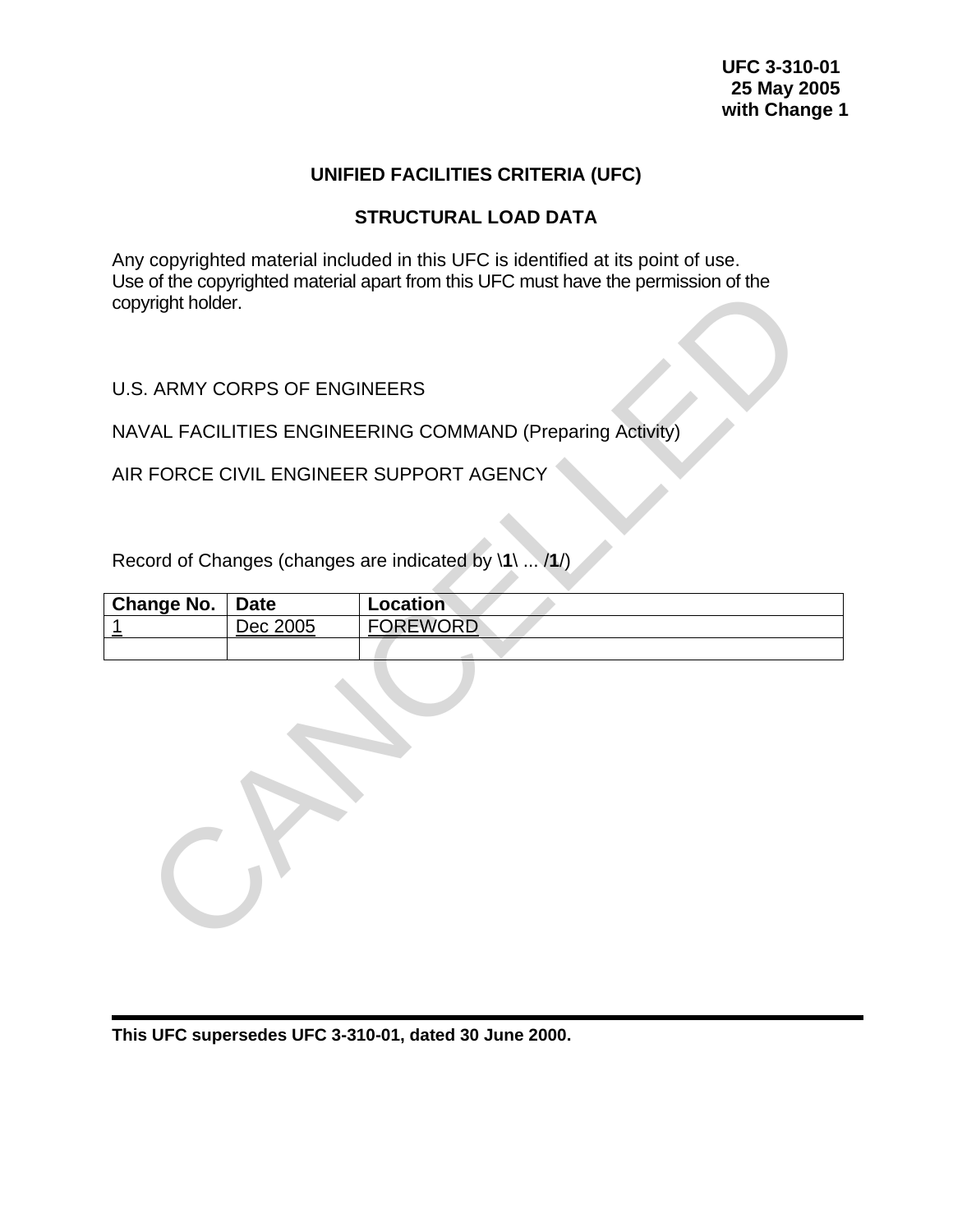#### **FOREWORD**

 $\backslash$ 1 $\backslash$ 

The Unified Facilities Criteria (UFC) system is prescribed by MIL-STD 3007 and provides planning, design, construction, sustainment, restoration, and modernization criteria, and applies to the Military Departments, the Defense Agencies, and the DoD Field Activities in accordance with [USD\(AT&L\) Memorandum](http://www.wbdg.org/pdfs/ufc_implementation.pdf) dated 29 May 2002. UFC will be used for all DoD projects and work for other customers where appropriate. All construction outside of the United States is also governed by Status of forces Agreements (SOFA), Host Nation Funded Construction Agreements (HNFA), and in some instances, Bilateral Infrastructure Agreements (BIA.) Therefore, the acquisition team must ensure compliance with the more stringent of the UFC, the SOFA, the HNFA, and the BIA, as applicable.

UFC are living documents and will be periodically reviewed, updated, and made available to users as part of the Services' responsibility for providing technical criteria for military construction. Headquarters, U.S. Army Corps of Engineers (HQUSACE), Naval Facilities Engineering Command (NAVFAC), and Air Force Civil Engineer Support Agency (AFCESA) are responsible for administration of the UFC system. Defense agencies should contact the preparing service for document interpretation and improvements. Technical content of UFC is the responsibility of the cognizant DoD working group. Recommended changes with supporting rationale should be sent to the respective service proponent office by the following electronic form: Criteria Change Request (CCR). The form is also accessible from the Internet sites listed below. refore, the acquisition team must ensure compliance with the more stringent of the UFC,<br>
FA, the HNFA, and the BIA, as applicable,<br>
2 are living documents and will be periodically reviewed, updated, and made available to<br>

UFC are effective upon issuance and are distributed only in electronic media from the following source:

• Whole Building Design Guide web site http://dod.wbdg.org/.

Hard copies of UFC printed from electronic media should be checked against the current electronic version prior to use to ensure that they are current. /1/

AUTHORIZED BY:

 $\sim$   $\sim$   $\sim$   $\sim$   $\sim$   $\sim$ 

DONALD L. BASHAM, P.E. Chief, Engineering and Construction U.S. Army Corps of Engineers

 $\land \alpha$ mun  $L$ , forguson ATHLEEN I. FERGUSON,

The Deputy Civil Engineer DCS/Installations & Logistics Department of the Air Force

 $\sqrt{a_{\rm max} - a_{\rm j} - a_{\rm j} - a_{\rm j} - a_{\rm j} - a_{\rm j} - a_{\rm j} - a_{\rm j} - a_{\rm j} - a_{\rm j} - a_{\rm j} - a_{\rm j} - a_{\rm j} - a_{\rm j} - a_{\rm j} - a_{\rm j} - a_{\rm j} - a_{\rm j} - a_{\rm j} - a_{\rm j} - a_{\rm j} - a_{\rm j} - a_{\rm j} - a_{\rm j} - a_{\rm j} - a_{\rm j} - a_{\rm j} - a_{\rm j} - a_{\rm j} - a_{\rm j} - a_{\rm j} -$ 

DR. JAMES W WRIGHT Chief Engineer Naval Facilities Engineering Command

 $\chi$ 

Dr̃, ⁄̄GĚT WLM-OY, P.E. Difector, Installations Requirements and Management Office of the Deputy Under Secretary of Defense (Installations and Environment)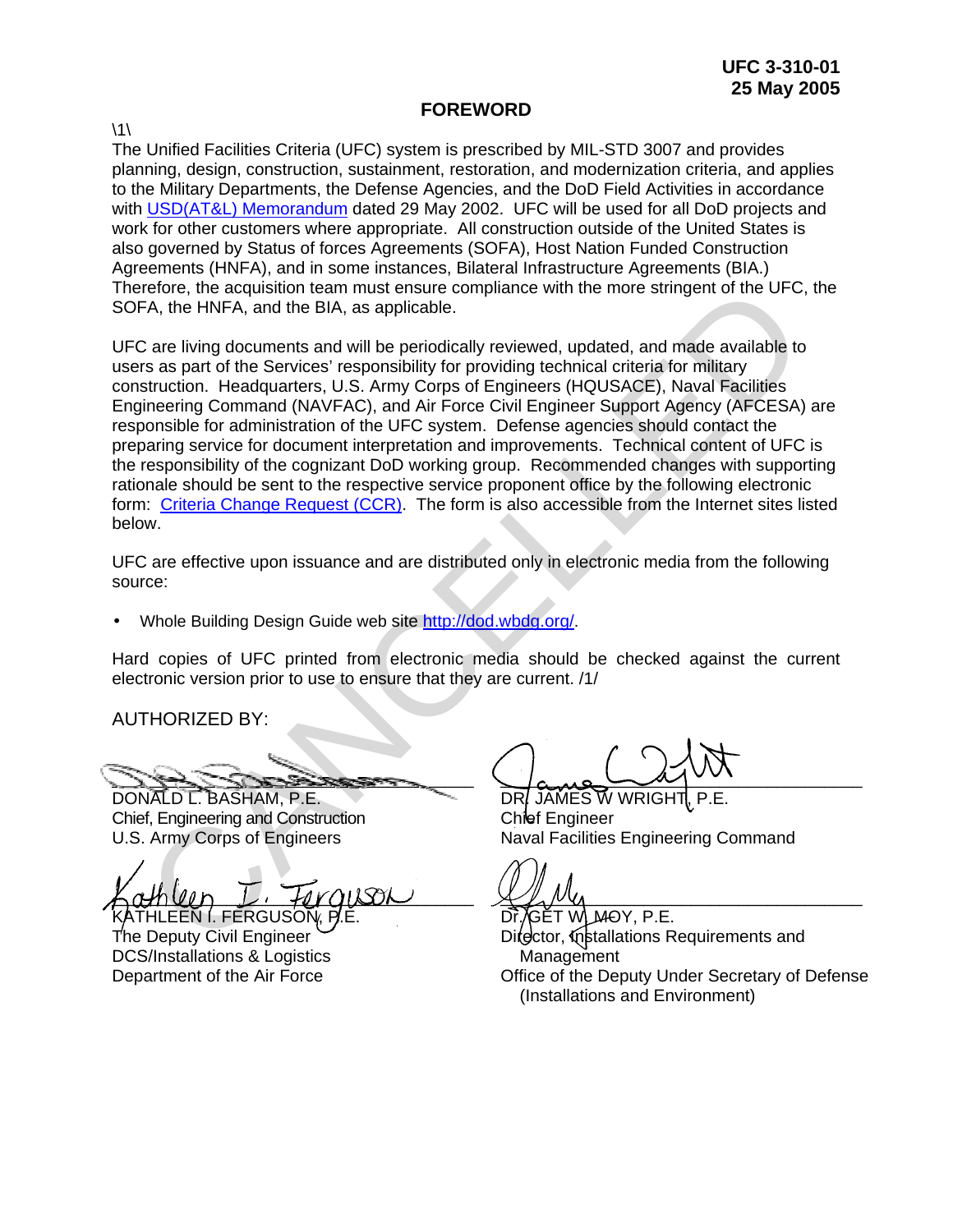#### **Unified Facilities Criteria (UFC) Revision Summary Sheet**

**Subject:** UFC 3-310-01, *Design: Structural Load Data* **Cancels:** UFC 3-310-01, *Load Assumptions for Buildings*, dated 30 June 2000

**Description of Change:** This update to UFC 3-310-01 compiles and updates the structural loading data to be used in the design of buildings and other structures. The International Building Code (IBC) has been adopted as the buildings code for the Department of Defense, as modified by UFC 1-200-01. The load data included in UFC 3-310-01 compliments and expands the usage of the IBC for DoD facilities in the following ways:

- The minimum live load table is expanded to include DoD unique occupancies or functions.
- The design wind speed, ground snow loading, frost penetration depth, and seismic spectral accelerations are identified at specific DoD facilities within the U.S. its territories and possessions.
- □ The best available design wind speed, ground snow loading, frost penetration depth, and seismic spectral accelerations are identified at specific DoD facilities outside if the U.S. its territories and possessions.
- The best available design seismic spectral accelerations are provided at additional locations overseas.

**Reasons for Change:** The existing guidance was inadequate for the following reasons:

- The minimum live load data in the existing UFC 3-310-01 did not mesh well with the data in the IBC due to differences in terminology and conflicting / out of date guidance. dified by UFC 1-200-01. The load data included in UFC 3-310-01 compliments and expanded the IBC for DOD facilities in the following ways:<br>
use of the IBC for DOD facilities in the following ways is the method by the meth
	- The existing lists of DoD locations, both within the United States and overseas, were incomplete and didn't reflect many locations where installations had been eliminated.
	- The design wind speed and ground snow loading data in the existing UFC 3-310-01 was out of date and did not agree with the requirements of the IBC.
	- The design seismic spectral accelerations for specific DoD sites within the U.S. were not available.
	- The listing of design seismic spectral accelerations outside of the U.S. was inadequate, the data was out of date, and inaccurate.

**Impact:** The following direct benefits will result from the update of UFC 3-310-01:

- Creation of a single source reference for structural loading requirements that provide clear and consistent guidance for the design of DoD facilities.
	- o Eliminates interpretation and ambiguity that could lead to design and construction conflicts.
	- o Facilitates update and revision as better information becomes available.
- Creation of up to date load data that compliments the IBC and allows the use of a common minimum structural safety standards for all DoD facilities.
- (The evaluation / update of the design seismic spectral accelerations at overseas sites ensures that structures are designed to the appropriate level. Revision of the seismic design values will typically result in reduced constructions costs since the previous values were approximations that were often overly conservative.)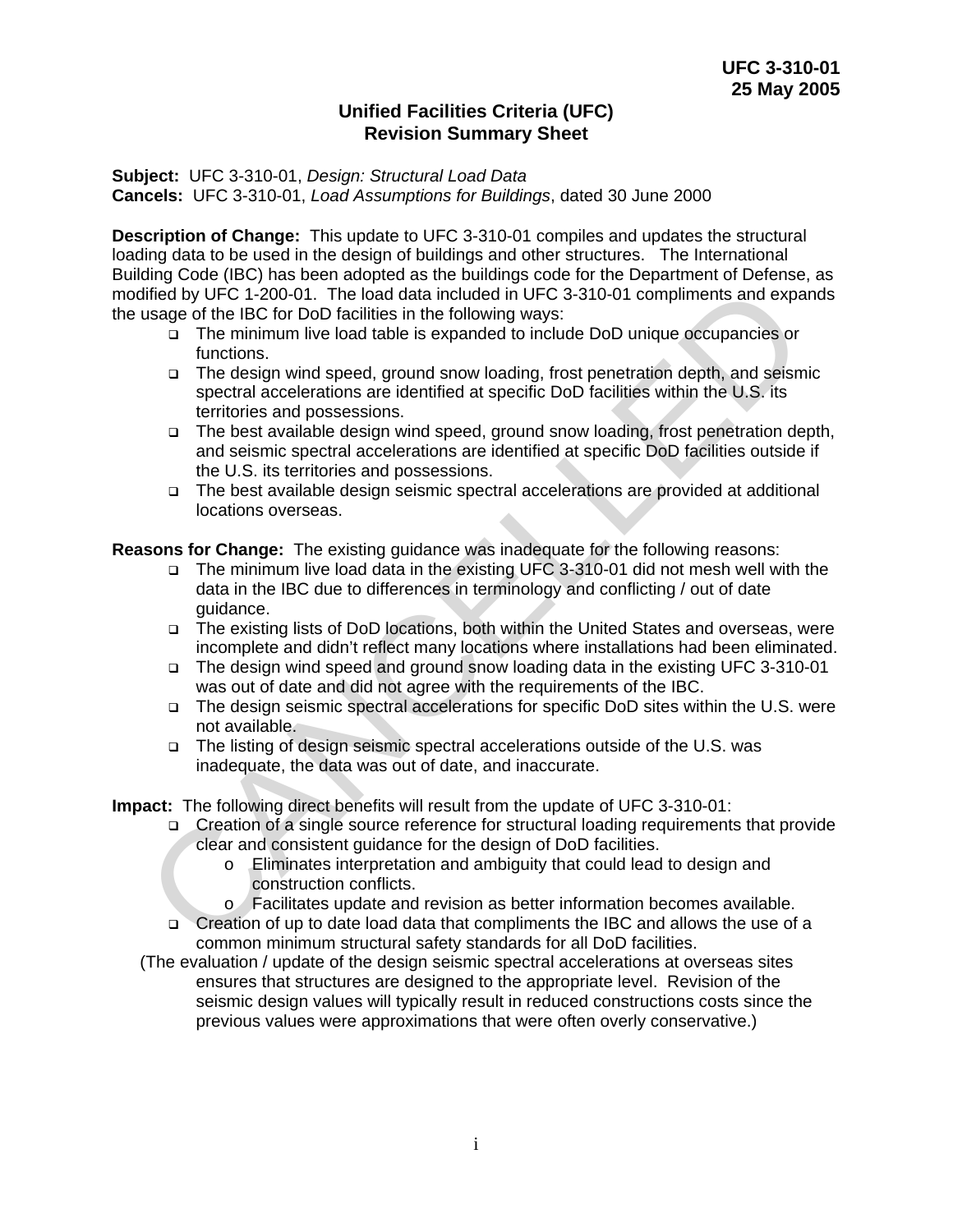Page

# **CONTENTS**

## INTRODUCTION

| Paragraph         | $1 - 1$<br>$1 - 2$<br>$1 - 3$<br>$1 - 4$<br>$1 - 5$<br>$1-6$<br>$1 - 6.1$<br>$1 - 6.2$<br>$1 - 6.3$<br>$1 - 6.4$<br>$1 - 6.5$<br>$1 - 6.6$<br>$1 - 7$<br>$1 - 8$ | IBC Section 1615 - EARTHQUAKE LOADS-                                                                                     |
|-------------------|------------------------------------------------------------------------------------------------------------------------------------------------------------------|--------------------------------------------------------------------------------------------------------------------------|
| <b>APPENDIX A</b> |                                                                                                                                                                  |                                                                                                                          |
| <b>APPENDIX B</b> |                                                                                                                                                                  | MINIMUM UNIFORMLY DISTRIBUTED LIVE LOADS AND<br>MINIMUM CONCENTRATED LIVE LOADS  B-1                                     |
| <b>APPENDIX C</b> |                                                                                                                                                                  | SITE SPECIFIC STRUCTURAL LOADING DATA -<br>UNITED STATES, ITS TERRITORIES AND                                            |
| <b>APPENDIX D</b> |                                                                                                                                                                  | SITE SPECIFIC STRUCTURAL LOADING DATA -<br>OUTSIDE OF THE UNITED STATES, ITS TERRITORIES                                 |
| <b>APPENDIX E</b> |                                                                                                                                                                  | EARTHQUAKE LOADING DATA AT ADDITIONAL<br>LOCATIONS OUTSIDE OF THE UNITED STATES, ITS<br>TERRITORIES AND POSSESSIONS  E-1 |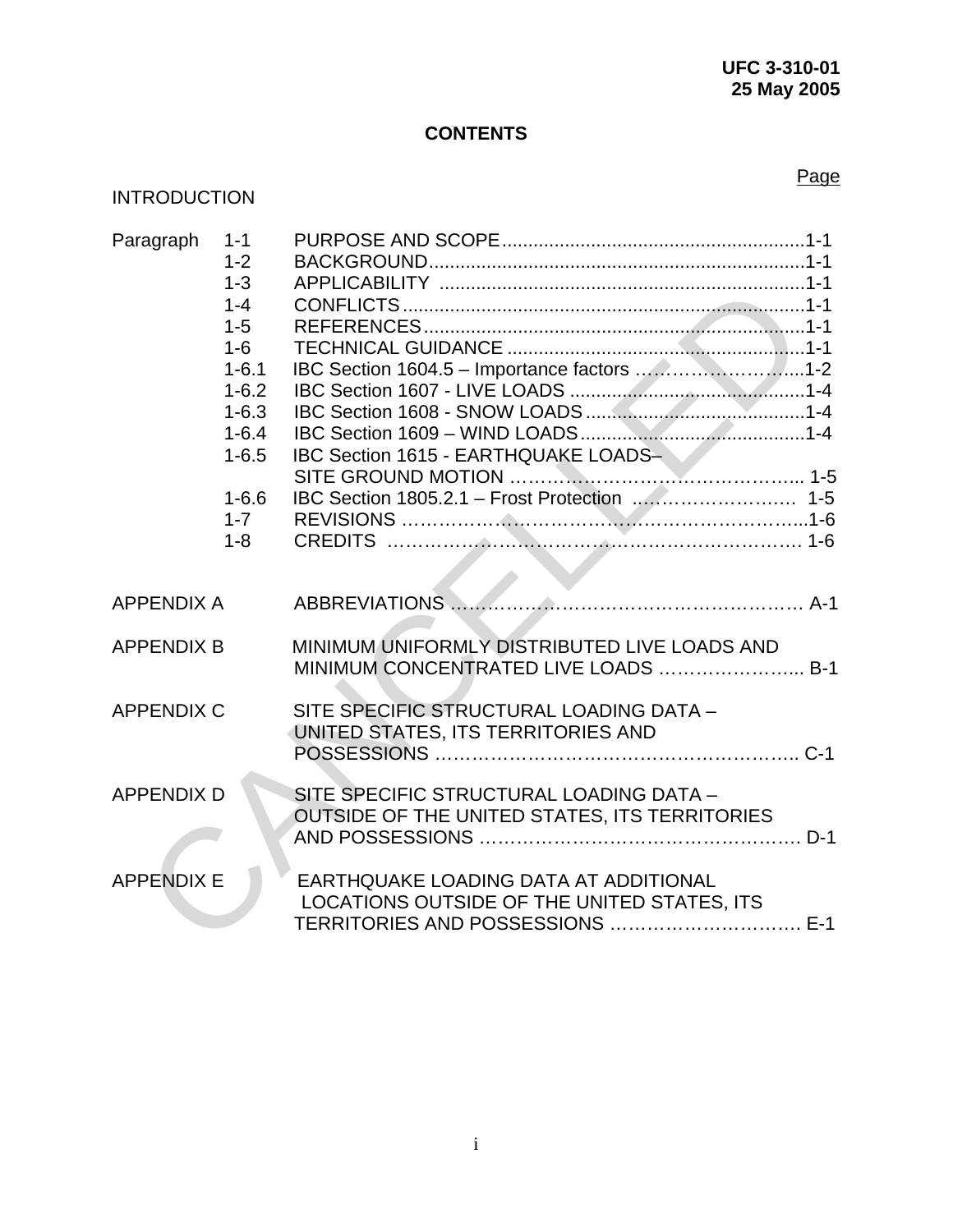# **TABLES**

| Table | <b>Title</b><br><u>Page</u>                                                                              |  |
|-------|----------------------------------------------------------------------------------------------------------|--|
| 1     | CLASSIFICATION OF BUILDINGS AND OTHER STRUCTURES<br>FOR IMPORTANCE FACTORS                               |  |
| $B-1$ | MINIMUM UNIFORMLY DISTRIBUTED LIVE LOADS AND<br>MINIMUM CONCENTRATED LIVE LOADS<br>B-1                   |  |
| $C-1$ | STRUCTURAL CLIMATIC LOADING DATA -<br>UNITED STATES, ITS TERRITORIES AND POSSESSIONS  C-1                |  |
| $C-2$ | EARTHQUAKE LOADING DATA - UNITED STATES, ITS                                                             |  |
| $D-1$ | STRUCTURAL CLIMATIC LOADING DATA - OUTSIDE OF THE<br>UNITED STATES, ITS TERRITORIES AND POSSESSIONS  D-1 |  |
| $D-2$ | <b>EARTHQUAKE LOADING DATA - OUTSIDE OF THE</b><br>UNITED STATES, ITS TERRITORIES AND POSSESSIONS  D-9   |  |
| $E-1$ | EARTHQUAKE LOADING DATA AT ADDITIONAL SELECTED<br>LOCATIONS OUTSIDE OF THE UNITED STATES, ITS            |  |
|       |                                                                                                          |  |
|       |                                                                                                          |  |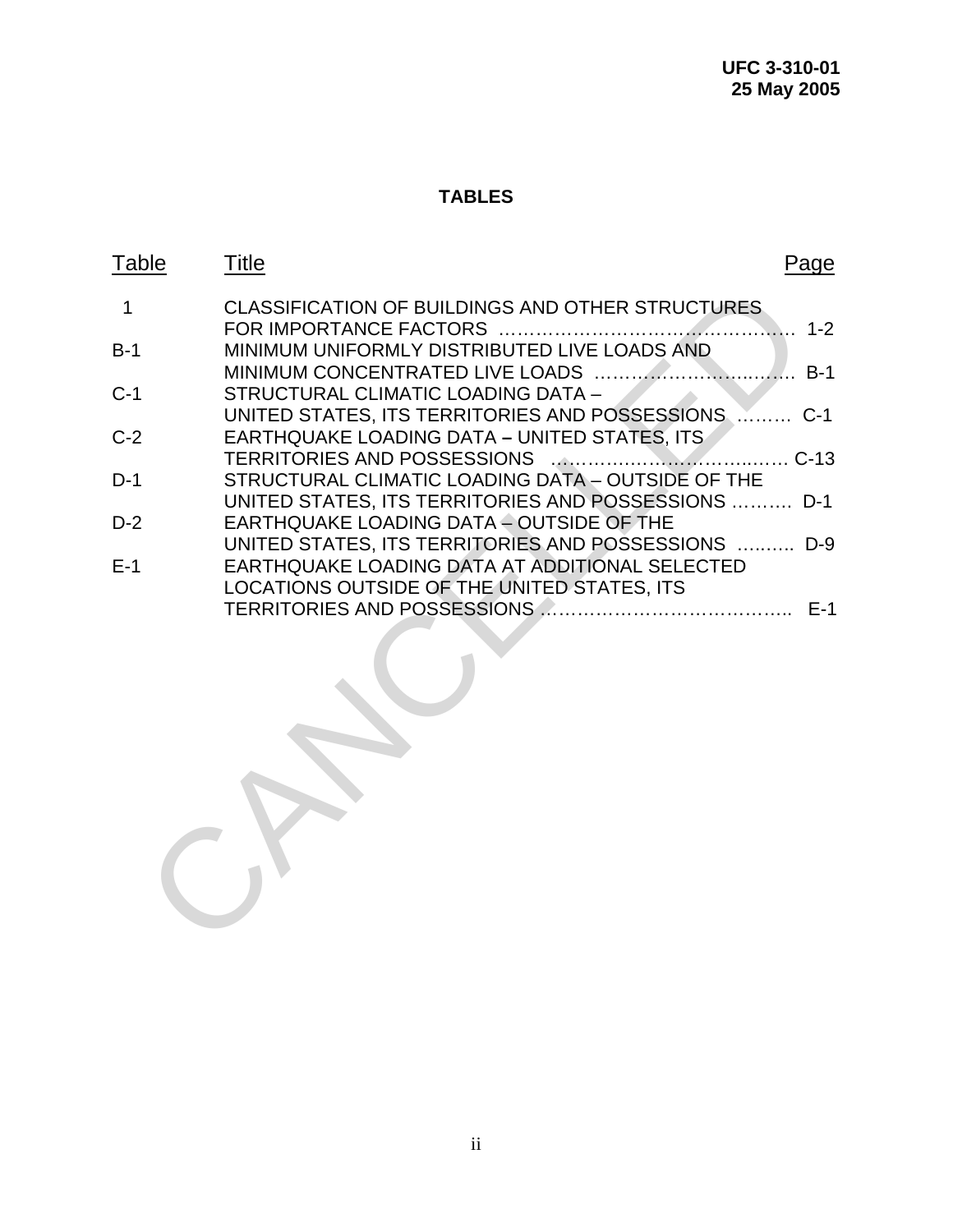## **INTRODUCTION**

1-1 **PURPOSE AND SCOPE**. This UFC provides structural loading data for the planning, design and construction of buildings for the Department of Defense (DOD). The loading data includes available site-specific ground snow load, basic wind speed, seismic spectral accelerations, and frost penetration at significant DOD installations worldwide. Also included are minimum live loadings for various facility occupancies and uses.

1-2 **BACKGROUND**. UFC 1-200-01 adopts and modifies the International Building Code (IBC) as the building code for DOD. Structural loading data including minimum live loads, ground snow load, basic wind speed, and seismic spectral accelerations, is provided for locations within the United States in chapters 1607, 1608, 1609, and 1615 of the IBC. The information included in UFC 3-310-01 is intended as a tool to assist in the consistent interpretation of the data in the IBC at significant DOD installations within the United States, and as the basis for applying the provisions of the UFC 1-200-01 to significant DOD installations outside of the United States. BACKGROUND. UFC 1-200-01 adopts and modifies the International<br>
diding Code (IBC) as the building code for DOD. Structural loading data including<br>
inmum live loads, ground snow load, basic wind speed, and seismic spectral<br>

1-3 **APPLICABILITY**. This UFC applies to all service elements and contractors involved in the planning, design and construction of DOD facilities worldwide.

1-4 **CONFLICTS.** This UFC supplements the information contained in the IBC as modified by UFC 1-200-01. All sections of the IBC as modified by UFC 1-200-01 remain in effect. If any conflicts or disagreements exist, the IBC as modified by UFC 1- 200-01, will govern. Bring all apparent conflicts to the attention of the authorizing design agency for additional guidance.

## 1-5 **REFERENCES**.

- UFC 1-200-01, *Design: General Building Requirements* (http://dod.wbdg.org/)
- *International Building Code* (IBC), 2003 (http://www.iccsafe.org/)
- *Seismic Design Parameters* (Version 3.10), International Council of Building Officials and the International Code Council in conjunction with the United States Geological Survey, the Building Seismic Safety Council, the Federal Emergency Management Agency, E.V. Leyendecker, A.D. Frankel, and K.S. Rukstales. Copies available from: Building Seismic Safety Council, 1090 Vermont Avenue, NW, Suite 700, Washington, DC 20005 (telephone: 202-289-7800; fax: 202-289- 1092; web site: [http://www.bssconline.org/index.html\)](http://www.bssconline.org/index.html).

1-6 **TECHNICAL GUIDANCE.** The provisions of the IBC, as modified by UFC 1- 200-01, govern the structural design of buildings, structures and portions thereof, with the following modifications.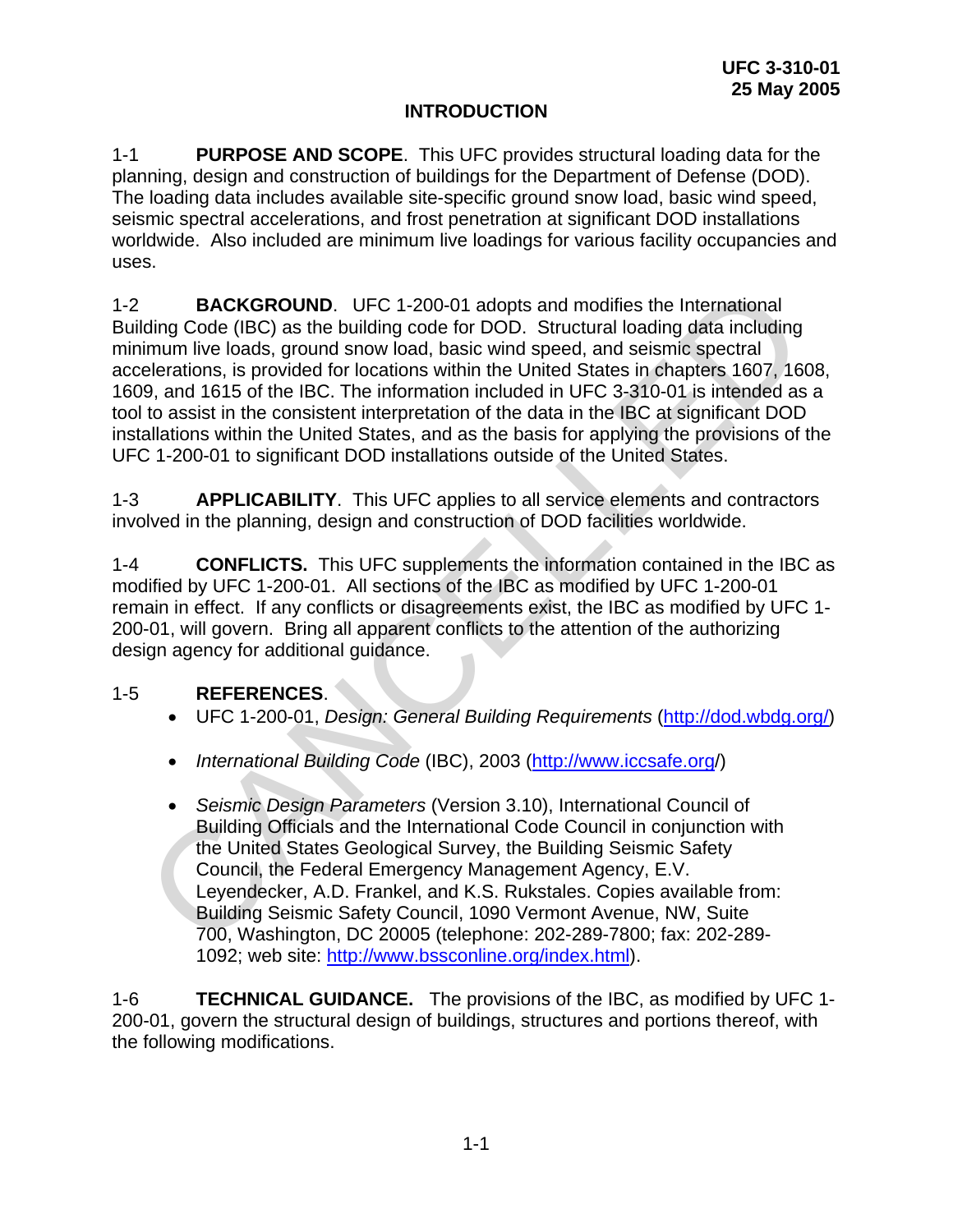1-6.1 **IBC Section 1604.5 – Importance factors.** Use Table 1 below to determine the importance factor for snow load, wind load and seismic load in lieu of Table 1604-5, "Classification of Buildings and Other Structures for Importance Factors".

## **TABLE 1 CLASSIFICATION OF BUILDINGS AND OTHER STRUCTURES FOR IMPORTANCE FACTORS**

| <b>Seismic</b><br><b>Use</b><br><b>Group</b> | <b>Occupancy</b><br>Category | <b>Nature of Occupancy</b>                                                                                                                                                                                                                                                                                                                                                                                                                                                                                                                                                                                                                                                                                                                                                                                                                                                                                                                                                                                                                                                                                                                                                                                                                                                                                                                    | <b>Seismic</b><br><b>Factor</b><br>$I_{E}$ | <b>Snow</b><br><b>Factor</b><br>$I_{\rm S}$ | <b>Wind</b><br><b>Factor</b><br>$I_W$ |
|----------------------------------------------|------------------------------|-----------------------------------------------------------------------------------------------------------------------------------------------------------------------------------------------------------------------------------------------------------------------------------------------------------------------------------------------------------------------------------------------------------------------------------------------------------------------------------------------------------------------------------------------------------------------------------------------------------------------------------------------------------------------------------------------------------------------------------------------------------------------------------------------------------------------------------------------------------------------------------------------------------------------------------------------------------------------------------------------------------------------------------------------------------------------------------------------------------------------------------------------------------------------------------------------------------------------------------------------------------------------------------------------------------------------------------------------|--------------------------------------------|---------------------------------------------|---------------------------------------|
|                                              |                              | Buildings and other structures that represent a low<br>hazard to human life in the event of failure,<br>including, but not limited to:<br>• Agricultural facilities<br>• Certain temporary facilities<br>• Minor storage facilities                                                                                                                                                                                                                                                                                                                                                                                                                                                                                                                                                                                                                                                                                                                                                                                                                                                                                                                                                                                                                                                                                                           | 1.00                                       | 0.8                                         | 0.87 <sup>a</sup>                     |
|                                              | $\mathbf{I}$                 | Buildings and other structures except those listed<br>in Categories I, III, IV and V                                                                                                                                                                                                                                                                                                                                                                                                                                                                                                                                                                                                                                                                                                                                                                                                                                                                                                                                                                                                                                                                                                                                                                                                                                                          | 1.00                                       | 1.00                                        | 1.00                                  |
| $\mathbf{I}$                                 | $\mathbf{III}$               | Buildings and other structures that represent a<br>substantial hazard to human life or represent<br>significant economic loss in the event of failure,<br>including, but not limited to:<br>• Buildings and other structures where more than 300<br>people congregate in one area<br>. Buildings and other structures with elementary school,<br>secondary school, or daycare facilities with an occupant<br>load greater than 250<br>. Buildings and other structures with an occupant load<br>greater than 500<br>. Health care facilities with an occupant load of 50 or<br>more resident patients, but not having surgery or<br>emergency treatment facilities<br>· Jails and detention facilities<br>• Structures and equipment in power-generating<br>stations; water treatment facilities that are required for<br>primary treatment and disinfecting of potable water;<br>waste water treatment facilities that are required for<br>primary treatment; and other public utility facilities that<br>are not included in Categories IV and V<br>. Buildings and other structures not included in<br>Categories IV and V containing sufficient quantities of<br>toxic, flammable, or explosive substances to be<br>dangerous to the public if released<br>• Facilities having high-value equipment, as designated<br>by the using agency | 1.25                                       | 1.10                                        | 1.15                                  |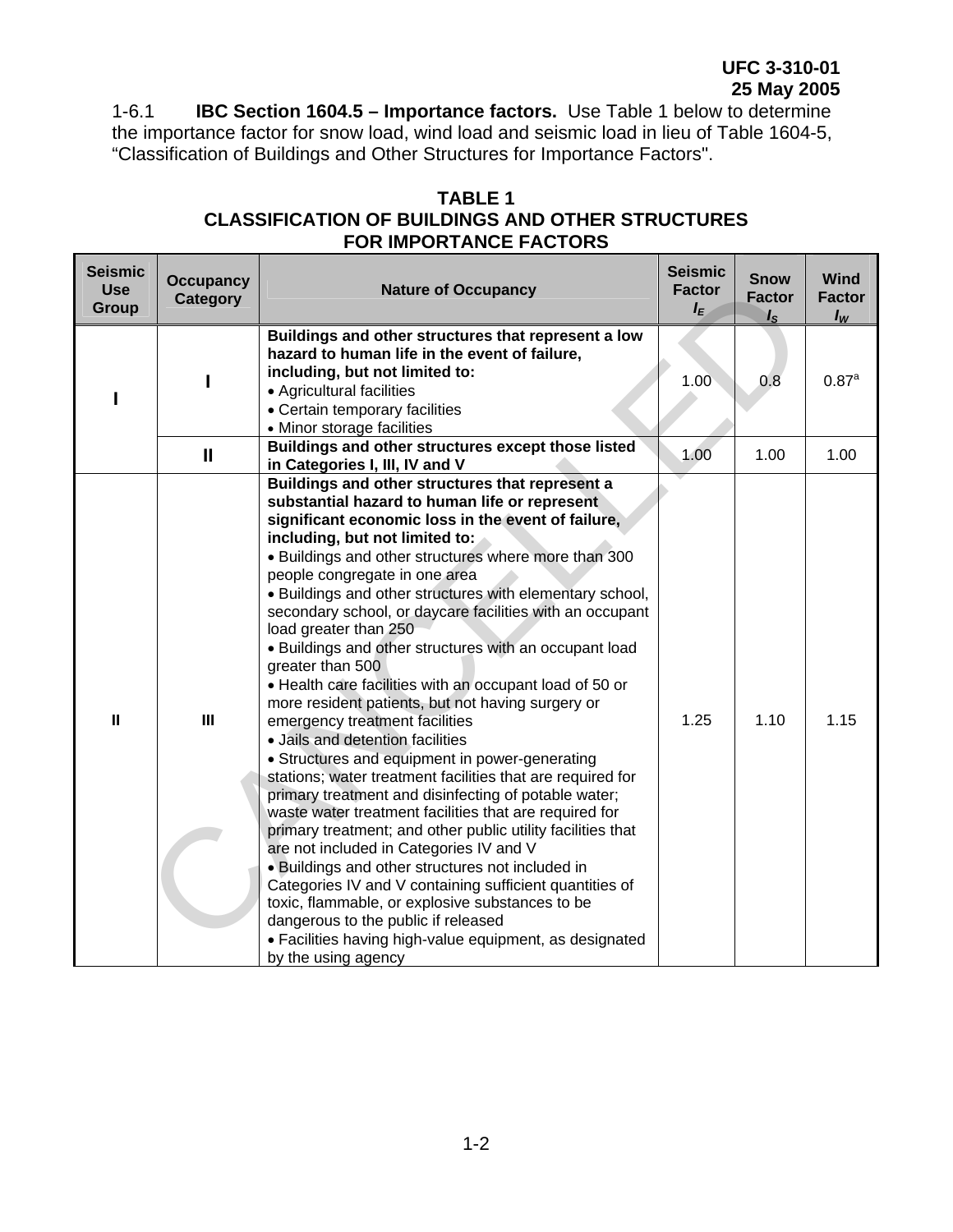#### **UFC 3-310-01 25 May 2005**

| <b>Seismic</b><br><b>Use</b><br><b>Group</b> | <b>Occupancy</b><br>Category | <b>Nature of Occupancy</b>                                                                                                                                                                                                                                                                                                                                                                                                                                                                                                                                                                                                                                                                                                                                                                                                                                                                                                                                                                                                                                                                                                                                                                                                                                                                                                                                                                            | <b>Seismic</b><br><b>Factor</b><br>$I_{E}$ | <b>Snow</b><br><b>Factor</b><br>$I_{\rm S}$ | <b>Wind</b><br><b>Factor</b><br>$I_W$ |
|----------------------------------------------|------------------------------|-------------------------------------------------------------------------------------------------------------------------------------------------------------------------------------------------------------------------------------------------------------------------------------------------------------------------------------------------------------------------------------------------------------------------------------------------------------------------------------------------------------------------------------------------------------------------------------------------------------------------------------------------------------------------------------------------------------------------------------------------------------------------------------------------------------------------------------------------------------------------------------------------------------------------------------------------------------------------------------------------------------------------------------------------------------------------------------------------------------------------------------------------------------------------------------------------------------------------------------------------------------------------------------------------------------------------------------------------------------------------------------------------------|--------------------------------------------|---------------------------------------------|---------------------------------------|
| Ш                                            | IV                           | Buildings and other structures designed as<br>essential facilities, including, but not limited to:<br>• Hospitals and other health care facilities having<br>surgery or emergency treatment facilities<br>• Fire, rescue, and police stations, and emergency<br>vehicle garages<br>· Designated earthquake, hurricane, or other<br>emergency shelters<br>· Designated emergency preparedness,<br>communication, and operation centers, and other<br>facilities required for emergency response<br>• Power-generating stations and other utility facilities<br>required for primary power or as emergency backup<br>facilities for Category IV structures<br>• Structures containing highly toxic materials as defined<br>by Section 307, where the quantity of material exceeds<br>the maximum allowable quantities of Table 307.7(2)<br>• Aviation control towers, air traffic control centers, and<br>emergency aircraft hangars that house aircraft required<br>for post-earthquake emergency response<br>• Buildings and other structures not included in<br>Category V, having DOD mission-essential command,<br>control, primary communications, data handling, and<br>intelligence functions that are not duplicated at<br>geographically separate locations, as designated by the<br>using agency<br>• Water treatment facilities required to maintain water<br>pressure for fire suppression | 1.50 <sup>b</sup>                          | 1.20                                        | 1.15                                  |
| IV <sub>c</sub>                              | $V^{\mathsf{C}}$             | Facilities designed as national strategic military<br>assets, including, but not limited to:<br>• Key national defense assets (e.g. National Missile<br>Defense facilities), as designated by the using agency<br>• Facilities involved in operational missile control,<br>launch, tracking, or other critical defense capabilities<br>• Emergency backup power-generating facilities<br>required for primary power for Category V structures<br>• Power-generating stations and other utility facilities<br>required for primary power for Category V structures, if<br>emergency backup power generating facilities are not<br>available<br>• Facilities involved in storage, handling, or processing<br>of nuclear, chemical, biological, or radiological<br>materials, where structural failure could have<br>widespread catastrophic consequences, as designated<br>by the using agency.                                                                                                                                                                                                                                                                                                                                                                                                                                                                                                         | N/A <sup>C</sup>                           | 1.50 <sup>C</sup>                           | $1.70^{\circ}$                        |

#### **Notes to Table 1, "CLASSIFICATION OF BUILDINGS AND OTHER STRUCTURES FOR IMPORTANCE FACTORS"**

- a. In hurricane-prone regions with V>100 miles per hour, *Iw* shall be 0.77.
- b. In the Optional Procedure for the Design of SUG III-A Facilities,  $I_E = 1.0$  (See IBC Section 1616.6.2).
- c. A new Category and Seismic Use Group have been added to address national strategic military assets.
- A Seismic Importance Factor,  $I<sub>E</sub>$ , is not required for the design of these facilities.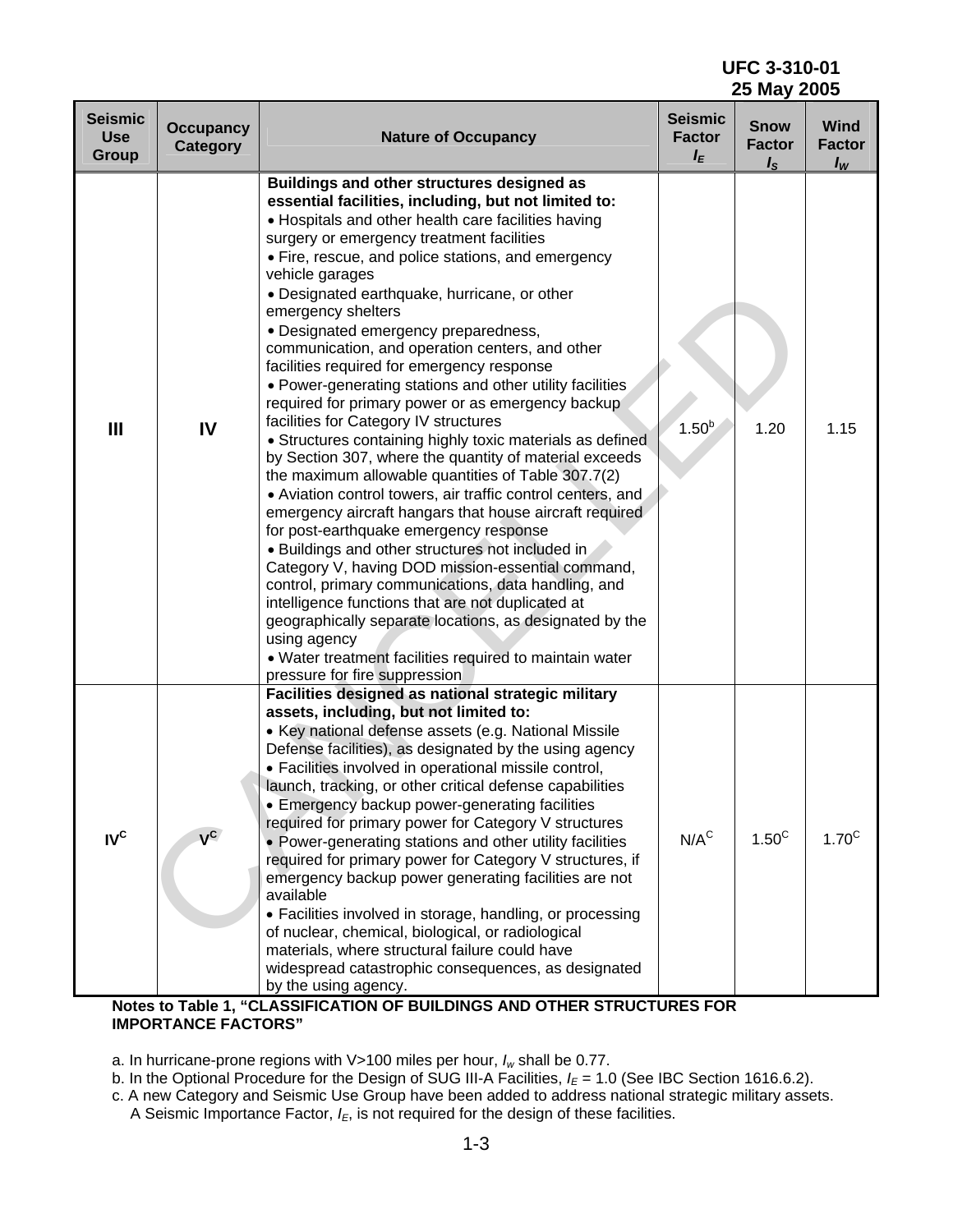1-6.2 **IBC Section 1607 – LIVE LOADS.** Replace table 1607.1, Minimum Uniformly Distributed Live Loads and Minimum Concentrated Live Loads, with table B-1 of this UFC. Table B-1 includes IBC Table 1607.1 with additional Occupancy or Use classifications for military facilities.The additional classifications that have been added to IBC Table 1607.1 for military facilities are shown in bold italics within Table B-1.

1-6.3 **IBC Section 1608 – SNOW LOADS.** Ground snow loads are identified in Appendices C and D for specific locations.

Locations with ground snow load of 'CS' indicates that site specific Case Studies are required to establish ground snow loads due to potential extreme local variations in local ground snow loads.

1-6.3.1 **Within the United States.** Ground snow loads at DOD installations within the United States, territories and possessions are identified in table C-1 to facilitate consistent interpretation of the information provided in figure 1608.2 and table 1608.2 of the IBC.

1-6.3.2 **Outside of the United States.** Ground snow loads at specific locations outside of the United States, territories and possessions are identified in table D-1. At locations where the ground snow load is not provided, use the best available locality information. For additional guidance contact the authorizing design agency.

1-6.4 **Section 1609 – WIND LOADS.** Basic wind speeds (3-second gust) are identified in Appendices C and D for specific locations.

Mountainous terrain, gorges, ocean promontories, and locations designated as 'Special' must be examined for unusual wind conditions.

1-6.4.1 **Within the United States.** Basic wind speeds at DOD installations within the United States, territories and possessions are identified in table C-1 to facilitate consistent interpretation of the information provided in figure 1609 of the IBC.

1-6.4.2 **Outside of the United States.** Basic wind speeds at specific locations outside of the United States, territories and possessions are identified in table D-1. At locations where the basic wind speed is not provided, use the best available locality information. For additional guidance contact the authorizing design agency. between the ground snow load of 'CS' indicates that site specific Case<br>dies are required to establish ground snow loads due to potential extreme local<br>ations in local ground snow loads.<br>3.1 Within the United States. Ground

The wind speed data in table D-1 was derived from MILITARY HANDBOOK 1002/2A, adjusted to reflect a 50-year recurrence interval, and supplemented with available site specific evaluations. If reliable local information is available it may be used in lieu of the listed data with the approval of the authorizing design agency. As better site-specific information becomes available Appendix D will be revised accordingly. **Use a minimum wind speed of 137 km/h (85 mph) at all locations unless a lower wind speed is approved by the authorizing design agency.**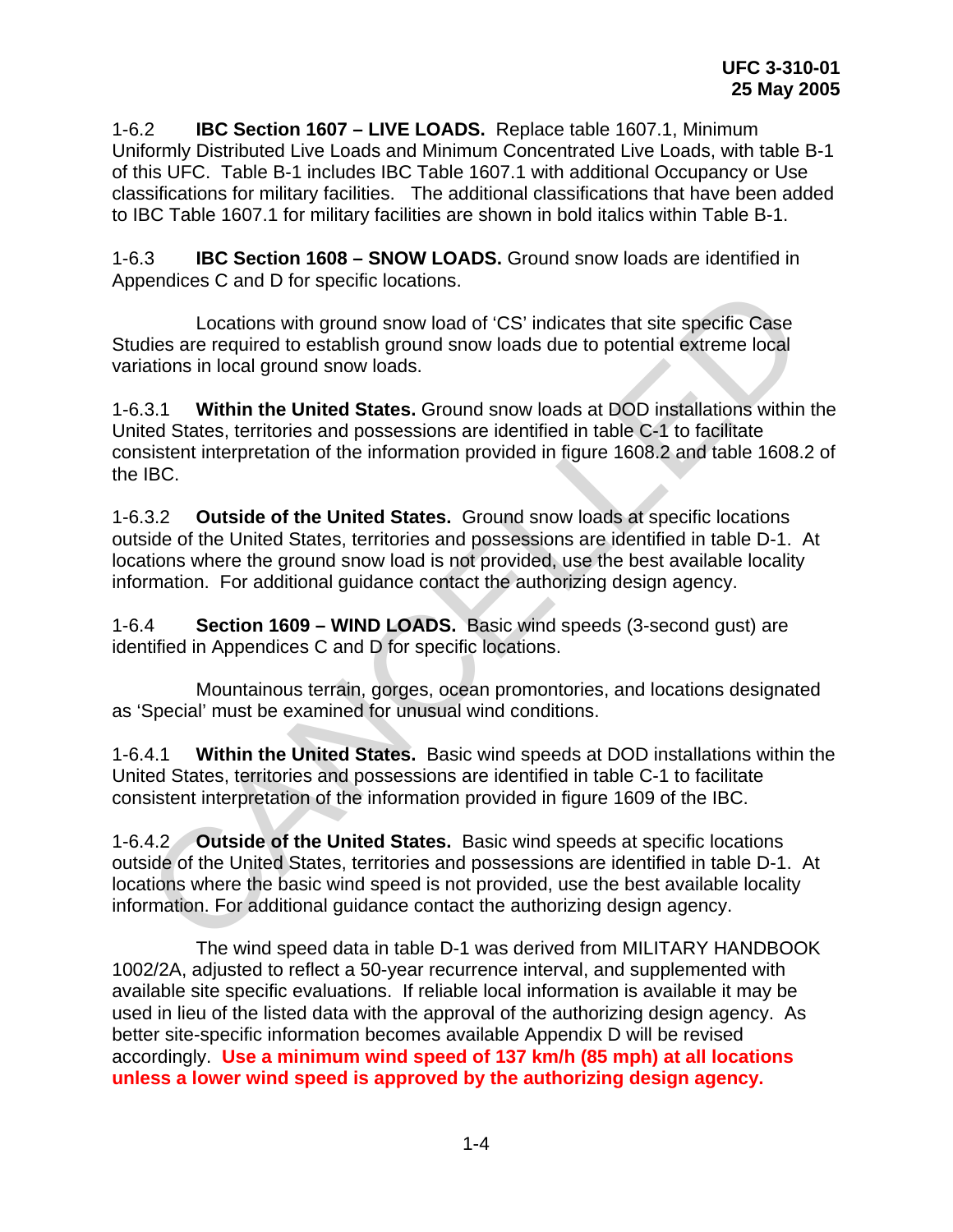1-6.5 **IBC Section 1615 – EARTHQUAKE LOADS– SITE GROUND MOTION.**  Seismic spectral response acceleration data is provided in appendices C and D for specific locations. The short period spectral acceleration corresponding to a period of 0.2 seconds  $(S<sub>s</sub>)$  and the 1-second spectral period acceleration  $(S<sub>1</sub>)$  have been identified for both the Maximum Considered Earthquake (MCE) and the 10/50 Earthquake, defined as an earthquake with a 10 percent probability of being exceeded in 50 years.

The seismic design parameters in appendices C and D are typically provided at the approximate geographical centroid of the installation / city. For larger installations and where the potential seismic accelerations vary considerably over relative short distances, it may not be adequate to use the acceleration values at the installation centroid. At select locations the maximum and minimum value of  $S<sub>S</sub>$  and  $S<sub>1</sub>$  within the installation is listed. Use the maximum values unless site-specific location (latitude / longitude) information is available and lesser values can be justified by the use of figure 1615 of the IBC or by approved computerized tools for determining seismic design parameters. For additional guidance contact the authorizing design agency. The seismic design parameters in appendices C and D are typically provide<br>the approximate geographical centroid of the installation / city. For large installation<br>where the potential seismic accelerations vary considerabl

1-6.5.1 **Within the United States.** Seismic design data at DOD installations within the United States, territories and possessions is identified in table C-2 to facilitate consistent interpretation of the information provided in figure 1615 of the IBC. The data was determined using the software, "Seismic Design Parameters" Version 3.10, and is based upon geographical location data for each installation. This program or other similar software may be used to determine seismic design data where site-specific location information is available, with the approval of the authorizing design agency.

1-6.5.2 **Outside of the United States.** Seismic design data at specific locations outside of the United States is identified in table D-2. Use the best available locality information at locations where the earthquake accelerations are not provided. The information shown is, with a few exceptions, not based upon detailed site-specific assessments. If better information is available at a specific location it may be used with the approval of the authorizing design agency.

Table E-1 in Appendix E provides best available seismic design data at additional locations outside of the United States.

1-6.6 **IBC Section 1805.2.1 – Frost Protection.** The minimum depth of footings below the undisturbed ground surface must be 305 mm (12 inches). Protect foundation walls, piers and other permanent supports of buildings and structures from frost as described in the IBC as modified by UFC 1-200-01.

Depths to the frost line have been identified in table C-1 for locations within the United States, territories and possessions, and in table D-1 for specific locations outside of the United States. Use the best available locality information at locations where frost depth values are not provided.For additional guidance contact the authorizing design agency.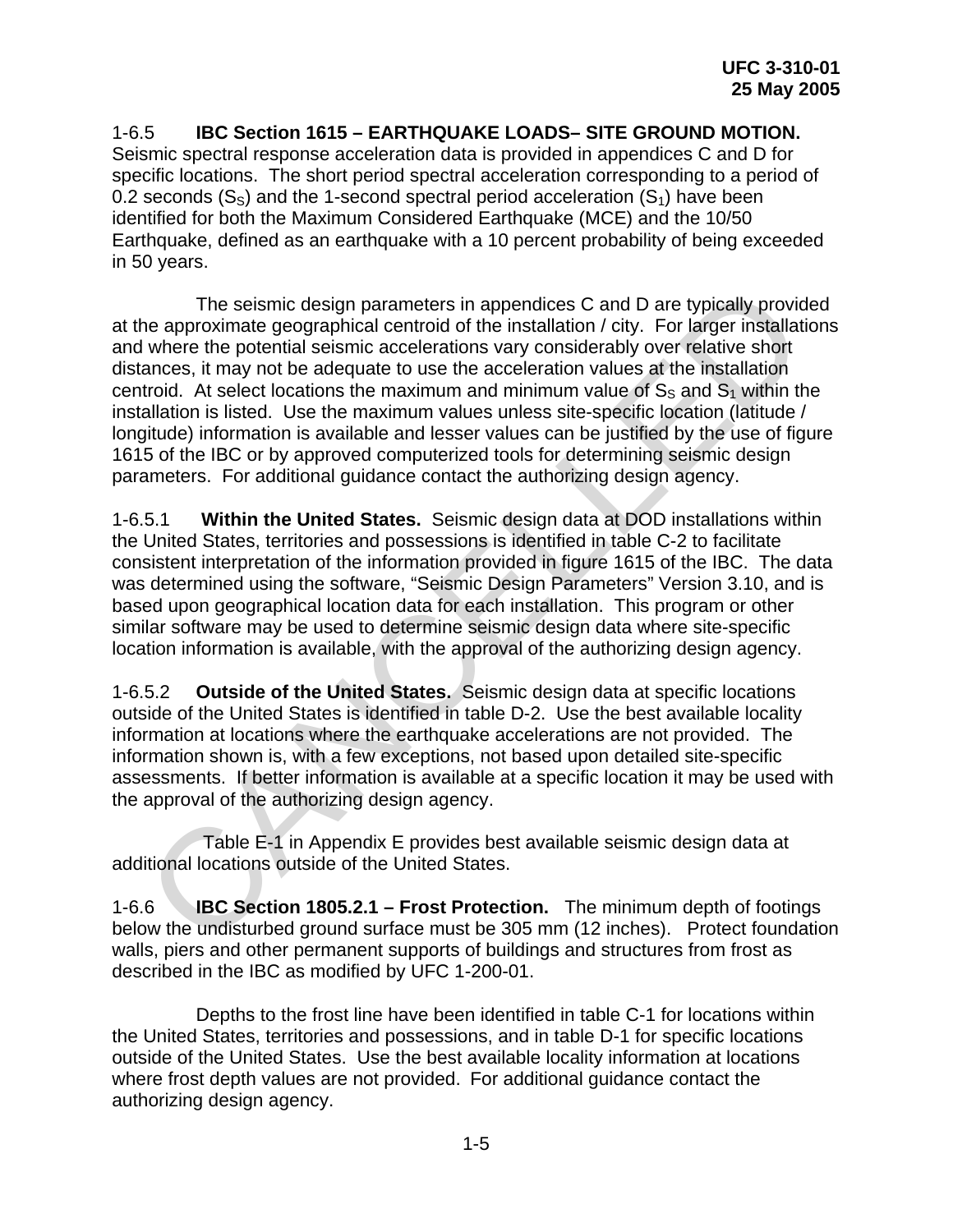1-7 **REVISIONS.** The information in this UFC will be revised on an as needed basis as DOD installations close or new installations are added. In addition, structural load data will be revised or supplemented as new or better information comes available.

 Contact a representative to the DOD Structural Discipline Working Group to recommend additions or changes.

1-8 **CREDITS.** The climatic loading data for locations within the United States, its territories and possessions is based upon figures 1608.2 and 1609 of the 2003 IBC supplemented with additional data taken from the previous edition of UFC 3-310-01 and Military Handbook 1002/2A. The International Code Council provided electronic versions of the figures from the IBC. These electronic maps greatly facilitated this effort and enhanced the accuracy of the information at individual locations.

 The climatic loading data for locations outside of the United States, it territories and possessions represents the best available information to date based upon the previous edition of UFC 3-310-01, and Military Handbook 1002/2A, supplemented by recommendations from regional engineers and the Pond & Company study *Structural Engineering Design Parameters for OCONUS Locations,* 21 September 2001. plemented win additional data taken from the previous edution of DV-C 3-310-01<br>hary Handbook 1002/2A. The International Code Council provided electronic<br>sions of the figures from the IBC. These electronic maps greatly faci

 The earthquake loading data for locations within the United States, its territories and possessions was determined utilizing the software, "Seismic Design Parameters", Version 3.10 that was developed by International Council of Building Officials and the International Code Council in conjunction with the United States Geological Survey, the Building Seismic Safety Council, the Federal Emergency Management Agency, E.V. Leyendecker, A.D. Frankel, and K.S. Rukstales.

 Dr. E.V. Leyendecker of the United States Geological Survey (USGS) provided the earthquake loading data for locations outside of the United States its territories and possessions. The Global Seismic Hazard Assessment Program provided the basis for this effort.

 Dr. John R. Hayes, Jr. (Jack) of the Engineer Research and Development Center, Army Corps of Engineers, Construction Engineering Research Laboratory provided Table 1, "CLASSIFICATION OF BUILDINGS AND OTHER STRUCTURES FOR IMPORTANCE FACTORS". This table is based on table 1604.5 of the 2003 IBC as modified for unique facilities within the Department of Defense.

 Tables 1 and B-1 are based on tables 1604.5 and 1607.1 of the 2003 IBC, and are reproduced with permission of the International Code Council.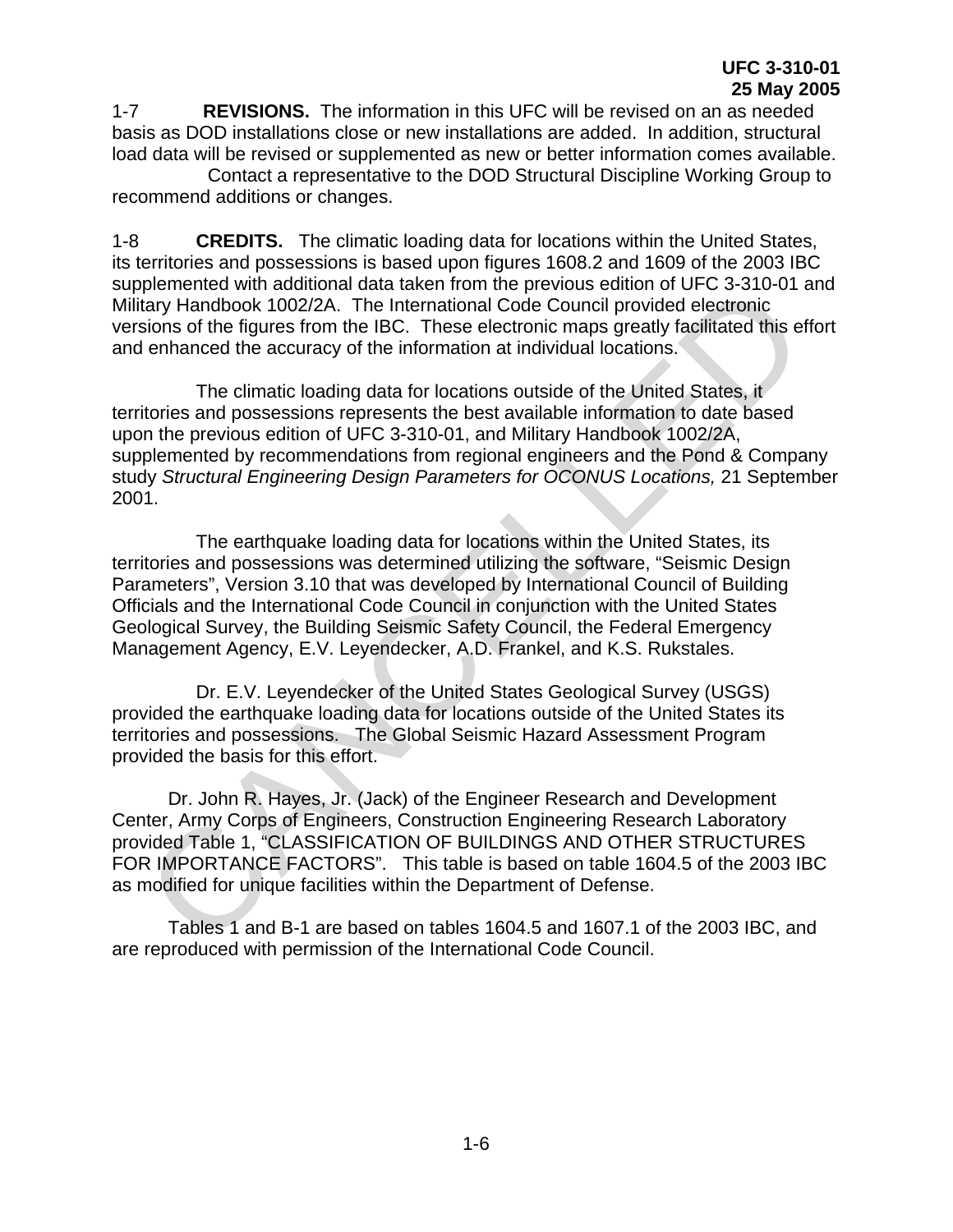#### **APPENDIX A**

### **ABBREVIATIONS**

- **10/50.** …… Earthquake with a10% probability of being exceeded in 50 years
- **CS.** ……… Case Study
- **DOD.** ……. Department of Defense
- **%g.** ……… Percent Gravity
- **HVAC.** ….. Heating Venting and Air Conditioning
- **in2 .** ……… Square Inches
- **IP.** ………. Inch-Pound
- **kg/m3 .** ….. Kilogram per Cubic Meter
- **km/h.** ……. Kilometer per Hour
- **kN.** ………. Kilo Newton
- **kN/m2 .** …… Kilo Newton per Square Meter
- **kPa.** ……… Kilopascal
- **lbs.** ……… Pounds
- **MCE.** ……. Maximum Considered Earthquake (2% probability of being exceeded in 50 years) D. ....... Department of Defense<br>
.......... Percent Gravity<br>
AC. ...... Heating Venting and Air Conditioning<br>
.......... Square Inches<br>
........... Kilogram per Cubic Meter<br>
M. ........ Kiloneter per Hour<br>
............ Ki
- **mm.** ……. Millimeter
- **mm<sup>2</sup> .** ……. Square Millimeter
- **mph.** ……. Miles per Hour
- **psf.** ……… Pounds per Square Foot
- **SS.** ……… Spectral Response Acceleration at Short Period (5% Critical Damping, Site Class B)
- **S1.** ……… Spectral Response Acceleration at 1 Second Period (5% Critical Damping, Site Class B)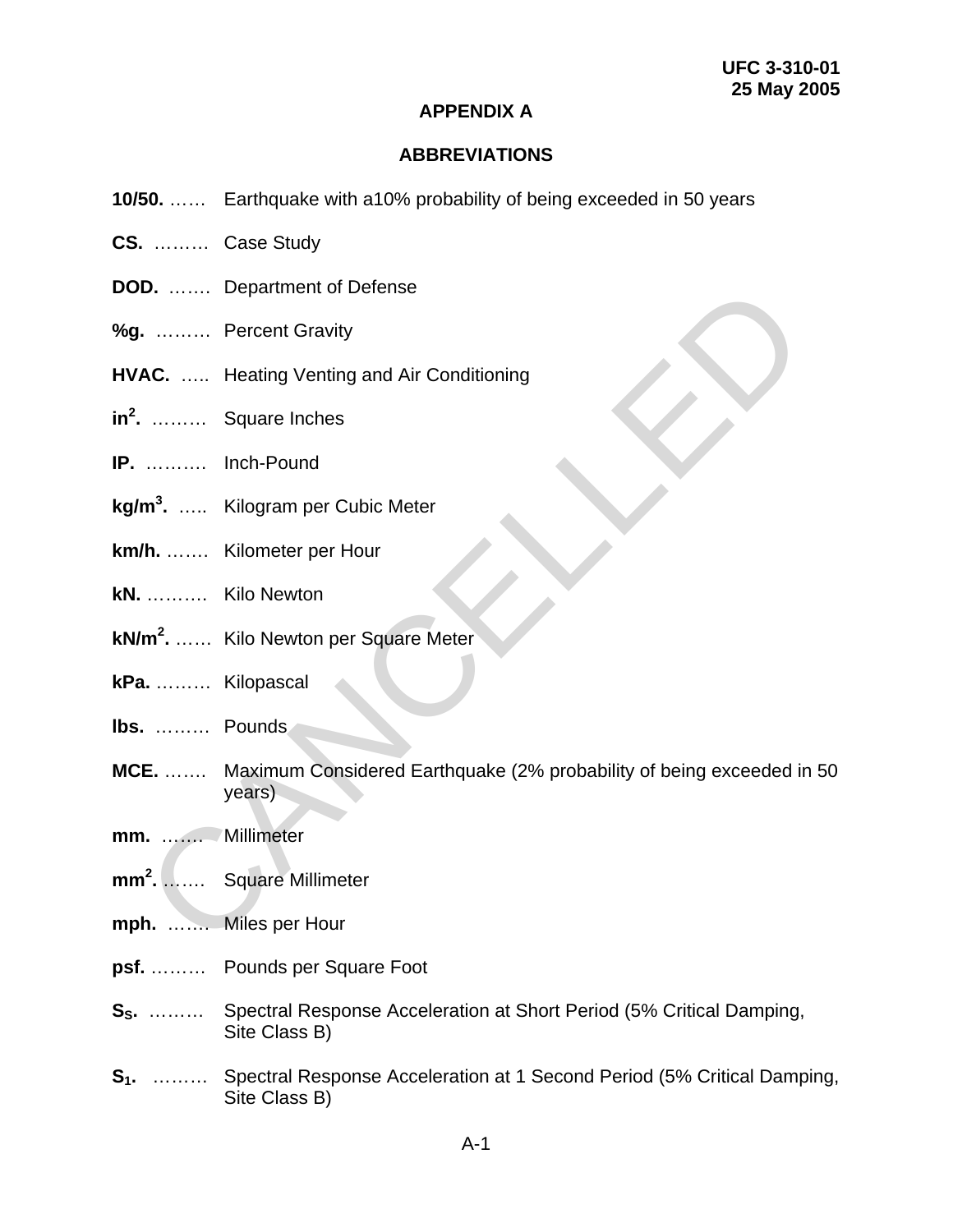#### **APPENDIX B**

#### **MINIMUM UNIFORMLY DISTRIBUTED LIVE LOADS AND MINIMUM CONCENTRATED LIVE LOADS**

**B-1** REFERENCES. All section references are to the International Building Code (IBC) 2003. Table B-1 includes the IBC 2003 Table 1607.1 with additional Occupancy or Use classification for military facilities that are shown in Bold-Italics.

| coupaincy or obe classification for friintary facilities that are shown in Dold Rancs.<br>TABLE B-1 MINIMUM UNIFORMLY DISTRIBUTED LIVE LOADS<br>AND MINIMUM CONCENTRATED LIVE LOADS <sup>9</sup> |                |                |       |                     |  |  |  |
|--------------------------------------------------------------------------------------------------------------------------------------------------------------------------------------------------|----------------|----------------|-------|---------------------|--|--|--|
| <b>OCCUPANCY OR USE</b>                                                                                                                                                                          |                | <b>UNIFORM</b> |       | <b>CONCENTRATED</b> |  |  |  |
|                                                                                                                                                                                                  | kPa            | (psf)          | kN    | (lbs.)              |  |  |  |
| 1. Access floor systems                                                                                                                                                                          |                |                |       |                     |  |  |  |
| Office use                                                                                                                                                                                       | 2.4            | 50             | 8.9   | 2,000               |  |  |  |
| Computer use                                                                                                                                                                                     | 4.8            | 100            | 8.9   | 2,000               |  |  |  |
| 2. Ammunition Storage                                                                                                                                                                            |                |                |       |                     |  |  |  |
| <b>High explosives (one story)</b>                                                                                                                                                               | 23.9           | 500            |       |                     |  |  |  |
| Inert explosives (one story)                                                                                                                                                                     | 23.9           | 500            |       |                     |  |  |  |
| <b>Pyrotechnics (one story)</b>                                                                                                                                                                  | 23.9           | 500            |       |                     |  |  |  |
| <b>Small arms (one story)</b>                                                                                                                                                                    | 23.9           | 500            |       |                     |  |  |  |
| Torpedo (one story)                                                                                                                                                                              | 16.8           | 350            |       |                     |  |  |  |
| 3. Apartments (see residential)                                                                                                                                                                  | $\overline{a}$ | $\overline{a}$ | $---$ | $---$               |  |  |  |
| 4. Armories and drill rooms                                                                                                                                                                      | 7.2            | 150            | $---$ | $---$               |  |  |  |
| 5. Assembly areas and theaters                                                                                                                                                                   |                |                |       |                     |  |  |  |
| Fixed seats (fastened to floor)                                                                                                                                                                  | 2.9            | 60             |       |                     |  |  |  |
| Lobbies                                                                                                                                                                                          | 4.8            | 100            |       |                     |  |  |  |
| Movable seats                                                                                                                                                                                    | 4.8            | 100            |       |                     |  |  |  |
| Stages and platforms                                                                                                                                                                             | 6.0            | 125            |       |                     |  |  |  |
| Follow spot, projection and                                                                                                                                                                      |                |                |       |                     |  |  |  |
| control rooms                                                                                                                                                                                    | 2.4            | 50             |       |                     |  |  |  |
| Catwalks                                                                                                                                                                                         | 1.9            | 40             |       |                     |  |  |  |
| 6. Balconies (exterior)                                                                                                                                                                          | 4.8            | 100            |       |                     |  |  |  |
| On one- and two-family                                                                                                                                                                           |                |                |       |                     |  |  |  |
| residences only, and not                                                                                                                                                                         |                |                |       |                     |  |  |  |
| exceeding $9.3m^2$ (100 ft. <sup>2</sup> )                                                                                                                                                       | 2.9            | 60             |       |                     |  |  |  |
| 7. Battery charging room                                                                                                                                                                         | 9.6            | 200            | ---   | ---                 |  |  |  |
| 8. Boiler houses                                                                                                                                                                                 | 9.6            | 200            | ---   | ---                 |  |  |  |
| 9. Bowling alleys                                                                                                                                                                                | 3.6            | 75             | ---   | ---                 |  |  |  |
| 10. Cleaning gear / trash room                                                                                                                                                                   | 3.6            | 75             | ---   | ---                 |  |  |  |
| compactor                                                                                                                                                                                        |                |                |       |                     |  |  |  |
| 11. Cold Storage (Food or                                                                                                                                                                        |                |                |       |                     |  |  |  |
| provision freezer)                                                                                                                                                                               |                |                |       |                     |  |  |  |
| <b>First floor</b>                                                                                                                                                                               | 19.2           | 400<br>300     |       |                     |  |  |  |
| <b>Upper floors</b>                                                                                                                                                                              | 14.4           |                |       |                     |  |  |  |
| 12. Command Duty Officer Day<br>room                                                                                                                                                             | 2.9            | 60             | ---   |                     |  |  |  |
| 13. Cornices                                                                                                                                                                                     | 2.9            | 60             |       | ---                 |  |  |  |
| 14. Corridors, except as otherwise                                                                                                                                                               |                |                |       |                     |  |  |  |
| indicated                                                                                                                                                                                        | 4.8            | 100            | ---   |                     |  |  |  |
| 15. Court rooms                                                                                                                                                                                  | 3.8            | 80             |       |                     |  |  |  |
| 16. Dance halls and ballrooms                                                                                                                                                                    | 4.8            | 100            | ---   | ---                 |  |  |  |
|                                                                                                                                                                                                  |                |                | ---   |                     |  |  |  |

#### **TABLE B-1 MINIMUM UNIFORMLY DISTRIBUTED LIVE LOADS AND MINIMUM CONCENTRATED LIVE LOADS<sup>9</sup>**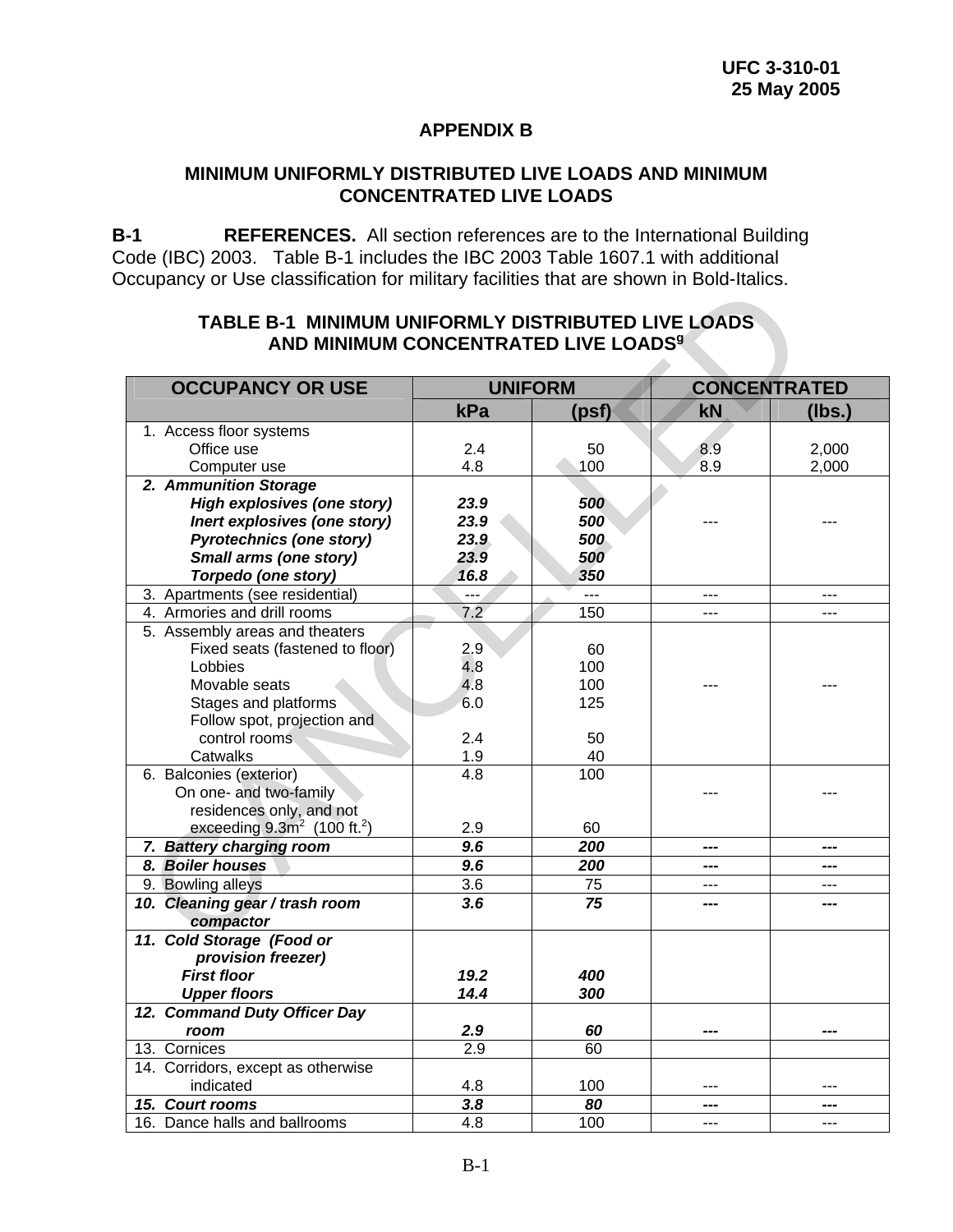| <b>OCCUPANCY OR USE</b>                                 |                     | <b>UNIFORM</b>      | <b>CONCENTRATED</b> |              |  |
|---------------------------------------------------------|---------------------|---------------------|---------------------|--------------|--|
|                                                         | kPa                 | (psf)               | kN                  | (lbs.)       |  |
| 17. Dining rooms and restaurants                        | 4.8                 | 100                 | ---                 |              |  |
| 18. Decks                                               | Same as             | Same as             |                     |              |  |
|                                                         | Occupancy           | Occupancy           |                     |              |  |
|                                                         | Served <sup>h</sup> | Served <sup>h</sup> |                     |              |  |
| 19. Dwellings (see residential)                         | ---                 |                     | ---                 | ---          |  |
| 20. Elevator machine room grating                       | ---                 | ---                 | 1.33                | 300          |  |
| (on area of 2600 mm <sup>2</sup> (4 in. <sup>2</sup> )) |                     |                     |                     |              |  |
| 21. Finish light floor plate construction               |                     |                     |                     |              |  |
| (on area of 650 mm <sup>2</sup> (1 in. <sup>2</sup> ))  | ---                 | ---                 | 0.89                | 200          |  |
| 22. Fire escapes                                        | 4.8                 | 100                 | $\overline{a}$      | ---          |  |
| On single-family dwellings only                         | 1.9                 | 40                  |                     |              |  |
| 23. Galleys                                             |                     |                     |                     |              |  |
| <b>Dishwashing rooms</b>                                | 14.4                | 300                 |                     |              |  |
| General kitchen area                                    | 12.0                | 250                 |                     |              |  |
| <b>Provision storage (not</b>                           |                     |                     |                     |              |  |
| refrigerated)<br><b>Preparation room</b>                | 9.6                 | 200                 |                     |              |  |
| <b>Meat</b>                                             | 12.0                | 250                 |                     |              |  |
| Vegetable                                               | 4.8                 | 100                 |                     |              |  |
| 24. Garages (passenger vehicles only)                   | $\overline{1.9}$    | 40                  | Note a              | Note a       |  |
| Trucks & buses                                          | See Section         | See Section         | See Section         | See Section  |  |
|                                                         | 1607.6 - IBC        | 1607.6 - IBC        | 1607.6 - IBC        | 1607.6 - IBC |  |
| 25. Generator rooms                                     | 9.6                 | 200                 |                     |              |  |
| 26. Grandstands (see stadium and                        |                     |                     | ---                 |              |  |
| arena bleachers)                                        |                     |                     |                     |              |  |
| 27. Guard House                                         | 3.6                 | 75                  | ---                 |              |  |
| 28. Gymnasiums, main floors and                         | 4.8                 | 100                 |                     |              |  |
| balconies                                               |                     |                     |                     |              |  |
| 29. Handrails, guards and grab bars                     | Section             | Section             | Section             | Section      |  |
|                                                         | 1607.7 - IBC        | 1607.7 - IBC        | 1607.7 - IBC        | 1607.7 - IBC |  |
| 30. Hospitals                                           |                     |                     |                     |              |  |
| Operating rooms, laboratories                           | 2.9                 | 60                  | 4.45                | 1,000        |  |
| Private rooms                                           | 1.9                 | 40                  | 4.45                | 1,000        |  |
| Wards                                                   | 1.9                 | 40                  | 4.45                | 1,000        |  |
| Corridors above first floor                             | 3.8                 | 80                  | 4.45                | 1,000        |  |
| 31. Hotels (see residential)                            | ---                 | ---                 | ---                 | ---          |  |
| 32. Incinerators; charging room                         | 7.2                 | 150                 | ---                 | ---          |  |
| 33. Laboratories, normal scientific                     | 6.0                 | 125                 |                     |              |  |
| equipment<br>34. Latrines / Heads / Toilets /           | 3.6                 | 75                  |                     |              |  |
| Washroom                                                |                     |                     | ---                 |              |  |
| 35. Libraries                                           |                     |                     |                     |              |  |
| Reading rooms                                           | 2.9                 | 60                  | 4.45                | 1,000        |  |
| Stack rooms                                             | 7.2 <sup>b</sup>    | 150 <sup>b</sup>    | 4.45                | 1,000        |  |
| Corridors above first floor                             | 3.8                 | 80                  | 4.45                | 1,000        |  |
| 36. Manufacturing                                       |                     |                     |                     |              |  |
| Light                                                   | 6.0                 | 125                 | 8.9                 | 2,000        |  |
| Heavy                                                   | 12.0                | 250                 | 13.34               | 3,000        |  |
| 37. Marquees and canopies                               | 3.6                 | 75                  | ---                 | $---$        |  |
| 38. Mechanical equipment room                           |                     |                     |                     |              |  |
| (general)                                               | 4.8                 | 100                 | ---                 |              |  |
| 39. Mechanical room (HVAC)                              | 6.0                 | 125                 | ---                 | ---          |  |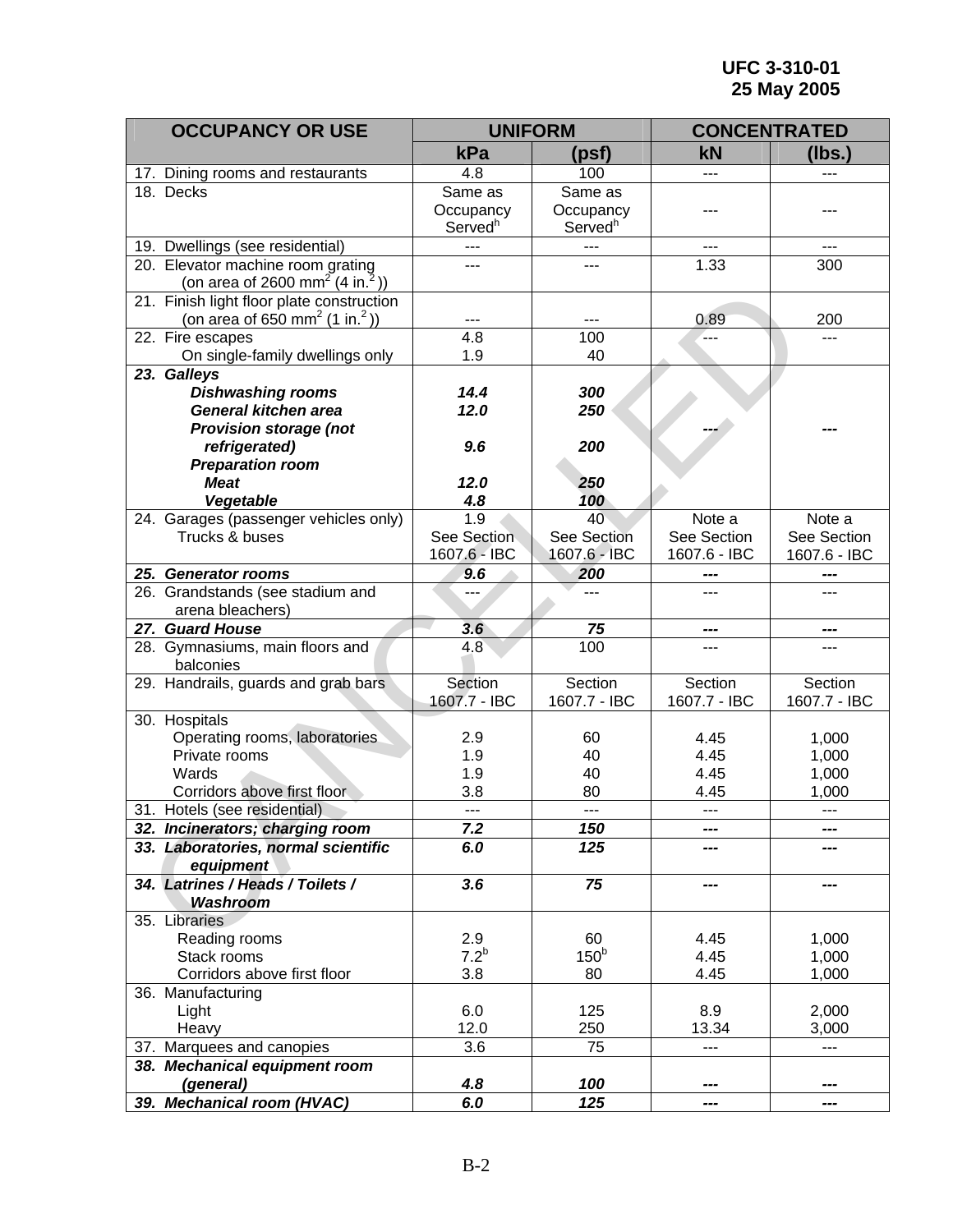| <b>OCCUPANCY OR USE</b> |                                            | <b>UNIFORM</b> |               | <b>CONCENTRATED</b> |               |  |
|-------------------------|--------------------------------------------|----------------|---------------|---------------------|---------------|--|
|                         |                                            | kPa            | (psf)         | <b>kN</b>           | (lbs.)        |  |
|                         | 40. Mechanical telephone and radio         |                |               |                     |               |  |
|                         | equipment room                             | 7.2            | 150           |                     |               |  |
|                         | 41. Morgue                                 | 4.8            | 100           | ---                 | ---           |  |
| 42.                     | Office buildings                           |                |               |                     |               |  |
|                         | File and computer rooms shall              |                |               |                     |               |  |
|                         | be designed for heavier                    |                |               |                     |               |  |
|                         | loads based on anticipated<br>occupancy    |                |               |                     |               |  |
|                         | Lobbies and first floor corridors          | 4.8            | 100           | 8.9                 | 2,000         |  |
|                         | Offices                                    | 2.4            | 50            | 8.9                 | 2,000         |  |
|                         | Corridors above first floor                | 3.8            | 80            | 8.9                 | 2,000         |  |
|                         | 43. Penal Institutions                     |                |               |                     |               |  |
|                         | Cell blocks                                | 1.9            | 40            |                     |               |  |
|                         | Corridors                                  | 4.8            | 100           |                     |               |  |
|                         | 44. Post offices                           |                |               |                     |               |  |
|                         | <b>General area</b>                        | 4.8            | 100           |                     |               |  |
|                         | <b>Work rooms</b>                          | 6.0            | 125           |                     |               |  |
|                         | 45. Power plants                           | 9.6            | 200           |                     | ---           |  |
|                         | 46. Projection booths                      | 4.8            | 100           | ---                 | ---           |  |
|                         | 47. Promenade roof                         | 2.9<br>4.8     | 60<br>100     | ---                 | ---           |  |
|                         | 48. Pump houses<br>49. Recreation room     | 4.8            | 100           | ---<br>---          | ---<br>---    |  |
|                         | 50. Receiving rooms (radio)                |                |               |                     |               |  |
|                         | including roof areas                       | 7.2            | 150           |                     |               |  |
|                         | supporting antennas and                    |                |               |                     |               |  |
|                         | electronic equipment                       |                |               |                     |               |  |
|                         | 51. Refrigeration storage rooms            |                |               |                     |               |  |
|                         | <b>Dairy</b>                               | 9.6            | 200           |                     |               |  |
|                         | <b>Meat</b>                                | 12.0           | 250           |                     |               |  |
|                         | Vegetable                                  | 13.2           | 275           |                     |               |  |
|                         | 52. Residential                            |                |               |                     |               |  |
|                         | One & two family dwellings                 |                |               |                     |               |  |
|                         | Uninhabitable attics without               | 0.5            | 10            |                     |               |  |
|                         | storage<br>Uninhabitable attics with       |                |               |                     |               |  |
|                         | storage                                    | 1.0            | 20            |                     |               |  |
|                         | Habitable attics and                       |                |               |                     |               |  |
|                         | sleeping areas                             | 1.4            | 30            |                     |               |  |
|                         | All other areas except                     |                |               |                     |               |  |
|                         | balconies and decks                        | 1.9            | 40            |                     |               |  |
|                         | Hotels and multifamily dwellings           |                |               |                     |               |  |
|                         | Private rooms & corridors                  |                |               |                     |               |  |
|                         | serving them                               | 1.9            | 40            |                     |               |  |
|                         | Public rooms and corridors<br>serving them | 4.8            | 100           |                     |               |  |
|                         | 53. Reviewing stands, grandstands          | Note c         | Note c        | ---                 | $---$         |  |
|                         | and bleachers                              |                |               |                     |               |  |
|                         | 54. Roofs                                  | Section        | Section       | Section             | Section       |  |
|                         |                                            | 1607.11 - IBC  | 1607.11 - IBC | 1607.11 - IBC       | 1607.11 - IBC |  |
|                         | 55. Schools                                |                |               |                     |               |  |
|                         | Classrooms                                 | 1.9            | 40            | 4.45                | 1,000         |  |
|                         | Corridors above first floor                | 3.8            | 80            | 4.45                | 1,000         |  |
|                         | First floor corridors                      | 4.8            | 100           | 4.45                | 1,000         |  |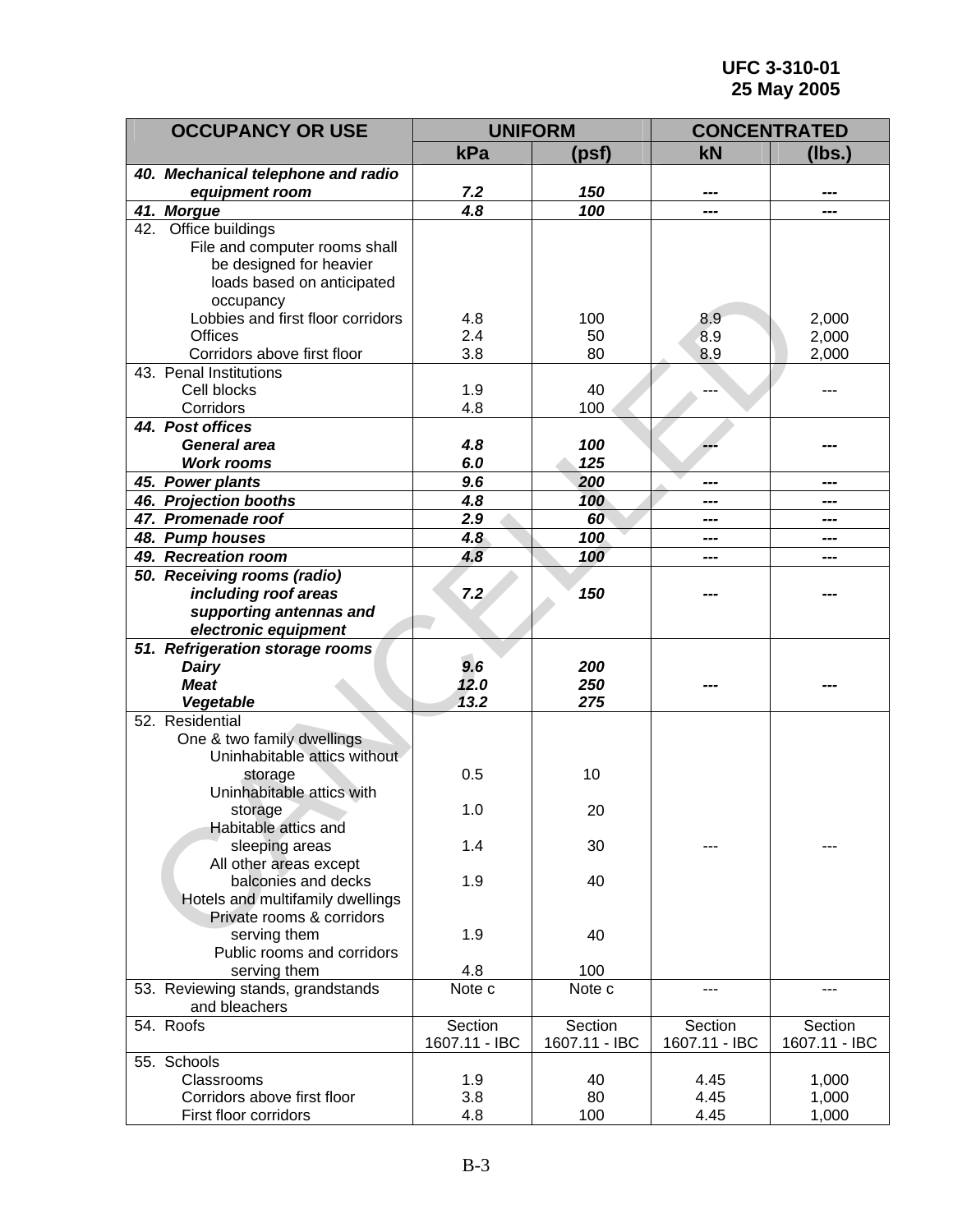| <b>OCCUPANCY OR USE</b>                               | <b>UNIFORM</b>    |                                | <b>CONCENTRATED</b> |                    |  |
|-------------------------------------------------------|-------------------|--------------------------------|---------------------|--------------------|--|
|                                                       | kPa               | (psf)                          | kN                  | (lbs.)             |  |
| 56. Scuttles, skylight ribs, and                      |                   |                                |                     |                    |  |
| accessible ceilings                                   |                   |                                | 0.89                | 200                |  |
| 57. Shops: Manufacturing and                          |                   |                                |                     |                    |  |
| <b>Industrial</b>                                     |                   |                                |                     |                    |  |
| <b>Aircraft utility</b><br><b>Assembly and repair</b> | 9.6<br>12.0       | 200<br>250                     |                     |                    |  |
| <b>Bombsite (w/o shielding)</b>                       | 6.0               | 125                            |                     |                    |  |
| <b>Carpenter</b>                                      | 6.0               | 125                            |                     |                    |  |
| <b>Electrical</b>                                     | 14.4              | 300                            |                     |                    |  |
| <b>Engine overhaul</b>                                | 14.4              | 300                            |                     |                    |  |
| 58. Sidewalks, vehicular driveways                    | 12.0 <sup>d</sup> | $250^{\circ}$                  | $35.6^{\circ}$      | $8,000^\mathrm{e}$ |  |
| and yards, subject to trucking                        |                   |                                |                     |                    |  |
| 59. Skating rinks                                     | 4.8               | 100                            |                     | ---                |  |
| 60. Stadiums and arenas                               | $4.8^\circ$       |                                |                     |                    |  |
| <b>Bleachers</b><br>Fixed seats (fastened to floor)   | $2.9^\circ$       | 100 <sup>c</sup><br>$60^\circ$ |                     |                    |  |
| 61. Stairs and exits                                  | 4.8               | 100                            |                     |                    |  |
| One- and two-family dwellings                         | 1.9               | 40                             | Note f              | Note f             |  |
| All other                                             | 4.8               | 100                            |                     |                    |  |
| 62. Storage warehouses (shall be                      |                   |                                |                     |                    |  |
| designed for heavier loads if                         |                   |                                |                     |                    |  |
| required for anticipate storage)                      |                   |                                |                     |                    |  |
| General                                               |                   |                                |                     |                    |  |
| Light                                                 | 6.0               | 125                            |                     |                    |  |
| Heavy                                                 | 11.97             | 250                            |                     |                    |  |
| <b>Aircraft</b>                                       | 9.58              | 200                            |                     |                    |  |
| <b>Building Materials</b>                             | 11.97             | 250                            |                     |                    |  |
| Drugs, paint, oil                                     | 9.58              | 200                            |                     |                    |  |
| <b>Dry Provisions</b>                                 | 14.36             | 300                            |                     |                    |  |
| Groceries, wine, Liquor                               | 14.36             | 300                            |                     |                    |  |
| <b>Light Tools</b><br>Pipe & metal                    | 7.2               | 150                            |                     |                    |  |
| Paint and oil (one story)                             | 47.88<br>23.94    | 1000<br>500                    |                     |                    |  |
| <b>Hardware</b>                                       | 14.36             | 300                            |                     |                    |  |
| 63. Stores                                            |                   |                                |                     |                    |  |
| Retail                                                |                   |                                |                     |                    |  |
| First floor                                           | 4.8               | 100                            | 4.45                | 1,000              |  |
| <b>Upper floors</b>                                   | 3.6               | 75                             | 4.45                | 1,000              |  |
| Wholesale, all floors                                 | 6.0               | 125                            | 4.45                | 1,000              |  |
| 64. Tailor shop                                       | 3.6               | 75                             | ---                 | ---                |  |
| 65. Telephone exchange rooms and                      |                   |                                |                     | 2000               |  |
| central computer IT server<br>spaces                  | 7.2               | 150                            | 8.9                 |                    |  |
| 66. Vehicle barriers                                  | Section           | Section                        | Section             | Section            |  |
|                                                       | 1607.7 - IBC      | 1607.7 - IBC                   | 1607.7 - IBC        | 1607.7 - IBC       |  |
| 67. Walkways and elevated platforms                   |                   |                                |                     |                    |  |
| (other than exit ways)                                | 2.9               | 60                             | ---                 | ---                |  |
| 68. Yards and terraces, pedestrian                    | 4.8               | 100                            | ---                 | ---                |  |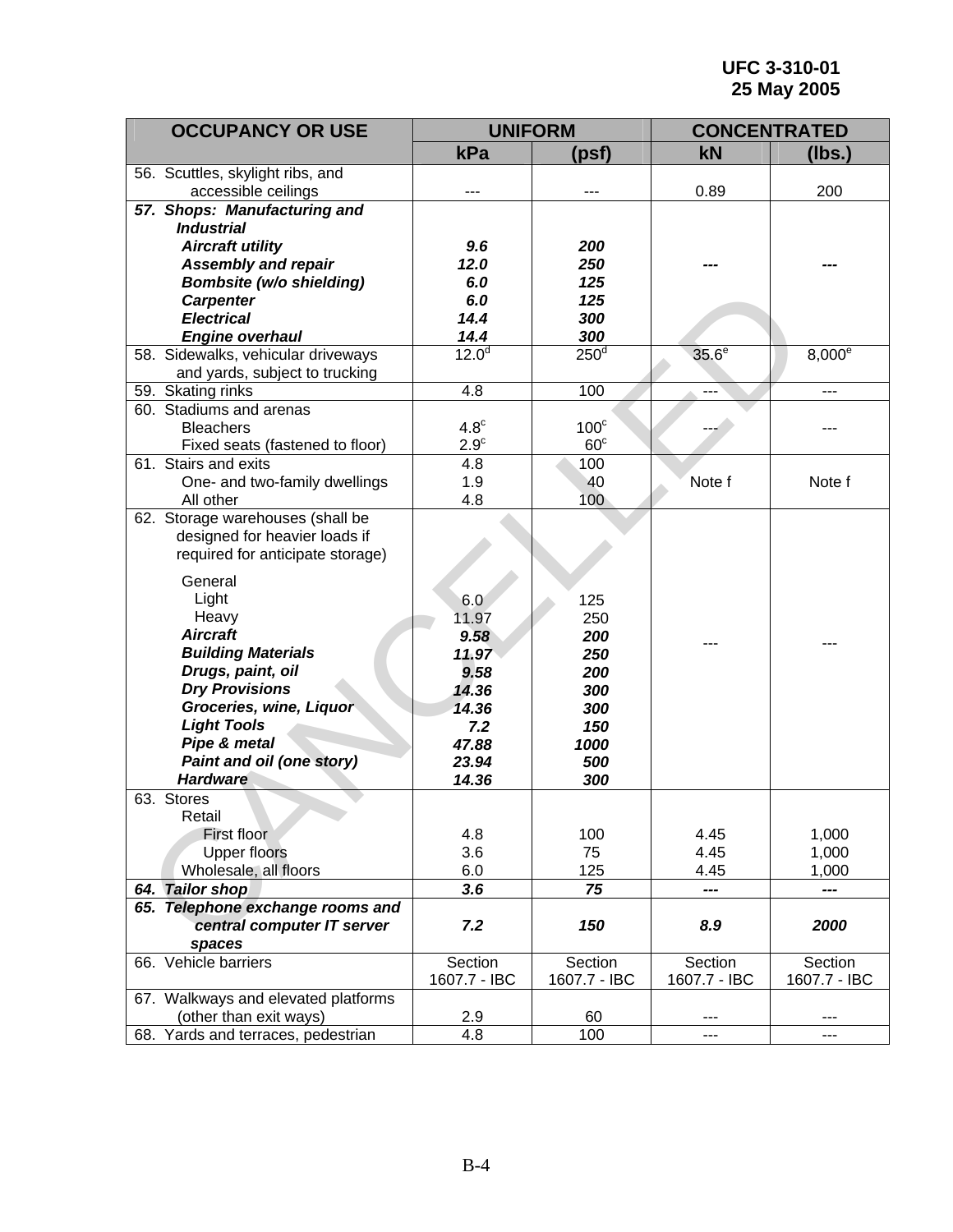#### **Notes to Table B-1, "MINIMUM UNIFORMLY DISTRIBUTED LIVE LOADS AND MINIMUM CONCENTRATED LIVE LOADS"**

For SI: 1 square inch =  $645.16$  mm<sup>2</sup>, 1 pound per square foot =  $0.0479$  kN/m<sup>2</sup> =  $0.0479$  $kPa$ , 1 pound = 0.004448 kN, 1 pound per cubic foot = 16 kg/m<sup>3</sup>.

- a. Floors in garages or portions of building used for the storage of motor vehicles shall be designed for the uniformly distributed live loads shown or the following concentrated loads: (1) for passenger cars accommodating not more than nine passengers, 13.34 kN (3,000 pounds) acting on an area of 114 mm x 114 mm (4.5 inches x 4.5 inches); (2) for mechanical parking structures without slab or deck which are used for storing passenger vehicles only, 10.0 kN (2,250 pounds) per wheel. be designed for the uniformly distributed live loads shown or the following<br>concentrated loads: (1) for passenger cars accommodating not more than nine<br>passengers, 13.34 kN (3,000 pounds) acting on an area of 114 mm x 114
- b. The loading applies to stack room floors that support non-mobile, double-faced library book stacks, subject to the following limitations:
	- 1) The nominal book stack unit height shall not exceed 2,290mm (90 inches).
	- 2) The nominal shelf depth shall not exceed 305mm (12 inches) for each face; and
	- 3) Parallel rows of double-faced book stacks shall be separated by aisles not less than 915 mm (36 inches) wide.
- c. Design in accordance with the ICC *Standard on Bleachers, Folding and Telescoping Seating and Grandstands*.
- d. Other uniform loads in accordance with an approved method which contains provisions for truck loadings shall also be considered where appropriate.
- e. The concentrated wheel load shall be applied on an area of 12,900 mm<sup>2</sup> (20 square inches).
- f. Minimum concentrated load on stair treads (on area of 2,600 mm<sup>2</sup> (4 square inches)) is 1.3 kN (300 pounds).
- g. Where snow loads occur that are in excess of the design conditions, the structure shall be designed to support the loads due to the increased loads caused by drift buildup or a greater snow design determined by the building official. (See IBC Section 1608). For special-purpose roofs, see IBC Section 1607.11.2.2.
- h. See IBC Section 1604.8.3 for decks attached to exterior walls.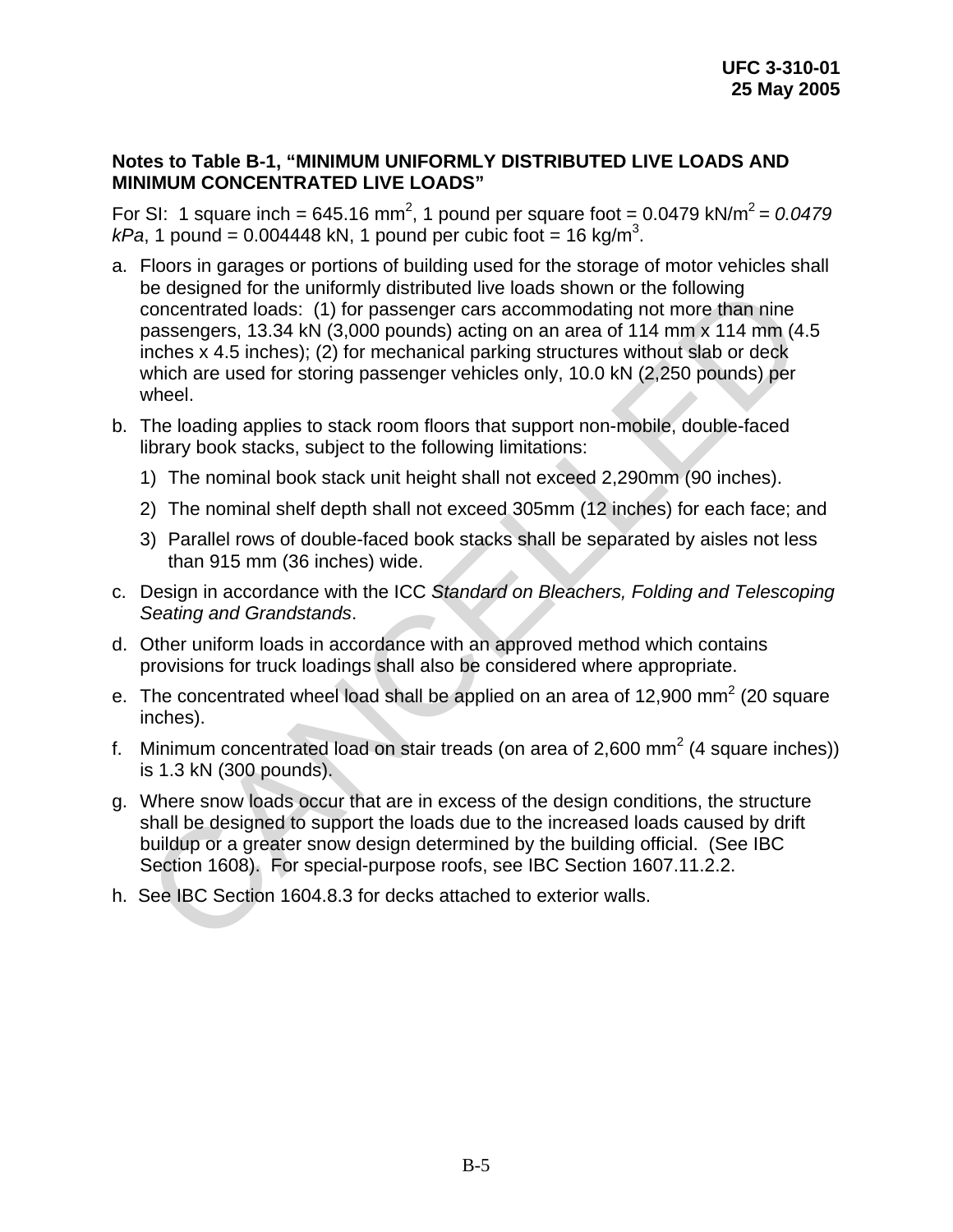## **APPENDIX C**

#### **SITE SPECIFIC STRUCTURAL LOADING DATA – UNITED STATES, ITS TERRITORIES AND POSSESSIONS**

**C-1 Climatic Loading Data Table.** Site-specific structural climatic loading data for DoD locations within the United States, its territories and possessions is provided in Table C-1.

| provided in Table C-T. |                                                                                                                                                                    |                              |                             |                                    |                              |                      |                                    |
|------------------------|--------------------------------------------------------------------------------------------------------------------------------------------------------------------|------------------------------|-----------------------------|------------------------------------|------------------------------|----------------------|------------------------------------|
| $C-2$<br>Table C-2.    | Earthquake Loading Data Table. Site-specific earthquake loading data<br>for DoD locations within the United States, its territories and possessions is provided in |                              |                             |                                    |                              |                      |                                    |
|                        | <b>TABLE C-1 STRUCTURAL CLIMATIC LOADING DATA -</b><br>UNITED STATES, ITS TERRITORIES AND POSSESSIONS                                                              |                              |                             |                                    |                              |                      |                                    |
| <b>TABLE C-1</b>       |                                                                                                                                                                    | <b>Ground</b><br><b>Snow</b> | <b>Wind</b><br><b>Speed</b> | <b>Frost</b><br><b>Penetration</b> | <b>Ground</b><br><b>Snow</b> | Wind<br><b>Speed</b> | <b>Frost</b><br><b>Penetration</b> |
| <b>State</b>           | <b>Base / City</b>                                                                                                                                                 | (psf)                        | (mph)                       | (inches)                           | kPa                          | km/h                 | mm                                 |
| Alabama                | <b>Anniston Army</b><br>Depot                                                                                                                                      | 5 <sup>1</sup>               | 90                          | $6\phantom{1}6$                    | 0.24                         | 145                  | 152                                |
|                        | Birmingham                                                                                                                                                         | 5                            | 90                          | 6                                  | 0.24                         | 145                  | 152                                |
|                        | Fort McClellan                                                                                                                                                     | 5                            | 90                          | $6\phantom{1}6$                    | 0.24                         | 145                  | 152                                |
|                        | <b>Fort Rucker</b>                                                                                                                                                 | $\mathbf 0$                  | 107                         | $\bf{0}$                           | 0.00                         | 172                  | $\mathbf 0$                        |
|                        | Maxwell-Gunther<br><b>AFB / Montgomery</b>                                                                                                                         | 5                            | 97                          | 4                                  | 0.24                         | 156                  | 102                                |
|                        | Mobile                                                                                                                                                             | $\mathbf 0$                  | 130                         | $\mathbf 0$                        | 0.00                         | 209                  | 0                                  |
|                        | Redstone Arsenal /<br>Huntsville                                                                                                                                   | 10                           | 90                          | 9                                  | 0.48                         | 145                  | 229                                |
| Alaska                 | <b>Clear AS</b>                                                                                                                                                    | 60                           | 90                          |                                    | 2.87                         | 145                  |                                    |
|                        | <b>Eielson AFB</b>                                                                                                                                                 | 60                           | 90                          | permafrost                         | 2.87                         | 145                  | permafrost                         |
|                        | <b>Elmendorf AFB</b>                                                                                                                                               | 50                           | 100                         | 129                                | 2.40                         | 161                  | 3277                               |
|                        | <b>Fort Richardson</b>                                                                                                                                             | 50                           | 100                         | 129                                | 2.40                         | 161                  | 3277                               |
|                        | Fort Wainwright                                                                                                                                                    | 60                           | 90                          | permafrost                         | 2.87                         | 145                  | permafrost                         |
|                        | Galena AFB                                                                                                                                                         | 60                           | 100                         |                                    | 2.87                         | 161                  |                                    |
|                        | Juneau                                                                                                                                                             | 60                           | 105                         | 86                                 | 2.87                         | 169                  | 2184                               |
|                        | Ketchikan                                                                                                                                                          |                              | 115                         |                                    | 0.00                         | 185                  |                                    |
|                        | Kodiak                                                                                                                                                             | 30                           | 130                         | 86                                 | 1.44                         | 209                  | 2184                               |
|                        | Sitka                                                                                                                                                              | 50                           | 122                         | 56                                 | 2.40                         | 196                  | 1422                               |
|                        | Valdez                                                                                                                                                             | 160                          | 100                         | 136                                | 7.66                         | 161                  | 3454                               |
| Arizona                | Davis-Monthan<br>AFB / Tucson AFB                                                                                                                                  | 0                            | 90                          | $\mathbf 0$                        | 0.00                         | 145                  | 0                                  |
|                        | Fort Huachuca                                                                                                                                                      | 10                           | 90                          | $\mathbf 0$                        | 0.48                         | 145                  | $\mathbf 0$                        |
|                        | Luke Air Force                                                                                                                                                     |                              |                             |                                    |                              |                      |                                    |
|                        | Base                                                                                                                                                               | 0                            | 90                          | 5                                  | 0.00                         | 145                  | 127                                |

## **TABLE C-1 STRUCTURAL CLIMATIC LOADING DATA – UNITED STATES, ITS TERRITORIES AND POSSESSIONS**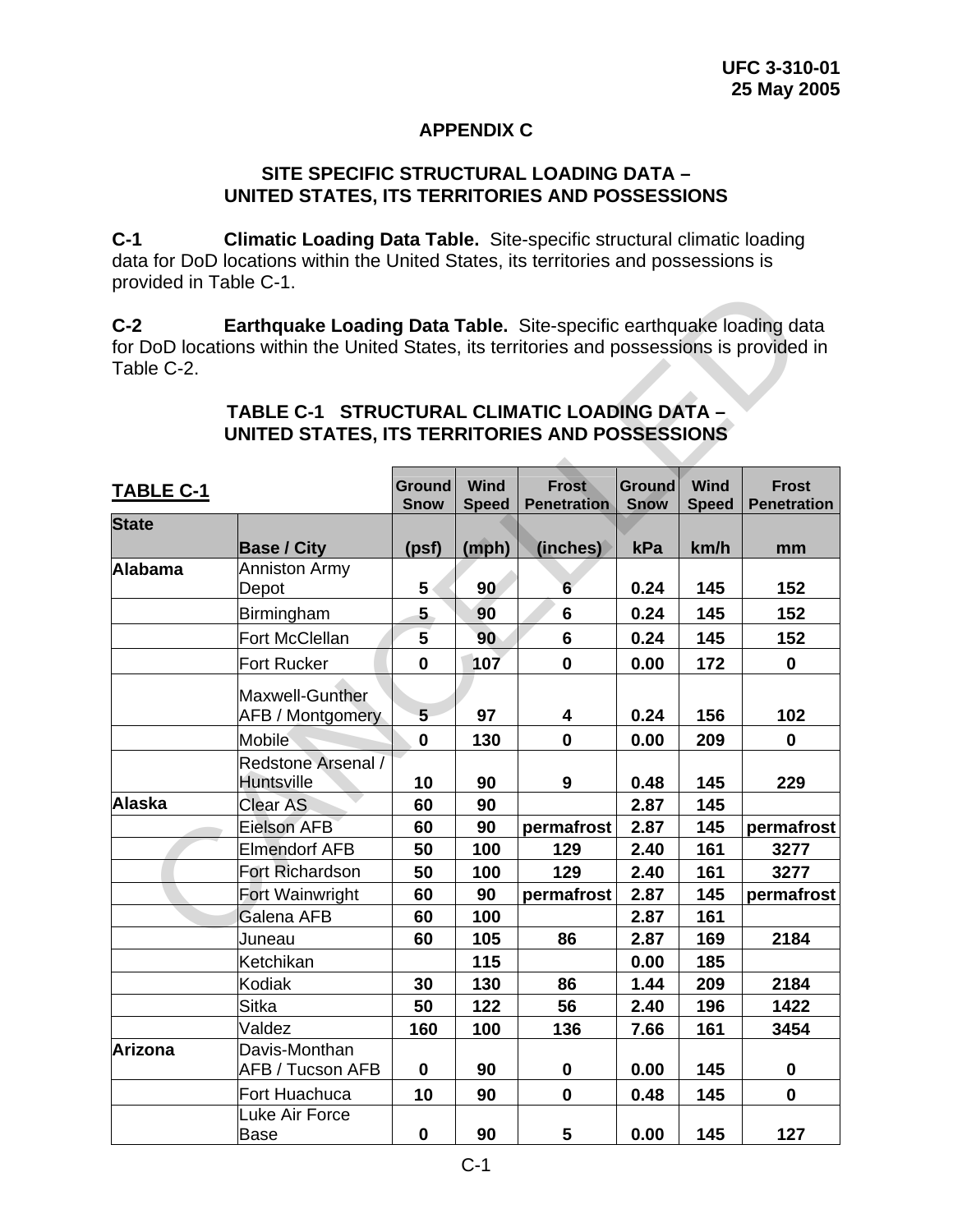| <b>TABLE C-1</b>  |                                                                                                                                                 | <b>Ground</b><br><b>Snow</b> | <b>Wind</b><br><b>Speed</b> | <b>Frost</b><br><b>Penetration</b> | <b>Ground</b><br><b>Snow</b> | Wind<br><b>Speed</b> | <b>Frost</b><br><b>Penetration</b> |
|-------------------|-------------------------------------------------------------------------------------------------------------------------------------------------|------------------------------|-----------------------------|------------------------------------|------------------------------|----------------------|------------------------------------|
| <b>State</b>      |                                                                                                                                                 |                              |                             |                                    |                              |                      |                                    |
|                   | <b>Base / City</b>                                                                                                                              | (psf)                        | (mph)                       | (inches)                           | kPa                          | km/h                 | mm                                 |
| <b>Arizona</b>    | Phoenix                                                                                                                                         | 0                            | 90                          | $\mathbf 0$                        | 0.00                         | 145                  | $\mathbf 0$                        |
|                   | Yuma MCB                                                                                                                                        | $\mathbf 0$                  | 90                          | $\mathbf 0$                        | 0.00                         | 145                  | $\mathbf 0$                        |
|                   | Yuma Proving                                                                                                                                    |                              |                             |                                    |                              |                      |                                    |
|                   | Ground                                                                                                                                          | $\mathbf 0$                  | 90                          | $\mathbf 0$                        | 0.00                         | 145                  | $\mathbf 0$                        |
| <b>Arkansas</b>   | <b>Little Rock AFB</b>                                                                                                                          | 10                           | 90                          | 14                                 | 0.48                         | 145                  | 356                                |
|                   | <b>Pine Bluff Arsenal</b>                                                                                                                       | 10                           | 90                          | 9                                  | 0.48                         | 145                  | 229                                |
| <b>California</b> | Alameda                                                                                                                                         | 0                            | 85                          |                                    | 0.00                         | 137                  |                                    |
|                   | <b>MCLB Barstow</b>                                                                                                                             | $\mathbf 0$                  | 85                          | 18                                 | 0.00                         | 137                  | 457                                |
|                   | <b>Beale AFB</b>                                                                                                                                | $\mathbf 0$                  | 85                          |                                    | 0.00                         | 137                  |                                    |
|                   | <b>MCMTC Bridgeport</b>                                                                                                                         | 150                          | 100                         | 36                                 | 7.19                         | 161                  | 914                                |
|                   | Camp Pendleton                                                                                                                                  | $\mathbf 0$                  | 85                          | $\overline{\mathbf{4}}$            | 0.00                         | 137                  | 102                                |
|                   | <b>NWS China Lake</b>                                                                                                                           | $\mathbf 0$                  | 85                          | 22                                 | 0.00                         | 137                  | 559                                |
|                   | <b>NSWC Corona</b>                                                                                                                              | 0                            | 85                          | $\mathbf 0$                        | 0.00                         | 137                  | $\mathbf 0$                        |
|                   |                                                                                                                                                 |                              | 85                          |                                    |                              | $\overline{137}$     |                                    |
|                   | <b>Edwards AFB</b>                                                                                                                              | 0                            | <b>Special</b>              | 22                                 | 0.00                         | <b>Special</b>       | 559                                |
|                   | El Centro NAF                                                                                                                                   | $\mathbf{0}$                 | 85                          | $\mathbf 0$                        | 0.00                         | 137                  | $\mathbf 0$                        |
|                   | Fort Irwin                                                                                                                                      | $\mathbf{0}$                 | 85                          | 22                                 | 0.00                         | 137                  | 559                                |
|                   | Fresno ANG                                                                                                                                      | $\mathbf 0$                  | 85                          | $\mathbf 0$                        | 0.00                         | 137                  | $\mathbf 0$                        |
|                   | <b>NAS Lemoore</b>                                                                                                                              | $\mathbf 0$                  | 85                          | $\mathbf 0$                        | 0.00                         | 137                  | $\mathbf 0$                        |
|                   | Los Angeles AFB /                                                                                                                               |                              |                             |                                    |                              |                      |                                    |
|                   | El Segundo                                                                                                                                      | $\bf{0}$                     | 85                          | $\mathbf 0$                        | 0.00                         | 137                  | $\pmb{0}$                          |
|                   | Los Angeles                                                                                                                                     | 0                            | 85                          | $\mathbf 0$                        | 0.00                         | 137                  | $\mathbf 0$                        |
|                   | March ARB                                                                                                                                       | 0                            | 85                          | $\mathbf 0$                        | 0.00                         | 137                  | $\mathbf 0$                        |
|                   | McClellan AFB /                                                                                                                                 |                              |                             |                                    |                              |                      |                                    |
|                   | Sacremento<br><b>NWC Mohave</b>                                                                                                                 | $\bf{0}$                     | 85                          | 5                                  | 0.00                         | 137                  | 127                                |
|                   | Range                                                                                                                                           | 0                            | 85                          | 22                                 | 0.00                         | 137                  | 559                                |
|                   | Presidio of                                                                                                                                     |                              |                             |                                    |                              |                      |                                    |
|                   | Monterey                                                                                                                                        | $\mathbf 0$                  | 85                          | 4                                  | 0.00                         | 137                  | 102                                |
|                   | Point Mugu / Port                                                                                                                               |                              |                             |                                    |                              |                      |                                    |
|                   | <b>Hueneme</b>                                                                                                                                  | 0                            | 85                          | $\boldsymbol{0}$                   | 0.00                         | 137                  | $\mathbf 0$                        |
|                   | San Diego Region<br><b>NAS North Island</b><br><b>NAB Coronada</b><br><b>MCRD</b><br>Miramar<br>Naval Medical Ctr<br>San Diego NS<br>Point Loma | $\mathbf 0$                  | 85                          | $\mathbf 0$                        | 0.00                         | 137                  | $\mathbf 0$                        |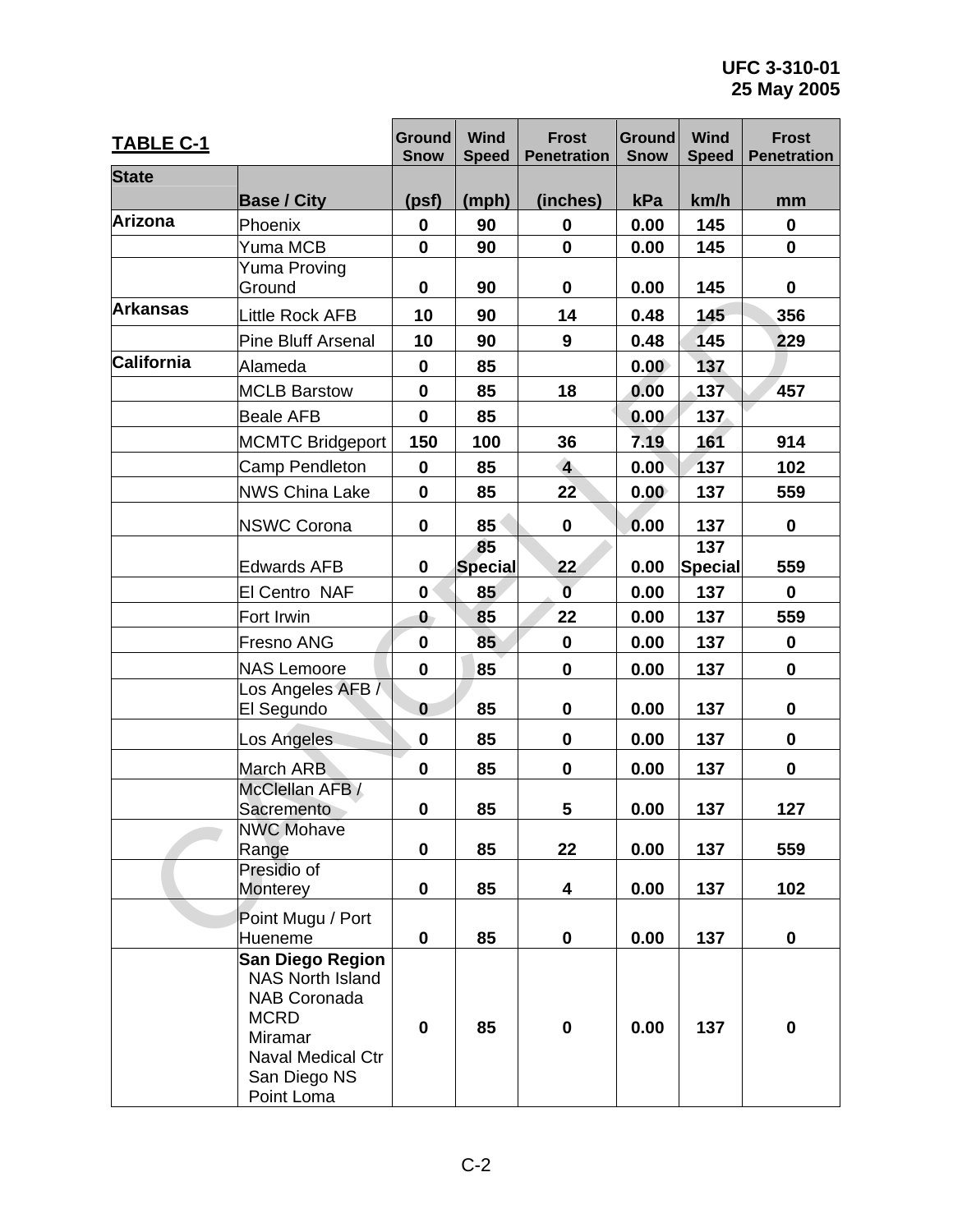| <b>TABLE C-1</b>   |                                          | <b>Ground</b><br><b>Snow</b> | <b>Wind</b><br><b>Speed</b> | <b>Frost</b><br><b>Penetration</b> | <b>Ground</b><br><b>Snow</b> | Wind<br><b>Speed</b>  | <b>Frost</b><br><b>Penetration</b> |
|--------------------|------------------------------------------|------------------------------|-----------------------------|------------------------------------|------------------------------|-----------------------|------------------------------------|
| <b>State</b>       |                                          |                              |                             |                                    |                              |                       |                                    |
|                    | <b>Base / City</b>                       | (psf)                        | (mph)                       | (inches)                           | kPa                          | km/h                  | mm                                 |
| <b>California</b>  | Moffett Field -                          |                              |                             |                                    |                              |                       |                                    |
|                    | Onizuka /                                |                              |                             |                                    |                              |                       |                                    |
|                    | Sunnyvale                                | $\mathbf 0$                  | 85                          | $\mathbf 0$                        | 0.00                         | 137                   | $\mathbf 0$                        |
|                    | San Clemente                             |                              |                             |                                    |                              |                       |                                    |
|                    | <b>Island Naval</b>                      |                              |                             |                                    |                              |                       |                                    |
|                    | Reservation                              | 0                            | 85                          | $\bf{0}$                           | 0.00                         | 137                   | $\mathbf 0$                        |
|                    | San Nicolas Island                       | $\mathbf 0$                  | 85                          | $\mathbf 0$                        | 0.00                         | 137                   | $\mathbf 0$                        |
|                    | Seal Beach NWS                           | $\mathbf 0$                  | 85                          | $\mathbf 0$                        | 0.00                         | 137                   | $\bf{0}$                           |
|                    | Seal Beach NWS -                         |                              |                             |                                    |                              |                       |                                    |
|                    | Concord                                  |                              |                             |                                    |                              |                       |                                    |
|                    | Detachment                               | $\mathbf 0$                  | 85                          | $\mathbf 0$                        | 0.00                         | 137                   | $\mathbf 0$                        |
|                    | Sierra Army Depot /                      |                              |                             | 54                                 |                              |                       |                                    |
|                    | Herlong<br>Stockton / San                | 15                           | 85                          |                                    | 0.72                         | 137                   | 1372                               |
|                    | Joaquin                                  | $\mathbf 0$                  | 85                          | 4                                  | 0.00                         | 137                   | 102                                |
|                    | Travis AFB                               | 0                            | 85                          | 0                                  | 0.00                         | 137                   | $\mathbf 0$                        |
|                    | <b>Twentynine Palms</b>                  | $\mathbf 0$                  | 85                          | 5                                  | 0.00                         | 137                   | 127                                |
|                    |                                          |                              |                             |                                    |                              |                       |                                    |
|                    | Vandenberg AFB                           | 0                            | 85                          | $\mathbf 0$                        | 0.00                         | 137                   | $\mathbf 0$                        |
| <b>Colorado</b>    | Buckley AFB /                            |                              |                             |                                    |                              |                       |                                    |
|                    | Aurora                                   | 20                           | 90                          | 52                                 | 0.96                         | 145                   | 1321                               |
|                    | Denver                                   | 20                           | 90                          | 52                                 | 0.96                         | 145                   | 1321                               |
|                    | Fort Carson                              | 15                           | 90<br><b>Special</b>        | 38                                 | 0.72                         | 145<br><b>Special</b> | 965                                |
|                    | Cheyenne                                 |                              |                             |                                    |                              |                       |                                    |
|                    | Mountain AS /                            |                              | 90                          |                                    |                              | 145                   |                                    |
|                    | <b>NORAD</b>                             | 15                           | <b>Special</b>              | 38                                 | 0.72                         | <b>Special</b>        | 965                                |
|                    | Peterson AFB /                           |                              |                             |                                    |                              |                       |                                    |
|                    | <b>Colorado Springs</b>                  | 30                           | 90                          | 38                                 | 1.44                         | 145                   | 965                                |
|                    | <b>Schriever AFB</b>                     | $\mathsf{CS}\phantom{0}$     | 90                          |                                    | $\mathsf{CS}\phantom{0}$     | 145                   |                                    |
|                    |                                          |                              | 90                          |                                    |                              | 145                   |                                    |
|                    | <b>USAF Academy</b>                      | 30                           | <b>Special</b>              | 38                                 | 1.44                         | <b>Special</b>        | 965                                |
| <b>Connecticut</b> | NSB New London /                         |                              |                             |                                    |                              |                       |                                    |
|                    | Groton                                   | 30                           | 120                         | 38                                 | 1.44                         | 193                   | 965                                |
| <b>Delaware</b>    | Dover AFB                                | 25                           | 95                          | 22                                 | 1.20                         | 153                   | 559                                |
| <b>District of</b> | Washington                               |                              |                             |                                    |                              |                       |                                    |
| Columbia           | Region                                   |                              |                             |                                    |                              |                       |                                    |
|                    | <b>Bolling AFB</b>                       |                              |                             |                                    |                              |                       |                                    |
|                    | Anacostia NS                             |                              |                             |                                    |                              |                       |                                    |
|                    | Fort McNair                              | 25                           | 90                          | 26                                 | 1.20                         | 145                   | 660                                |
|                    | <b>Marine Barracks</b>                   |                              |                             |                                    |                              |                       |                                    |
|                    | <b>NRL Washington</b><br>NDW / Anacostia |                              |                             |                                    |                              |                       |                                    |
|                    |                                          |                              |                             |                                    |                              |                       |                                    |
|                    | Pentagon                                 |                              |                             |                                    |                              |                       |                                    |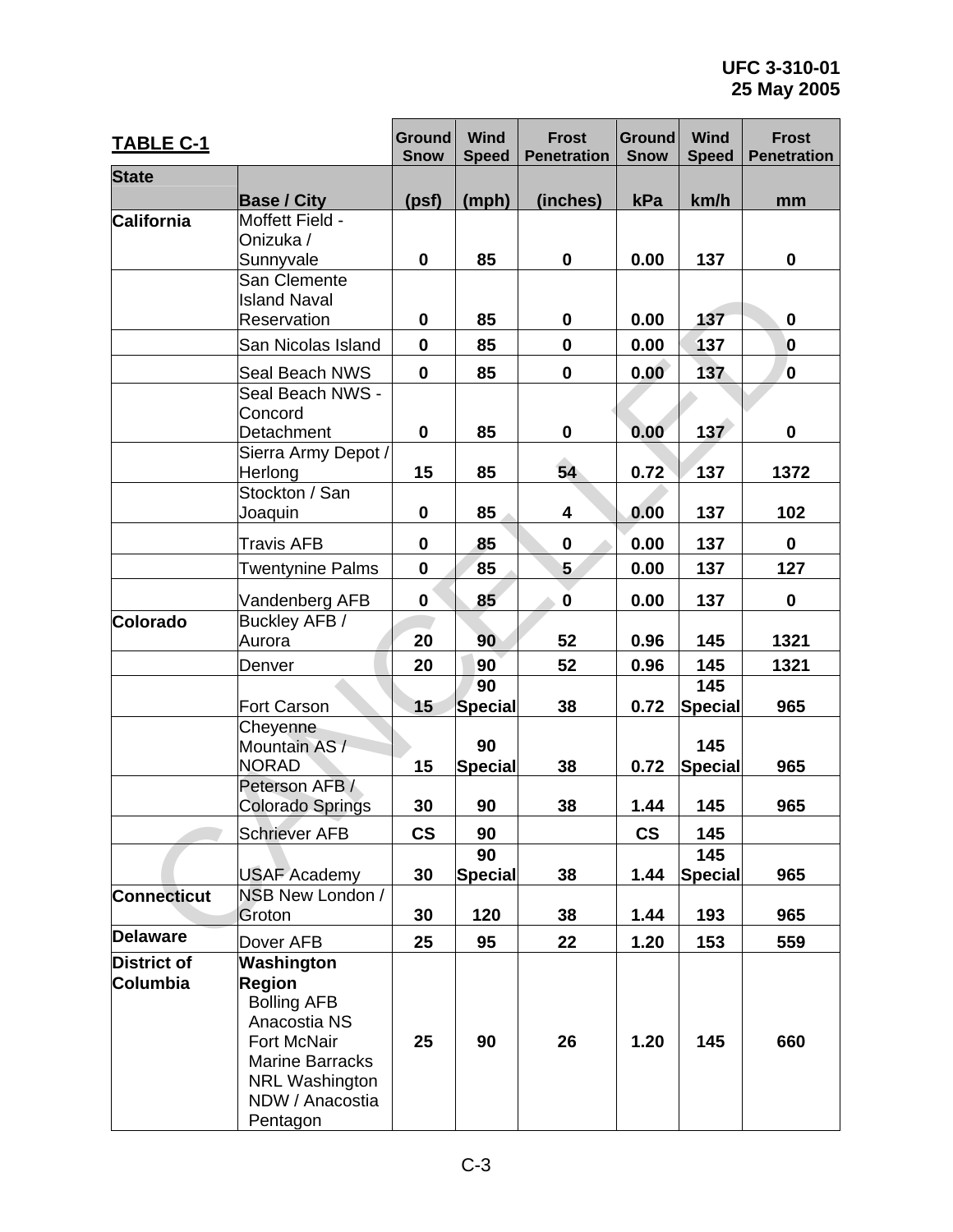| <b>TABLE C-1</b> |                                         | <b>Ground</b><br><b>Snow</b> | Wind<br><b>Speed</b> | <b>Frost</b><br><b>Penetration</b> | <b>Ground</b><br><b>Snow</b> | Wind<br><b>Speed</b> | <b>Frost</b><br><b>Penetration</b> |
|------------------|-----------------------------------------|------------------------------|----------------------|------------------------------------|------------------------------|----------------------|------------------------------------|
| <b>State</b>     |                                         |                              |                      |                                    |                              |                      |                                    |
|                  | <b>Base / City</b>                      | (psf)                        | (mph)                | (inches)                           | kPa                          | km/h                 | mm                                 |
|                  | <b>Walter Reed</b>                      |                              |                      |                                    |                              |                      |                                    |
| Florida          | Avon Park AS                            | $\mathbf 0$                  | 110                  | $\mathbf 0$                        | 0.00                         | 177                  | $\pmb{0}$                          |
|                  | Cape Canaveral                          |                              |                      |                                    |                              |                      |                                    |
|                  | <b>AFS</b>                              | 0                            | 125                  | $\mathbf 0$                        | 0.00                         | 201                  | 0                                  |
|                  | Eglin AFB                               | $\bf{0}$                     | 133                  | $\mathbf 0$                        | 0.00                         | 214                  | $\mathbf 0$                        |
|                  | Homestead                               | $\mathbf 0$                  | 150                  | $\mathbf 0$                        | 0.00                         | 241                  | $\mathbf{0}$                       |
|                  | Hurlburt Field                          | $\mathbf 0$<br>135           |                      |                                    | 0.00                         | 217                  |                                    |
|                  | NAS Jacksonville /                      |                              |                      |                                    |                              |                      |                                    |
|                  | Jacksonville                            | 0                            | 110                  | $\bf{0}$                           | 0.00                         | 177                  | $\mathbf 0$                        |
|                  | <b>NAS Key West</b>                     | $\mathbf 0$                  | 150                  | $\mathbf 0$                        | 0.00                         | 241                  | $\mathbf 0$                        |
|                  | <b>MacDill AFB</b>                      | $\mathbf 0$                  | 120                  | $\mathbf{0}$                       | 0.00                         | 193                  | $\pmb{0}$                          |
|                  | <b>NAS Mayport</b>                      | $\mathbf 0$                  | 120                  | $\mathbf{0}$                       | 0.00                         | 193                  | $\mathbf 0$                        |
|                  | HQ Southcom /                           |                              |                      |                                    |                              |                      |                                    |
|                  | Miami                                   | $\mathbf 0$                  | 140                  | $\bf{0}$                           | 0.00                         | 225                  | $\pmb{0}$                          |
|                  | Orlando                                 | 0                            | 108                  | $\mathbf 0$                        | 0.00                         | 174                  | $\mathbf 0$                        |
|                  | <b>NAS Panama City</b>                  | $\mathbf{0}$                 | 130                  | $\bf{0}$                           | 0.00                         | 209                  | $\mathbf 0$                        |
|                  | <b>Patrick AFB</b>                      | 0                            | 125                  | $\mathbf 0$                        | 0.00                         | 201                  | $\mathbf 0$                        |
|                  | <b>NAS Pensacola</b>                    | $\mathbf 0$                  | 140                  | $\mathbf 0$                        | 0.00                         | 225                  | $\pmb{0}$                          |
|                  | Tampa                                   | $\mathbf 0$                  | 118                  | $\mathbf 0$                        | 0.00                         | 190                  | $\mathbf 0$                        |
|                  | <b>Tyndall AFB</b>                      | $\mathbf 0$                  | 130                  | $\mathbf 0$                        | 0.00                         | 209                  | $\mathbf 0$                        |
|                  | NAS Whiting Field /                     |                              |                      |                                    |                              |                      |                                    |
|                  | Milton                                  | $\mathbf 0$                  | 125                  | $\mathbf 0$                        | 0.00                         | 201                  | $\mathbf 0$                        |
| Georgia          | <b>MC Logistics</b><br>Support / Albany | $\mathbf 0$                  | 98                   | $\boldsymbol{0}$                   | 0.00                         | 158                  | $\pmb{0}$                          |
|                  | <b>Athens NCSC</b>                      | 5                            | 90                   |                                    | 0.24                         | 145                  |                                    |
|                  | Dobbins AFB /                           |                              |                      |                                    |                              |                      |                                    |
|                  | <b>Atlanta NAS</b>                      | 5                            | 90                   |                                    | 0.24                         | 145                  |                                    |
|                  | Fort Benning                            | 5                            | 95                   | $\mathbf 0$                        | 0.24                         | 153                  | $\mathbf 0$                        |
|                  | Fort Gordon                             | 10                           | 93                   | $\pmb{0}$                          | 0.48                         | 150                  | 0                                  |
|                  | Fort McPherson /                        |                              |                      |                                    |                              |                      |                                    |
|                  | <b>Fort Gillem</b>                      | 5                            | 90                   |                                    | 0.24                         | 145                  |                                    |
|                  | <b>Fort Stewart</b>                     | $\mathbf 0$                  | 110                  | $\mathbf 0$                        | 0.00                         | 177                  | 0                                  |
|                  | Hunter Army                             |                              |                      |                                    |                              |                      |                                    |
|                  | Airfield / Savannah                     | $\mathbf 0$                  | 120                  | $\mathbf 0$                        | 0.00                         | 193                  | $\mathbf 0$                        |
|                  | <b>NSB Kings Bay</b>                    | $\mathbf 0$                  | 120                  | $\mathbf 0$                        | 0.00                         | 193                  | $\mathbf 0$                        |
|                  | Moody AFB                               | $\mathbf 0$                  | 98                   | $\mathbf 0$                        | 0.00                         | 158                  | $\mathbf 0$                        |
|                  | Robins AFB                              | 5                            | 92                   | $\mathbf 0$                        | 0.24                         | 148                  | 0                                  |
| <b>Hawaii</b>    | <b>PMRF Barking</b>                     |                              |                      |                                    |                              |                      |                                    |
|                  | Sands, Kauai                            | 0                            | 105                  | $\boldsymbol{0}$                   | 0.00                         | 169                  | $\mathbf 0$                        |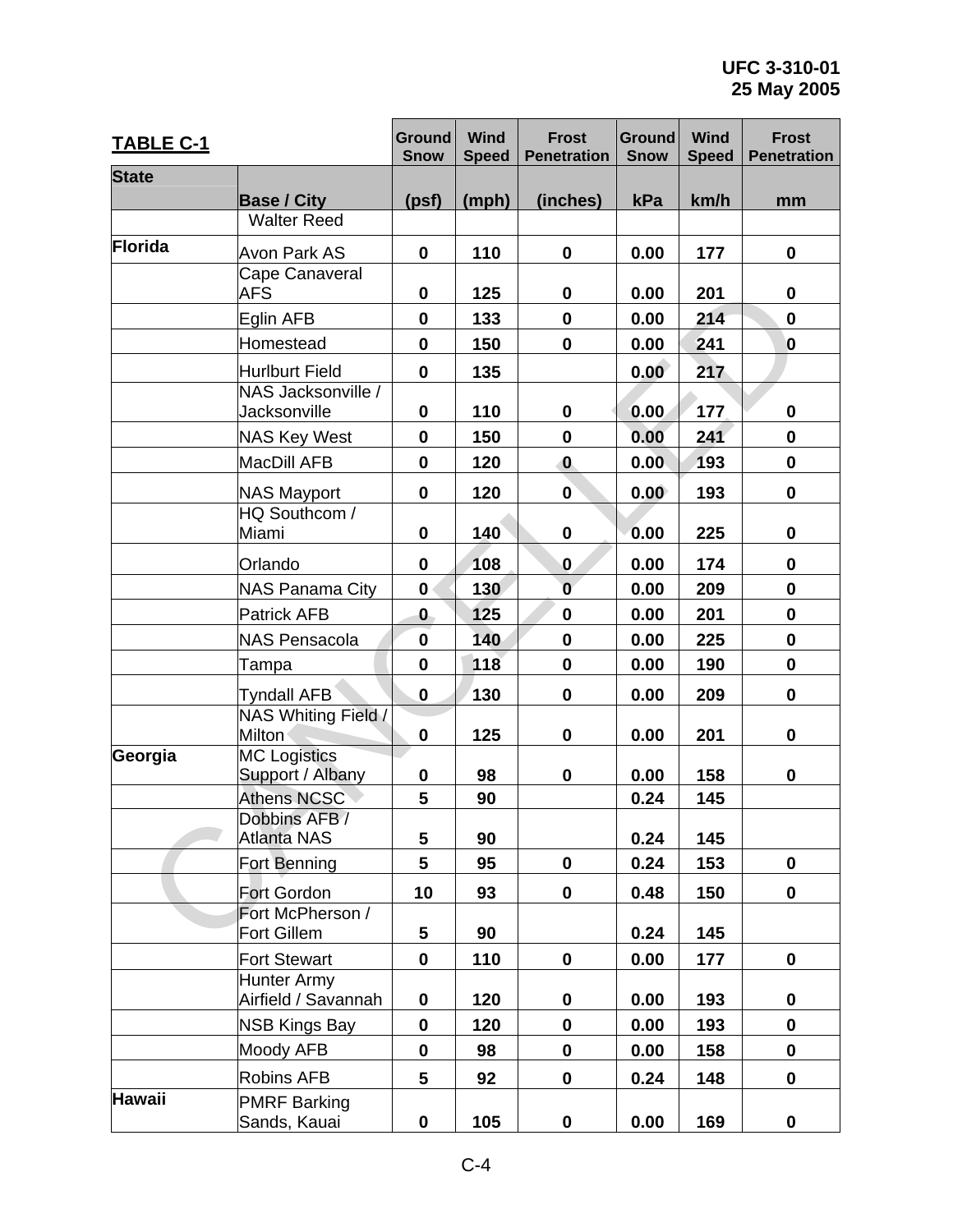| <b>TABLE C-1</b> |                                   | <b>Ground</b><br><b>Snow</b> | <b>Wind</b><br><b>Speed</b> | <b>Frost</b><br><b>Penetration</b> | <b>Snow</b> | <b>Wind</b><br><b>Speed</b> | <b>Frost</b><br><b>Penetration</b> |
|------------------|-----------------------------------|------------------------------|-----------------------------|------------------------------------|-------------|-----------------------------|------------------------------------|
| <b>State</b>     |                                   |                              |                             |                                    |             |                             |                                    |
|                  | <b>Base / City</b>                | (psf)                        | (mph)                       | (inches)                           | kPa         | km/h                        | mm                                 |
| <b>Hawaii</b>    | <b>MCBH Kaneohe</b>               |                              |                             |                                    |             |                             |                                    |
|                  | Bay                               | 0                            | 105                         | $\boldsymbol{0}$                   | 0.00        | 169                         | $\mathbf 0$                        |
|                  | <b>Pearl Harbor</b>               |                              |                             |                                    |             |                             |                                    |
|                  | <b>Region:</b>                    |                              |                             |                                    |             |                             |                                    |
|                  | Camp H.M. Smith                   |                              |                             |                                    |             |                             |                                    |
|                  | <b>Fort Shafter</b>               | $\mathbf 0$                  | 105                         | $\mathbf 0$                        |             |                             |                                    |
|                  | <b>Hickam AFB</b>                 |                              |                             |                                    |             |                             |                                    |
|                  | Pearl Harbor                      |                              |                             |                                    |             |                             |                                    |
|                  | <b>Tripler AMC</b>                |                              |                             |                                    | 0.00        | 169                         | $\mathbf 0$                        |
|                  | Wahiawa Region:                   |                              |                             |                                    |             |                             |                                    |
|                  | Lualualei                         |                              |                             |                                    |             |                             |                                    |
|                  | Wahiawa Naval                     | $\mathbf 0$                  | 105                         | 0                                  | 0.00        | 169                         | $\mathbf 0$                        |
|                  | Reservation<br><b>Wheeler AFB</b> |                              |                             |                                    |             |                             |                                    |
|                  | <b>Schofield Barracks</b>         |                              |                             |                                    |             |                             |                                    |
| Idaho            | <b>ARD Bayview</b>                | 10                           | $90^{\circ}$                |                                    | 0.48        | 145                         |                                    |
|                  | <b>Boise ANG</b>                  | 10                           | 90                          |                                    | 0.48        | 145                         |                                    |
|                  | <b>Mountain Home</b>              |                              |                             |                                    |             |                             |                                    |
|                  | AFB                               | 20                           | 90                          | 64                                 | 0.96        | 145                         | 1626                               |
| Illinois         | Fort Sheridan /                   |                              |                             |                                    |             |                             |                                    |
|                  | Chicago                           | 25                           | 90                          | 59                                 | 1.20        | 145                         | 1499                               |
|                  | Great Lakes                       | 25                           | 90                          | 64                                 | 1.20        | 145                         | 1626                               |
|                  | Rock Island                       |                              |                             |                                    |             |                             |                                    |
|                  | Arsenal                           | 20                           | 90                          | 64                                 | 0.96        | 145                         | 1626                               |
|                  | Scott AFB                         | 20                           | 90                          | 38                                 | 0.96        | 145                         | 965                                |
|                  | Springfield                       | 20                           | 90                          |                                    | 0.96        | 145                         |                                    |
| Indiana          | <b>Crane NWSC</b>                 | 20                           | 90                          | 36                                 | 0.96        | 145                         | 914                                |
|                  | <b>Grissom ARB</b>                | 20                           | 90                          | 49                                 | 0.96        | 145                         | 1245                               |
|                  | Fort Benjamin                     |                              |                             |                                    |             |                             |                                    |
|                  | Harrison /                        |                              |                             |                                    |             |                             |                                    |
|                  | Indianapolis                      | 20                           | 90                          | 44                                 | 0.96        | 145                         | 1118                               |
| lowa             | <b>Des Moines</b>                 | 25                           | 90                          | 82                                 | 1.20        | 145                         | 2083                               |
| <b>Kansas</b>    | Fort Leavenworth                  | 20                           | 90                          | 54                                 | 0.96        | 145                         | 1372                               |
|                  | Fort Riley                        | 20                           | 90                          | 52                                 | 0.96        | 145                         | 1321                               |
|                  | <b>McConnell AFB</b>              | 25                           | 90                          | 38                                 | 1.20        | 145                         | 965                                |
| <b>Kentucky</b>  | <b>Fort Campbell</b>              | 15                           | 90                          | 22                                 | 0.72        | 145                         | 559                                |
|                  | Fort Knox                         | 15                           | 90                          | 32                                 | 0.72        | 145                         | 813                                |
|                  | Louisville                        | 15                           | 90                          | 32                                 | 0.72        | 145                         | 813                                |
|                  | Richmond                          | 15                           | 90                          |                                    | 0.72        | 145                         | $\mathbf 0$                        |
| Louisiana        | <b>Barksdale AFB</b>              | 5                            | 90                          | $\overline{7}$                     | 0.24        | 145                         | 178                                |
|                  | Fort Polk / Leesville             | 5                            | 95                          | $\boldsymbol{0}$                   | 0.24        | 153                         | $\mathbf 0$                        |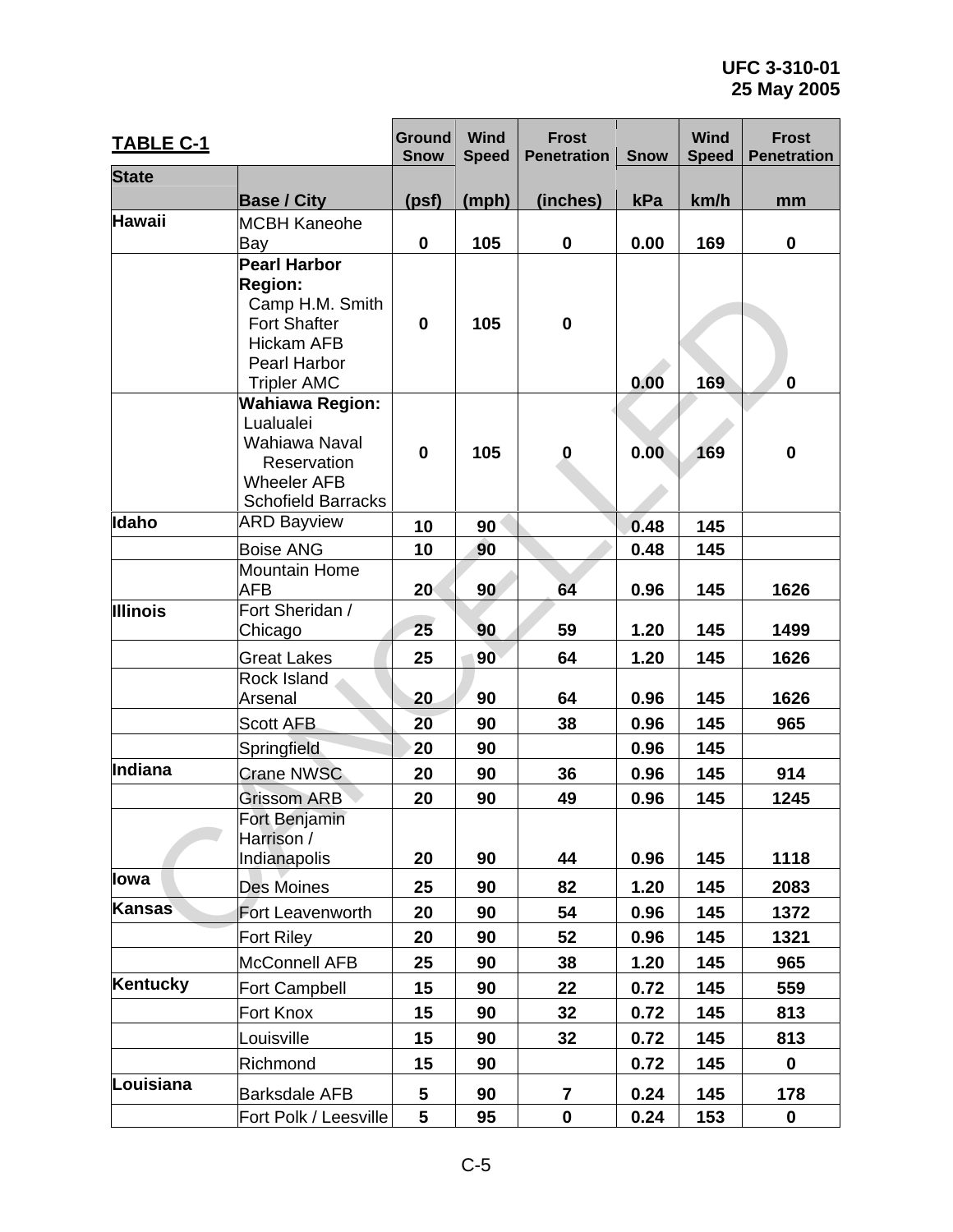| <b>TABLE C-1</b> |                                  | <b>Ground</b><br><b>Snow</b> | <b>Wind</b><br><b>Speed</b> | <b>Frost</b><br><b>Penetration</b> | <b>Ground</b><br><b>Snow</b> | Wind<br><b>Speed</b> | <b>Frost</b><br><b>Penetration</b> |
|------------------|----------------------------------|------------------------------|-----------------------------|------------------------------------|------------------------------|----------------------|------------------------------------|
| <b>State</b>     |                                  |                              |                             |                                    |                              |                      |                                    |
|                  | <b>Base / City</b>               | (psf)                        | (mph)                       | (inches)                           | kPa                          | km/h                 | mm                                 |
| Louisiana        | <b>NAS JRB New</b>               |                              |                             |                                    |                              |                      |                                    |
|                  | Orleans / Belle                  |                              |                             |                                    |                              |                      |                                    |
|                  | Chasse                           | 0                            | 130                         | $\mathbf 0$                        | 0.00                         | 209                  | $\mathbf 0$                        |
| <b>Maine</b>     | <b>NAS Brunswick</b>             | 50                           | 100                         | 86                                 | 2.40                         | 161                  | 2184                               |
|                  | Winter Harbor                    |                              |                             |                                    |                              |                      |                                    |
|                  | <b>NSGA</b>                      | 50                           | 98                          | 86                                 | 2.40                         | 158                  | 2184                               |
| <b>Maryland</b>  | Aberdeen Proving                 |                              |                             |                                    |                              |                      |                                    |
|                  | Ground                           | 25                           | 29<br>90                    |                                    | 1.20                         | 145                  | 737                                |
|                  | Adelphi                          | 25                           | 90                          | 24                                 | 1.20                         | 145                  | 610                                |
|                  | <b>Andrews AFB</b>               | 25                           | 90                          | 26                                 | 1.20                         | 145                  | 660                                |
|                  | Carderock NSWC /                 |                              |                             |                                    |                              |                      |                                    |
|                  | <b>Bethesda</b>                  | 25                           | 90                          | 20                                 | 1.20                         | 145                  | 508                                |
|                  | <b>Bloods Island</b>             | 20                           | 102                         |                                    | 0.96                         | 164                  |                                    |
|                  | Edgewood Arsenal                 | 25                           | 90                          | 29                                 | 1.20                         | 145                  | 737                                |
|                  | Fort Detrick /                   |                              |                             |                                    |                              |                      |                                    |
|                  | Fredrick                         | 30                           | 90                          | 29                                 | 1.44                         | 145                  | 737                                |
|                  | Fort Meade                       | 25                           | 90                          | 26                                 | 1.20                         | 145                  | 660                                |
|                  | Indian Head NSWC                 | 25                           | 90                          | 22                                 | 1.20                         | 145                  | 559                                |
|                  | Martin State ANG                 | 25                           | 90                          | 29                                 | 1.20                         | 145                  | 737                                |
|                  | NS Pax River,                    |                              |                             |                                    |                              |                      |                                    |
|                  | Webster Field / St.              |                              |                             |                                    |                              |                      |                                    |
|                  | Inigoes                          | 20                           | 90                          | 26                                 | 0.96<br>145                  |                      | 660                                |
|                  | <b>U.S Naval</b>                 |                              |                             |                                    |                              |                      |                                    |
|                  | Academy/                         |                              |                             |                                    |                              |                      |                                    |
|                  | Annapolis                        | 25                           | 90                          | 26                                 | 1.20                         | 145                  | 660                                |
|                  | Massachusetts Fort Devens / Ayer | 50                           | 97                          | 64                                 | 2.40                         | 156                  | 1626                               |
|                  | <b>Hanscom AFB</b>               | 50                           | 100                         | 54                                 | 2.40                         | 161                  | 1372                               |
|                  | <b>Natick</b>                    | 50                           | 100                         |                                    | 2.40                         | 161                  |                                    |
|                  | Otis AGB /                       |                              |                             |                                    |                              |                      |                                    |
|                  | Falmouth                         | 25                           | 115                         | 38                                 | 1.20                         | 185                  | 965                                |
|                  | <b>Westover ARB</b>              | 35                           | 95                          | 64                                 | 1.68                         | 153                  | 1626                               |
| Michigan         | <b>Battle Creek</b>              | 30                           | 90                          |                                    | 1.44                         | 145                  |                                    |
|                  | Detroit Arsenal /                |                              |                             |                                    |                              |                      |                                    |
|                  | Warren                           | 25                           | 90                          | 61                                 | 1.20                         | 145                  | 1549                               |
|                  | Selfridge ANG                    |                              |                             |                                    |                              |                      |                                    |
|                  | Base                             | 25                           | 90                          | 59                                 | 1.20                         | 145                  | 1499                               |
| Minnesota        | Minneapolis - St                 |                              |                             |                                    |                              |                      |                                    |
|                  | Paul                             | 50                           | 90                          | 125                                | 2.40                         | 145                  | 3175                               |
| Mississippi      | Stennis / Bay St.                |                              |                             |                                    |                              |                      |                                    |
|                  | Louis                            | 0                            | 130                         |                                    | 0.00                         | 209                  |                                    |
|                  | Columbus AFB                     | 10                           | 90                          | $\overline{7}$                     | 0.48                         | 145                  | 178                                |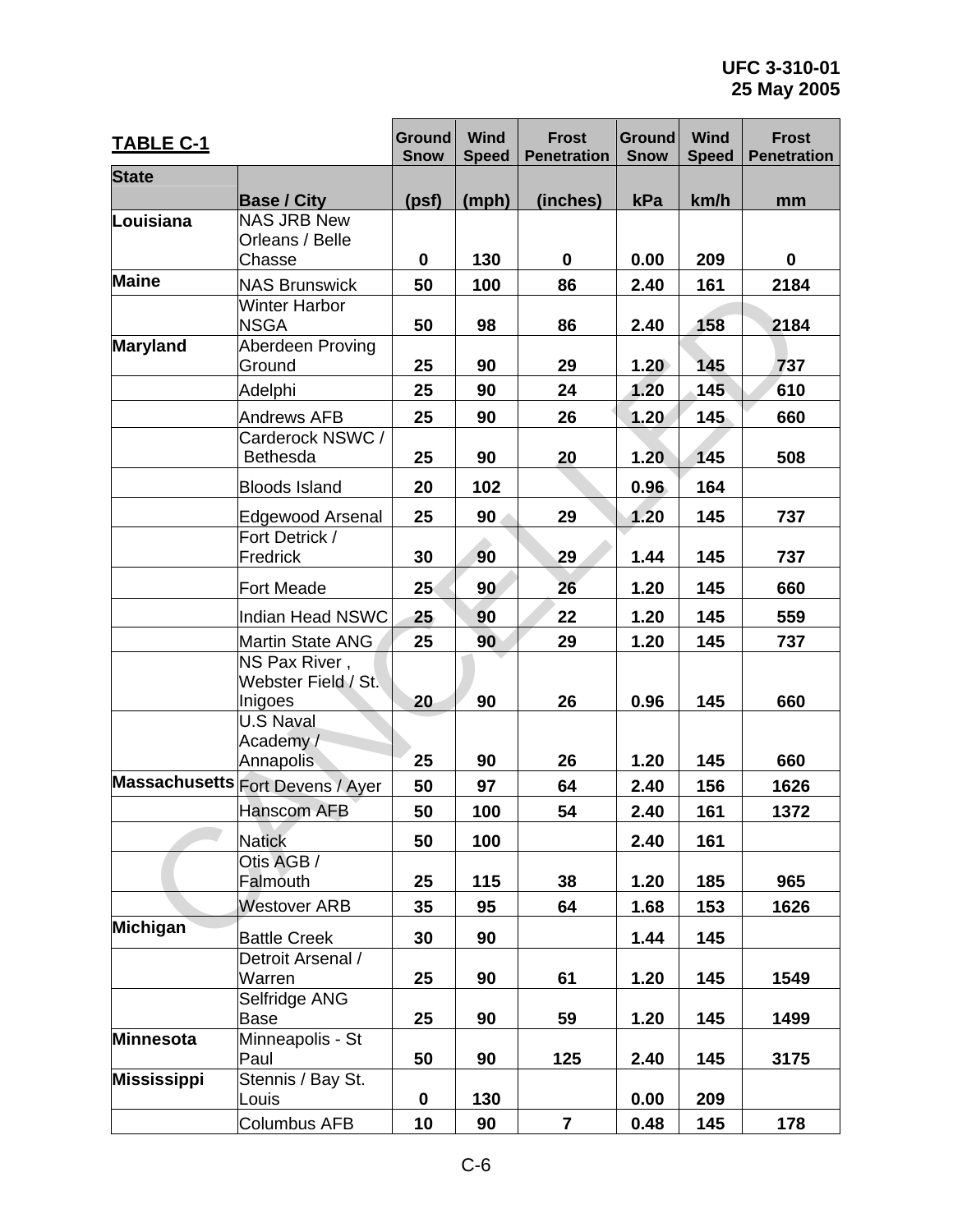| <b>TABLE C-1</b>               |                                         | <b>Ground</b><br><b>Snow</b> | Wind<br><b>Speed</b> | <b>Frost</b><br><b>Penetration</b> | <b>Ground</b><br><b>Snow</b> | Wind<br><b>Speed</b> | <b>Frost</b><br><b>Penetration</b> |
|--------------------------------|-----------------------------------------|------------------------------|----------------------|------------------------------------|------------------------------|----------------------|------------------------------------|
| <b>State</b>                   |                                         |                              |                      |                                    |                              |                      |                                    |
|                                | <b>Base / City</b>                      | (psf)                        | (mph)                | (inches)                           | kPa                          | km/h                 | mm                                 |
|                                | Gulfport                                | 0                            | 135                  | 0                                  | 0.00                         | 217                  | $\mathbf 0$                        |
| <b>Mississippi</b>             | Jackson                                 | 5                            | 92                   | 5                                  | 0.24                         | 148                  | 127                                |
|                                | <b>Keesler AFB</b>                      | $\mathbf 0$                  | 135                  | $\mathbf 0$                        | 0.00                         | 217                  | $\mathbf 0$                        |
|                                | <b>NAS Meridian</b>                     | 5                            | 97                   | 5                                  | 0.24                         | 156                  | 127                                |
|                                | Pascagoula NS                           | $\mathbf 0$                  | 150                  | $\mathbf 0$                        | 0.00                         | 241                  | $\mathbf 0$                        |
|                                | Vicksburg                               | 5                            | 90                   |                                    | 0.24                         | 145                  |                                    |
| <b>Missouri</b>                | <b>Fort Leonard Wood</b>                | 20                           | 90                   | 36                                 | 0.96                         | 145                  | 914                                |
|                                | Kansas City                             | 20                           | 90                   | 49                                 | 0.96                         | 145                  | 1245                               |
|                                | Overland                                | 20<br>90<br>90<br>38<br>20   |                      | 0.96                               | 145                          |                      |                                    |
|                                | St. Louis                               |                              |                      | 0.96                               | 145                          | 965                  |                                    |
|                                | <b>Whiteman AFB</b>                     | 20                           | 90                   | 46                                 | 0.96                         | 145                  | 1168                               |
| Montana                        | <b>Great Falls ANG</b>                  | 20                           | 90                   | 107                                | 0.96                         | 145                  | 2718                               |
|                                | <b>Malmstrom AFB</b>                    | 20                           | 90                   | 107                                | 0.96                         | 145                  | 2718                               |
| <b>Nebraska</b>                | <b>Offutt AFB</b>                       | 25                           | 90                   | 73                                 | 1.20                         | 145                  | 1854                               |
|                                | Lincoln                                 | 25                           | 90                   | 64                                 | 1.20                         | 145                  | 1626                               |
| Nevada                         | <b>NAS Fallon</b><br>5                  |                              | 90                   | 23                                 | 0.24                         | 145                  | 584                                |
|                                | Indian Springs AFS                      | 5 <sup>′</sup>               | 90                   | $\overline{7}$                     | 0.24                         | 145                  | 178                                |
|                                | <b>Nellis AFB</b>                       | 5                            | 90                   | $\overline{7}$                     | 0.24                         | 145                  | 178                                |
|                                | Nellis AF Range                         | 5                            | 90                   | $\overline{7}$                     | 0.24                         | 145                  | 178                                |
| <b>New</b><br><b>Hampshire</b> | Portsmouth Naval<br>Shipyard            | 50                           | 100                  | 64                                 | 2.40                         | 161                  | 1626                               |
| <b>New Jersey</b>              | <b>NWS Earle / Colts</b><br><b>Neck</b> | 20                           | 110                  |                                    | 0.96                         | 177                  |                                    |
|                                | Fort Dix / Trenton                      | 25                           | 105                  | 29                                 | 1.20                         | 169                  | 737                                |
|                                | Fort Monmouth                           | 20                           | 110                  | 38                                 | 0.96                         | 177                  | 965                                |
|                                | Lakehurst                               | 25                           | 105                  | 29                                 | 1.20                         | 169                  | 737                                |
|                                | <b>McGuire AFB</b>                      | 25                           | 105                  | 29                                 | 1.20                         | 169                  | 737                                |
|                                | <b>Picatinny Arsenal</b>                | 35                           | 90                   | 32                                 | 1.68                         | 145                  | 813                                |
| <b>New Mexico</b>              | Albuquerque                             | 10                           | 90                   | 18                                 | 0.48                         | 145                  | 457                                |
|                                | Cannon AFB                              | 15                           | 90                   | 18                                 | 0.72                         | 145                  | 457                                |
|                                | <b>Holloman AFB</b>                     | 5                            | 90                   | 4                                  | 0.24                         | 145                  | 102                                |
|                                | <b>Kirtland AFB</b>                     | 10                           | (a)                  | 18                                 | 0.48                         | (a)                  | 457                                |
|                                | <b>White Sands</b>                      | 5                            | 90                   | 4                                  | 0.24                         | 145                  | 102                                |
| <b>New York</b>                | <b>Buffalo</b>                          | 45                           | 90                   | 59                                 | 2.16                         | 145                  | 1499                               |
|                                | Fort Drum                               | 70                           | 90                   | 94                                 | 3.35                         | 145                  | 2388                               |
|                                | Fort Hamilton /                         |                              |                      |                                    |                              |                      |                                    |
|                                | <b>Brooklyn</b>                         | 25                           | 90                   |                                    | 1.20                         | 145                  |                                    |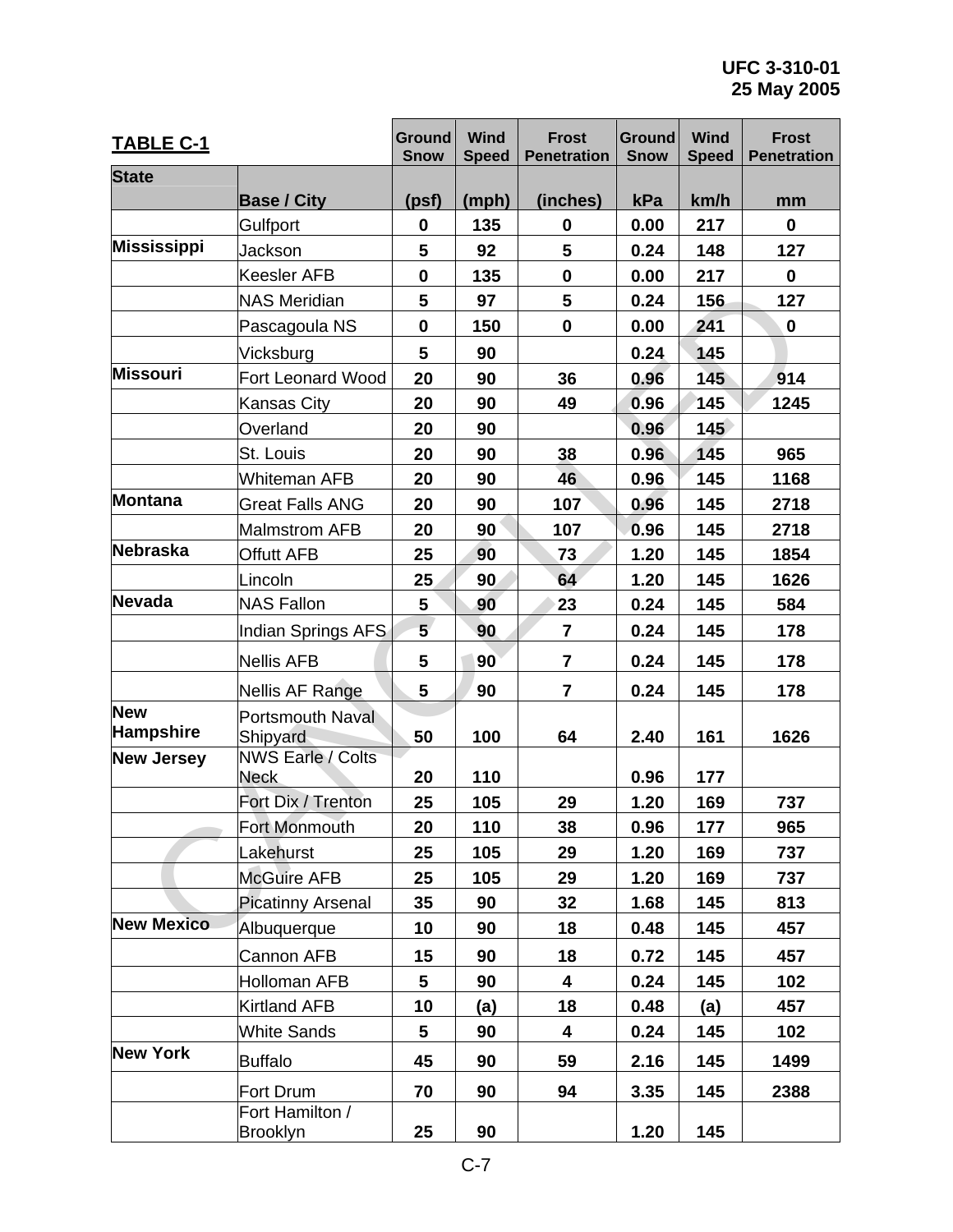| <b>TABLE C-1</b>      |                                 | <b>Ground</b><br><b>Snow</b> | <b>Wind</b><br><b>Speed</b> | <b>Frost</b><br><b>Penetration</b> | <b>Snow</b> | Wind<br><b>Speed</b> | <b>Frost</b><br><b>Penetration</b> |
|-----------------------|---------------------------------|------------------------------|-----------------------------|------------------------------------|-------------|----------------------|------------------------------------|
| <b>State</b>          |                                 |                              |                             |                                    |             |                      |                                    |
|                       | <b>Base / City</b>              | (psf)                        | (mph)                       | (inches)                           | kPa         | km/h                 | mm                                 |
|                       | Griffis AFB / Rome              | 60                           | 90                          | 86                                 | 2.87        | 145                  | 2184                               |
| <b>New York</b>       | NIAGARA FALLS                   |                              |                             |                                    |             |                      |                                    |
|                       | <b>IAP</b>                      | 35                           | 90                          | 59                                 | 1.68        | 145                  | 1499                               |
|                       | NSU Saratoga<br>Springs         | 50                           | 90                          |                                    | 2.40        | 145                  |                                    |
|                       | Stewart ANG /                   |                              |                             |                                    |             |                      |                                    |
|                       | Newburgh                        | 35                           | 100                         | 54                                 | 1.68        | 161                  | 1372                               |
|                       | Syracuse                        | 40                           | 90                          | 73                                 | 1.92        | 145                  | 1854                               |
|                       |                                 |                              | 90                          |                                    |             | 145                  |                                    |
|                       | <b>West Point</b>               | 30                           | <b>Special</b>              | 54                                 | 1.44        | Special              | 1372                               |
|                       | <b>Watervliet Arsenal /</b>     |                              |                             |                                    |             |                      |                                    |
|                       | Albany                          | 40                           | 90<br>82                    |                                    | 1.92        | 145                  | 2083                               |
| <b>North Carolina</b> | <b>MCAS Cherry Point</b>        | 10                           | 128                         | $\mathbf 0$                        | 0.48        | 206                  | $\mathbf 0$                        |
|                       | Fort Bragg                      | 10                           | 95                          | $\mathbf 0$                        | 0.48        | 153                  | $\mathbf 0$                        |
|                       | <b>Jacksonville</b>             |                              |                             |                                    |             |                      |                                    |
|                       | Region                          |                              |                             |                                    |             |                      |                                    |
|                       | Camp Lejeune                    |                              |                             |                                    |             |                      |                                    |
|                       | <b>MCAS New River</b>           | 10 <sub>1</sub>              | 130                         | $\mathbf 0$                        | 0.48        | 209                  | $\mathbf 0$                        |
|                       | Pope AFB                        | 10                           | 95                          | $\mathbf 0$                        | 0.48        | 153                  | $\mathbf 0$                        |
|                       | Raleigh                         | 15                           | 93                          |                                    | 0.72        | 150                  |                                    |
|                       | Seymour Johnson<br><b>AFB</b>   | 10                           | 100                         | 4                                  | 0.48        | 161                  | 102                                |
| North Dakota          | <b>Grand Forks AFB</b>          | 60                           | 90                          | 156                                | 2.87        | 145                  | 3962                               |
|                       | <b>Minot AFB</b>                | 40                           | 90                          | 163                                | 1.92        | 145                  | 4140                               |
| Ohio                  | Cleveland                       | 20                           | 90                          | 52                                 | 0.96        | 145                  | 1321                               |
|                       | <b>DSC Whitehall /</b>          |                              |                             |                                    |             |                      |                                    |
|                       | Columbus                        | 20                           | 90                          | 46                                 | 0.96        | 145                  | 1168                               |
| Ohio                  | <b>Wright-Patterson</b><br>AFB. | 20                           | 90                          | 49                                 | 0.96        | 145                  | 1245                               |
|                       | Youngstown ARS /                |                              |                             |                                    |             |                      |                                    |
| <b>Oklahoma</b>       | Vienna                          | 20                           | 90                          |                                    | 0.96        | 145                  |                                    |
|                       | Altus AFB                       | 10                           | 90                          | 14                                 | 0.48        | 145                  | 356                                |
|                       | <b>Fort Sill</b>                | 10                           | 90                          | 14                                 | 0.48        | 145                  | 356                                |
|                       | McAlester Army                  |                              |                             |                                    |             |                      |                                    |
|                       | <b>Ammunition Plant</b>         | 10                           | 90                          | 16                                 | 0.48        | 145                  | 406                                |
|                       | Tinker AFB /<br>Oklahoma City   | 10                           | 90                          | 17                                 | 0.48        | 145                  | 432                                |
|                       | Tulsa                           | 10                           | 90                          | 23                                 | 0.48        | 145                  | 584                                |
|                       |                                 |                              |                             |                                    |             |                      |                                    |
|                       | Vance AFB                       | 15                           | 90                          | 22                                 | 0.72        | 145                  | 559                                |
| Oregon                | Portland                        | 10                           | 85                          | 14                                 | 0.48        | 137                  | 356                                |
| Pennsylvania          | ARS Coraopolis /                |                              |                             |                                    |             |                      |                                    |
|                       | Pittsburg                       | 25                           | 90                          | 38                                 | 1.20        | 145                  | 965                                |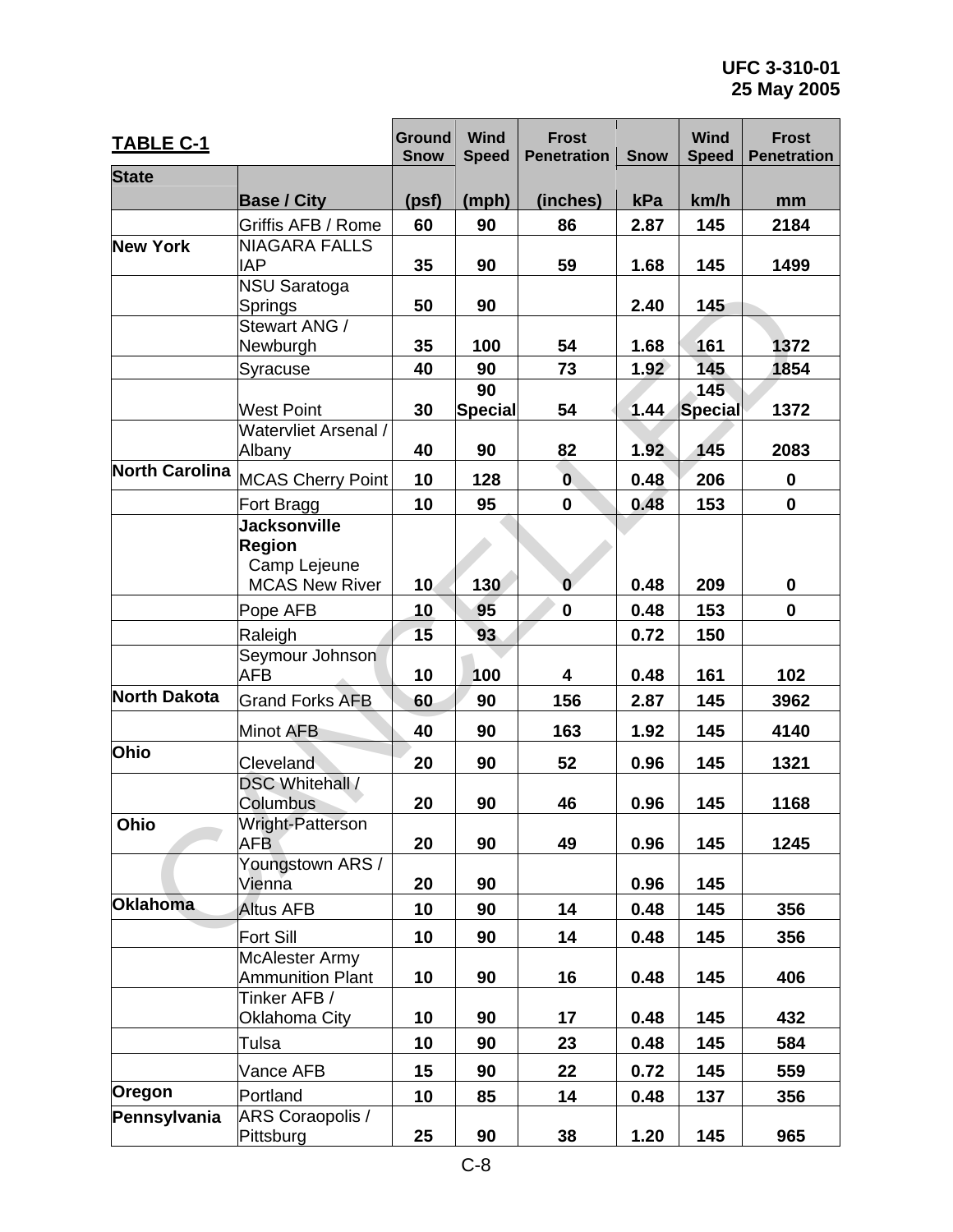| <b>TABLE C-1</b>      |                                         | <b>Ground</b><br><b>Snow</b> | <b>Wind</b><br><b>Speed</b> | <b>Frost</b><br><b>Penetration</b> | <b>Snow</b> | <b>Wind</b><br><b>Speed</b> | <b>Frost</b><br><b>Penetration</b> |
|-----------------------|-----------------------------------------|------------------------------|-----------------------------|------------------------------------|-------------|-----------------------------|------------------------------------|
| <b>State</b>          |                                         |                              |                             |                                    |             |                             |                                    |
|                       | <b>Base / City</b>                      | (psf)                        | (mph)                       | (inches)                           | kPa         | km/h                        | mm                                 |
|                       | Carlisle Barracks                       | 25                           | 90                          | 36                                 | 1.20        | 145                         | 914                                |
| Pennsylvania          | Fort Indiantown                         |                              |                             |                                    |             |                             |                                    |
|                       | Gap / Annville<br>Letterkenny /         | 35                           | 90                          | 49                                 | 1.68        | 145                         | 1245                               |
|                       | Chambersburg                            | 30                           | 90                          | 36                                 | 1.44        | 145                         | 914                                |
|                       | Mechanicsburg                           | 25                           | 90                          |                                    | 1.20        | 145                         |                                    |
|                       | Philadelphia                            | 25                           | 90                          | 30                                 | 1.20        | 145                         | 762                                |
|                       | New Cumberland /                        |                              |                             |                                    |             |                             |                                    |
|                       | Defense Depot                           |                              |                             |                                    |             |                             |                                    |
|                       | Susquehanna<br>Tobyhanna Army           | 25                           | 90                          |                                    | 1.20        | 145                         | $\pmb{0}$                          |
|                       | Depot                                   | 50                           | 90                          | 52                                 | 2.40        | 145                         |                                    |
|                       | Willow Grove ARS /                      |                              |                             |                                    |             |                             |                                    |
| <b>Rhode Island</b>   | <b>NAS</b>                              | 30                           | 90                          |                                    | 1.44        | 145                         | $\mathbf 0$                        |
|                       | <b>NS Newport</b>                       | 30                           | 115                         | 35                                 | 1.44        | 185                         | 889                                |
| <b>South Carolina</b> | <b>MCAS Beaufort</b>                    | 5                            | 122                         | $\mathbf{0}$                       | 0.24        | 196                         | $\mathbf 0$                        |
|                       | <b>Charleston</b>                       |                              |                             |                                    |             |                             |                                    |
|                       | <b>Region:</b><br><b>Charletion AFB</b> | 5                            | 125                         | $\mathbf 0$                        |             |                             |                                    |
|                       | <b>NWS Charleston</b>                   |                              |                             |                                    | 0.24        | 201                         | $\mathbf 0$                        |
|                       | <b>Columbia Region:</b>                 |                              |                             |                                    |             |                             |                                    |
|                       | <b>McEntire</b>                         | 10                           | 97                          | $\mathbf 0$                        |             |                             |                                    |
|                       | Fort Jackson<br>Shaw AFB                |                              |                             |                                    | 0.48        | 156                         | $\mathbf 0$                        |
|                       | <b>MCRD Parris Island</b>               | $\mathbf 0$                  | 125                         | $\mathbf 0$                        | 0.00        | 201                         | $\mathbf 0$                        |
| <b>South Dakota</b>   |                                         |                              |                             |                                    |             |                             |                                    |
| <b>Tennessee</b>      | <b>Ellsworth AFB</b>                    | 20                           | 90                          | 86                                 | 0.96        | 145                         | 2184                               |
|                       | <b>Arnold AFB</b>                       | 10                           | 90                          |                                    | 0.48        | 145                         |                                    |
|                       | NSWC LCC /<br><b>Memphis</b>            | 10                           | 90                          | $\mathbf 0$                        | 0.48        | 145                         | $\pmb{0}$                          |
|                       | NSA Mid-South /                         |                              |                             |                                    |             |                             |                                    |
|                       | Millington                              | 10                           | 90                          |                                    | 0.48        | 145                         |                                    |
|                       | Nashville                               | 10                           | 90                          | 22                                 | 0.48        | 145                         | 559                                |
| <b>Texas</b>          | NAS JRB, Carswell                       |                              |                             |                                    |             |                             |                                    |
|                       | / Fort Worth                            | 5                            | 90                          | $\overline{\mathbf{7}}$            | 0.24        | 145                         | 178                                |
|                       | NAS Corpus Christi                      | $\mathbf 0$                  | 130                         | $\mathbf 0$                        | 0.00        | 209                         | $\mathbf 0$                        |
|                       | Dallas / Irving                         | 5                            | 90                          | $\overline{7}$                     | 0.24        | 145                         | 178                                |
|                       | Dyess AFB                               | 5                            | 90                          | $\overline{\mathbf{7}}$            | 0.24        | 145                         | 178                                |
|                       | Ellington ANG /                         |                              |                             |                                    |             |                             |                                    |
|                       | Houston                                 | 0                            | 115                         | $\mathbf 0$                        | 0.00        | 185                         | 0                                  |
|                       | Fort Bliss / El Paso                    | 5                            | 90                          | $\mathbf 0$                        | 0.24        | 145                         | $\mathbf 0$                        |
|                       | Fort Hood / Killeen                     | 5                            | 90                          | 6                                  | 0.24        | 145                         | 152                                |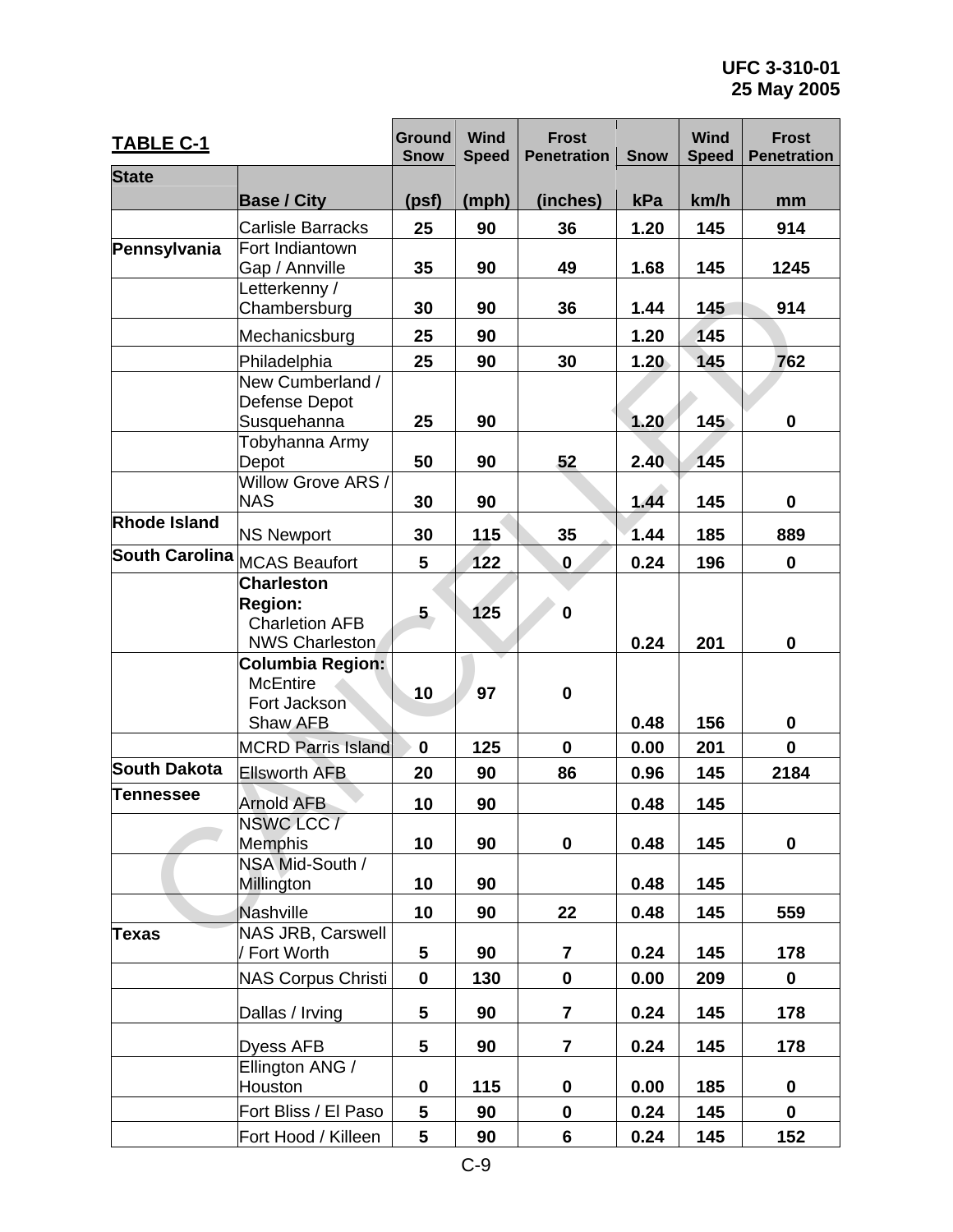| <b>TABLE C-1</b> |                                                                                                                                         | <b>Ground</b><br><b>Snow</b> | <b>Wind</b><br><b>Speed</b> | <b>Frost</b><br><b>Penetration</b> | <b>Snow</b> | Wind<br><b>Speed</b> | <b>Frost</b><br><b>Penetration</b> |
|------------------|-----------------------------------------------------------------------------------------------------------------------------------------|------------------------------|-----------------------------|------------------------------------|-------------|----------------------|------------------------------------|
| <b>State</b>     |                                                                                                                                         |                              |                             |                                    |             |                      |                                    |
|                  | <b>Base / City</b>                                                                                                                      | (psf)                        | (mph)                       | (inches)                           | kPa         | km/h                 | mm                                 |
|                  | <b>Goodfellow AFB</b>                                                                                                                   | 5                            | 90                          | 5                                  | 0.24        | 145                  | 127                                |
| <b>Texas</b>     | NS Ingleside                                                                                                                            | $\mathbf 0$                  | 130                         | $\mathbf 0$                        | 0.00        | 209                  | $\mathbf 0$                        |
|                  | <b>NAS Kingsville</b>                                                                                                                   | $\mathbf 0$                  | 115                         | $\mathbf 0$                        | 0.00        | 185                  | $\mathbf 0$                        |
|                  | Laughlin AFB                                                                                                                            | $\mathbf 0$                  | 90                          | $\bf{0}$                           | 0.00        | 145                  | $\mathbf 0$                        |
|                  | <b>Red River Army</b>                                                                                                                   |                              |                             |                                    |             |                      |                                    |
|                  | Depot / Texarkana                                                                                                                       | 5                            | 90                          | 8                                  | 0.24        | 145                  | 203                                |
|                  | <b>San Antonio</b><br><b>Region</b><br><b>Brooks AFB</b><br>Fort Sam Houston<br><b>Kelly AFB</b><br><b>Lackland AFB</b><br>Randolph AFB | 5                            | 90                          | $\mathbf 0$                        | 0.24        | 145                  | $\mathbf 0$                        |
|                  | Sheppard AFB                                                                                                                            | 5                            | 90                          | 11                                 | 0.24        | 145                  | 279                                |
| <b>Utah</b>      | Dugway Proving                                                                                                                          |                              |                             |                                    |             |                      |                                    |
|                  | Ground                                                                                                                                  | 10                           | 90                          | 54                                 | 0.48        | 145                  | 1372                               |
|                  | <b>Hill AFB</b>                                                                                                                         | 40                           | 90                          | 73                                 | 1.92        | 145                  | 1854                               |
|                  | <b>Salt Lake City</b>                                                                                                                   | 15                           | 90                          | 59                                 | 0.72        | 145                  | 1499                               |
|                  | <b>Tooele Army Depot</b>                                                                                                                | 25                           | 90                          | 52                                 | 1.20        | 145                  | 1321                               |
| Virginia         | Dahlgren                                                                                                                                | 25                           | 90                          |                                    | 1.20        | 145                  |                                    |
|                  | Dam Neck / Virginia                                                                                                                     |                              |                             |                                    |             |                      |                                    |
|                  | <b>Beach Ocean front</b>                                                                                                                | 10                           | 115                         | 5                                  | 0.48        | 185                  | 127                                |
|                  | Fort A. P. Hill                                                                                                                         | 25                           | 90                          |                                    | 1.20        | 145                  |                                    |
|                  | Fort Belvoir                                                                                                                            | 25                           | 90                          | 26                                 | 1.20        | 145                  | 660                                |
|                  | <b>Fort Eustis</b>                                                                                                                      | 15                           | 97                          | 9                                  | 0.72        | 156                  | 229                                |
|                  | Fort Lee                                                                                                                                | 20                           | 90                          | 14                                 | 0.96        | 145                  | 356                                |
|                  | <b>Fort Monroe</b>                                                                                                                      | 10                           | 105                         | 9                                  | 0.48        | 169                  | 229                                |
|                  | Fort Myer                                                                                                                               | 25                           | 90                          | 26                                 | 1.20        | 145                  | 660                                |
|                  | Fort Story                                                                                                                              | 10                           | 113                         | 9                                  | 0.48        | 182                  | 229                                |
|                  | Henderson Hall /                                                                                                                        |                              |                             |                                    |             |                      |                                    |
|                  | Arlington                                                                                                                               | 25                           | 90                          | 26                                 | 1.20        | 145                  | 660                                |
|                  | Langley AFB /                                                                                                                           |                              |                             |                                    |             |                      |                                    |
|                  | Hampton                                                                                                                                 | 10                           | 105                         | $\boldsymbol{9}$                   | 0.48        | 169                  | 229                                |
|                  | <b>NAB Little Creek</b>                                                                                                                 | 10                           | 110                         | $\boldsymbol{9}$                   | 0.48        | 177                  | 229                                |
|                  | <b>Norfolk Region:</b><br>Camp Elmore<br>Craney Island<br>Depot<br>Norfolk Naval Base                                                   | 10                           | 107                         | $\boldsymbol{9}$                   | 0.48        | 172                  | 229                                |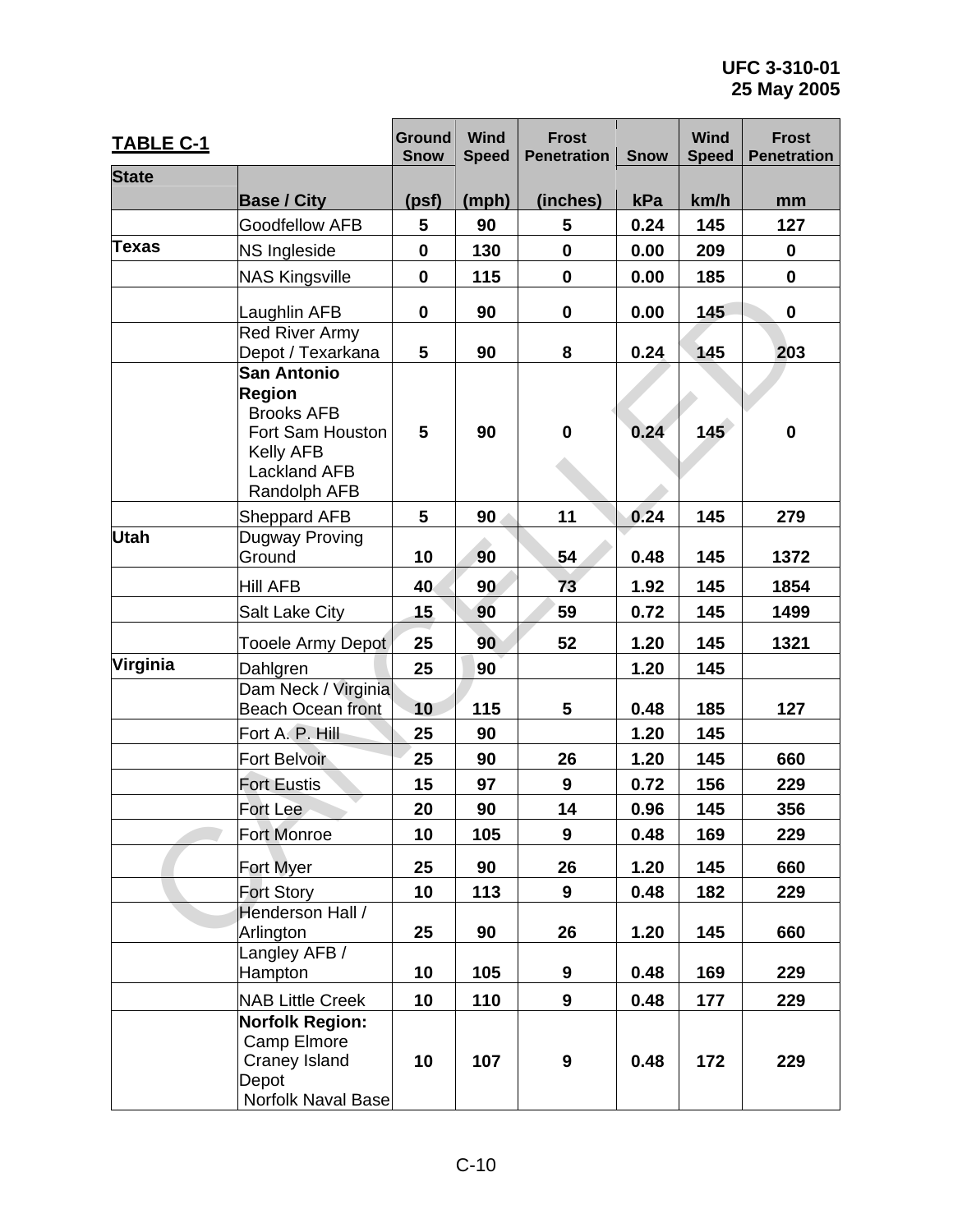| <b>TABLE C-1</b>     |                                                                                                            | <b>Ground</b><br><b>Snow</b> | <b>Wind</b><br><b>Speed</b> | <b>Frost</b><br><b>Penetration</b> | <b>Snow</b>  | <b>Wind</b><br><b>Speed</b> | <b>Frost</b><br><b>Penetration</b> |
|----------------------|------------------------------------------------------------------------------------------------------------|------------------------------|-----------------------------|------------------------------------|--------------|-----------------------------|------------------------------------|
| <b>State</b>         | <b>Base / City</b>                                                                                         | (psf)                        | (mph)                       | (inches)                           | kPa          | km/h                        | mm                                 |
| Virginia             | Norfolk Shipyard -<br>Naval Hospital /<br>Portsmouth<br>NSA Northwest /<br>Chesapeake                      | 10<br>10                     | 105<br>105                  | 9<br>$\boldsymbol{9}$              | 0.48<br>0.48 | 169<br>169                  | 229<br>229                         |
|                      | NAS Oceana /<br>Virginia Beach                                                                             | 10                           | 113                         | $\boldsymbol{9}$                   | 0.48         | 182                         | 229                                |
|                      | Quantico<br>Defense Supply Ctr<br>Richmond                                                                 | 25<br>20                     | 90<br>90                    | 22<br>18                           | 1.20<br>0.96 | 145<br>145                  | 559<br>457                         |
|                      | <b>Wallops Island</b>                                                                                      | 20                           | 115                         |                                    | 0.96         | 185                         |                                    |
|                      | <b>Yorktown Region:</b><br>Camp Perry<br><b>Cheatham Annex</b><br><b>Yorktown NWS</b>                      | 15                           | 95                          | $\overline{9}$                     | 0.72         | 153                         | 229                                |
| Washington           | <b>NS Everett</b>                                                                                          | 15 <sub>(b)</sub>            | 85                          |                                    | 0.72(b)      | 137                         |                                    |
|                      | <b>Fairchild AFB</b>                                                                                       | 42                           | 85                          | 64                                 | 2.01         | 137                         | 1626                               |
|                      | Fort Lewis /<br>Tacoma                                                                                     | 15(b)                        | 85                          | $\boldsymbol{9}$                   | 0.72(b)      | 137                         | 229                                |
|                      | Indian Island SWC                                                                                          | 15(b)                        | 85                          |                                    | 0.72(b)      | 137                         |                                    |
|                      | <b>NRS</b> Jim Creek                                                                                       | 15 <sub>(b)</sub>            | 85                          |                                    | 0.72(b)      | 137                         |                                    |
|                      | Keyport / Bangor<br>Engin. Sta Annex                                                                       | 15(b)                        | 85                          | 9                                  | 0.72(b)      | 137                         | 229                                |
|                      | <b>McChord AFB</b>                                                                                         | 15                           | 85                          | 9                                  | 0.72         | 137                         | 229                                |
|                      | <b>Puget Sound</b><br><b>Region:</b><br><b>Bangor NSB</b><br><b>Bremerton NS</b><br><b>Puget Sound NSY</b> | 15(b)                        | 85                          | 9                                  | 0.72(b)      | 137                         | 229                                |
|                      | <b>NAS Whidbey</b><br><b>Island / Oak Harbor</b>                                                           | 15 <sub>(b)</sub>            | 85                          |                                    | 0.72(b)      | 137                         |                                    |
|                      | Seattle                                                                                                    | 15                           | 85                          | 9                                  | 0.72         | 137                         | 229                                |
| <b>West Virginia</b> | <b>Beckley</b>                                                                                             | 30                           | 90                          |                                    | 1.44         | 145                         |                                    |
|                      | Huntington                                                                                                 | 20                           | 90                          | 22                                 | 0.96         | 145                         | 559                                |
|                      | <b>Sugar Grove NRS</b>                                                                                     | 30                           | 90                          | 38                                 | 1.44         | 145                         | 965                                |
| Wisconsin            | Fort McCoy                                                                                                 | 40                           | 90                          | 114                                | 1.92         | 145                         | 2896                               |
|                      | <b>General Mitchell</b><br><b>AFRC / Milwaukee</b>                                                         | 30                           | 90                          | 75                                 | 1.44         | 145                         | 1905                               |
|                      | Madison                                                                                                    | 30                           | 90                          | 75                                 | 1.44         | 145                         | 1905                               |
| Wyoming              | F. E. Warren AFB                                                                                           | 20                           | 90                          | 59                                 | 0.96         | 145                         | 1499                               |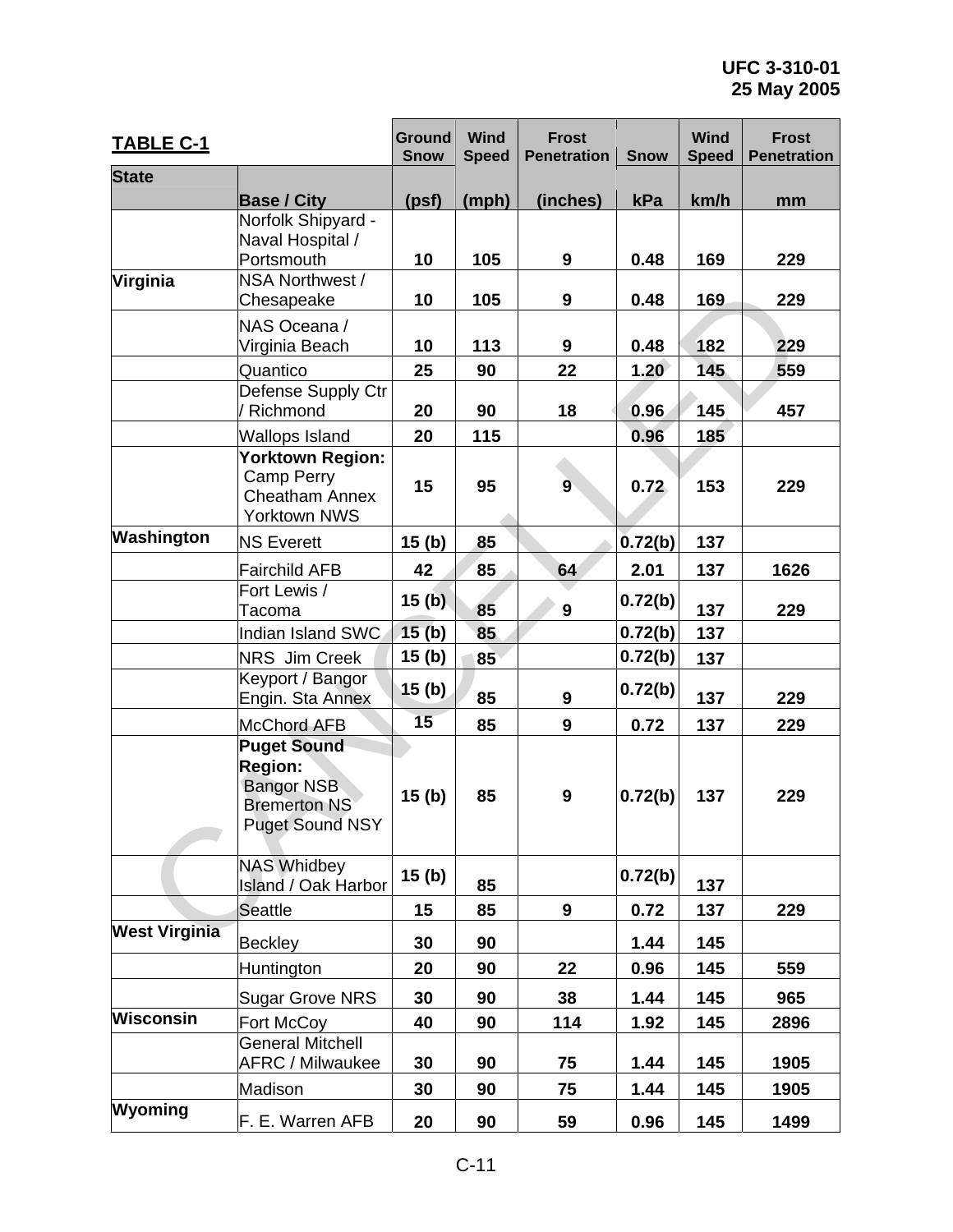| <b>TABLE C-1</b>                                                                                                                                                                                    |                                                                                                                                                                                                                                                                                      | <b>Ground</b><br><b>Snow</b> | Wind<br><b>Speed</b> | <b>Frost</b><br><b>Penetration</b> | <b>Snow</b> | Wind<br><b>Speed</b> | <b>Frost</b><br><b>Penetration</b> |  |
|-----------------------------------------------------------------------------------------------------------------------------------------------------------------------------------------------------|--------------------------------------------------------------------------------------------------------------------------------------------------------------------------------------------------------------------------------------------------------------------------------------|------------------------------|----------------------|------------------------------------|-------------|----------------------|------------------------------------|--|
| <b>State</b>                                                                                                                                                                                        | <b>Base / City</b>                                                                                                                                                                                                                                                                   | (psf)                        | (mph)                | (inches)                           | kPa         | km/h                 | mm                                 |  |
| American                                                                                                                                                                                            | Pago Pago / Tutuila                                                                                                                                                                                                                                                                  |                              |                      |                                    |             |                      |                                    |  |
| Somoa                                                                                                                                                                                               | Island                                                                                                                                                                                                                                                                               | 0                            | 125                  | 0                                  | 0.00        | 201                  | $\mathbf 0$                        |  |
| Mariana                                                                                                                                                                                             |                                                                                                                                                                                                                                                                                      |                              |                      |                                    |             |                      |                                    |  |
| <b>Islands</b>                                                                                                                                                                                      | Guam                                                                                                                                                                                                                                                                                 | 0                            | 170                  | 0                                  | 0.00        | 274                  | $\boldsymbol{0}$                   |  |
| <b>Mariana</b>                                                                                                                                                                                      |                                                                                                                                                                                                                                                                                      |                              |                      |                                    |             |                      |                                    |  |
| <b>Islands</b>                                                                                                                                                                                      | Saipan / Tinian                                                                                                                                                                                                                                                                      | 0                            | 150                  | 0                                  | 0.00        | 241                  | 0                                  |  |
| <b>Puerto Rico</b>                                                                                                                                                                                  | All                                                                                                                                                                                                                                                                                  | 0                            | 145                  | $\mathbf 0$                        | 0.00        | 233                  | $\bf{0}$                           |  |
| Notes to TABLE C-1, "STRUCTURAL CLIMATIC LOADING DATA - UNITED STATES<br><b>ITS TERRITORIES AND POSSESSIONS"</b><br>(a) - Wind speed equals 125 mph (201 km/h) in the south sector of Kirtland AFB. |                                                                                                                                                                                                                                                                                      |                              |                      |                                    |             |                      |                                    |  |
|                                                                                                                                                                                                     | Wind speed equals 100 mph (161 km/h) on the remainder of the base.<br>(b) – Ground snow load to be used for Navy facilities at identified locations in Washington State<br>equals 25 psf (1.20 kPa).<br>CS - Site specific case studies are required to establish ground snow loads. |                              |                      |                                    |             |                      |                                    |  |
|                                                                                                                                                                                                     | Special - Special wind regions where unusual geographic conditions require consideration for po<br>unusual wind conditions. The wind speeds shown are minimum values. The potential for higher<br>speeds due to unusual geographic conditions should also be considered.             |                              |                      |                                    |             |                      |                                    |  |
|                                                                                                                                                                                                     |                                                                                                                                                                                                                                                                                      |                              |                      |                                    |             |                      |                                    |  |

# **Notes to TABLE C-1, "STRUCTURAL CLIMATIC LOADING DATA – UNITED STATES, ITS TERRITORIES AND POSSESSIONS"**

- (a) Wind speed equals 125 mph (201 km/h) in the south sector of Kirtland AFB. Wind speed equals 100 mph (161 km/h) on the remainder of the base.
- (b) Ground snow load to be used for Navy facilities at identified locations in Washington State equals 25 psf (1.20 kPa).
- CS Site specific case studies are required to establish ground snow loads.

Special - Special wind regions where unusual geographic conditions require consideration for potential unusual wind conditions. The wind speeds shown are minimum values. The potential for higher wind speeds due to unusual geographic conditions should also be considered.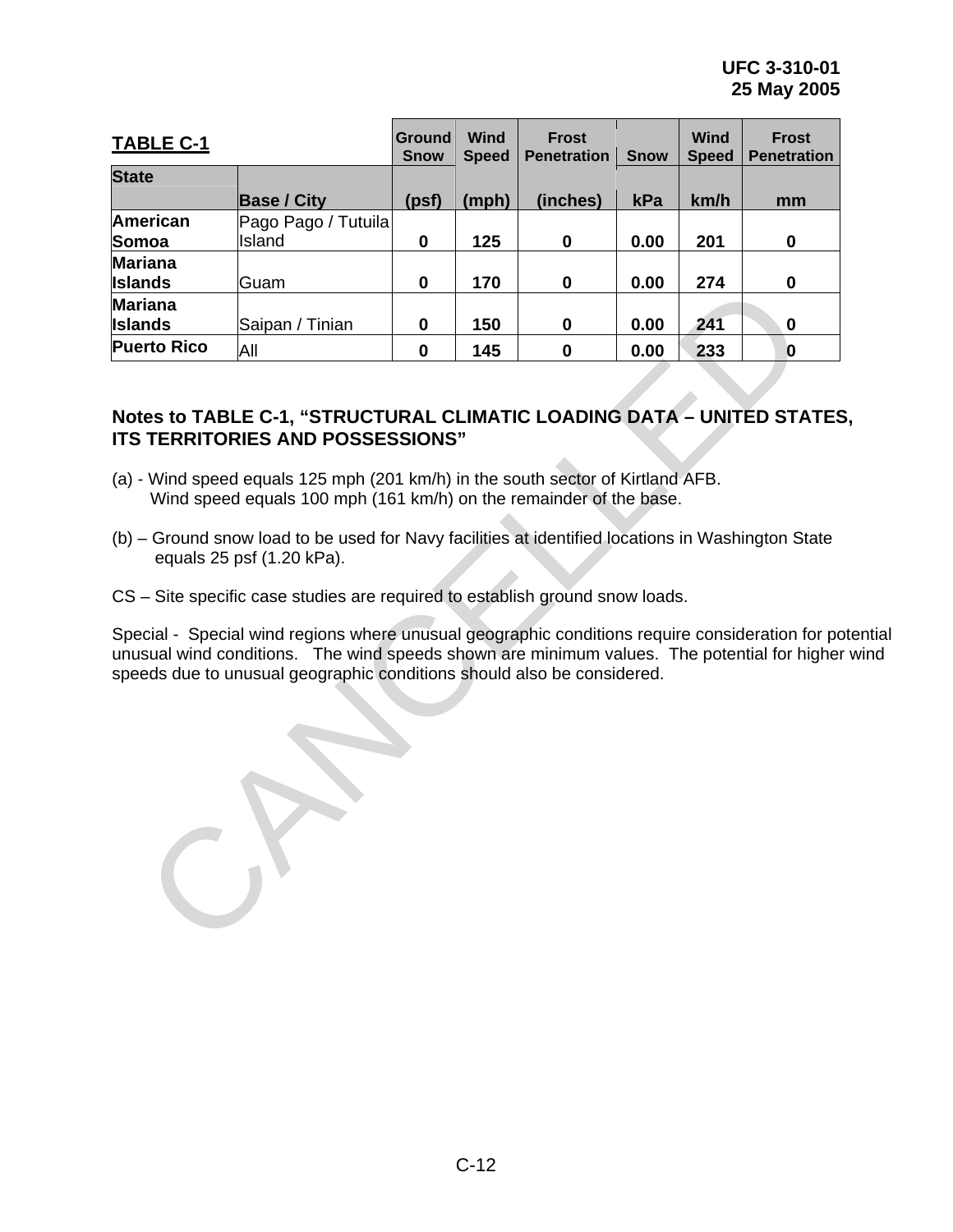## **TABLE C-2 EARTHQUAKE LOADING DATA – UNITED STATES, ITS TERRITORIES AND POSSESSIONS**

| <b>TABLE C-2</b>  |                                     | <b>Seismic Data (Site Class B)</b> |                         |                         |                         |  |
|-------------------|-------------------------------------|------------------------------------|-------------------------|-------------------------|-------------------------|--|
| <b>State</b>      | <b>Base / City</b>                  | MCE $S_{\rm s}$<br>( %g)           | MCE $S_1$<br>$(\%g)$    | 10/50 $S_s$<br>( %g)    | 10/50 $S_1$<br>$(\%g)$  |  |
| <b>Alabama</b>    | <b>Anniston Army Depot</b>          | 31                                 | 12                      | 11                      | 4                       |  |
|                   | Birmingham                          | 32                                 | 12                      | 11                      | $\overline{\mathbf{4}}$ |  |
|                   | Fort McClellan                      | 31                                 | 12                      | 11                      | 4                       |  |
|                   | <b>Fort Rucker</b>                  | 12                                 | $\overline{7}$          | $\overline{\mathbf{4}}$ | $\overline{2}$          |  |
|                   | Maxwell-Gunther AFB /<br>Montgomery | 17                                 | 8                       | $6\phantom{1}$          | 3                       |  |
|                   | <b>Mobile</b>                       | 12                                 | 6                       | 4                       | $\overline{2}$          |  |
|                   | Redstone Arsenal /<br>Huntsville    | 29                                 | 13                      | 11                      | 4                       |  |
| Alaska            | <b>Clear AS</b>                     | 108                                | 30                      | 47                      | 14                      |  |
|                   | <b>Eielson AFB</b>                  | 106                                | 29                      | 44                      | 14                      |  |
|                   | <b>Elmendorf AFB</b>                | 149                                | 55                      | 100                     | 30                      |  |
|                   | Fort Richardson                     | 152                                | 57                      | 101                     | 31                      |  |
|                   | Fort Wainwright                     | 111                                | 31                      | 49                      | 14                      |  |
|                   | Galena AFB                          | 35 <sub>5</sub>                    | 10                      | 15                      | $\overline{\mathbf{4}}$ |  |
|                   | Juneau                              | 57                                 | 27                      | 27                      | 14                      |  |
|                   | Ketchikan                           | 23                                 | 14                      | 11                      | 8                       |  |
|                   | Kodiak                              | 179                                | 66                      | 116                     | 37                      |  |
|                   | <b>Sitka</b>                        | 102                                | 52                      | 52                      | 31                      |  |
|                   | Valdez                              | 147                                | 57                      | 93                      | 30                      |  |
| <b>Arizona</b>    | Davis-Monthan AFB /<br>Tucson AFB   | 31                                 | 9                       | 13                      | 4                       |  |
|                   | Fort Huachuca                       | 28                                 | 8                       | 12                      | 3                       |  |
|                   | Luke Air Force Base                 | 24                                 | $\overline{\mathbf{7}}$ | 11                      | 3                       |  |
|                   | Phoenix                             | 23                                 | $\overline{7}$          | 11                      | 3                       |  |
|                   | Yuma MCB                            | 68                                 | 24                      | 37                      | 14                      |  |
|                   | <b>Yuma Proving Ground</b>          | 59 Max<br>27 Min                   | 20 Max<br><b>10 Min</b> | 29 Max<br><b>15 Min</b> | 11 Max<br>6 Min         |  |
| <b>Arkansas</b>   | Little Rock AFB                     | 54                                 | 19                      | 14                      | 4                       |  |
|                   | <b>Pine Bluff Arsenal</b>           | 41                                 | 16                      | 11                      | 4                       |  |
| <b>California</b> | Alameda                             | 150                                | 60                      | 123                     | 55                      |  |
|                   | <b>MCLB Barstow</b>                 | 127                                | 47                      | 61                      | 22                      |  |
|                   | <b>Beale AFB</b>                    | 43                                 | 19                      | 26                      | 11                      |  |
|                   | <b>MCMTC Bridgeport</b>             | 124                                | 43                      | 63                      | 21                      |  |
|                   | Camp Pendleton                      | 116                                | 42                      | 61                      | 25                      |  |
| <b>California</b> | <b>NWS China Lake</b>               | <b>132 Max</b>                     | <b>51 Max</b>           | 80 Max                  | 27 Max                  |  |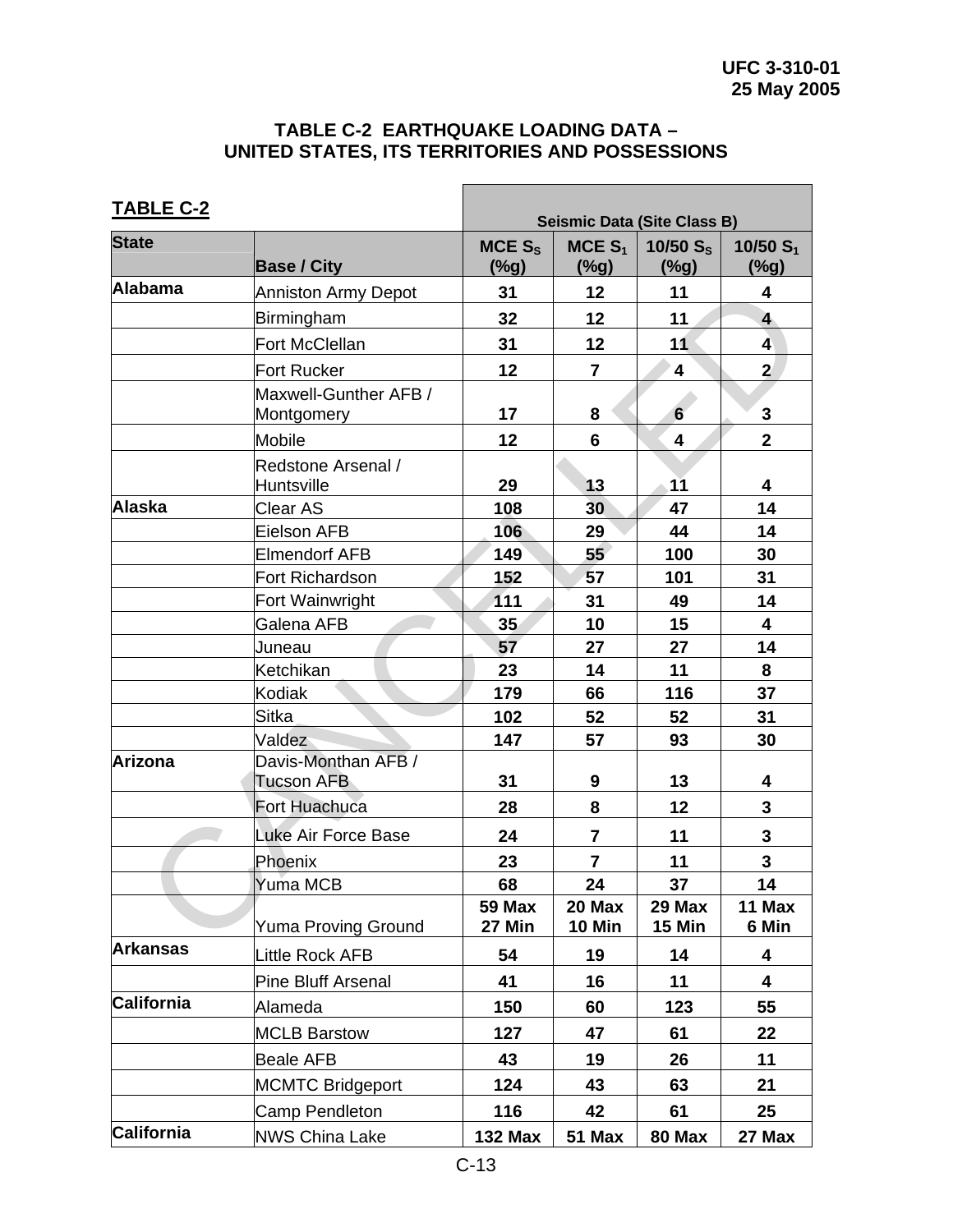$\overline{\phantom{a}}$ 

| <b>TABLE C-2</b> |                                                    | <b>Seismic Data (Site Class B)</b> |                         |                                  |                                |  |  |
|------------------|----------------------------------------------------|------------------------------------|-------------------------|----------------------------------|--------------------------------|--|--|
| <b>State</b>     | <b>Base / City</b>                                 | MCE $S_{\rm s}$<br>$(\%g)$         | MCE $S_1$<br>$(\%g)$    | 10/50 $S_s$<br>(%g)              | $10/50 S_1$<br>(%g)            |  |  |
|                  |                                                    | <b>119 Min</b>                     | <b>38 Min</b>           | 61 Min                           | 19 Min                         |  |  |
|                  | <b>NSWC Corona</b>                                 | 164                                | 60                      | 127                              | 47                             |  |  |
|                  |                                                    | <b>128 Max</b>                     | 60 Max                  | 85 Max                           | 39 Max                         |  |  |
|                  | <b>Edwards AFB</b>                                 | <b>90 Min</b>                      | <b>40 Min</b>           | 47 Min                           | <b>21 Min</b>                  |  |  |
|                  | <b>El Centro NAF</b>                               | <b>195 Max</b><br><b>150 Min</b>   | 66 Max<br><b>60 Min</b> | <b>160 Max</b><br><b>128 Min</b> | <b>54 Max</b><br><b>39 Min</b> |  |  |
|                  |                                                    | <b>197 Max</b>                     | 91 Max                  | <b>144 Max</b>                   | <b>55 Max</b>                  |  |  |
|                  | Fort Irwin                                         | <b>78 Min</b>                      | 27 Min                  | <b>40 Min</b>                    | <b>15 Min</b>                  |  |  |
|                  | <b>Fresno ANG</b>                                  | 43                                 | 20                      | 27                               | 12                             |  |  |
|                  | <b>NAS Lemoore</b>                                 | 99                                 | 32                      | 49                               | 20                             |  |  |
|                  | Los Angeles AFB / El                               |                                    |                         |                                  |                                |  |  |
|                  | Segundo                                            | 174                                | 63                      | 113                              | 39                             |  |  |
|                  | Los Angeles                                        | 193                                | 76                      | 119                              | 42                             |  |  |
|                  | March ARB                                          | 150                                | 60                      | 127                              | 50                             |  |  |
|                  | McClellan AFB /                                    |                                    |                         |                                  |                                |  |  |
|                  | Sacremento                                         | 45                                 | 20                      | 28                               | 13                             |  |  |
|                  |                                                    | <b>212 Max</b>                     | 90 Max                  | <b>106 Max</b>                   | <b>36 Max</b>                  |  |  |
|                  | <b>NWC Mohave Range</b>                            | <b>99 Min</b>                      | <b>32 Min</b>           | <b>49 Min</b>                    | 20 Min                         |  |  |
|                  | Presidio of Monterey                               | 174                                | 64                      | 105                              | 37                             |  |  |
|                  | Point Mugu / Port                                  |                                    |                         |                                  |                                |  |  |
|                  | <b>Hueneme</b>                                     | 181                                | 99                      | 128                              | 54                             |  |  |
|                  | <b>San Diego Region</b><br><b>NAS North Island</b> | 145                                | 59                      | 66.4                             | 24.8                           |  |  |
|                  | <b>NAB Coronada</b>                                | 130                                | 50                      | 62.8                             | 22.8                           |  |  |
|                  | <b>MCRD</b>                                        | 155                                | 72                      | 67.5                             | 25.4                           |  |  |
|                  | <b>Miramar</b>                                     | 147                                | 55                      | 64.8                             | 24.1                           |  |  |
|                  | <b>Naval Medical Ctr</b>                           | 154                                | 79                      | 63.4                             | 24.3                           |  |  |
|                  | San Diego NS                                       | 138                                | 54                      | 60.8                             | 22.2                           |  |  |
|                  | Point Loma                                         | 149                                | 60                      | 72.5                             | 26.1                           |  |  |
|                  | Moffett Field - Onizuka /                          |                                    |                         |                                  |                                |  |  |
|                  | Sunnyvale                                          | 150                                | 60                      | 125                              | 57                             |  |  |
|                  | San Clemente Island<br><b>Naval Reservation</b>    | 63                                 | 21                      | 31                               | 12                             |  |  |
|                  |                                                    |                                    |                         |                                  |                                |  |  |
|                  | San Nicolas Island                                 | 53                                 | 18                      | 26                               | 10                             |  |  |
|                  | Seal Beach NWS                                     | 185                                | 75                      | 110                              | 37                             |  |  |
|                  | Seal Beach NWS -                                   | 165                                | 61                      | 145                              | 55                             |  |  |
|                  | <b>Concord Detachment</b>                          |                                    |                         |                                  |                                |  |  |
|                  | Sierra Army Depot /<br>Herlong                     | 108                                | 34                      | 48                               | 16                             |  |  |
|                  | Stockton / San Joaquin                             | 140                                | 50                      | 76                               | 26                             |  |  |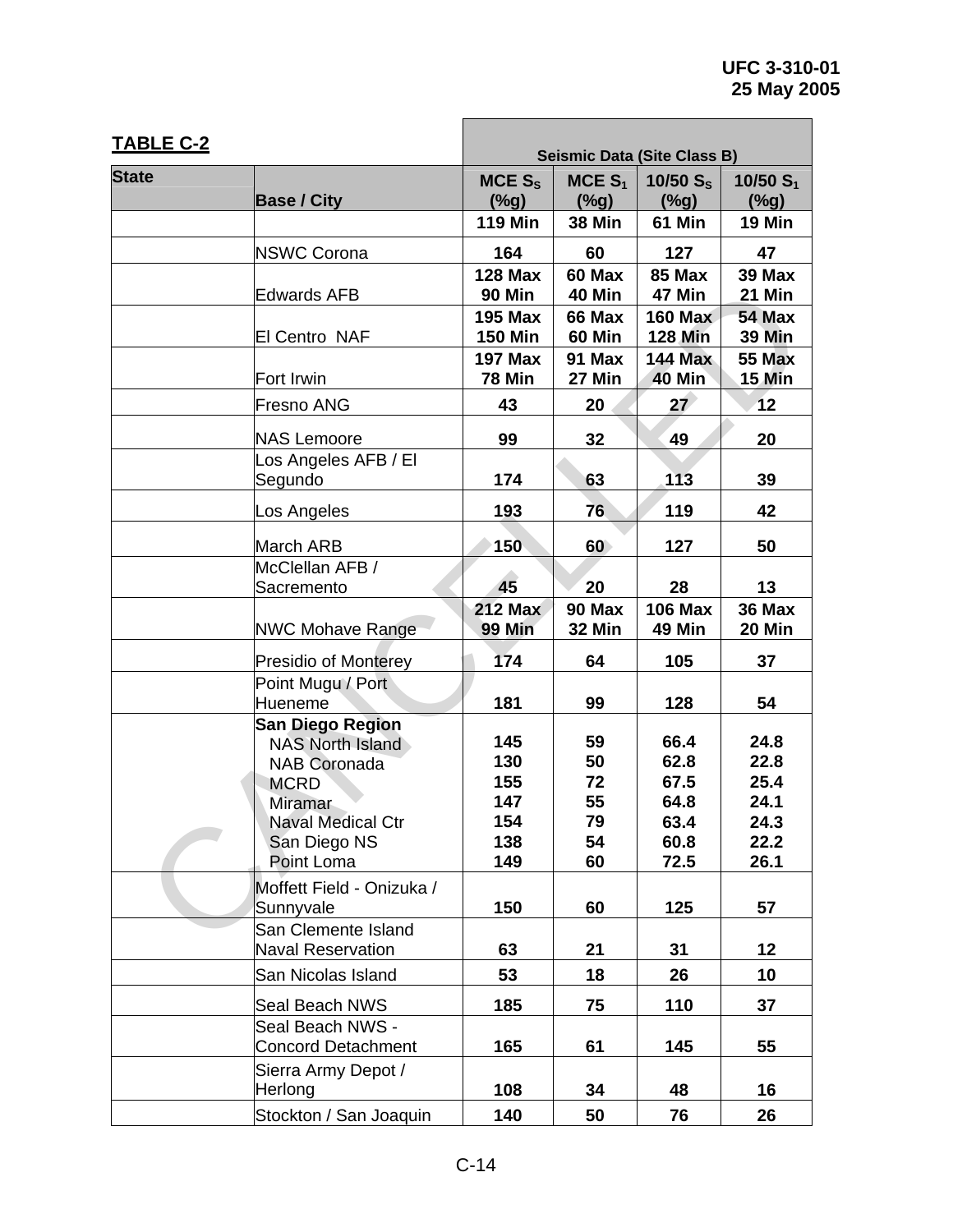$\overline{\phantom{0}}$ 

| <b>TABLE C-2</b>               |                                                                                                                                                                                       | <b>Seismic Data (Site Class B)</b> |                               |                                 |                         |  |
|--------------------------------|---------------------------------------------------------------------------------------------------------------------------------------------------------------------------------------|------------------------------------|-------------------------------|---------------------------------|-------------------------|--|
| <b>State</b>                   | <b>Base / City</b>                                                                                                                                                                    | MCE S <sub>s</sub><br>(%g)         | MCE S <sub>1</sub><br>$(\%g)$ | 10/50 $S_s$<br>$(\%g)$          | $10/50 S_1$<br>$(\%g)$  |  |
| <b>California</b>              | Travis AFB                                                                                                                                                                            | 152                                | 60                            | 111                             | 37                      |  |
|                                | <b>Twentynine Palms</b>                                                                                                                                                               | <b>155 Max</b><br><b>83 Min</b>    | 60 Max<br><b>26 Min</b>       | <b>102 Max</b><br><b>39 Min</b> | 32 Max<br><b>14 Min</b> |  |
|                                | Vandenberg AFB                                                                                                                                                                        | <b>151 Max</b><br><b>118 Min</b>   | 62 Max<br><b>34 Min</b>       | 64 Max<br><b>53 Min</b>         | 24 Max<br><b>19 Min</b> |  |
| Colorado                       | <b>Buckley AFB / Aurora</b>                                                                                                                                                           | 19                                 | 6                             | 7                               | $\overline{2}$          |  |
|                                | Denver                                                                                                                                                                                | 19                                 | 6                             | 8                               | $\overline{2}$          |  |
|                                | <b>Fort Carson</b>                                                                                                                                                                    | 18                                 | 6                             | $\mathbf{7}$                    | $\overline{2}$          |  |
|                                | Cheyenne Mountain AS /<br><b>NORAD</b>                                                                                                                                                | 18                                 | 6                             | $\overline{7}$                  | $\mathbf 2$             |  |
|                                | Peterson AFB / Colorado<br>Springs                                                                                                                                                    | 18                                 | 6                             | 7                               | $\mathbf{2}$            |  |
|                                | <b>Schriever AFB</b>                                                                                                                                                                  | 17                                 | 6 <sup>1</sup>                | $\overline{7}$                  | $\mathbf 2$             |  |
|                                | <b>USAF Academy</b>                                                                                                                                                                   | 19                                 | $6\phantom{1}$                | 8                               | $\mathbf 2$             |  |
| <b>Connecticut</b>             | <b>NSB New London / Groton</b>                                                                                                                                                        | 25                                 | 8                             | 8                               | 3                       |  |
| <b>Delaware</b>                | Dover AFB                                                                                                                                                                             | 19                                 | 6                             | $\overline{7}$                  | $\mathbf{2}$            |  |
| <b>District of</b><br>Columbia | <b>Washington Region</b><br><b>Bolling AFB</b><br>Anacostia NS<br>Fort McNair<br><b>Marine Barracks</b><br><b>NRL Washington</b><br>NDW / Anacostia<br>Pentagon<br><b>Walter Reed</b> | 18                                 | 6                             | $6\phantom{1}6$                 | $\overline{2}$          |  |
| Florida                        | <b>Avon Park AS</b>                                                                                                                                                                   | 10                                 | 4                             | $\mathbf 2$                     | 1                       |  |
|                                | Cape Canaveral AFS                                                                                                                                                                    | 10                                 | 5                             | 3                               | 1                       |  |
|                                | Eglin AFB                                                                                                                                                                             | 10                                 | $6\phantom{1}$                | 3                               | $\overline{2}$          |  |
|                                | Homestead                                                                                                                                                                             | 6                                  | $\overline{2}$                | $\mathbf{1}$                    | $\mathbf 0$             |  |
|                                | Hurlburt Field                                                                                                                                                                        | 10                                 | 5                             | $\mathbf{3}$                    | $\overline{2}$          |  |
|                                | NAS Jacksonville /<br>Jacksonville                                                                                                                                                    | 14                                 | $\overline{\mathbf{7}}$       | 5                               | $\mathbf{2}$            |  |
|                                | <b>NAS Key West</b>                                                                                                                                                                   | 3                                  | 1                             |                                 |                         |  |
|                                | MacDill AFB                                                                                                                                                                           | 8                                  | 4                             | $\mathbf{2}$                    | 1                       |  |
|                                | <b>NAS Mayport</b>                                                                                                                                                                    | 15                                 | 8                             | 5                               | $\mathbf{2}$            |  |
|                                | HQ Southcom / Miami                                                                                                                                                                   | 6                                  | $\mathbf{2}$                  | 1                               | 1                       |  |
|                                | Orlando                                                                                                                                                                               | 11                                 | 5                             | 3                               | 1                       |  |
|                                | <b>NAS Panama City</b>                                                                                                                                                                | 13                                 | $\overline{7}$                | 3                               | $\mathbf{2}$            |  |
|                                | <b>Patrick AFB</b>                                                                                                                                                                    | 10                                 | 4                             | $\overline{2}$                  | 1                       |  |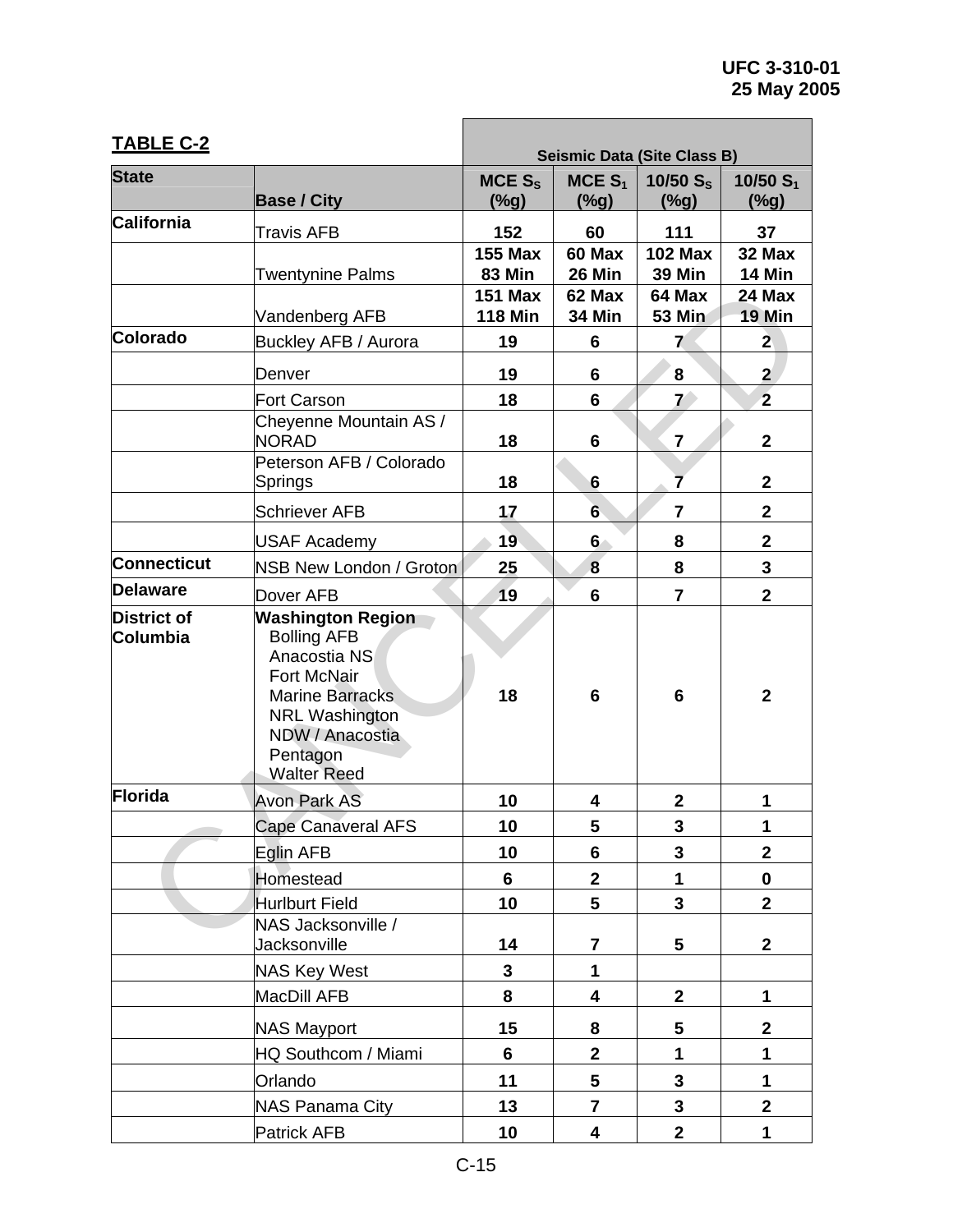$\overline{\phantom{a}}$ 

| <b>TABLE C-2</b> |                                                                                                                                  | <b>Seismic Data (Site Class B)</b> |                               |                        |                         |  |  |
|------------------|----------------------------------------------------------------------------------------------------------------------------------|------------------------------------|-------------------------------|------------------------|-------------------------|--|--|
| <b>State</b>     | <b>Base / City</b>                                                                                                               | $MCE$ S <sub>s</sub><br>(%g)       | MCE S <sub>1</sub><br>$(\%g)$ | 10/50 $S_s$<br>$(\%g)$ | 10/50 $S_1$<br>$(\%g)$  |  |  |
| <b>Florida</b>   | <b>NAS Pensacola</b>                                                                                                             | 10                                 | 6                             | 3                      | $\mathbf 2$             |  |  |
|                  | Tampa                                                                                                                            | 9                                  | 4                             | $\overline{2}$         | $\mathbf{1}$            |  |  |
|                  | <b>Tyndall AFB</b>                                                                                                               | 9                                  | 5                             | 3                      | $\mathbf 2$             |  |  |
|                  | NAS Whiting Field / Milton                                                                                                       | 11                                 | 6                             | 4                      | $\overline{2}$          |  |  |
| Georgia          | MC Logistics Support /<br>Albany                                                                                                 | 14                                 | 8                             | $5^{\circ}$            | $\mathbf{3}$            |  |  |
|                  | <b>Athens NCSC</b>                                                                                                               | 28                                 | 12                            | 12                     | 5 <sub>1</sub>          |  |  |
|                  | Dobbins AFB / Atlanta<br><b>NAS</b>                                                                                              | 28                                 | 11                            | 11                     | 4                       |  |  |
|                  | Fort Benning                                                                                                                     | 16                                 | $\boldsymbol{9}$              | 6                      | $\mathbf{3}$            |  |  |
|                  | Fort Gordon                                                                                                                      | 39                                 | 14                            | 14                     | 5                       |  |  |
|                  | Fort McPherson / Fort<br>Gillem                                                                                                  | 25                                 | 11                            | 10                     | 4                       |  |  |
|                  | <b>Fort Stewart</b>                                                                                                              | 28                                 | 12 <sup>°</sup>               | 9                      | 4                       |  |  |
|                  | Hunter Army Airfield /<br>Savannah                                                                                               | 38                                 | 14                            | 12                     | 4                       |  |  |
|                  | <b>NSB Kings Bay</b>                                                                                                             | 17                                 | 9                             | 6                      | $\mathbf{3}$            |  |  |
|                  | Moody AFB                                                                                                                        | 14                                 | 8                             | 5                      | 3                       |  |  |
|                  | <b>Robins AFB</b>                                                                                                                | 21                                 | 10                            | 8                      | 4                       |  |  |
| Hawaii           | <b>PMRF Barking Sands,</b><br>Kauai                                                                                              | 19                                 | 6                             | 8                      | $\mathbf{2}$            |  |  |
|                  | <b>MCBH Kaneohe Bay</b>                                                                                                          | 63                                 | 18                            | 30                     | 8                       |  |  |
|                  | <b>Pearl Harbor Region:</b><br>Camp H.M. Smith<br>Fort Shafter<br><b>Hickam AFB</b><br><b>Pearl Harbor</b><br><b>Tripler AMC</b> | 61                                 | 18                            | 29                     | 8                       |  |  |
|                  | <b>Wahiawa Region:</b><br>Lualualei<br><b>Wahiawa Naval Res</b><br><b>Wheeler AFB</b><br><b>Schofield Barracks</b>               | 59                                 | 17                            | 28                     | 8                       |  |  |
| <b>Idaho</b>     | <b>ARD Bayview</b>                                                                                                               | 40                                 | 11                            | 17                     | $5\phantom{.0}$         |  |  |
|                  | <b>Boise ANG</b>                                                                                                                 | 34                                 | 10                            | 16                     | 5                       |  |  |
|                  | Mountain Home AFB                                                                                                                | 29                                 | 9                             | 14                     | $\overline{\mathbf{4}}$ |  |  |
| Illinois         | Fort Sheridan / Chicago                                                                                                          | 17                                 | 6                             | 5                      | $\mathbf{2}$            |  |  |
|                  | <b>Great Lakes</b>                                                                                                               | 16                                 | 6                             | 5                      | $\mathbf{2}$            |  |  |
|                  | <b>Rock Island Arsenal</b>                                                                                                       | 13                                 | 6                             | 5                      | $\overline{2}$          |  |  |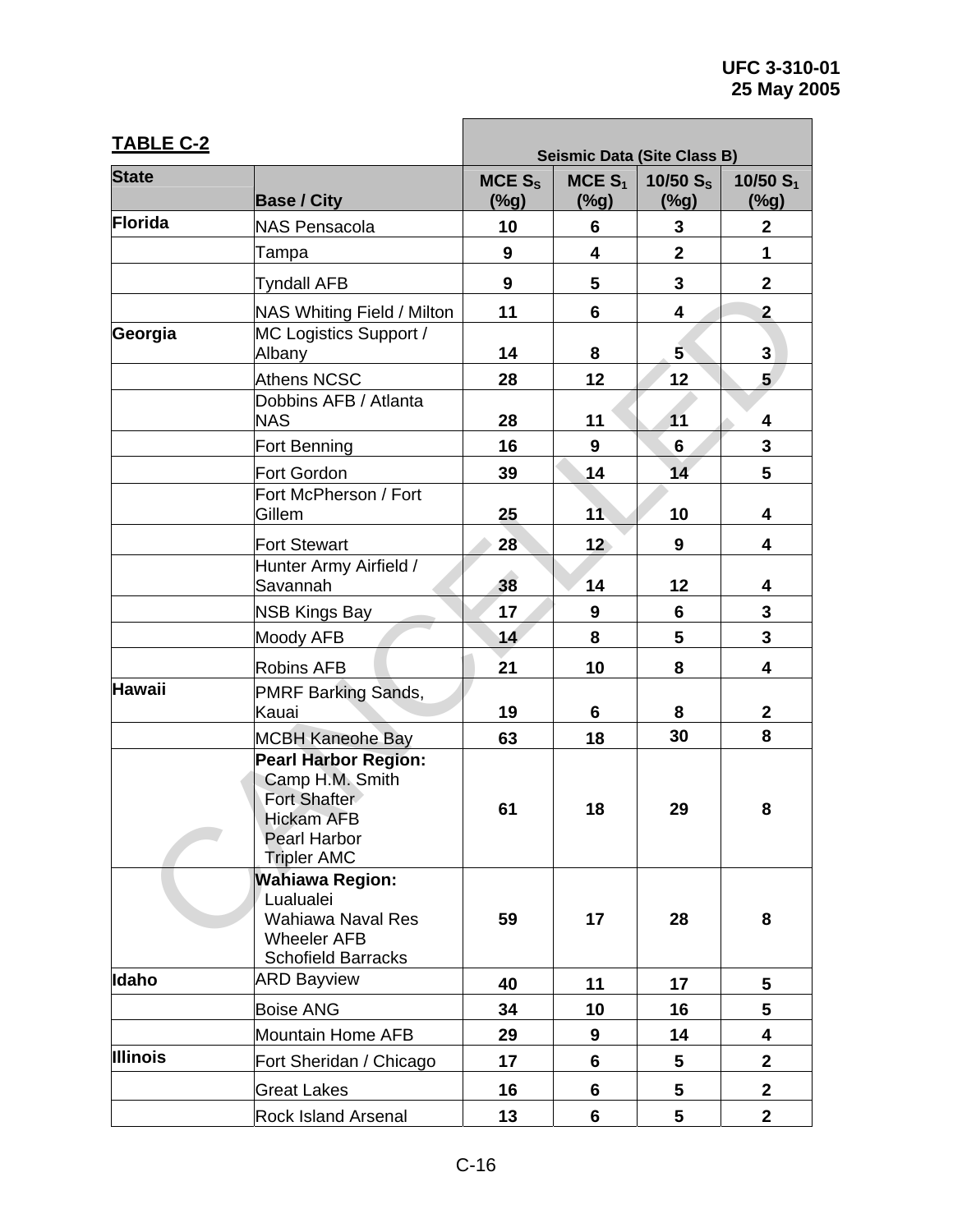$\blacksquare$ 

| <b>TABLE C-2</b>     |                                              | <b>Seismic Data (Site Class B)</b> |                               |                         |                         |  |
|----------------------|----------------------------------------------|------------------------------------|-------------------------------|-------------------------|-------------------------|--|
| <b>State</b>         | <b>Base / City</b>                           | MCE $S_{\rm s}$<br>(%g)            | MCE S <sub>1</sub><br>$(\%g)$ | 10/50 $S_s$<br>$(\%g)$  | $10/50 S_1$<br>$(\%g)$  |  |
| <b>Illinois</b>      | <b>Scott AFB</b>                             | 64                                 | 20                            | 24                      | 6                       |  |
|                      | Springfield                                  | 26                                 | 12                            | 10                      | 4                       |  |
| Indiana              | <b>Crane NWSC</b>                            | 38                                 | 14                            | 13                      | $\overline{\mathbf{4}}$ |  |
|                      | <b>Grissom ARB</b>                           | 15                                 | 8                             | $6\phantom{1}$          | 3                       |  |
|                      | Fort Benjamin Harrison /                     |                                    |                               |                         |                         |  |
|                      | Indianapolis                                 | 18                                 | 9                             | 7                       | $\overline{\mathbf{3}}$ |  |
| lowa                 | Des Moines                                   | $\overline{7}$                     | $\overline{\mathbf{4}}$       | 3                       | $\mathbf{1}$            |  |
| <b>Kansas</b>        | Fort Leavenworth                             | 13                                 | 6                             | $\overline{\mathbf{4}}$ | $\overline{2}$          |  |
|                      | Fort Riley                                   | 21                                 | 6                             | $6\overline{6}$         | $\mathbf{2}$            |  |
|                      | McConnell AFB                                | 14                                 | $6\phantom{1}$                | 5                       | $\overline{2}$          |  |
| Kentucky             | Fort Campbell                                | 76 Max<br><b>56 Min</b>            | 24 Max<br>20 Min              | 24 Max<br>18 Min        | 6 Max<br>6 Min          |  |
|                      | <b>Fort Knox</b>                             | 26                                 | 13                            | 10                      | 4                       |  |
|                      | Louisville                                   | 25                                 | 12 <sub>2</sub>               | 10                      | $\overline{\mathbf{4}}$ |  |
|                      | Richmond                                     | 25                                 | 10                            | 10                      | $\overline{\mathbf{4}}$ |  |
| Louisiana            | <b>Barksdale AFB</b>                         | 17                                 | 8                             | 5                       | $\mathbf{2}$            |  |
|                      | Fort Polk / Leesville                        | 14                                 | 6                             | 4                       | $\mathbf{2}$            |  |
|                      | NAS JRB New Orleans /<br><b>Belle Chasse</b> | 12                                 | 6                             | 4                       | 1                       |  |
| <b>Maine</b>         | <b>NAS Brunswick</b>                         | 34                                 | 10                            | 12                      | 4                       |  |
|                      | <b>Winter Harbour NSGA</b>                   | 25                                 | 8                             | 8                       | $\overline{\mathbf{3}}$ |  |
| Maryland             | Aberdeen Proving Ground                      | 24                                 | $\overline{7}$                | 8                       | $\mathbf{2}$            |  |
|                      | Adelphi                                      | 18                                 | 6                             | $6\phantom{1}$          | $\overline{2}$          |  |
|                      | <b>Andrews AFB</b>                           | 18                                 | 6                             | $6\phantom{1}$          | $\overline{2}$          |  |
|                      | Carderock NSWC /<br><b>Bethesda</b>          | 18                                 | $\bf 6$                       | 6                       | $\mathbf{2}$            |  |
|                      | <b>Bloods Island</b>                         | 15                                 | 6                             | 5                       | $\mathbf{2}$            |  |
|                      | Edgewood Arsenal                             | 23                                 | $\overline{7}$                | $\overline{7}$          | $\overline{2}$          |  |
|                      | Fort Detrick / Fredrick                      | 19                                 | 6                             | $\overline{\mathbf{7}}$ | $\mathbf{2}$            |  |
|                      | Fort Meade                                   | 18                                 | 6                             | 6                       | $\overline{2}$          |  |
|                      | <b>Indian Head NSWC</b>                      | 18                                 | $6\phantom{a}$                | $\overline{7}$          | $\overline{2}$          |  |
|                      | <b>Martin State ANG</b>                      | 21                                 | 6                             | $\overline{\mathbf{7}}$ | $\overline{2}$          |  |
|                      | NS Pax River, Webster<br>Field / St. Inigoes | 16                                 | 6                             | 6                       | $\mathbf{2}$            |  |
|                      | U.S Naval Academy /<br>Annapolis             | 18                                 | 6                             | 6                       | $\overline{2}$          |  |
| <b>Massachusetts</b> | Fort Devens / Ayer                           | 32                                 | 9                             | 11                      | 3                       |  |
|                      | Hanscom AFB                                  | 33                                 | 9                             | 11                      | $\mathbf{3}$            |  |
|                      | <b>Natick</b>                                | 29                                 | 9                             | 10                      | $\mathbf{3}$            |  |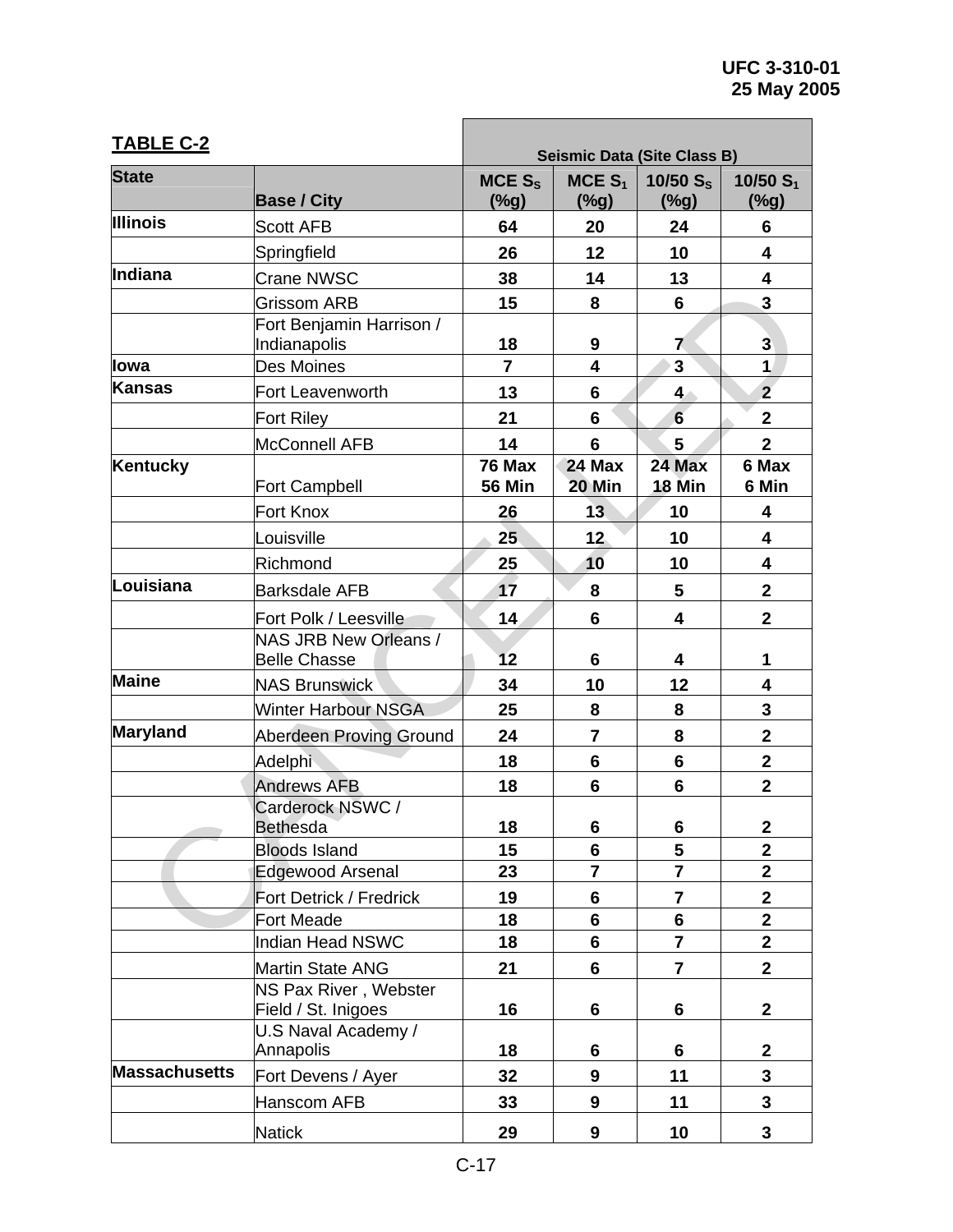$\overline{\phantom{0}}$ 

| <b>TABLE C-2</b>     |                               | <b>Seismic Data (Site Class B)</b> |                            |                         |                 |  |
|----------------------|-------------------------------|------------------------------------|----------------------------|-------------------------|-----------------|--|
| <b>State</b>         | <b>Base / City</b>            | MCE S <sub>s</sub><br>(%g)         | MCE S <sub>1</sub><br>(%g) | 10/50 $S_s$<br>$(\%g)$  | $10/50 S_1$     |  |
| <b>Massachusetts</b> | Otis AGB / Falmouth           | 25                                 | $\overline{7}$             | 8                       | $\overline{2}$  |  |
|                      | <b>Westover ARB</b>           | 26                                 | 9                          | 9                       | 3               |  |
| Michigan             | <b>Battle Creek</b>           | 12                                 | 5                          | $\overline{\mathbf{4}}$ | $\overline{2}$  |  |
|                      | Detroit Arsenal / Warren      | 12                                 | 4                          | 4                       | $\overline{2}$  |  |
|                      | Selfridge ANG Base            | 11                                 | 4                          | $\overline{\mathbf{4}}$ | $\overline{2}$  |  |
| Minnesota            | Minneapolis - St Paul         | 6                                  | 3                          | $\mathbf{2}$            | 1               |  |
| Mississippi          | Stennis / Bay St. Louis       | 15                                 | 6                          | 4                       | $\overline{2}$  |  |
|                      | <b>Columbus AFB</b>           | 25                                 | 12                         | 8                       | 4               |  |
|                      | Gulfport                      | 15                                 | $6\phantom{1}$             | 4                       | $\overline{2}$  |  |
|                      | Jackson                       | 19                                 | 10                         | $6\phantom{1}$          | 3               |  |
|                      | Keesler AFB                   | 14                                 | 6                          | 4                       | $\overline{2}$  |  |
|                      | <b>NAS Meridian</b>           | 19                                 | $\mathbf{9}$               | $\overline{7}$          | 3               |  |
|                      | Pascagoula NS                 | 13                                 | 6 <sup>1</sup>             | 4                       | $\overline{2}$  |  |
|                      | Vicksburg                     | 19                                 | 9                          | $6\phantom{1}6$         | 3               |  |
| Missouri             | <b>Fort Leonard Wood</b>      | 28                                 | 13                         | 10                      | 4               |  |
|                      | Kansas City                   | 12                                 | 6                          | 4                       | $\overline{2}$  |  |
|                      | Overland                      | 54                                 | 17                         | 19                      | 5               |  |
|                      | St. Louis                     | 59                                 | 19                         | 21                      | 6               |  |
|                      | Whiteman AFB                  | 13                                 | 8                          | 5                       | $\overline{2}$  |  |
| <b>Montana</b>       | <b>Great Falls ANG</b>        | 26                                 | 8                          | 13                      | 4               |  |
|                      | <b>Malmstrom AFB</b>          | 24                                 | 8                          | 12                      | 4               |  |
| Nebraska             | <b>Offutt AFB</b>             | 12                                 | 4                          | 4                       | 1               |  |
|                      | Lincoln                       | 18                                 | 5                          | 5                       | $\overline{2}$  |  |
| Nevada               | <b>NAS Fallon</b>             | 101                                | 29                         | 43                      | 14              |  |
|                      | Indian Springs AFS            | 50                                 | 15                         | 24                      | 8               |  |
|                      | Nellis AFB                    | 53                                 | 16                         | 26                      | 9               |  |
|                      | Nellis AF Range               | <b>78 Max</b><br><b>60 Min</b>     | 24 Max<br><b>19 Min</b>    | 37 Max<br><b>28 Min</b> | 13 Max<br>9 Min |  |
| <b>New Hampshire</b> | Portsmouth Naval<br>Shipyard  | 40                                 | 10                         | 13                      | 4               |  |
| <b>New Jersey</b>    | <b>NWS Earle / Colts Neck</b> | 37                                 | 9                          | 11                      | 3               |  |
|                      | Fort Dix / Trenton            | 32                                 | 8                          | 10                      | 3               |  |
|                      | <b>Fort Monmouth</b>          | 37                                 | 9                          | 11                      | 3               |  |
|                      | Lakehurst                     | 30                                 | 8                          | 10                      | 3               |  |
|                      | McGuire AFB                   | 32                                 | 8                          | 10                      | 3               |  |
|                      | <b>Picatinny Arsenal</b>      | 38                                 | 9                          | 12                      | 3               |  |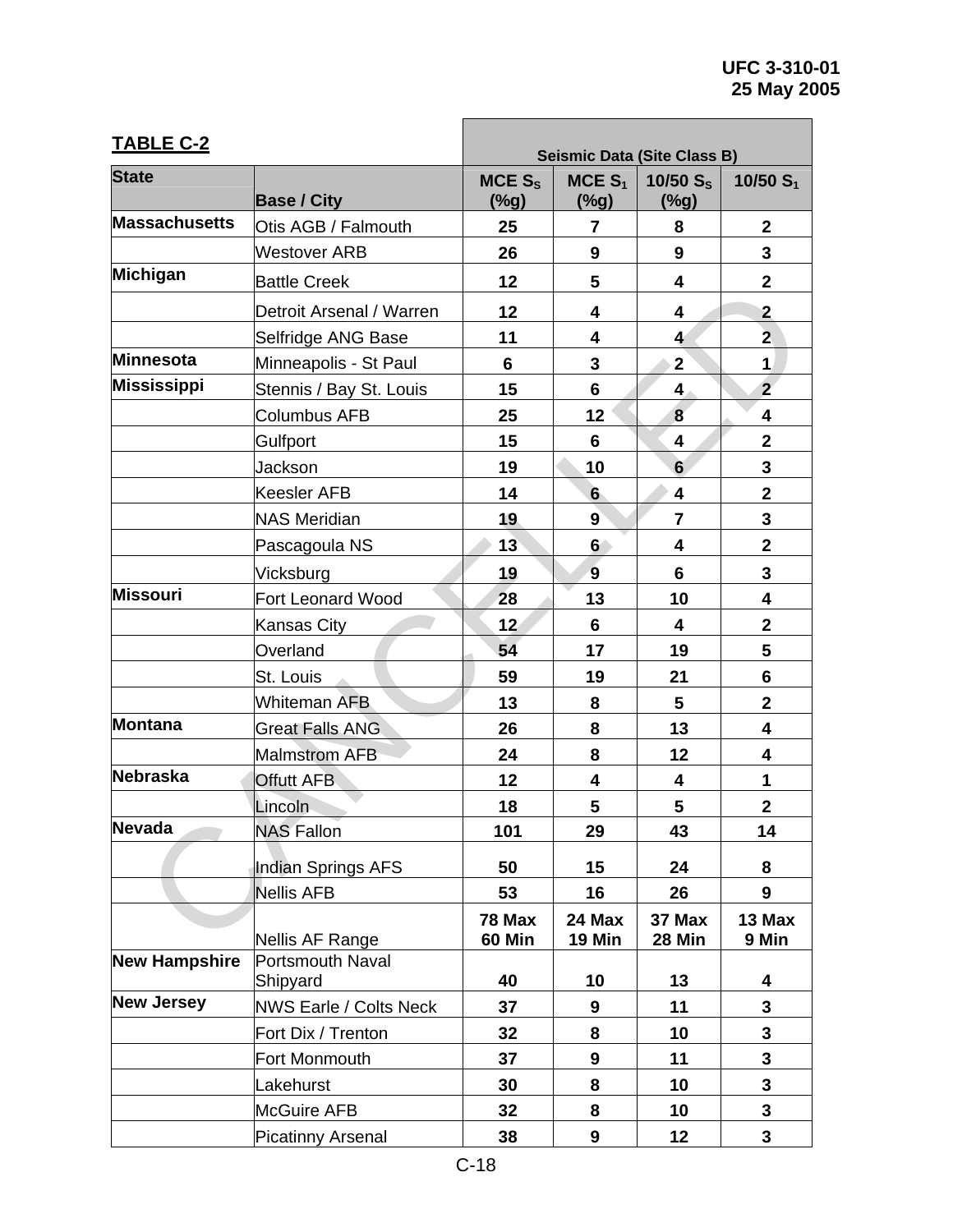| <b>TABLE C-2</b>      | <b>Seismic Data (Site Class B)</b>               |                            |                               |                         |                         |  |
|-----------------------|--------------------------------------------------|----------------------------|-------------------------------|-------------------------|-------------------------|--|
| <b>State</b>          | <b>Base / City</b>                               | MCE S <sub>s</sub><br>(%g) | MCE S <sub>1</sub><br>$(\%g)$ | 10/50 $S_s$<br>(%g)     | $10/50 S_1$<br>$(\%g)$  |  |
| <b>New Mexico</b>     | Albuquerque                                      | 62                         | 19                            | 27                      | $\overline{\mathbf{r}}$ |  |
|                       | Cannon AFB                                       | 11                         | 4                             | 4                       | 1                       |  |
|                       | <b>Holloman AFB</b>                              | 35                         | 10                            | 13                      | 4                       |  |
|                       | <b>Kirtland AFB</b>                              | 61                         | 18                            | 27                      | $\overline{7}$          |  |
|                       | <b>White Sands</b>                               | 39                         | 12                            | 13                      | $\overline{\mathbf{4}}$ |  |
| <b>New York</b>       | <b>Buffalo</b>                                   | 32                         | $\overline{7}$                | $\boldsymbol{9}$        | $\mathbf{2}$            |  |
|                       | Fort Drum                                        | 32                         | 10                            | 12                      | $\overline{\mathbf{4}}$ |  |
|                       | Fort Hamilton / Brooklyn                         | 42                         | 9                             | 12 <sup>7</sup>         | $\overline{\mathbf{3}}$ |  |
|                       | Griffis AFB / Rome                               | 24                         | 9                             | $\mathbf{9}$            | $\mathbf{3}$            |  |
|                       | <b>NIAGARA FALLS IAP</b>                         | 31                         | $\overline{7}$                | $\mathbf{9}$            | $\overline{2}$          |  |
|                       | <b>NSU Saratoga Springs</b>                      | 31                         | 10                            | 11                      | $\overline{\mathbf{4}}$ |  |
|                       | Stewart ANG / Newburgh                           | 33                         | 9                             | 11                      | $\mathbf 3$             |  |
|                       | Syracuse                                         | 19                         | 8                             | 8                       | 3                       |  |
|                       | <b>West Point</b>                                | 37                         | 9                             | 12                      | 3                       |  |
|                       | <b>Watervliet Arsenal / Albany</b>               | 27                         | $\boldsymbol{9}$              | 10                      | 3                       |  |
| <b>North Carolina</b> | <b>MCAS Cherry Point</b>                         | 18                         | 8                             | 5                       | $\mathbf{2}$            |  |
|                       | Fort Bragg                                       | 29                         | 13                            | 9                       | $\overline{\mathbf{4}}$ |  |
|                       | <b>Jacksonville Region</b><br>Camp Lejeune       |                            |                               |                         |                         |  |
|                       | <b>MCAS New River</b>                            | 22                         | 10                            | 6                       | 3                       |  |
|                       | Pope AFB                                         | 28                         | 13                            | 9                       | 4                       |  |
|                       | Raleigh                                          | 21                         | 10                            | 8                       | 4                       |  |
|                       | Seymour Johnson AFB                              | 21                         | 10                            | $\overline{7}$          | 3                       |  |
| <b>North Dakota</b>   | <b>Grand Forks AFB</b>                           | 5                          | $\mathbf{2}$                  | $\overline{2}$          | $\bf{0}$                |  |
|                       | Minot AFB                                        | $\overline{7}$             | $\mathbf{2}$                  | $\mathbf{2}$            | 1                       |  |
| <b>Ohio</b>           | Cleveland                                        | 21                         | $6\phantom{1}$                | 6                       | $\mathbf{2}$            |  |
|                       | <b>DSC Whitehall / Columbus</b>                  | 16                         | $\overline{\mathbf{7}}$       | $\overline{\mathbf{7}}$ | $\mathbf{3}$            |  |
|                       | <b>Wright-Patterson AFB</b>                      | 22                         | 8                             | 8                       | $\overline{\mathbf{3}}$ |  |
|                       | Youngstown ARS / Vienna                          | 17                         | $6\phantom{a}$                | 6                       | $\overline{2}$          |  |
| <b>Oklahoma</b>       | Altus AFB                                        | 21                         | $\overline{\mathbf{7}}$       | $6\phantom{1}$          | $\overline{2}$          |  |
|                       | <b>Fort Sill</b>                                 | 36                         | $\boldsymbol{9}$              | 8                       | $\overline{2}$          |  |
|                       | <b>McAlester Army</b><br><b>Ammunition Plant</b> | 20                         | 8                             | $\overline{\mathbf{7}}$ | $\mathbf{2}$            |  |
| <b>Oklahoma</b>       | Tinker AFB / Oklahoma<br>City                    | 34                         | 9                             | 10                      | 3                       |  |
|                       | Tulsa                                            | 16                         | $\overline{\mathbf{r}}$       | 6                       | $\mathbf{2}$            |  |
|                       | Vance AFB                                        | 22                         | 6                             | $\overline{7}$          | $\overline{2}$          |  |
| Oregon                | Portland                                         | 103                        | 32                            | 43                      | 17                      |  |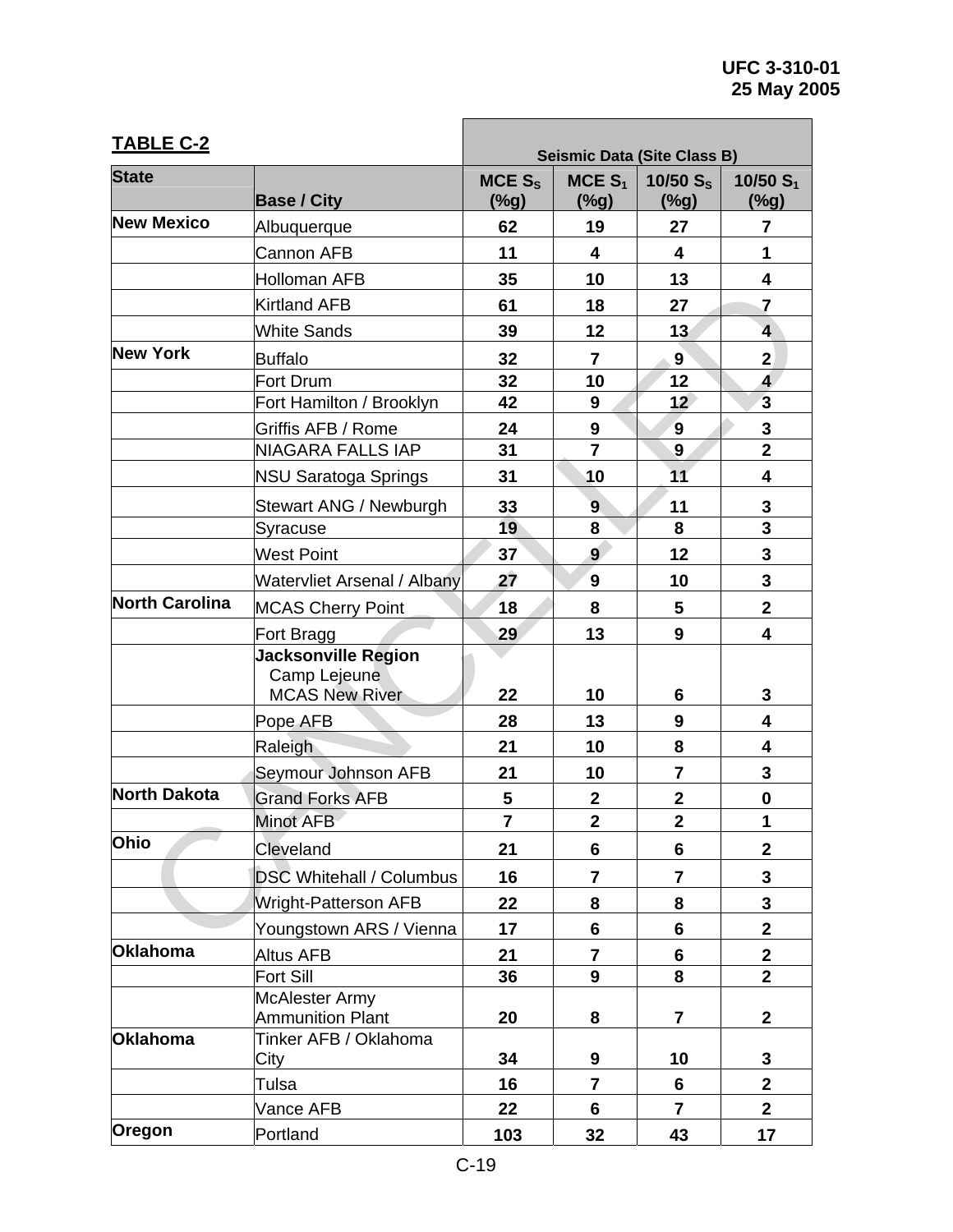| <b>TABLE C-2</b>      |                                                                        | <b>Seismic Data (Site Class B)</b> |                               |                         |                                |  |  |
|-----------------------|------------------------------------------------------------------------|------------------------------------|-------------------------------|-------------------------|--------------------------------|--|--|
| <b>State</b>          | <b>Base / City</b>                                                     | MCE S <sub>s</sub><br>(%g)         | MCE S <sub>1</sub><br>$(\%g)$ | 10/50 $S_s$<br>$(\%g)$  | $10/50 S_1$<br>( %g)           |  |  |
| Pennsylvania          | <b>ARS Coraopolis / Pittsburg</b>                                      | 13                                 | $6\phantom{1}$                | 5                       | $\overline{2}$                 |  |  |
|                       | <b>Carlisle Barracks</b>                                               | 19                                 | 6                             | $\overline{7}$          | $\mathbf{2}$                   |  |  |
|                       | Fort Indiantown Gap /<br>Annville                                      | 26                                 | $\overline{7}$                | 8                       | $\overline{2}$                 |  |  |
|                       | Letterkenny /<br>Chambersburg                                          | 19                                 | 6                             | 6                       | $\overline{\mathbf{2}}$        |  |  |
|                       | Mechanicsburg                                                          | 20                                 | $6\phantom{1}$                | $\overline{7}$          | $\overline{2}$                 |  |  |
|                       | Philadelphia                                                           | 33                                 | 8                             | 10                      | $\overline{\mathbf{3}}$        |  |  |
|                       | New Cumberland /<br>Defense Depot<br>Susquehanna                       | 21                                 | 6                             | $\overline{7}$          | $\overline{2}$                 |  |  |
|                       | Tobyhanna Army Depot                                                   | 26                                 | 8                             | 9                       | 3                              |  |  |
|                       | Willow Grove ARS / NAS                                                 | 33                                 | 8                             | 11                      | $\overline{\mathbf{3}}$        |  |  |
| <b>Rhode Island</b>   | <b>NS Newport</b>                                                      | 26                                 | 8                             | 8                       | $\mathbf 2$                    |  |  |
| <b>South Carolina</b> | <b>MCAS Beaufort</b>                                                   | 74                                 | 22                            | 19                      | 6                              |  |  |
|                       | <b>Charleston Region:</b><br><b>Charletion AFB</b>                     | 154                                | 43                            | 34                      | 8                              |  |  |
|                       | <b>NWS Charleston</b>                                                  | 160                                | 45                            | 36                      | 8                              |  |  |
|                       | <b>Columbia Region:</b><br><b>McEntire</b><br>Fort Jackson<br>Shaw AFB | 67<br>61<br>80                     | 21<br>20<br>24                | 22<br>20<br>22          | 6<br>$\bf 6$<br>$6\phantom{1}$ |  |  |
|                       | <b>MCRD Parris Island</b>                                              | 62                                 | 20                            | 18                      | 5                              |  |  |
| South Dakota          | <b>Ellsworth AFB</b>                                                   | 14                                 | $\overline{\mathbf{4}}$       | 5                       | $\mathbf{2}$                   |  |  |
| Tennessee             | <b>Arnold AFB</b>                                                      | 30                                 | 13                            | 12                      | 5                              |  |  |
|                       | NSWC LCC / Memphis                                                     | 137                                | 42                            | 28                      | $\overline{\mathbf{7}}$        |  |  |
|                       | NSA Mid-South / Millington                                             | 158                                | 47                            | 32                      | 7                              |  |  |
|                       | <b>Nashville</b>                                                       | 30                                 | 14                            | 12                      | 5                              |  |  |
| Texas                 | NAS JRB, Carswell / Fort<br><b>Worth</b>                               | 11                                 | 5                             | 4                       | $\mathbf 2$                    |  |  |
|                       | <b>NAS Corpus Christi</b>                                              | 9                                  | $\mathbf{2}$                  | $\mathbf 2$             | $\mathbf{1}$                   |  |  |
|                       | Dallas / Irving                                                        | 12                                 | 6                             | $\overline{\mathbf{4}}$ | $\overline{\mathbf{2}}$        |  |  |
|                       | Dyess AFB                                                              | 8                                  | 4                             | 3                       | 1                              |  |  |
|                       | Ellington ANG / Houston                                                | 10                                 | $\overline{\mathbf{4}}$       | $\mathbf{3}$            | $\mathbf{1}$                   |  |  |
|                       | Fort Bliss / El Paso                                                   | 35                                 | 11                            | 14                      | 4                              |  |  |
|                       | Fort Hood / Killeen                                                    | 8                                  | 4                             | 3                       | $\mathbf{1}$                   |  |  |
|                       | Goodfellow AFB                                                         | 8                                  | $\mathbf{3}$                  | $\mathbf{3}$            | 1                              |  |  |
|                       | <b>NS Ingleside</b>                                                    | 10                                 | 3                             | $\mathbf{2}$            | 1                              |  |  |
|                       | <b>NAS Kingsville</b>                                                  | 10                                 | $\overline{2}$                | $\overline{2}$          | $\mathbf{1}$                   |  |  |
|                       | Laughlin AFB                                                           | $\overline{7}$                     | $\overline{2}$                | $\overline{2}$          | 1                              |  |  |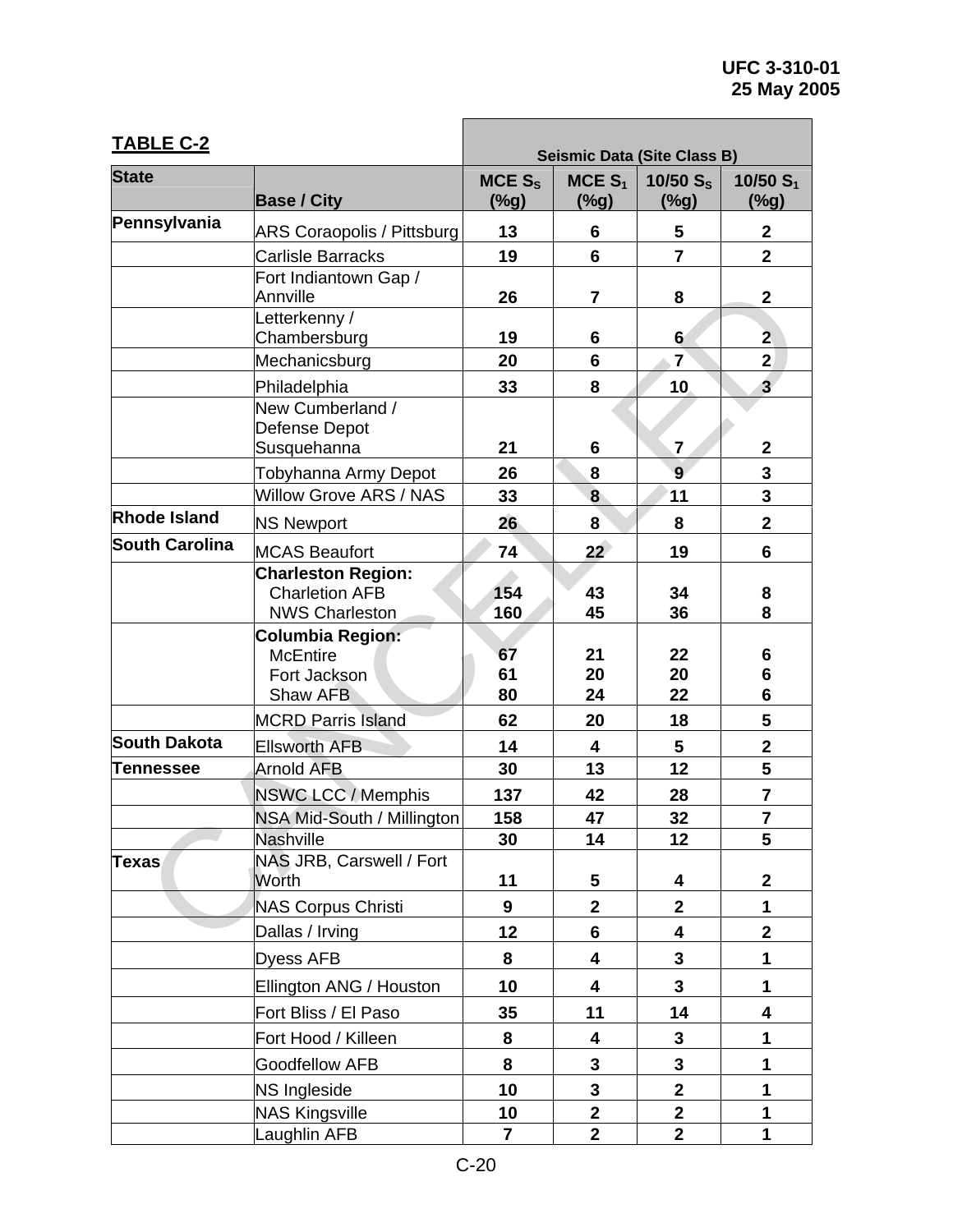$\overline{\phantom{a}}$ 

| <b>TABLE C-2</b> |                                          | <b>Seismic Data (Site Class B)</b> |                         |                               |                         |  |
|------------------|------------------------------------------|------------------------------------|-------------------------|-------------------------------|-------------------------|--|
| <b>State</b>     |                                          |                                    |                         |                               |                         |  |
|                  | <b>Base / City</b>                       | MCE S <sub>s</sub><br>( %)         | MCE $S_1$<br>( %g)      | 10/50 S <sub>s</sub><br>( %g) | 10/50 $S_1$             |  |
| <b>Texas</b>     | Red River Army Depot /                   |                                    |                         |                               |                         |  |
|                  | Texarkana                                | 18                                 | 9                       | 6                             | $\mathbf{2}$            |  |
|                  | <b>San Antonio Region</b>                |                                    |                         |                               |                         |  |
|                  | <b>Brooks AFB</b>                        | 13                                 | 3                       | 3                             | 1                       |  |
|                  | Fort Sam Houston                         | 12                                 | 3                       | 3                             | 1                       |  |
|                  | <b>Kelly AFB</b><br><b>Lackland AFB</b>  | 12<br>12                           | 3<br>3                  | 3<br>3                        |                         |  |
|                  | Randolph AFB                             | 12                                 | $\overline{\mathbf{4}}$ | 3                             | 1<br>1                  |  |
|                  | <b>Sheppard AFB</b>                      | 17                                 | 6                       | 5 <sub>1</sub>                | $\overline{2}$          |  |
| <b>Utah</b>      |                                          | 34                                 | 12                      | 17                            | 6                       |  |
|                  | Dugway Proving Ground                    |                                    |                         |                               |                         |  |
|                  | <b>Hill AFB</b>                          | 138                                | 46                      | 50                            | 17                      |  |
|                  | <b>Salt Lake City</b>                    | 177                                | 79                      | 61                            | 20                      |  |
|                  | <b>Tooele Army Depot</b>                 | 78                                 | 26                      | 35                            | 12                      |  |
| Virginia         | Dahlgren                                 | 18                                 | $6 \overline{6}$        | $6\phantom{1}6$               | $\overline{2}$          |  |
|                  | Dam Neck / Virginia Beach                |                                    |                         |                               |                         |  |
|                  | Ocean front                              | 12                                 | $6\phantom{1}$          | 4                             | $\mathbf{2}$            |  |
|                  | Fort A. P. Hill                          | 22                                 | $\overline{7}$          | $\overline{7}$                | $\mathbf{2}$            |  |
|                  | Fort Belvoir                             | 18                                 | 6                       | $6\phantom{1}6$               | $\overline{\mathbf{2}}$ |  |
|                  | <b>Fort Eustis</b>                       | 14                                 | $6\phantom{1}$          | 5                             | $\overline{\mathbf{2}}$ |  |
|                  | Fort Lee                                 | 23                                 | 8                       | $\overline{7}$                | $\mathbf{3}$            |  |
|                  | <b>Fort Monroe</b>                       | 14                                 | 6                       | 5                             | $\overline{2}$          |  |
|                  | Fort Myer                                | 18                                 | 6                       | 6                             | $\mathbf{2}$            |  |
|                  | Fort Story                               | 12                                 | 6                       | 4                             | $\mathbf 2$             |  |
|                  | Henderson Hall / Arlington               | 18                                 | 6                       | 6                             | $\overline{2}$          |  |
|                  | Langley AFB / Hampton                    | 14                                 | 6                       | 5                             | $\mathbf{2}$            |  |
|                  | <b>NAB Little Creek</b>                  | 13                                 | 6                       | 5                             | $\mathbf{2}$            |  |
|                  | <b>Norfolk Region:</b>                   |                                    |                         |                               |                         |  |
|                  | Camp Elmore                              | 13                                 | $6\phantom{1}$          | 5                             | $\mathbf{2}$            |  |
|                  | <b>Craney Island Depot</b>               |                                    |                         |                               |                         |  |
|                  | Norfolk Naval Base                       |                                    |                         |                               |                         |  |
|                  | Norfolk Shipyard - Naval                 |                                    |                         | 5                             |                         |  |
|                  | Hospital / Portsmouth<br>NSA Northwest / | 13                                 | 6                       |                               | $\overline{2}$          |  |
|                  | Chesapeake                               | 13                                 | 6                       | 5                             | $\mathbf{2}$            |  |
|                  | NAS Oceana / Virginia                    |                                    |                         |                               |                         |  |
|                  | Beach                                    | 12                                 | 6                       | 4                             | $\mathbf{2}$            |  |
|                  | Quantico                                 | 19                                 | $\overline{7}$          | $\overline{7}$                | $\overline{2}$          |  |
|                  | Defense Supply Ctr /                     |                                    |                         |                               |                         |  |
|                  | Richmond                                 | 28                                 | 8                       | 8                             | $\mathbf{3}$            |  |
|                  | Wallops Island                           | 12                                 | 5                       | 4                             | $\mathbf{2}$            |  |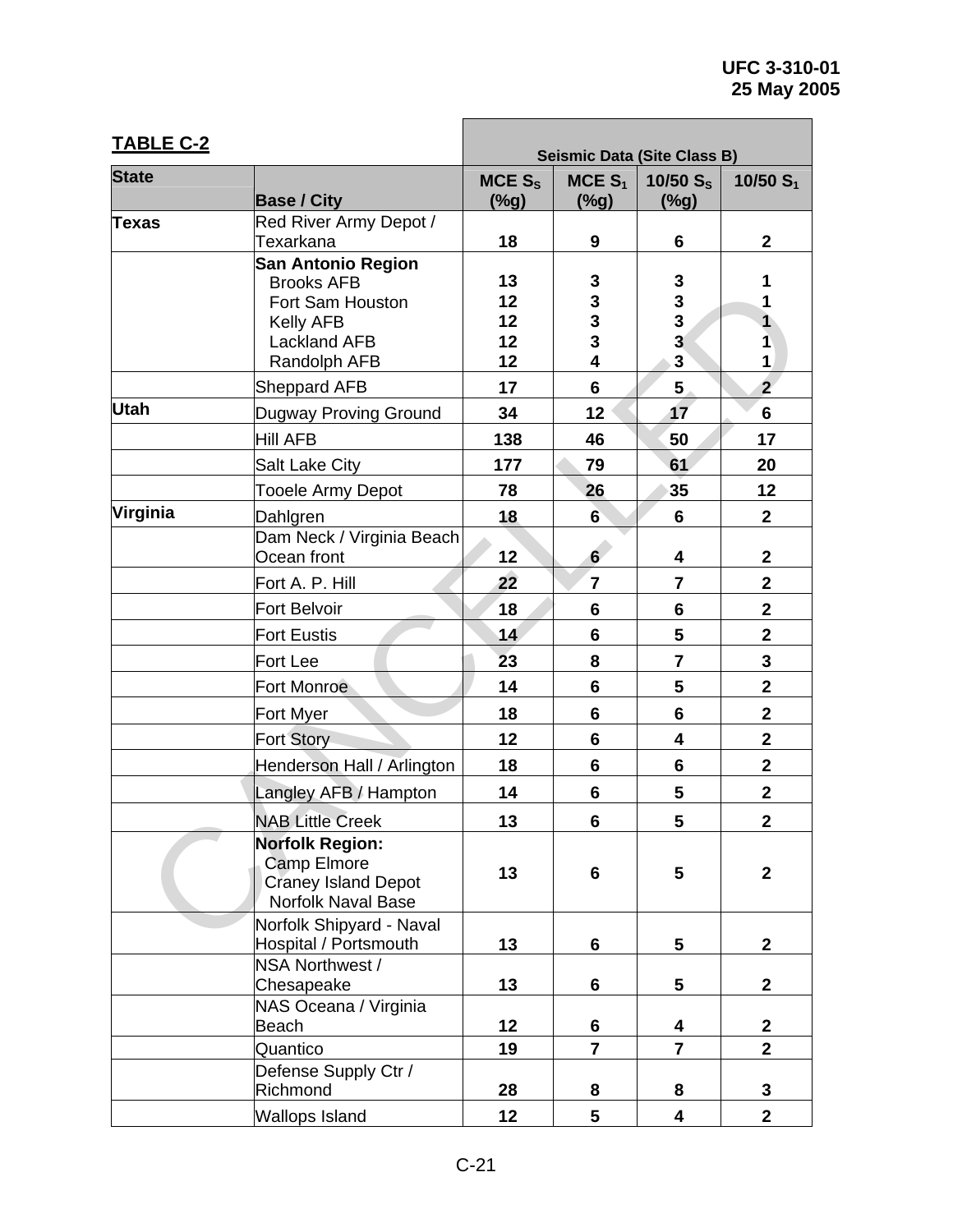|                        | <b>Seismic Data (Site Class B)</b>                                                               |                            |                                       |                     |                         |  |
|------------------------|--------------------------------------------------------------------------------------------------|----------------------------|---------------------------------------|---------------------|-------------------------|--|
| <b>State</b>           | <b>Base / City</b>                                                                               | MCE S <sub>s</sub><br>(%g) | MCE $S_1$<br>(%g)                     | 10/50 $S_s$<br>(%g) | $10/50 S_1$             |  |
| Virginia               | <b>Yorktown Region:</b><br>Camp Perry<br><b>Cheatham Annex</b><br><b>Yorktown NWS</b>            | 16                         | 6                                     | 5                   | $\mathbf{2}$            |  |
| Washington             | <b>NS Everett</b>                                                                                | 123(a)                     | 40 (b)                                | 62                  | 20                      |  |
|                        | <b>Fairchild AFB</b>                                                                             | 30                         | 9                                     | 13                  | $\overline{\mathbf{4}}$ |  |
|                        | Fort Lewis / Tacoma                                                                              | 120(a)                     | 38(b)                                 | 59                  | 20                      |  |
|                        | Indian Island SWC                                                                                | 126(a)                     | 45 (b)                                | 63                  | 21                      |  |
|                        | <b>NRS</b> Jim Creek                                                                             | 120(a)                     | 37 <sub>(b)</sub>                     | 59                  | 19                      |  |
|                        | Keyport / Bangor Engin.<br><b>Sta Annex</b>                                                      | 128(a)                     | 45 <sub>(b)</sub>                     | 69                  | 22                      |  |
|                        | <b>McChord AFB</b>                                                                               | 122                        | 38                                    | 61                  | 20                      |  |
|                        | <b>Puget Sound Region:</b><br><b>Bangor NSB</b><br><b>Bremerton NS</b><br><b>Puget Sound NSY</b> | 149(a)<br>138(a)<br>138(a) | 51 <sub>(b)</sub><br>48 (b)<br>48 (b) | 76<br>72<br>73      | 23<br>23<br>23          |  |
|                        | NAS Whidbey Island / Oak<br>Harbor                                                               | 119(a)                     | 39(b)                                 | 59                  | 20                      |  |
|                        | Seattle                                                                                          | 158                        | 55                                    | 75                  | 22                      |  |
| <b>West Virginia</b>   | Beckley                                                                                          | 29                         | 10                                    | 10                  | 4                       |  |
|                        | <b>Huntington</b>                                                                                | 21                         | 9                                     | 8                   | 3                       |  |
|                        | <b>Sugar Grove NRS</b>                                                                           | 20                         | 8                                     | $\overline{7}$      | 3                       |  |
| Wisconsin              | Fort McCoy                                                                                       | $\overline{\mathbf{7}}$    | 3                                     | $\mathbf{2}$        | $\mathbf{1}$            |  |
|                        | <b>General Mitchell AFRC /</b><br><b>Milwaukee</b>                                               | 12                         | 5                                     | 4                   | 1                       |  |
|                        | <b>Madison</b>                                                                                   | 11                         | 5                                     | 4                   | 1                       |  |
| Wyoming                | F. E. Warren AFB                                                                                 | 19                         | 6                                     | 8                   | 2                       |  |
|                        | American Somoa Pago Pago / Tutuila Island                                                        | 100                        | 40                                    | 50                  | 20                      |  |
| <b>Mariana Islands</b> | Guam                                                                                             | 150                        | 60                                    | 75                  | 30                      |  |
|                        | Saipan / Tinian                                                                                  | 150                        | 60                                    | 75                  | 30                      |  |
| <b>Puerto Rico</b>     | All                                                                                              | 100                        | 40                                    | 50                  | 20                      |  |

**Notes to TABLE C-2, "EARTHQUAKE LOADING DATA – UNITED STATES, ITS TERRITORIES AND POSSESSIONS"**

- (a) MCE  $S<sub>s</sub>$  to be used for Navy facilities at identified locations in Washington State equals 150 %g.
- (b) MCE  $S_1$  to be used for Navy facilities at identified locations in Washington State equals 50 %g.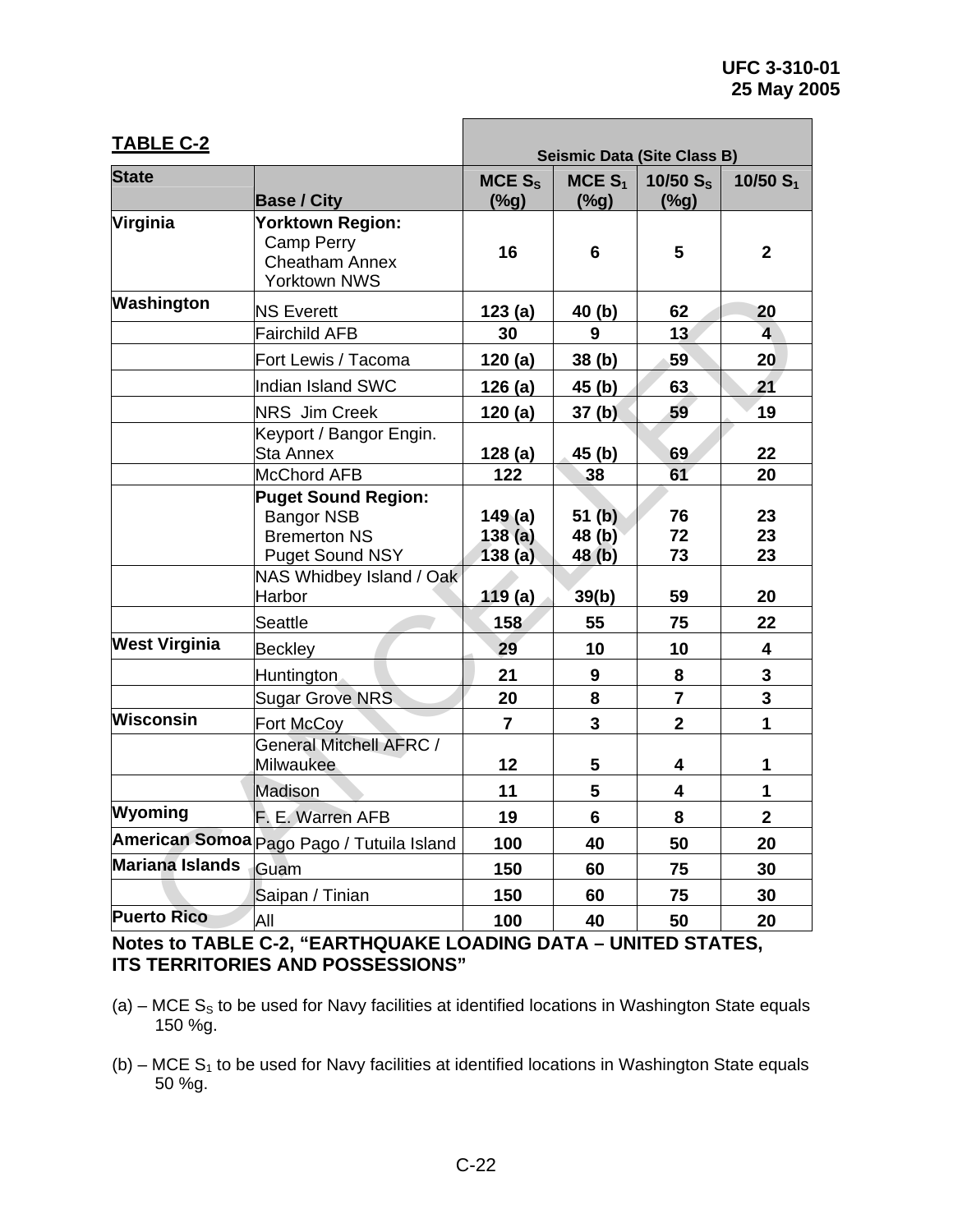## **APPENDIX D**

### **SITE SPECIFIC STRUCTURAL LOADING DATA – OUTSIDE OF THE UNITED STATES, ITS TERRITORIES AND POSSESSIONS**

**D-1 Climatic Loading Data Table.** Site-specific structural climatic loading data for potential DoD locations outside of the United States, its territories and possessions is provided in Table D-1.

|                              |                           | possessions is provided in Table D-T.                                                                                                                                                                                                   |                              |                             |                                    |                              |                            |                                          |
|------------------------------|---------------------------|-----------------------------------------------------------------------------------------------------------------------------------------------------------------------------------------------------------------------------------------|------------------------------|-----------------------------|------------------------------------|------------------------------|----------------------------|------------------------------------------|
| $D-2$                        | is provided in Table D-2. | <b>Earthquake Loading Data Table.</b> Site-specific earthquake loading data<br>for potential DoD locations outside of the United States, its territories and possessions<br>TABLE D-1 STRUCTURAL CLIMATIC LOADING DATA - OUTSIDE OF THE |                              |                             |                                    |                              |                            |                                          |
|                              |                           | UNITED STATES, ITS TERRITORIES AND POSSESSIONS                                                                                                                                                                                          |                              |                             |                                    |                              |                            |                                          |
| <b>TABLE D-1</b>             |                           |                                                                                                                                                                                                                                         | <b>Ground</b><br><b>Snow</b> | <b>Wind</b><br><b>Speed</b> | <b>Frost</b><br><b>Penetration</b> | <b>Ground</b><br><b>Snow</b> | <b>Wind</b>                | <b>Frost</b><br><b>Speed Penetration</b> |
| <b>Continent</b><br>/ Region | <b>Country</b>            | <b>Base / City</b>                                                                                                                                                                                                                      | (psf)                        | (mph)<br><b>Note</b><br>(a) | (inches)                           | kPa                          | km/h<br><b>Note</b><br>(a) | mm                                       |
| <b>Africa</b>                | <b>Egypt</b>              | Alexandria                                                                                                                                                                                                                              | 0                            | 85                          | 0                                  | 0.00                         | 137                        | 0                                        |
|                              | <b>Morocco</b>            | Casablanca                                                                                                                                                                                                                              | 0                            | 90                          | $\mathbf{0}$                       | 0.00                         | 145                        | $\mathbf 0$                              |
| Asia                         | Afghanistan               | Kabul                                                                                                                                                                                                                                   |                              |                             |                                    |                              |                            |                                          |
|                              | <b>Bahrain</b>            | <b>NSA Bahrain</b>                                                                                                                                                                                                                      | $\bf{0}$                     | 85                          | $\mathbf 0$                        | 0.00                         | 137                        | $\mathbf 0$                              |
|                              | India                     | Bombay                                                                                                                                                                                                                                  | 0                            | 91                          | $\mathbf 0$                        | 0.00                         | 146                        | $\mathbf 0$                              |
|                              |                           | Calcutta                                                                                                                                                                                                                                | $\mathbf 0$                  | 114                         | $\mathbf 0$                        | 0.00                         | 183                        | $\mathbf 0$                              |
|                              |                           | <b>Madras</b>                                                                                                                                                                                                                           | 0                            | 92                          | $\mathbf 0$                        | 0.00                         | 148                        | $\mathbf 0$                              |
|                              |                           | <b>New Delhi</b>                                                                                                                                                                                                                        | $\mathbf 0$                  | 91                          | $\mathbf 0$                        | 0.00                         | 146                        | $\mathbf 0$                              |
|                              | Iraq                      | <b>Baghdad</b>                                                                                                                                                                                                                          |                              |                             |                                    |                              |                            |                                          |
|                              |                           | Basra                                                                                                                                                                                                                                   |                              |                             |                                    |                              |                            |                                          |
|                              | Japan                     | NAF Atsugi                                                                                                                                                                                                                              | 15                           | 120                         | 25                                 | 0.72                         | 193                        | 635                                      |
|                              |                           | <b>MCAS Iwakuni</b>                                                                                                                                                                                                                     | 12                           | 120                         | 10                                 | 0.57                         | 193                        | 254                                      |
|                              |                           | Misawa AFB                                                                                                                                                                                                                              | 40                           | 101                         | 30                                 | 1.92                         | 163                        | 762                                      |
|                              |                           | Okinawa<br>Camp Butler<br>(Leshima, Camps<br>Gonsalves,<br>Hansen, Schwab,<br>Kinser, Foster,<br>Lester)<br><b>MCAS Futenma</b><br>Kakena AB<br><b>Torii Station</b><br>White Beach                                                     | 0                            | 180                         | $\mathbf 0$                        | 0.00                         | 290                        | 0                                        |

## **TABLE D-1 STRUCTURAL CLIMATIC LOADING DATA – OUTSIDE OF THE UNITED STATES, ITS TERRITORIES AND POSSESSIONS**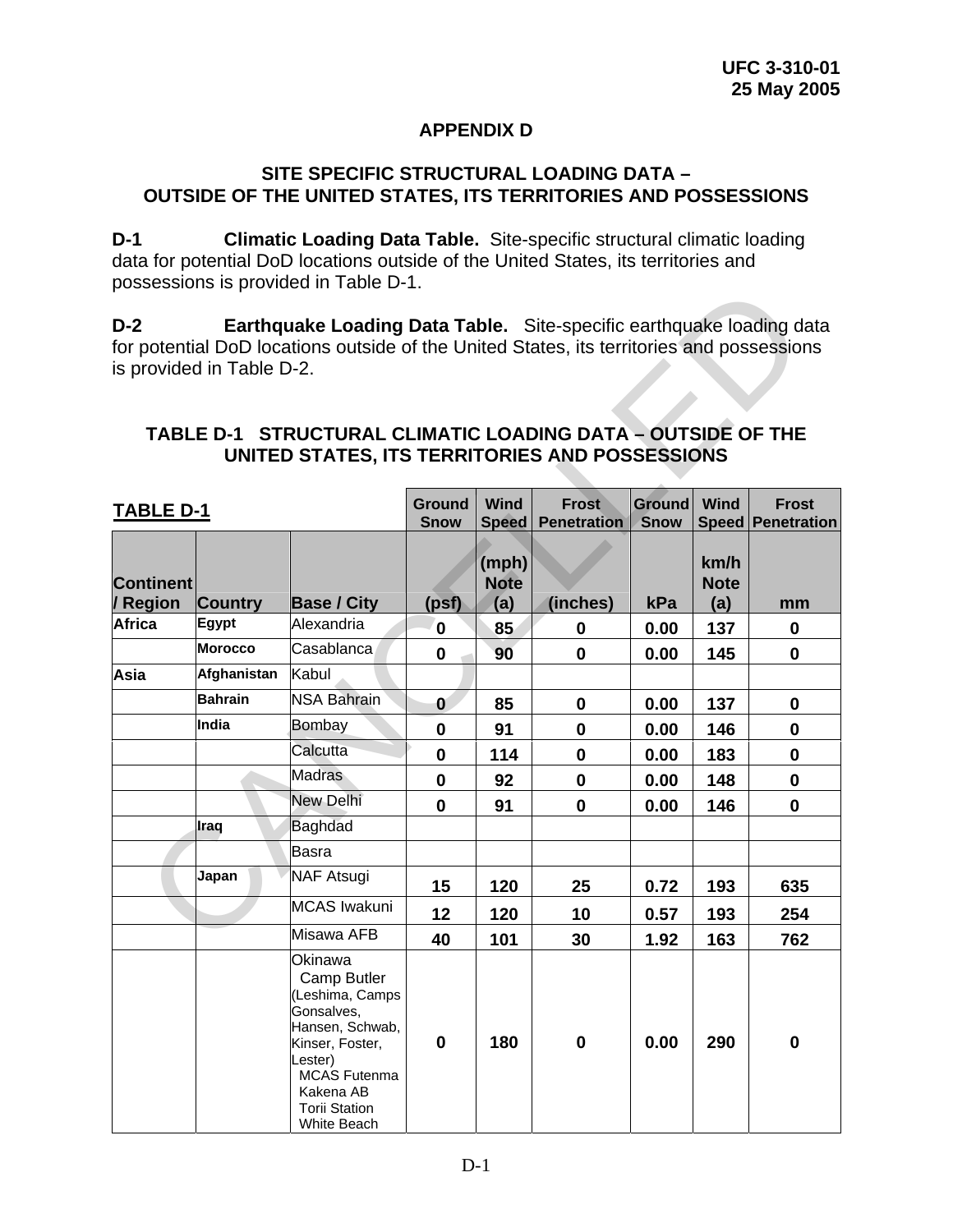|                              | <b>TABLE D-1</b> |                                                                     | <b>Ground</b><br><b>Snow</b> | <b>Wind</b><br><b>Speed</b> | <b>Frost</b><br><b>Penetration</b> | <b>Ground</b><br><b>Snow</b> | Wind<br><b>Speed</b>       | <b>Frost</b><br><b>Penetration</b> |
|------------------------------|------------------|---------------------------------------------------------------------|------------------------------|-----------------------------|------------------------------------|------------------------------|----------------------------|------------------------------------|
| <b>Continent</b><br>/ Region | <b>Country</b>   | <b>Base / City</b>                                                  | (psf)                        | (mph)<br><b>Note</b><br>(a) | (inches)                           | kPa                          | km/h<br><b>Note</b><br>(a) | mm                                 |
| Asia                         | Japan            | Sagamihara                                                          | 12                           | 100                         | 10                                 | 0.57                         | 161                        | 254                                |
|                              |                  | Sasebo                                                              | 12                           | 100                         | 5                                  | 0.57                         | 161                        | 127                                |
|                              |                  | Tokyo                                                               | 12                           | 100                         | 6                                  | 0.57                         | 161                        | 152                                |
|                              |                  | <b>COMFLTACT</b>                                                    |                              |                             |                                    |                              |                            |                                    |
|                              |                  | Yokosuka                                                            | 12                           | 100                         | 5                                  | 0.57                         | 161                        | 127                                |
|                              |                  | Yokata AFB,<br>Honshu                                               |                              |                             |                                    |                              |                            |                                    |
|                              |                  | Wakkanai                                                            | 55                           | 130                         | 36                                 | 2.63                         | 209                        | 914                                |
|                              |                  | Camp Zama                                                           |                              |                             |                                    |                              |                            |                                    |
|                              | <b>Kuwait</b>    | <b>Kuwait City</b>                                                  | $\mathbf 0$                  |                             | 0                                  | 0.00                         |                            | $\mathbf 0$                        |
|                              | Oman             | Areas south and<br>west of Jabal<br>Akehadar                        |                              |                             |                                    |                              |                            |                                    |
|                              |                  | - Ibri                                                              | $\mathbf 0$                  | 105                         | $\mathbf 0$                        | 0.00                         | 169                        | $\mathbf{0}$                       |
|                              |                  | - Nazwa                                                             | $\bf{0}$                     | 105                         | $\mathbf{0}$                       | 0.00                         | 169                        | $\mathbf 0$                        |
|                              |                  | <b>Batinah Coast</b>                                                |                              |                             |                                    |                              |                            |                                    |
|                              |                  | - Ash Shinash                                                       | $\mathbf 0$                  | 105                         | $\mathbf 0$                        | 0.00                         | 169                        | $\mathbf 0$                        |
|                              |                  | - Sib                                                               | $\mathbf 0$                  | 105                         | $\mathbf 0$                        | 0.00                         | 169                        | 0                                  |
|                              |                  | - Suhar                                                             | $\mathbf 0$                  | 105                         | $\mathbf 0$                        | 0.00                         | 169                        | $\mathbf 0$                        |
|                              |                  | Central,<br>Southern, and<br><b>Coastal Areas</b><br>Sur to Sarfait |                              |                             |                                    |                              |                            |                                    |
|                              |                  | - Barik                                                             | $\mathbf 0$                  | 115                         | $\mathbf 0$                        | 0.00                         | 185                        | $\mathbf 0$                        |
|                              |                  | - Dawqa                                                             | $\mathbf 0$                  | 115                         | $\mathbf 0$                        | 0.00                         | 185                        | $\pmb{0}$                          |
|                              |                  | - Hayma                                                             | $\mathbf 0$                  | 115                         | $\mathbf 0$                        | 0.00                         | 185                        | $\mathbf 0$                        |
|                              |                  | - Salalah                                                           | 0                            | 115                         | 0                                  | 0.00                         | 185                        | $\boldsymbol{0}$                   |
|                              |                  | - Shalim                                                            | $\mathbf 0$                  | 115                         | $\mathbf 0$                        | 0.00                         | 185                        | $\mathbf 0$                        |
|                              |                  | High Jabal                                                          |                              |                             |                                    |                              |                            |                                    |
|                              |                  | Locations                                                           |                              |                             |                                    |                              |                            |                                    |
|                              |                  | - Miskin                                                            | $\mathbf 0$                  | 115                         | $\mathbf 0$                        | 0.00                         | 185                        | $\mathbf 0$                        |
|                              |                  | - Sumail                                                            | $\mathbf 0$                  | 115                         | 0                                  | 0.00                         | 185                        | $\mathbf 0$                        |
|                              |                  | - Rikshah                                                           | $\mathbf 0$                  | 115                         | $\mathbf 0$                        | 0.00                         | 185                        | $\mathbf 0$                        |
|                              |                  | - Shaww                                                             | 0                            | 115                         | 0                                  | 0.00                         | 185                        | 0                                  |
|                              |                  | Kuria Muria                                                         |                              |                             |                                    |                              |                            |                                    |
|                              |                  | Island<br>Masirah Island                                            | 0                            | 120                         | 0                                  | 0.00                         | 193                        | 0                                  |
|                              |                  |                                                                     | $\mathbf 0$                  | 120                         | 0                                  | 0.00                         | 193                        | $\mathbf 0$                        |
|                              | Oman             | Mussandam<br>Island                                                 | 0                            | 120                         | 0                                  | 0.00                         | 193                        | $\mathbf 0$                        |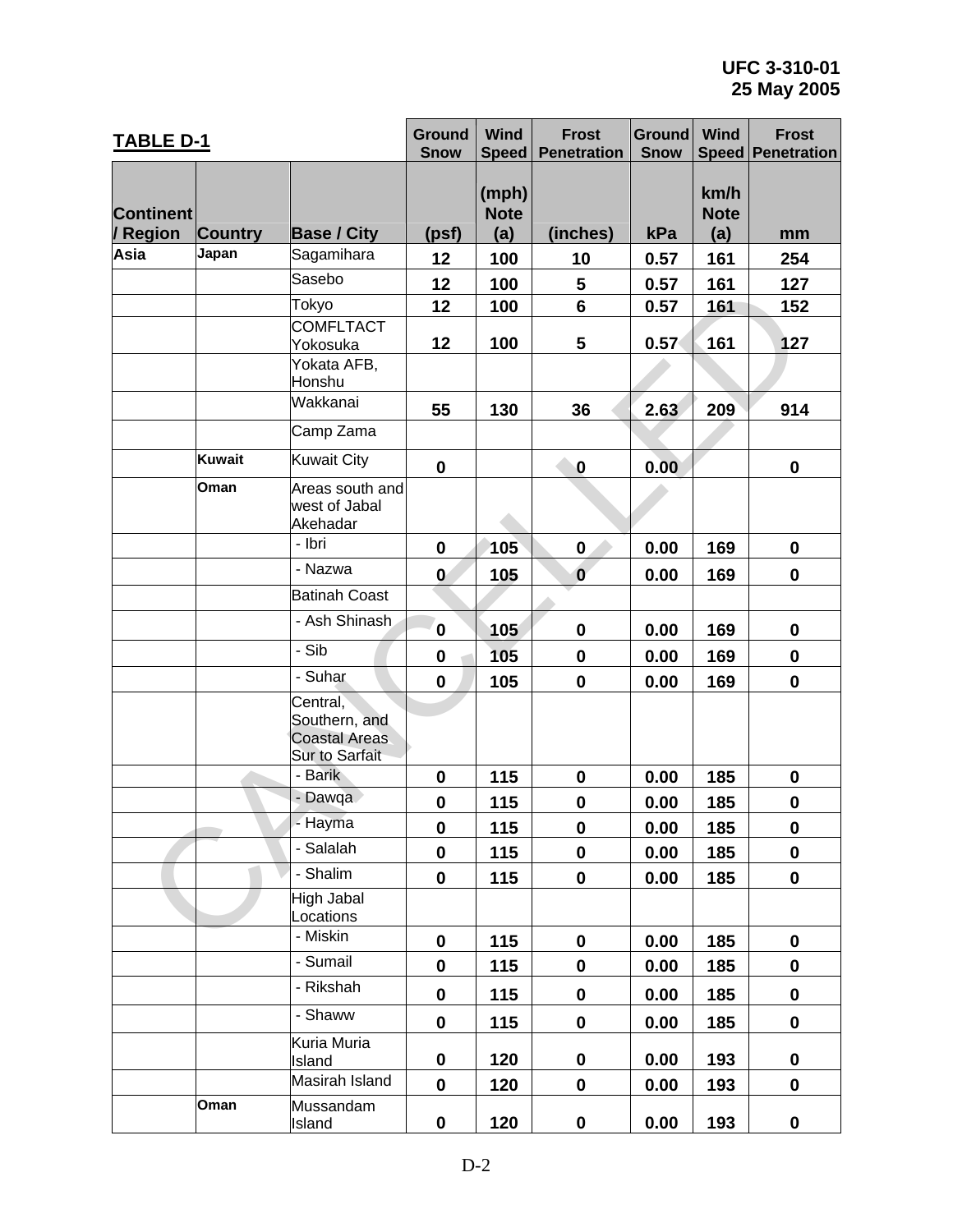|                              | <b>TABLE D-1</b>   |                                |                      | <b>Wind</b><br><b>Speed</b> | <b>Frost</b><br><b>Penetration</b> | Ground<br><b>Snow</b> | <b>Wind</b>                | <b>Frost</b><br><b>Speed Penetration</b> |
|------------------------------|--------------------|--------------------------------|----------------------|-----------------------------|------------------------------------|-----------------------|----------------------------|------------------------------------------|
| <b>Continent</b><br>/ Region | <b>Country</b>     | <b>Base / City</b>             | <b>Snow</b><br>(psf) | (mph)<br><b>Note</b><br>(a) | (inches)                           | kPa                   | km/h<br><b>Note</b><br>(a) | mm                                       |
| Asia                         | Pakistan           | Peshawar                       | 10                   | 88                          | 6                                  | 0.48                  | 142                        | 152                                      |
|                              | Quatar             | Doha                           | 0                    |                             | $\bf{0}$                           | 0.00                  |                            | $\bf{0}$                                 |
|                              | Saudi Arabia       | <b>Dhahran</b>                 | $\mathbf 0$          | 87                          | $\mathbf 0$                        | 0.00                  | 140                        | $\mathbf 0$                              |
|                              |                    | Hafr al Batin                  | $\mathbf 0$          | 80                          | $\mathbf 0$                        | 0.00                  | 129                        | $\mathbf 0$                              |
|                              |                    | Khamis<br>Mushayt              | 0                    | 80                          | $\mathbf 0$                        | 0.00                  | 129                        | $\mathbf 0$                              |
|                              |                    | Jeddah                         | $\mathbf 0$          | 80                          | $\mathbf 0$                        | 0.00                  | 129                        | 0                                        |
|                              |                    | Jubail                         | 0                    | 80                          | $\pmb{0}$                          | 0.00                  | 129                        | $\mathbf 0$                              |
|                              |                    | Qadimah                        | $\mathbf 0$          | 80                          | $\mathbf 0$                        | 0.00                  | 129                        | 0                                        |
|                              |                    | Riyadh                         | 0                    | 80                          | $\mathbf 0$                        | 0.00                  | 129                        | $\pmb{0}$                                |
|                              |                    | <b>Tabuk</b>                   | $\mathbf 0$          | 80                          | $\overline{\mathbf{0}}$            | 0.00                  | 129                        | $\mathbf 0$                              |
|                              | <b>South Korea</b> | Camp Casey                     |                      |                             |                                    |                       |                            |                                          |
|                              |                    | Camp Hialeah,<br>Pusan         |                      |                             |                                    |                       |                            |                                          |
|                              |                    | Camp<br>Humphreys /            |                      |                             |                                    |                       |                            |                                          |
|                              |                    | Pyongtaek<br>Chinhae           | 0                    | 95                          | 45                                 | 0.00                  | 153                        | 1143                                     |
|                              |                    |                                | 20                   | 105                         | 24                                 | 0.96                  | 169                        | 610                                      |
|                              |                    | Kimpo AFB                      | 20                   | 105                         | 48                                 | 0.96                  | 169                        | 1219                                     |
|                              |                    | Kunsan /<br><b>Kunsan City</b> | 0                    | 100                         | 30                                 | 0.00                  | 161                        | 762                                      |
|                              |                    | Osan AFB /<br>Songtan          | 0                    | 95                          | 45                                 | 0.00                  | 153                        | 1143                                     |
|                              |                    | Pohang                         | 20                   | 110                         | 24                                 | 0.96                  | 177                        | 610                                      |
|                              |                    | Seoul                          | 20                   | 105                         | 48                                 | 0.96                  | 169                        | 1219                                     |
|                              |                    | Taegu                          | $\boldsymbol{0}$     | 115                         | 40                                 | 0.00                  | 185                        | 1016                                     |
|                              |                    | Uijongbu                       | 20                   | 105                         | 48                                 | 0.96                  | 169                        | 1219                                     |
|                              |                    | Yongsan / Seoul                | 20                   | 105                         | 45                                 | 0.96                  | 169                        | 1143                                     |
|                              | Vietnam            | Da Nang                        | $\mathbf 0$          | 120                         | 0                                  | 0.00                  | 193                        | $\mathbf 0$                              |
|                              |                    | Ho Chi Minh<br>City            | 0                    | 95                          | 0                                  | 0.00                  | 153                        | 0                                        |
|                              |                    | Nha Trang                      | $\mathbf 0$          | 95                          | $\mathbf 0$                        | 0.00                  | 153                        | 0                                        |
|                              | <b>Taiwan</b>      | Tainan                         | $\mathbf 0$          | 120                         | $\mathbf 0$                        | 0.00                  | 193                        | $\mathbf 0$                              |
|                              |                    | Taipei                         | 0                    | 130                         | $\mathbf 0$                        | 0.00                  | 209                        | $\mathbf 0$                              |
|                              |                    | Tsoying                        |                      |                             |                                    |                       |                            |                                          |
|                              | <b>Thailand</b>    | Bangkok                        | $\mathbf 0$          | 80                          | $\mathbf 0$                        | 0.00                  | 129                        | $\mathbf 0$                              |
|                              |                    | Chiang Mai                     | 0                    | 95                          | $\mathbf 0$                        | 0.00                  | 153                        | $\mathbf 0$                              |
|                              |                    | Sattahip                       | 0                    | 85                          | 0                                  | 0.00                  | 137                        | 0                                        |
|                              | <b>Thailand</b>    | Udonthani                      | 0                    | 85                          | 0                                  | 0.00                  | 137                        | 0                                        |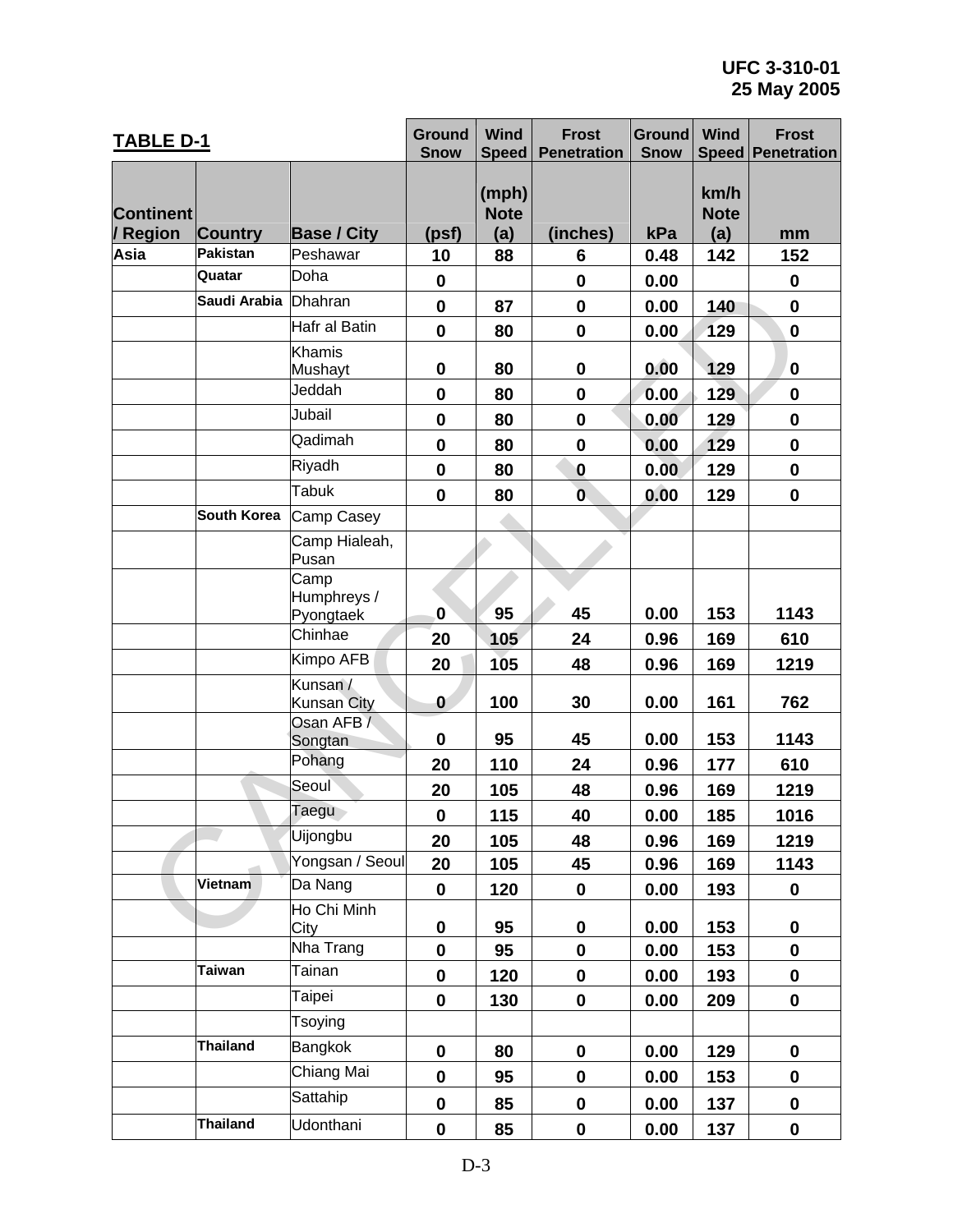|                              | <b>TABLE D-1</b>         |                                                    | <b>Ground</b><br><b>Snow</b> | <b>Wind</b><br><b>Speed</b> | <b>Frost</b><br><b>Penetration</b> | <b>Ground</b><br><b>Snow</b> | <b>Wind</b><br><b>Speed</b> | <b>Frost</b><br><b>Penetration</b> |
|------------------------------|--------------------------|----------------------------------------------------|------------------------------|-----------------------------|------------------------------------|------------------------------|-----------------------------|------------------------------------|
| <b>Continent</b><br>/ Region | <b>Country</b>           | <b>Base / City</b>                                 | (psf)                        | (mph)<br><b>Note</b><br>(a) | (inches)                           | kPa                          | km/h<br><b>Note</b><br>(a)  | mm                                 |
| Asia                         | <b>Turkey</b>            | Ankara                                             | 20                           | 99                          | 24                                 | 0.96                         | 159                         | 610                                |
|                              |                          | Incirlik AB /<br>Adana<br>Izmir AS                 | $\mathbf 0$                  | 70                          | 5                                  | 0.00                         | 113                         | 127                                |
|                              |                          | Karamursel                                         | 15                           | 95                          | 12                                 | 0.72                         | 153                         | 305                                |
| <b>Central</b><br>America    | <b>Canal Zone</b>        |                                                    | $\mathbf 0$                  | 95                          | $\mathbf 0$                        | 0.00                         | 153                         | $\mathbf 0$                        |
| <b>Europe</b>                | <b>Belgium</b>           | <b>Brussels</b>                                    |                              |                             |                                    |                              |                             |                                    |
|                              |                          | Kester                                             |                              |                             |                                    |                              |                             |                                    |
|                              |                          | Kleine Brogel                                      |                              |                             |                                    |                              |                             |                                    |
|                              |                          | Shape -<br>Chievres                                |                              |                             |                                    |                              |                             |                                    |
|                              | Bosnia -<br>Hertzegovina | Tulza AFB                                          |                              |                             |                                    |                              |                             |                                    |
|                              | <b>England</b>           | RAF Alconbury,<br>Molesworth /<br>Huntingdon       |                              |                             |                                    |                              |                             |                                    |
|                              |                          | Birmingham                                         | 15                           | 89                          | 12                                 | 0.72                         | 143                         | 305                                |
|                              |                          | <b>RAF Croughton</b><br>Brackley                   | 15                           | 100                         | 15                                 | 0.72                         | 161                         | 381                                |
|                              |                          | <b>RAF Fairford</b>                                |                              |                             |                                    |                              |                             |                                    |
|                              |                          | <b>RAF</b><br>Lakenheath /<br>Lakeheath<br>Village | 15                           | 100                         | 15                                 | 0.72                         | 161                         | 381                                |
|                              |                          | USNA UK /<br>London                                | 15                           | 95                          | 12                                 | 0.72                         | 153                         | 305                                |
|                              |                          | <b>RAF Menwith</b><br>Hill / Harrogate             |                              |                             |                                    |                              |                             |                                    |
|                              |                          | <b>RAF Mildenhall</b>                              | 15                           | 104                         | 12                                 | 0.72                         | 167                         | 305                                |
|                              |                          | Plymouth                                           | 10                           | 94                          | 12                                 | 0.48                         | 151                         | 305                                |
|                              |                          | RAF Upwood /<br>Ramsey                             |                              |                             |                                    |                              |                             |                                    |
|                              |                          | JMF St.<br>Mawgan /<br>Cornwall                    |                              |                             |                                    |                              |                             |                                    |
|                              |                          | Sculthorpe AB                                      | 15                           | 99                          | 12                                 | 0.72                         | 159                         | 305                                |
|                              |                          | Southport                                          | 10                           | 104                         | 12                                 | 0.48                         | 167                         | 305                                |
|                              |                          | South Shields                                      | 15                           | 99                          | 12                                 | 0.72                         | 159                         | 305                                |
|                              |                          | Spurn Head                                         | 15                           | 99                          | 12 <sub>2</sub>                    | 0.72                         | 159                         | 305                                |
|                              | Germany                  | Ansbach                                            |                              |                             |                                    |                              |                             |                                    |
|                              |                          | Bamberg                                            |                              |                             |                                    |                              |                             |                                    |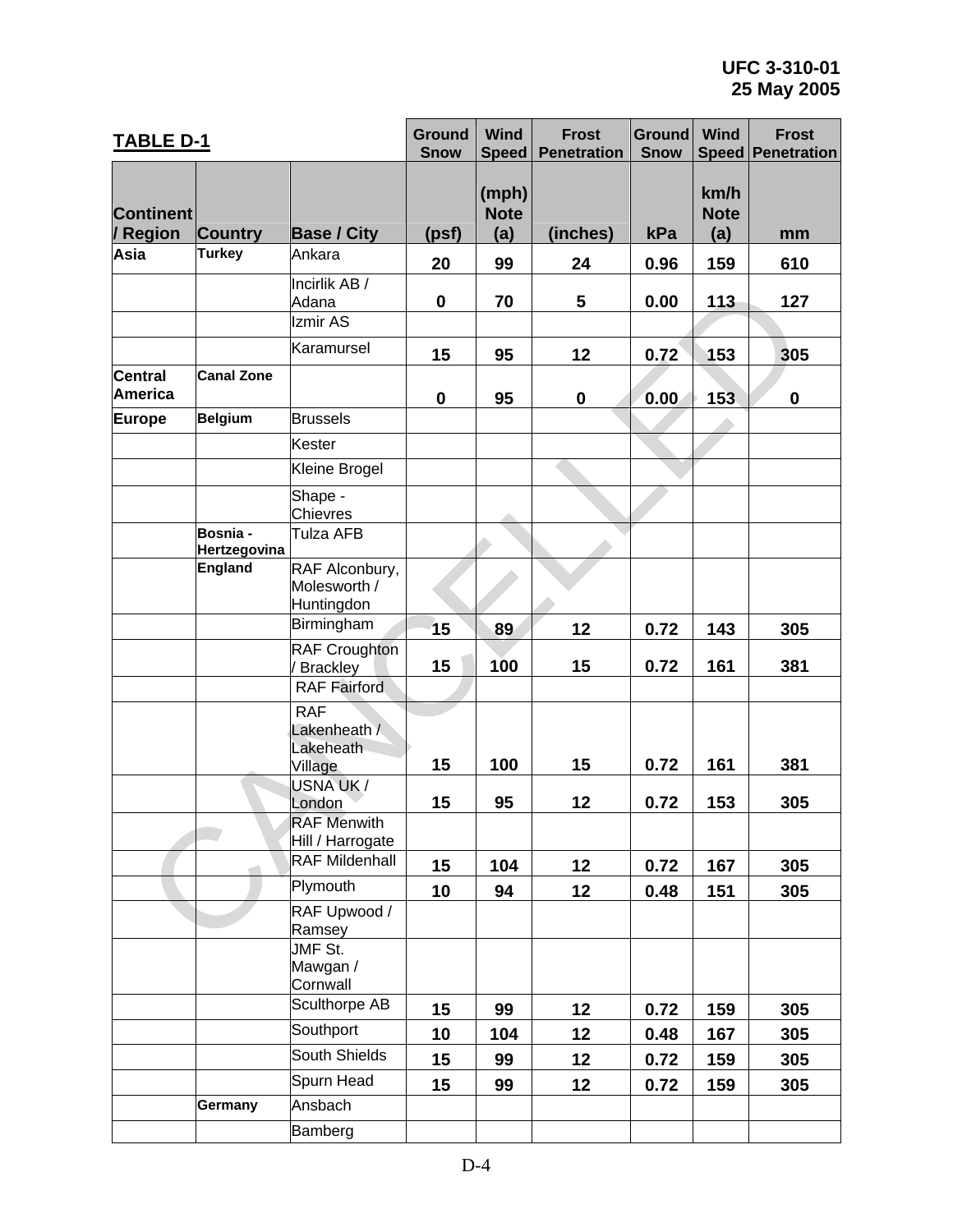|                              | <b>TABLE D-1</b> |                                           | <b>Ground</b><br><b>Snow</b> | <b>Wind</b><br><b>Speed</b> | <b>Frost</b><br><b>Penetration</b> | <b>Ground</b><br><b>Snow</b> | Wind<br><b>Speed</b>       | <b>Frost</b><br><b>Penetration</b> |
|------------------------------|------------------|-------------------------------------------|------------------------------|-----------------------------|------------------------------------|------------------------------|----------------------------|------------------------------------|
| <b>Continent</b><br>/ Region | <b>Country</b>   | <b>Base / City</b>                        | (psf)                        | (mph)<br><b>Note</b><br>(a) | (inches)                           | kPa                          | km/h<br><b>Note</b><br>(a) | mm                                 |
| Europe                       | Germany          | Baumholder                                |                              |                             |                                    |                              |                            |                                    |
|                              |                  | <b>Bremen</b>                             | 25                           | 85                          | 30                                 | 1.20                         | 137                        | 762                                |
|                              |                  | <b>Buechel Air</b><br>Base / Cochem       |                              |                             |                                    |                              |                            |                                    |
|                              |                  | Darmstadt                                 |                              |                             |                                    |                              |                            |                                    |
|                              |                  | Garmisch AST                              |                              |                             |                                    |                              |                            |                                    |
|                              |                  | Geilenkirchen                             |                              |                             |                                    |                              |                            |                                    |
|                              |                  | Grafenwoehr                               | 25                           | 90                          | $\mathbf 0$                        | 1.20                         | 145                        | $\mathbf 0$                        |
|                              |                  | Hanau                                     | 25                           | 55                          | 25                                 | 1.20                         | 89                         | 635                                |
|                              |                  | Heidelberg                                | 25                           | 55                          | 30                                 | 1.20                         | 89                         | 762                                |
|                              |                  | Hohenfels                                 |                              |                             |                                    |                              |                            |                                    |
|                              |                  | Illesheim                                 |                              |                             |                                    |                              |                            |                                    |
|                              |                  | Kaiserslautern                            |                              |                             |                                    |                              |                            |                                    |
|                              |                  | Kalkar                                    |                              |                             |                                    |                              |                            |                                    |
|                              |                  | Mannheim                                  |                              |                             |                                    |                              |                            |                                    |
|                              |                  | Munich                                    | 40                           | 98                          | 36                                 | 1.92                         | 158                        | 914                                |
|                              |                  | Ramstein AB                               |                              |                             |                                    |                              |                            |                                    |
|                              |                  | Rhein-Main Air<br>Base                    | 25                           | 85                          | 30                                 | 1.20                         | 137                        | 762                                |
|                              |                  | Schweinfurt                               |                              |                             |                                    |                              |                            |                                    |
|                              |                  | Spangdahlem<br>Air Base                   | 25                           | 55                          | 30                                 | 1.20                         | 89                         | 762                                |
|                              |                  | Stuttgart                                 | 45                           | 90                          | 36                                 | 2.16                         | 145                        | 914                                |
|                              |                  | <b>Vilseck</b>                            |                              |                             |                                    |                              |                            |                                    |
|                              |                  | Wiesbaden /<br>Mainz /<br>Dexheim         |                              |                             |                                    |                              |                            |                                    |
|                              |                  | Wuerzburg /<br>Kitzingen /<br>Giebelstadt | 25                           | 90                          | 35                                 | 1.20                         | 145                        | 889                                |
|                              | Greece           | Athens                                    | 5                            | 92                          | $\mathbf 0$                        | 0.24                         | 148                        | $\mathbf 0$                        |
|                              |                  | Larissa                                   |                              |                             |                                    |                              |                            |                                    |
|                              |                  | <b>NAS Soudi Bay</b><br>/ Mouzouras       | 5                            | 86                          | 0                                  | 0.24                         | 138                        | $\mathbf 0$                        |
|                              | Iceland          | Keflavik - NSA                            | 30                           | 115                         | 24                                 | 1.44                         | 185                        | 610                                |
|                              |                  | Thorshofn                                 | 30                           | 146                         | 36                                 | 1.44                         | 235                        | 914                                |
|                              | Italy            | Aviano AB                                 | 10                           | 80                          | 18                                 | 0.48                         | 129                        | 457                                |
|                              |                  | Brindisi / San<br>Vito                    | 5                            | 110                         | 6                                  | 0.24                         | 177                        | 152                                |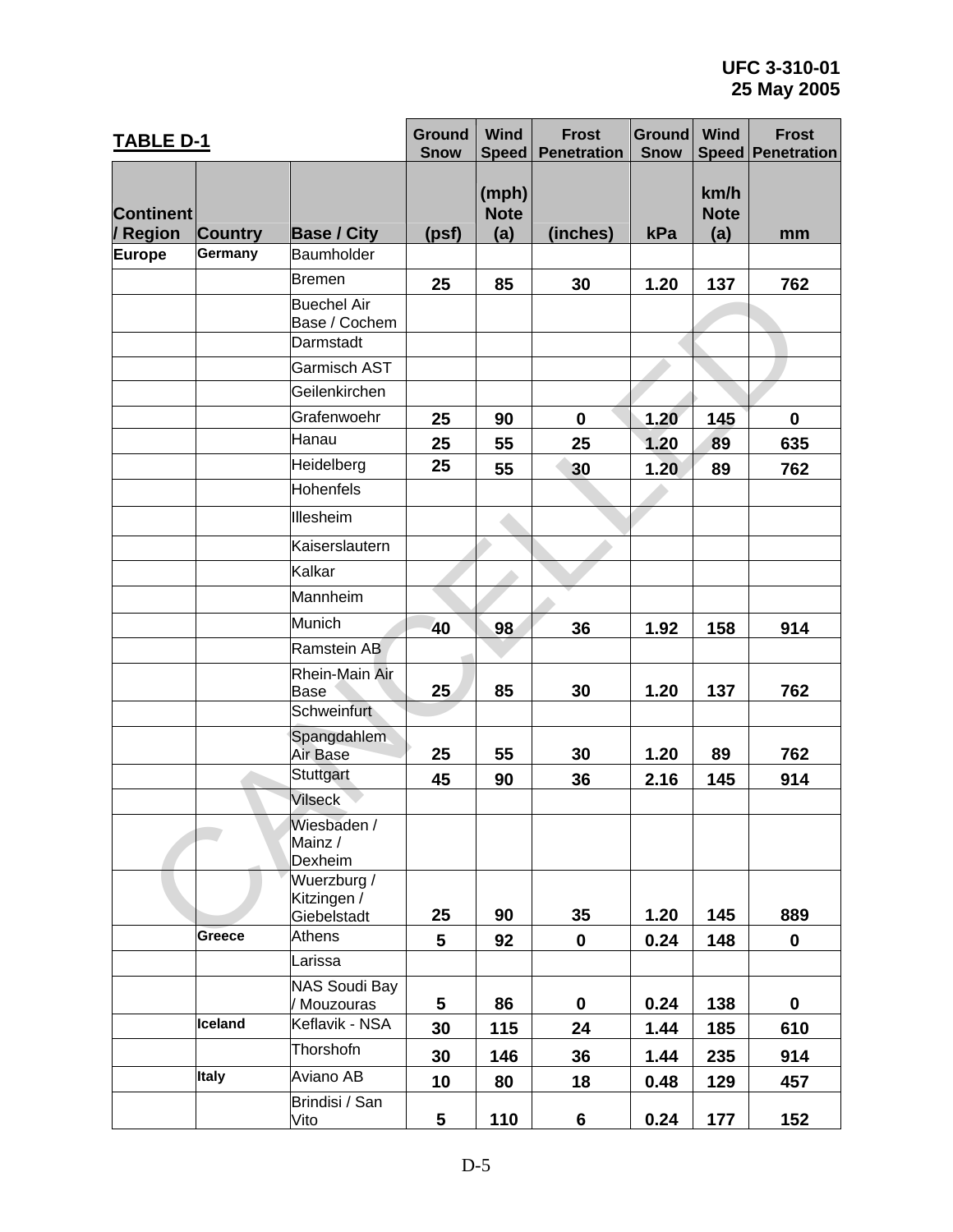| <b>TABLE D-1</b>             |                            |                                    | <b>Ground</b><br><b>Snow</b> | <b>Wind</b><br><b>Speed</b> | <b>Frost</b><br><b>Penetration</b> | <b>Ground</b><br><b>Snow</b> | <b>Wind</b>                | <b>Frost</b><br><b>Speed Penetration</b> |
|------------------------------|----------------------------|------------------------------------|------------------------------|-----------------------------|------------------------------------|------------------------------|----------------------------|------------------------------------------|
| <b>Continent</b><br>/ Region |                            | <b>Base / City</b>                 | (psf)                        | (mph)<br><b>Note</b><br>(a) | (inches)                           | kPa                          | km/h<br><b>Note</b><br>(a) | mm                                       |
| Europe                       | Italy                      | Camp Darby<br>Livorno              |                              |                             |                                    |                              |                            |                                          |
|                              |                            | Gaeta - NSA                        | 20                           | 80                          | $\mathbf 0$                        | 0.96                         | 129                        | $\mathbf 0$                              |
|                              |                            | Ghedi                              |                              |                             |                                    |                              |                            |                                          |
|                              |                            | <b>NSALa</b><br>Maddalena          | 20                           | 80                          | 5                                  | 0.96                         | 129                        | 127                                      |
|                              |                            | <b>NSA Naples</b>                  | 20                           | 80                          | 5                                  | 0.96                         | 129                        | 127                                      |
|                              |                            | <b>NAS Sigonella</b>               | 20                           | 90                          | 5                                  | 0.96                         | 145                        | 127                                      |
|                              |                            | Vicenza                            | 35                           | 80                          | 25                                 | 1.68                         | 129                        | 635                                      |
|                              | Netherlands                | <b>Volkel Air Base</b>             |                              |                             |                                    |                              |                            |                                          |
|                              |                            | <b>AF North</b><br><b>Brunssum</b> |                              |                             |                                    |                              |                            |                                          |
|                              |                            | Schinnen                           | 15                           | 70                          | 120                                | 0.72                         | 113                        | 3048                                     |
|                              | <b>Northern</b><br>Ireland | Londonderry                        | 15                           | 133                         | 12                                 | 0.72                         | 214                        | 305                                      |
|                              | <b>Norway</b>              | Stavanger                          |                              |                             |                                    |                              |                            |                                          |
|                              | Portugal                   | Azores / Lajes<br>Field            | $\mathbf{0}$                 | 120                         | 0                                  | 0.00                         | 193                        | 0                                        |
|                              |                            | Southlant /<br>Oeiras              |                              |                             |                                    |                              |                            |                                          |
|                              | <b>Scotland</b>            | Aberdeen                           | 15                           | 90                          | 12                                 | 0.72                         | 145                        | 305                                      |
|                              |                            | Edinburgh                          | 15                           | 99                          | 12                                 | 0.72                         | 159                        | 305                                      |
|                              |                            | Edzell                             | 15                           | 85                          | 12                                 | 0.72                         | 137                        | 305                                      |
|                              |                            | Glasgow                            | 15                           | 99                          | 12                                 | 0.72                         | 159                        | 305                                      |
|                              |                            | Prestwick                          | 15                           | 100                         | 12                                 | 0.72                         | 161                        | 305                                      |
|                              |                            | Stornoway                          | 15                           | 120                         | 12                                 | 0.72                         | 193                        | 305                                      |
|                              |                            | Thurso                             | 15                           | 105                         | 12                                 | 0.72                         | 169                        | 305                                      |
|                              | <b>Spain</b>               | Madrid / JHQ<br>SW                 | 10                           | 83                          | $6\phantom{a}$                     | 0.48                         | 134                        | 152                                      |
|                              |                            | Moron AB                           |                              |                             |                                    |                              |                            |                                          |
|                              |                            | <b>NS Rota</b>                     | 5                            | 90                          | $5\phantom{.0}$                    | 0.24                         | 145                        | 127                                      |
|                              |                            | San Pablo                          | 5                            | 117                         | 6                                  | 0.24                         | 188                        | 152                                      |
|                              |                            | <b>HRF Valencia</b>                |                              |                             |                                    |                              |                            |                                          |
|                              |                            | Zaragoza                           | 10                           | 117                         | 6                                  | 0.48                         | 188                        | 152                                      |
| <b>North</b><br>America      | Canada                     | Argentia NAS,<br>Newfoundland      | 47                           | 115                         | 36                                 | 2.25                         | 185                        | 914                                      |
|                              |                            | Churchill,<br>Manitoba             | 66                           | 107                         | permafrost                         | 3.16                         | 172                        | permafrost                               |
|                              |                            | Cold Lake,<br>Alberta              | 41                           | 81                          | 72                                 | 1.96                         | 130                        | 1829                                     |
|                              |                            | Edmonton,<br>Alberta               | 27                           | 84                          | 60                                 | 1.29                         | 135                        | 1524                                     |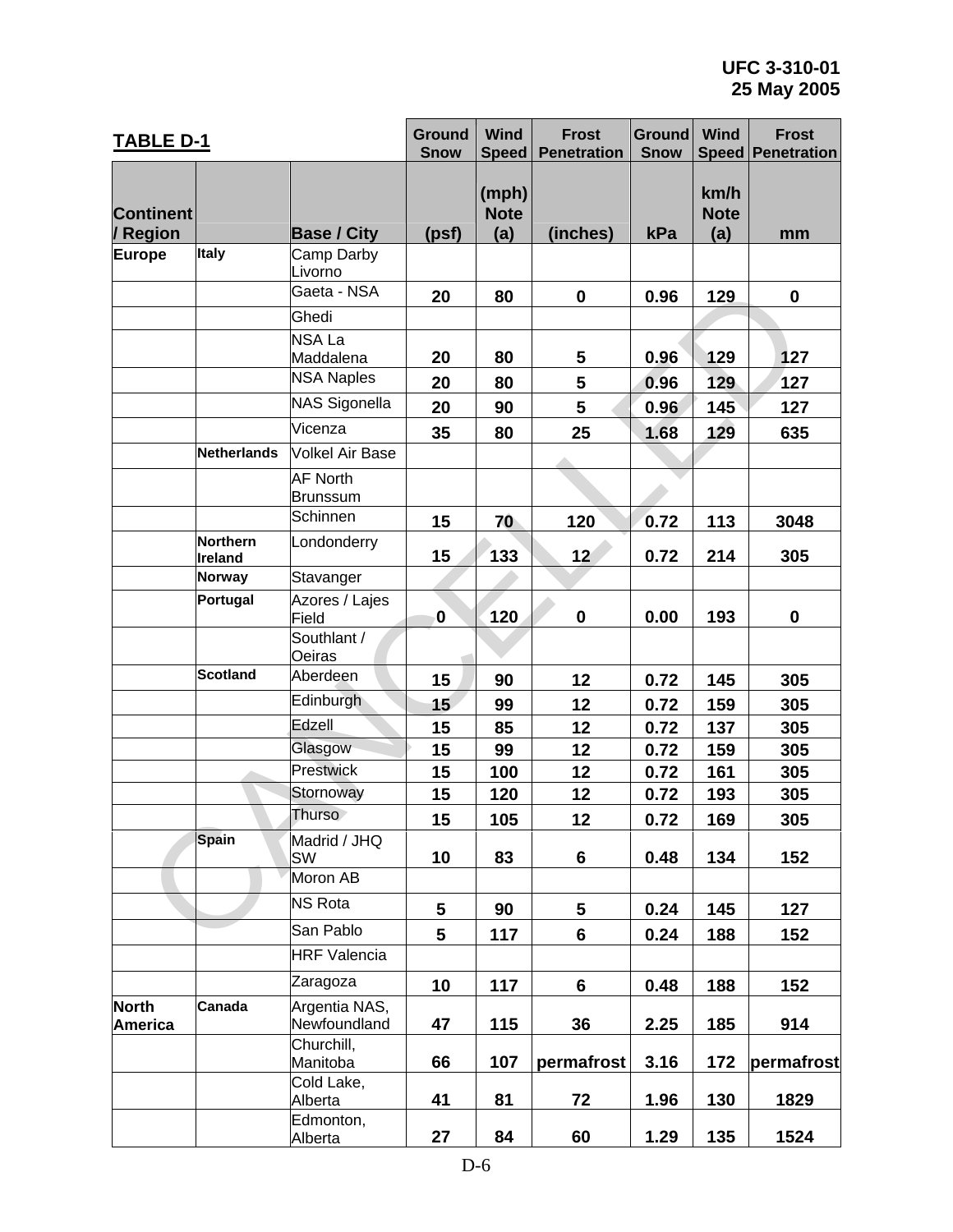| <b>TABLE D-1</b>               |                                                              |                                | <b>Ground</b><br><b>Snow</b> | <b>Wind</b><br><b>Speed</b> | <b>Frost</b><br><b>Penetration</b> | <b>Ground</b><br><b>Snow</b> | <b>Wind</b><br><b>Speed</b> | <b>Frost</b><br>Penetration |
|--------------------------------|--------------------------------------------------------------|--------------------------------|------------------------------|-----------------------------|------------------------------------|------------------------------|-----------------------------|-----------------------------|
| <b>Continent</b><br>/ Region   |                                                              | <b>Base / City</b>             | (psf)                        | (mph)<br><b>Note</b><br>(a) | (inches)                           | kPa                          | km/h<br><b>Note</b><br>(a)  | mm                          |
| <b>North</b><br>America        | Canada                                                       | E. Harmon AFB,<br>Newfoundland | 86                           | 113                         | 60                                 | 4.12                         | 182                         | 1524                        |
|                                |                                                              | Fort William,<br>Ontario       | 73                           | 81                          | 60                                 | 3.50                         | 130                         | 1524                        |
|                                |                                                              | Frobisher,<br><b>N.W.T.</b>    | 50                           | 107                         | permafrost                         | 2.40                         | 172                         | permafrost                  |
|                                |                                                              | Goose Airport,<br>Newfoundland | 100                          | 89                          | 60                                 | 4.79                         | 143                         | 1524                        |
|                                |                                                              | Ottawa, Ontario                | 60                           | 90                          | 48                                 | 2.87                         | 145                         | 1219                        |
|                                |                                                              | St. John's,<br>Newfoundland    | 72                           | 114                         | 36                                 | 3.45                         | 183                         | 914                         |
|                                |                                                              | Toronto, Ontario               | 40                           | 90                          | 36                                 | 1.92                         | 145                         | 914                         |
|                                |                                                              | Winnipeg,<br>Manitoba          | 45                           | 82                          | 60                                 | 2.16                         | 132                         | 1524                        |
|                                | Greenland                                                    | Narsarssuak AB                 | 30                           | 139                         | 60                                 | 1.44                         | 224                         | 1524                        |
|                                |                                                              | Simiutak AB                    | 25                           | 166                         | 60                                 | 1.20                         | 267                         | 1524                        |
|                                |                                                              | Sondrestrom AB                 | 20                           | 120                         | permafrost                         | 0.96                         | 193                         | permafrost                  |
|                                |                                                              | Thule AB                       | 25<br>135                    |                             | permafrost                         | 1.20                         | 217                         | permafrost                  |
| <b>Atlantic</b><br>Ocean       | <b>Ascension</b><br><b>Island</b>                            |                                | 0                            | 67                          | 0                                  | 0.00                         | 108                         | 0                           |
| <b>Caribbean</b><br>Sea        |                                                              | The Bahamas Eleuthera Island   | $\mathbf{0}$                 | 148                         | $\mathbf 0$                        | 0.00                         | 238                         | 0                           |
|                                |                                                              | <b>Grand Bahama</b><br>Island  | $\mathbf 0$                  | 148                         | $\mathbf 0$                        | 0.00                         | 238                         | 0                           |
|                                |                                                              | <b>Grand Turk</b><br>Island    | 0                            | 161                         | 0                                  | 0.00                         | 259                         | 0                           |
|                                |                                                              | <b>Great Exuma</b><br>Island   | $\mathbf 0$                  | 148                         | $\mathbf 0$                        | 0.00                         | 238                         | 0                           |
|                                | Cuba                                                         | <b>NS</b><br>Guantanamo<br>Bay | 0                            | 105                         | 0                                  | 0.00                         | 169                         | 0                           |
| <b>Caribbean</b><br><b>Sea</b> | <b>Trinidad</b><br><b>Island</b>                             | Port of Spain                  | $\boldsymbol{0}$             | 59                          | 0                                  | 0.00                         | 95                          | 0                           |
| Indian<br>Ocean                | <b>British Indian NSF Diego</b><br>Ocean<br><b>Territory</b> | Garcia                         |                              | 105                         | $\mathbf 0$                        | 0.00                         | 169                         | 0                           |
| Pacific<br>Ocean               | <b>Caroline</b><br><b>Islands</b>                            | Koror, Paulau<br>Islands       | 0                            | 95                          | 0                                  | 0.00                         | 153                         | 0                           |
|                                |                                                              | Ponape                         | $\mathbf 0$                  | 110                         | $\mathbf 0$                        | 0.00                         | 177                         | 0                           |
|                                | Johnston<br><b>Atoll</b>                                     |                                | $\mathbf 0$                  | 85                          | 0                                  | 0.00                         | 137                         | 0                           |
|                                | <b>Marcus</b><br><b>Island</b>                               |                                | 0                            | 150                         | 0                                  | 0.00                         | 241                         | 0                           |
|                                | <b>Marshall</b><br><b>Islands</b>                            | Kwajalein                      | 0                            | 105                         | 0                                  | 0.00                         | 169                         | 0                           |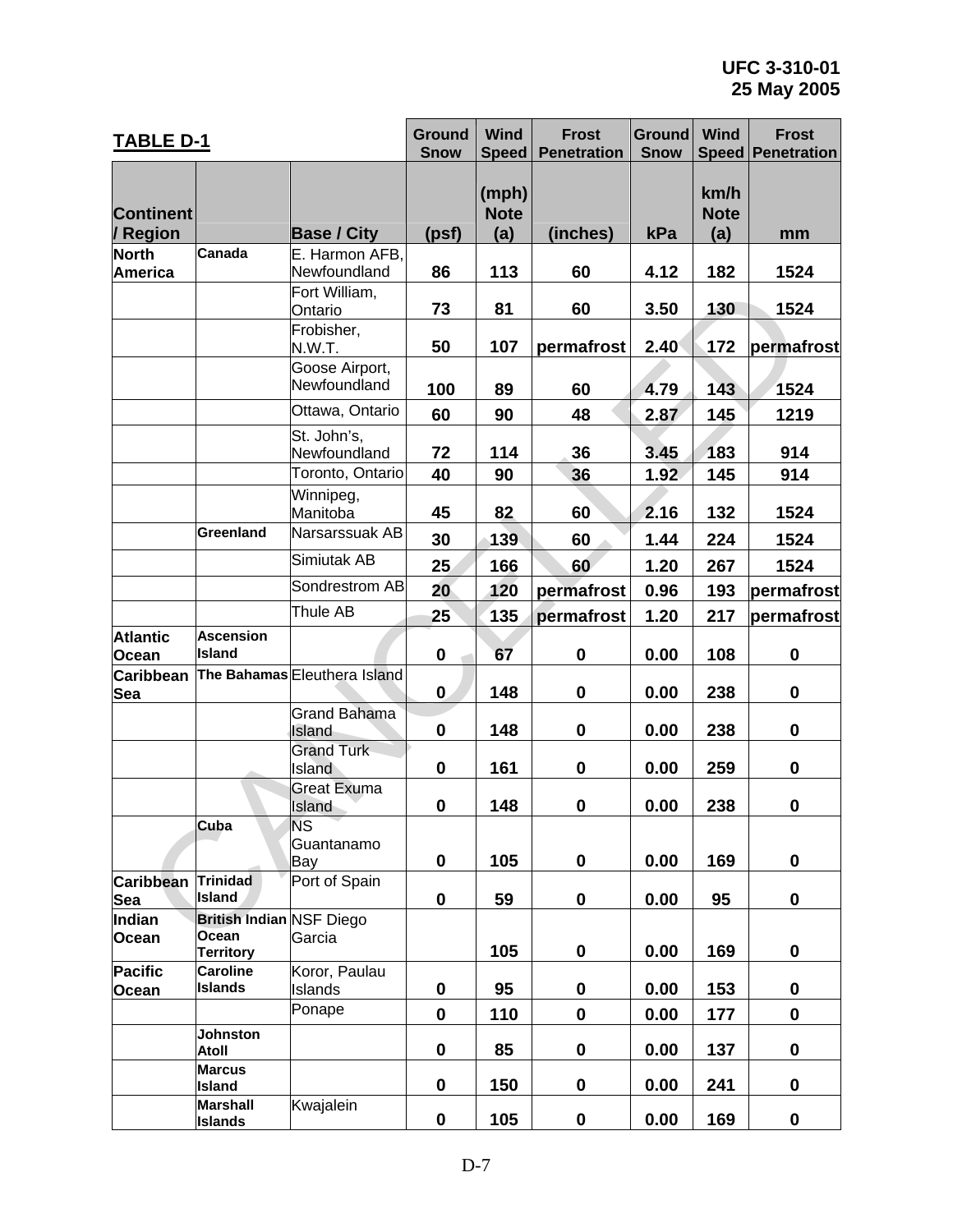| <b>TABLE D-1</b>             |                                   |                                                                            | <b>Ground</b><br><b>Snow</b> | <b>Wind</b><br><b>Speed</b> | <b>Frost</b><br><b>Penetration</b> | <b>Ground</b><br><b>Snow</b> | <b>Wind</b><br><b>Speed</b> | <b>Frost</b><br><b>Penetration</b> |  |  |
|------------------------------|-----------------------------------|----------------------------------------------------------------------------|------------------------------|-----------------------------|------------------------------------|------------------------------|-----------------------------|------------------------------------|--|--|
| <b>Continent</b><br>/ Region |                                   | <b>Base / City</b>                                                         | (psf)                        | (mph)<br><b>Note</b><br>(a) | (inches)                           | kPa                          | km/h<br><b>Note</b><br>(a)  | mm                                 |  |  |
| Pacific<br>Ocean             | <b>Marshall</b><br><b>Islands</b> | Wake Island                                                                | $\mathbf 0$                  | 110                         | 0                                  | 0.00                         | 177                         | 0                                  |  |  |
|                              | <b>Midway</b><br><b>Island</b>    |                                                                            | $\bf{0}$                     | 95                          | 0                                  | 0.00                         | 153                         | $\bf{0}$                           |  |  |
|                              | Phillipine Is.                    | <b>Clark AFB</b>                                                           | $\mathbf 0$                  | 90                          | 0                                  | 0.00                         | 145                         | $\pmb{0}$                          |  |  |
|                              |                                   | <b>Sangley Point</b>                                                       | $\mathbf 0$                  | 90                          | $\mathbf 0$                        | 0.00                         | 145                         | 0                                  |  |  |
|                              |                                   | Subic Bay                                                                  | $\mathbf 0$                  | 90                          | $\mathbf 0$                        | 0.00                         | 145                         | $\mathbf 0$                        |  |  |
|                              | Samoa                             | Apia / Upolu                                                               | $\mathbf 0$                  | 150                         | $\bf{0}$                           | 0.00                         | 241                         | 0                                  |  |  |
|                              | <b>Volcano</b><br><b>Island</b>   | Iwo Jima                                                                   | $\mathbf 0$                  | 210                         | 0                                  | 0.00                         | 338                         | $\mathbf 0$                        |  |  |
|                              |                                   | Note (a) – Use a minimum wind speed of 85 mph (137 km/h) for all locations |                              |                             |                                    |                              |                             |                                    |  |  |
|                              |                                   |                                                                            |                              |                             |                                    |                              |                             |                                    |  |  |

#### **Notes to Table D-1, "STRUCTURAL CLIMATIC LOADING DATA – OUTSIDE OF THE UNITED STATES, ITS TERRITORIES AND POSSESSIONS***"*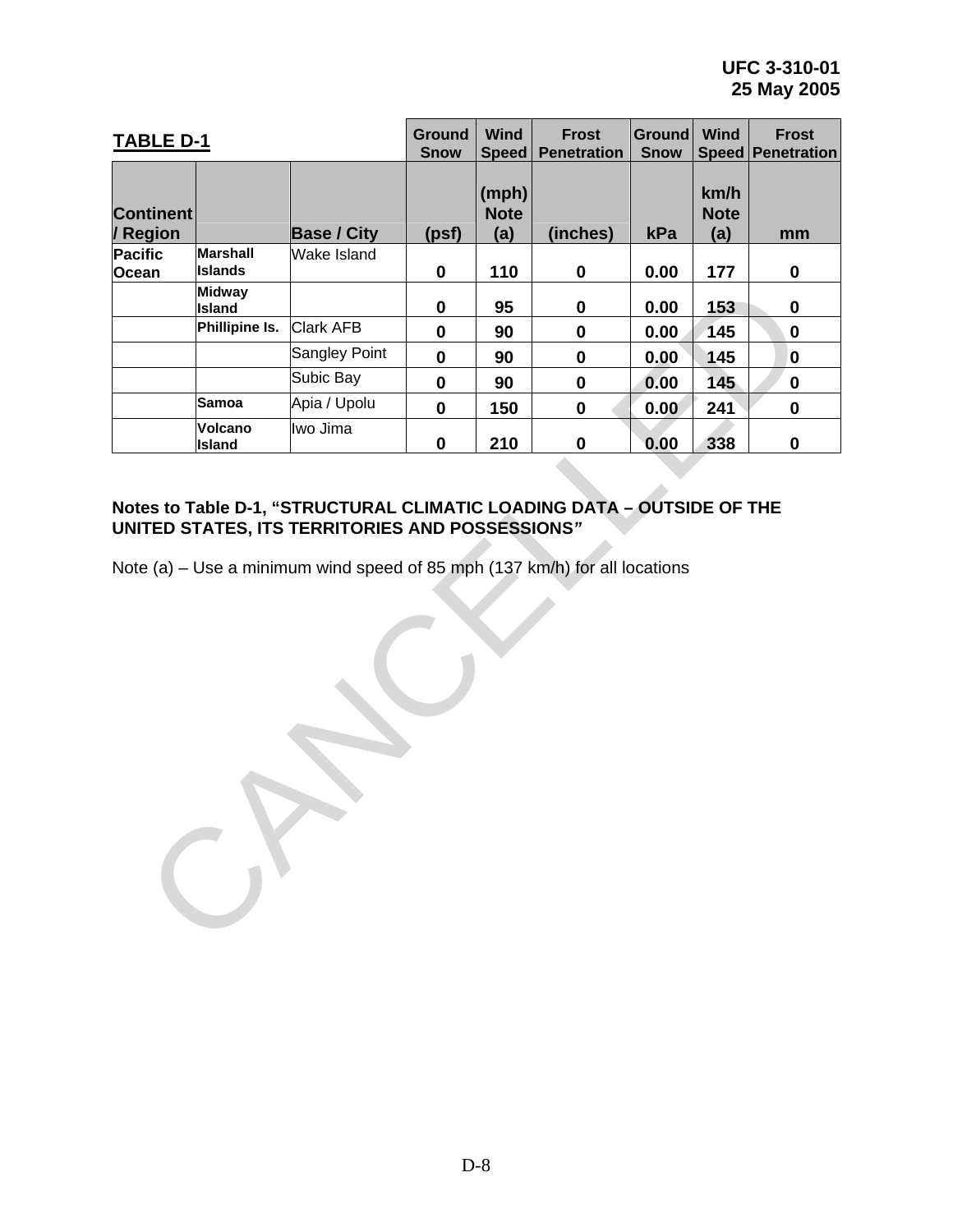## **TABLE D-2 EARTHQUAKE LOADING DATA – OUTSIDE OF THE UNITED STATES, ITS TERRITORIES AND POSSESSIONS**

| <b>TABLE D-2</b>   |                |                                                                                                                                                                              | <b>Seismic Loading (Site Class B)</b> |                   |                |                |  |
|--------------------|----------------|------------------------------------------------------------------------------------------------------------------------------------------------------------------------------|---------------------------------------|-------------------|----------------|----------------|--|
| <b>Continent /</b> |                |                                                                                                                                                                              | $MCE$ S <sub>s</sub>                  | MCES <sub>1</sub> | 10/50 $S_s$    | 10/50 $S_1$    |  |
| <b>Region</b>      | <b>Country</b> | <b>Base / City</b>                                                                                                                                                           | (%g)                                  | $(\%g)$           | $(\%g)$        | $(\%g)$        |  |
| <b>Africa</b>      | <b>Egypt</b>   | Alexandria                                                                                                                                                                   | 23                                    | 9                 | 11             | 5              |  |
|                    | <b>Morocco</b> | Casablanca                                                                                                                                                                   | 25                                    | 10                | 13             | 5              |  |
| Asia               | Afghanistan    | Kabul                                                                                                                                                                        | 128                                   | 51                | 64             | 26             |  |
|                    | <b>Bahrain</b> | <b>NSA Bahrain</b>                                                                                                                                                           | 31                                    | 12                | 15             | $6\phantom{1}$ |  |
|                    | India          | Bombay                                                                                                                                                                       | 26                                    | 10                | 13             | 5              |  |
|                    |                | Calcutta                                                                                                                                                                     | 50                                    | 20                | 25             | 10             |  |
|                    |                | Madras                                                                                                                                                                       | 14                                    | 6                 | $\overline{7}$ | 3              |  |
|                    |                | New Delhi                                                                                                                                                                    | 71                                    | 28                | 35             | 14             |  |
|                    | Iraq           | Baghdad                                                                                                                                                                      | 124(a)                                | 56(a)             | 62(a)          | 29(a)          |  |
|                    |                | Basra                                                                                                                                                                        | 98                                    | 39                | 49             | 20             |  |
|                    | Japan          | <b>NAF Atsugi</b>                                                                                                                                                            | 259                                   | 104               | 130            | 52             |  |
|                    |                | <b>MCAS Iwakuni</b>                                                                                                                                                          | 94                                    | 38                | 47             | 19             |  |
|                    |                | Misawa AFB                                                                                                                                                                   | 104                                   | 42                | 52             | 21             |  |
|                    |                | Camp Butler<br>(Leshima, Camps<br>Gonsalves, Hansen,<br>Schwab, Kinser,<br>Foster, Lester)<br><b>MCAS</b> Futenma<br>Kakena AB<br><b>Torii Station</b><br><b>White Beach</b> | 165(a)                                | 75 (a)            | 83(a)          | 38(a)          |  |
|                    |                | Sagamihara                                                                                                                                                                   | 325                                   | 130               | 162            | 65             |  |
|                    |                | Sasebo                                                                                                                                                                       | 91                                    | 36                | 45             | 18             |  |
|                    |                | Tokyo                                                                                                                                                                        | 187                                   | 75                | 94             | 37             |  |
|                    |                | <b>COMFLTACT</b><br>Yokosuka<br>Yokata AFB, Honshu                                                                                                                           | 313<br>200                            | 125<br>80         | 157<br>100     | 63<br>40       |  |
|                    |                | Wakkanai                                                                                                                                                                     | 54                                    | 22                | 27             | 11             |  |
|                    |                | Camp Zama                                                                                                                                                                    | 334                                   | 134               | 167            | 67             |  |
|                    | <b>Kuwait</b>  | <b>Kuwait City</b>                                                                                                                                                           | 54                                    | 22                | 27             | 11             |  |
|                    | Oman           | Areas south and west<br>of Jabal Akehadar                                                                                                                                    |                                       |                   |                |                |  |
|                    |                | - Ibri                                                                                                                                                                       | 91                                    | 36                | 46             | 18             |  |
|                    |                | - Nazwa                                                                                                                                                                      | 88                                    | 35                | 44             | 18             |  |
|                    |                | <b>Batinah Coast</b>                                                                                                                                                         |                                       |                   |                |                |  |
|                    |                | - Ash Shinash                                                                                                                                                                | 166                                   | 66                | 83             | 33             |  |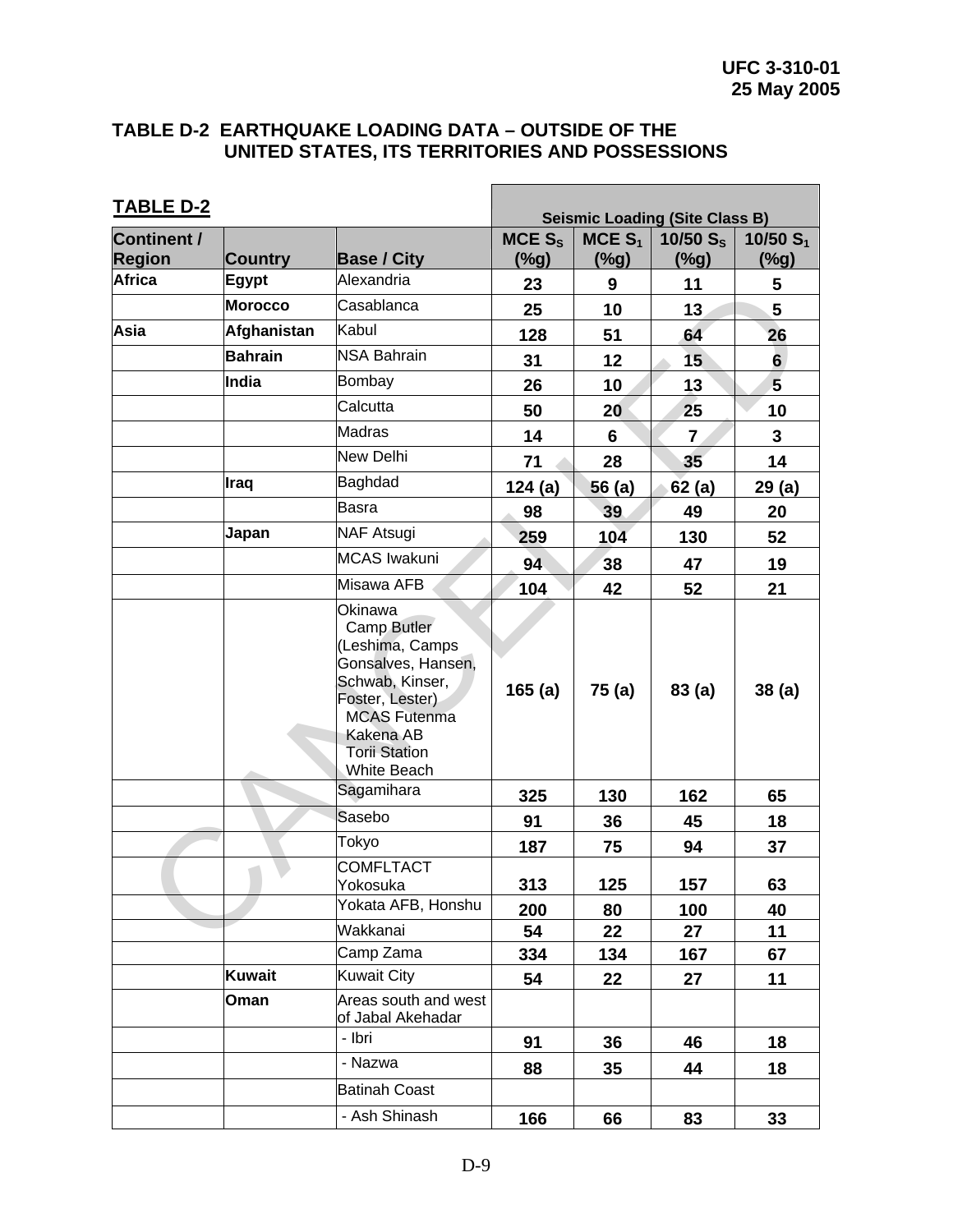$\overline{\phantom{a}}$ 

| <b>TABLE D-2</b>                    |                    |                                                           | <b>Seismic Loading (Site Class B)</b> |                         |                        |                         |  |
|-------------------------------------|--------------------|-----------------------------------------------------------|---------------------------------------|-------------------------|------------------------|-------------------------|--|
| <b>Continent /</b><br><b>Region</b> | <b>Country</b>     | <b>Base / City</b>                                        | MCE S <sub>s</sub><br>$(\%g)$         | MCE $S_1$<br>$(\%g)$    | 10/50 $S_s$<br>$(\%g)$ | 10/50 $S_1$<br>(%g)     |  |
| Asia                                | Oman               | - Sib                                                     | 129                                   | 52                      | 65                     | 26                      |  |
|                                     |                    | - Suhar                                                   | 149                                   | 60                      | 75                     | 30                      |  |
|                                     |                    | Central, Southern,<br>and Coastal Areas<br>Sur to Sarfait |                                       |                         |                        |                         |  |
|                                     |                    | - Barik                                                   |                                       |                         |                        |                         |  |
|                                     |                    | - Dawqa                                                   | 3                                     | $\mathbf{1}$            | $\overline{2}$         | $\overline{1}$          |  |
|                                     |                    | - Hayma                                                   | $\mathbf 0$                           | $\mathbf 0$             | $\mathbf 0$            | $\mathbf 0$             |  |
|                                     |                    | - Salalah                                                 | 8                                     | $\overline{\mathbf{3}}$ | $\overline{4}$         | $\mathbf{2}$            |  |
|                                     |                    | - Shalim                                                  | $\mathbf 0$                           | $\mathbf{0}$            | $\mathbf 0$            | $\mathbf 0$             |  |
|                                     |                    | <b>High Jabal Locations</b>                               |                                       |                         |                        |                         |  |
|                                     |                    | - Miskin                                                  | 107                                   | 43                      | 54                     | 21                      |  |
|                                     |                    | - Sumail                                                  |                                       |                         |                        |                         |  |
|                                     |                    | - Rikshah                                                 | 98                                    | 39                      | 49                     | 20                      |  |
|                                     |                    | - Shaww                                                   | 99                                    | 40                      | 50                     | 20                      |  |
|                                     |                    | Kuria Muria Island                                        |                                       |                         |                        |                         |  |
|                                     |                    | Masirah Island                                            | 19                                    | 8                       | 9                      | 4                       |  |
|                                     |                    | Mussandam Island                                          |                                       |                         |                        |                         |  |
|                                     | Pakistan           | Peshawar                                                  | 105                                   | 42                      | 53                     | 21                      |  |
|                                     | Quatar             | Doha                                                      | 6(a)                                  | 6(a)                    | 3(a)                   | 3(a)                    |  |
|                                     | Saudi Arabia       | <b>Dhahran</b>                                            | 10                                    | 4                       | 5                      | $\mathbf{2}$            |  |
|                                     |                    | Hafr al Batin                                             |                                       |                         |                        |                         |  |
|                                     |                    | <b>Khamis Mushayt</b>                                     | 6                                     | $\mathbf{2}$            | 3                      | 1                       |  |
|                                     |                    | Jeddah                                                    | 49                                    | 20                      | 24                     | 10                      |  |
|                                     |                    | Jubail                                                    | 35                                    | 14                      | 18                     | $\overline{\mathbf{7}}$ |  |
|                                     |                    | Qadimah                                                   | 24                                    | 10                      | 12                     | 5                       |  |
|                                     |                    | Riyadh                                                    | 6(a)                                  | 6(a)                    | 3(a)                   | 3(a)                    |  |
|                                     |                    | <b>Tabuk</b>                                              | 28                                    | 11                      | 14                     | $6\phantom{1}$          |  |
|                                     | <b>South Korea</b> | Camp Casey                                                | 15                                    | 6                       | $\overline{7}$         | $\mathbf{3}$            |  |
|                                     |                    | Camp Hialeah, Pusan                                       | 30                                    | 12                      | 15                     | 6                       |  |
|                                     |                    | Camp Humphreys /                                          |                                       |                         |                        |                         |  |
|                                     |                    | Pyongtaek                                                 | 19                                    | 7                       | 9                      | 4                       |  |
|                                     |                    | Chinhae                                                   | 17                                    | $\overline{7}$          | 8                      | $\mathbf{3}$            |  |
|                                     |                    | Kimpo AFB                                                 | 15                                    | $6\phantom{a}$          | 8                      | $\mathbf{3}$            |  |
|                                     |                    | Kunsan / Kunsan City                                      | 17                                    | $\overline{\mathbf{r}}$ | 8                      | $\overline{\mathbf{3}}$ |  |
|                                     |                    | Osan AFB / Songtan                                        | 19                                    | $\overline{7}$          | $\boldsymbol{9}$       | $\overline{\mathbf{4}}$ |  |
|                                     |                    | Pohang                                                    | 14                                    | 6                       | $\overline{7}$         | $\mathbf{3}$            |  |
|                                     |                    | Seoul                                                     | 17                                    | $\overline{7}$          | 8                      | $\overline{\mathbf{3}}$ |  |

 $\mathbf{r}$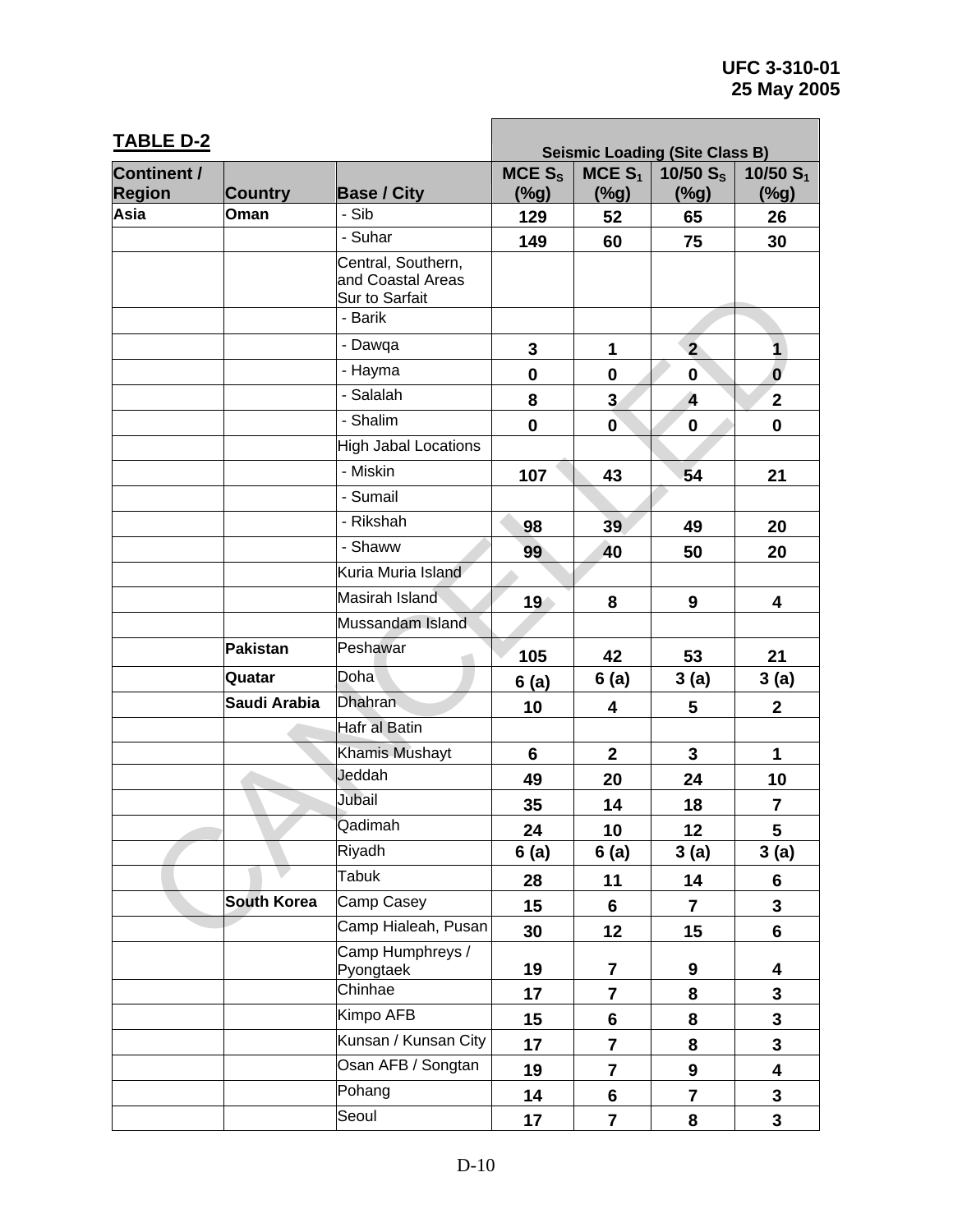$\overline{\phantom{0}}$ 

| <b>TABLE D-2</b>   |                    | <b>Seismic Loading (Site Class B)</b> |                    |                         |                |                         |
|--------------------|--------------------|---------------------------------------|--------------------|-------------------------|----------------|-------------------------|
| <b>Continent /</b> |                    |                                       | MCE S <sub>s</sub> | MCE S <sub>1</sub>      | 10/50 $S_s$    | $10/50 S_1$             |
| <b>Region</b>      | <b>Country</b>     | <b>Base / City</b>                    | (%g)               | (%g)                    | (%g)           | ( %g)                   |
| Asia               | <b>South Korea</b> | Taegu                                 | 29                 | 11                      | 14             | 6                       |
|                    |                    | Uijongbu                              | 17                 | $\overline{7}$          | 8              | 3                       |
|                    |                    | Yongsan / Seoul                       | 17                 | $\overline{7}$          | 9              | $\mathbf{3}$            |
|                    | <b>Vietnam</b>     | Da Nang                               | 18                 | $\overline{7}$          | 9              | 4                       |
|                    |                    | Ho Chi Minh City                      | 14                 | 6                       | $\overline{7}$ | 3                       |
|                    |                    | Nha Trang                             | 13                 | 5                       | 6              | $\overline{3}$          |
|                    | <b>Taiwan</b>      | Tainan                                | 239                | 96                      | 120            | 48                      |
|                    |                    | Taipei                                | 325                | 130                     | 162            | 65                      |
|                    |                    | Tsoying                               | 251                | 100                     | 125            | 50                      |
|                    | <b>Thailand</b>    | Bangkok                               | 28                 | 11                      | 14             | 6                       |
|                    |                    | Chiang Mai                            | 27                 | 11                      | 14             | 5                       |
|                    |                    | Sattahip                              | 21                 | 9                       | 11             | $\overline{\mathbf{4}}$ |
|                    |                    | Udonthani                             | 24                 | 10                      | 12             | 5                       |
|                    | <b>Turkey</b>      | Ankara                                | 99                 | 40                      | 49             | 20                      |
|                    |                    | Incirlik AB / Adana                   | 105                |                         |                |                         |
|                    |                    | Izmir AS                              | 242                | 42<br>97                | 52<br>121      | 21<br>48                |
|                    |                    | Karamursel                            | 139                | 56                      | 70             | 28                      |
| <b>Central</b>     | <b>Canal Zone</b>  |                                       |                    |                         |                |                         |
| <b>America</b>     |                    |                                       | 93                 | 37                      | 46             | 19                      |
| <b>Europe</b>      | <b>Belgium</b>     | <b>Brussels</b>                       | 32                 | 13                      | 16             | 6                       |
|                    |                    | Kester                                | 36                 | 14                      | 18             | $\overline{\mathbf{7}}$ |
|                    |                    | <b>Kleine Brogel</b>                  | 31                 | 13                      | 16             | 6                       |
|                    |                    | Shape - Chievres                      | 54                 | 22                      | 27             | 11                      |
|                    | Bosnia -           | Tulza AFB                             |                    |                         |                |                         |
|                    | Hertzegovina       |                                       | 92                 | 37                      | 46             | 18                      |
|                    | <b>England</b>     | RAF Alconbury,<br>Molesworth /        |                    |                         |                |                         |
|                    |                    | Huntingdon                            | 18                 | $\overline{7}$          | 9              | 4                       |
|                    |                    | Birmingham                            | 22                 | 9                       | 11             | $\overline{\mathbf{4}}$ |
|                    |                    | RAF Croughton /                       |                    |                         |                |                         |
|                    |                    | <b>Brackley</b>                       | 28                 | 11                      | 14             | 6                       |
|                    |                    | <b>RAF Fairford</b>                   | 16                 | $6\phantom{1}$          | 8              | $\overline{\mathbf{3}}$ |
|                    |                    | RAF Lakenheath /<br>Lakeheath Village | 15                 | $6\phantom{1}$          | 8              | 3                       |
|                    |                    | USNA UK / London                      | 13                 | $\overline{\mathbf{3}}$ | $6\phantom{a}$ | $\mathbf{1}$            |
|                    |                    | RAF Menwith Hill /                    |                    |                         |                |                         |
|                    |                    | Harrogate                             | 21                 | 9                       | 11             | 4                       |
|                    |                    | <b>RAF Mildenhall</b>                 | 15                 | 6                       | 8              | 3                       |
|                    |                    | Plymouth                              | 20                 | 8                       | 10             | $\overline{\mathbf{4}}$ |
|                    |                    | RAF Upwood /                          |                    |                         |                |                         |
|                    |                    | Ramsey                                | 16                 | $6\phantom{1}$          | 8              | 3                       |

 $\mathbf{r}$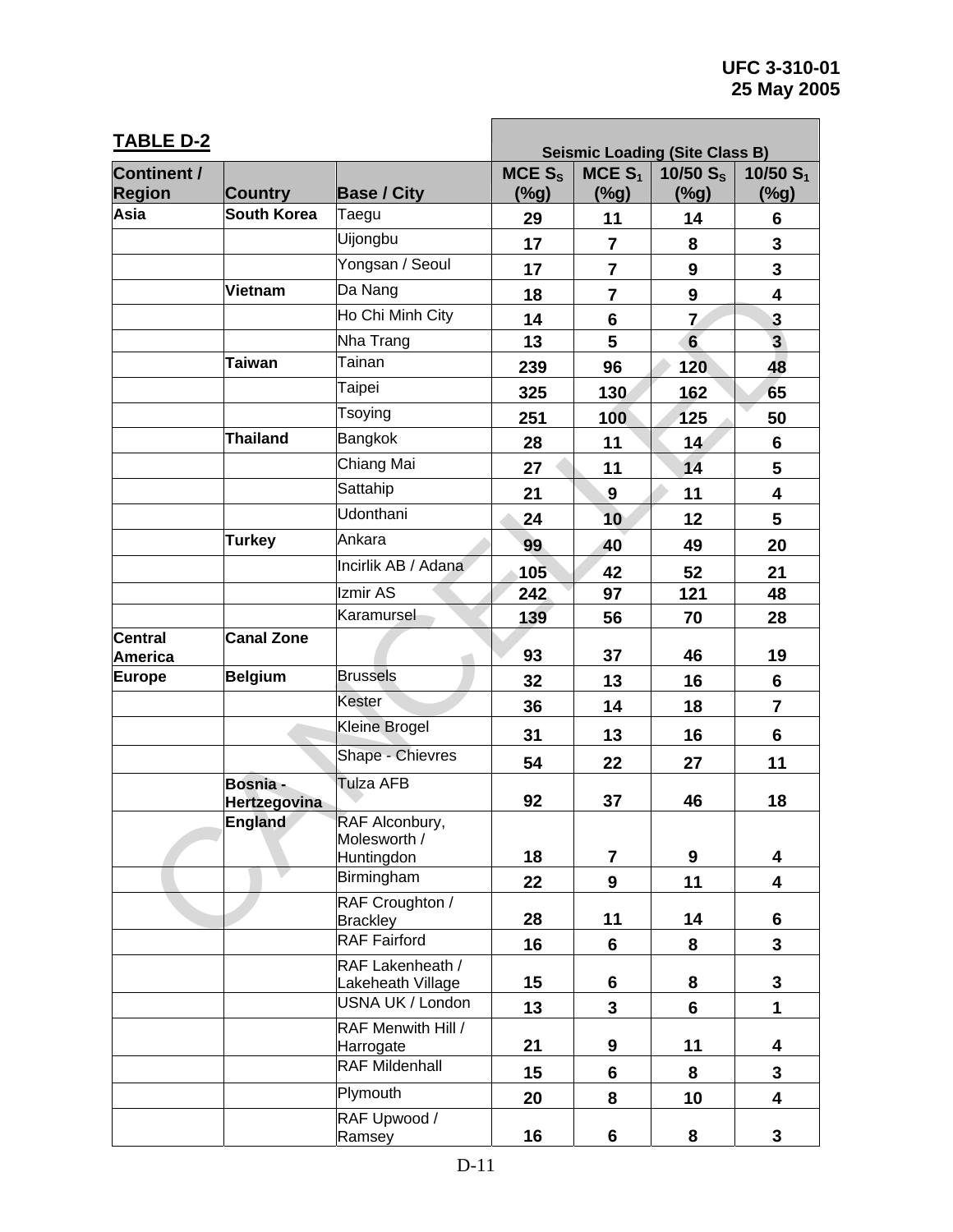Ť.

| <b>TABLE D-2</b>                    |                |                                        | <b>Seismic Loading (Site Class B)</b> |                            |                     |                         |  |
|-------------------------------------|----------------|----------------------------------------|---------------------------------------|----------------------------|---------------------|-------------------------|--|
| <b>Continent /</b><br><b>Region</b> | <b>Country</b> | <b>Base / City</b>                     | MCE S <sub>s</sub><br>(%g)            | MCE S <sub>1</sub><br>(%g) | 10/50 $S_s$<br>(%g) | 10/50 $S_1$<br>( %g)    |  |
| <b>Europe</b>                       | <b>England</b> | JMF St. Mawgan /                       |                                       |                            |                     |                         |  |
|                                     |                | Cornwall                               | 20                                    | 4                          | 10                  | $\mathbf 2$             |  |
|                                     |                | Sculthorpe AB                          | 16                                    | 6                          | 8                   | $\overline{\mathbf{3}}$ |  |
|                                     |                | Southport                              | 23                                    | 9                          | 12                  | 5                       |  |
|                                     |                | South Shields                          | 11                                    | 5                          | 6                   | $\overline{2}$          |  |
|                                     |                | Spurn Head                             |                                       |                            |                     |                         |  |
|                                     | Germany        | Ansbach                                | 24                                    | 10                         | 12                  | 5                       |  |
|                                     |                | Bamberg                                | 21                                    | 8                          | 10                  | $\overline{4}$          |  |
|                                     |                | Baumholder                             | 25                                    | 10                         | 13                  | 5                       |  |
|                                     |                | Bremen                                 | 10                                    | $\overline{\mathbf{4}}$    | 5                   | $\overline{2}$          |  |
|                                     |                | Buechel Air Base /<br>Cochem           | 33                                    | 13                         | 16                  | $\overline{7}$          |  |
|                                     |                | Darmstadt                              | 40                                    | 16                         | 20                  | 8                       |  |
|                                     |                | Garmisch AST                           | 46                                    | 18                         | 23                  | $\boldsymbol{9}$        |  |
|                                     |                | Geilenkirchen                          | 55                                    | 22                         | 27                  | 11                      |  |
|                                     |                | Grafenwoehr                            | 24                                    | 10                         | 12                  | 5                       |  |
|                                     |                | Hanau                                  | 38                                    | 15                         | 19                  | 8                       |  |
|                                     |                | <b>Heidelberg</b>                      | 38                                    | 15                         | 19                  | 8                       |  |
|                                     |                | <b>Hohenfels</b>                       | 26                                    | 10                         | 13                  | 5                       |  |
|                                     |                | Illesheim                              |                                       |                            |                     |                         |  |
|                                     |                | Kaiserslautern                         | 23                                    | 9                          | 11                  | 5                       |  |
|                                     |                | Kalkar                                 | 25                                    | 10                         | 13                  | 5                       |  |
|                                     |                | Mannheim                               | 22                                    | 9                          | 11                  | 4                       |  |
|                                     |                |                                        | 40                                    | 16                         | 20                  | 8                       |  |
|                                     |                | Munich                                 | 26                                    | 10                         | 13                  | 5                       |  |
|                                     |                | Ramstein AB                            | 24                                    | 10                         | 12                  | 5                       |  |
|                                     |                | Rhein-Main Air Base                    | 39                                    | 16                         | 20                  | $\bf{8}$                |  |
|                                     |                | Schweinfurt                            | 21                                    | 8                          | 10                  | 4                       |  |
|                                     |                | Spangdahlem Air<br>Base                | 24                                    | 10                         | 12                  | 5                       |  |
|                                     |                | Stuttgart                              | 44                                    | 18                         | 22                  | 9                       |  |
|                                     |                | <b>Vilseck</b>                         | 22                                    | 9                          | 11                  | 4                       |  |
|                                     |                | Wiesbaden / Mainz /<br>Dexheim         | 38                                    | 15                         | 19                  | 8                       |  |
|                                     |                | Wuerzburg / Kitzingen<br>/ Giebelstadt | 21                                    | 9                          | 11                  | 4                       |  |
|                                     | <b>Greece</b>  | Athens                                 | 81                                    | 32                         | 40                  | 16                      |  |
|                                     |                | Larissa                                | 140                                   | 26                         | 70                  | 13                      |  |
|                                     |                | NAS Soudi Bay /<br>Mouzouras           | 120                                   | 34                         | 60                  | 17                      |  |
|                                     | Iceland        | Keflavik - NSA                         | 100                                   | 40                         | 50                  | 20                      |  |

 $\mathbf{r}$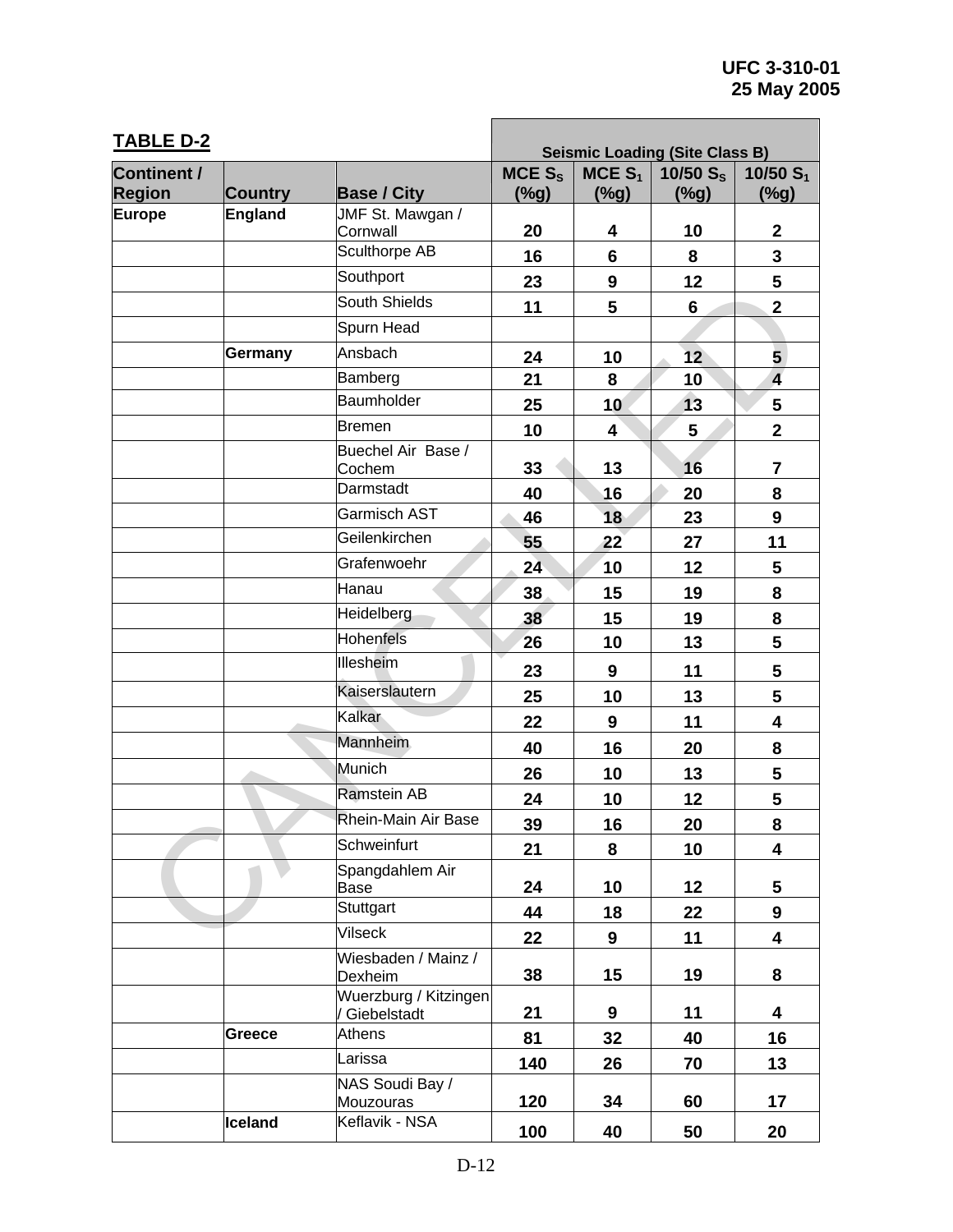| <b>TABLE D-2</b>                    |                            |                                | <b>Seismic Loading (Site Class B)</b> |                            |                         |                         |  |
|-------------------------------------|----------------------------|--------------------------------|---------------------------------------|----------------------------|-------------------------|-------------------------|--|
| <b>Continent /</b><br><b>Region</b> | <b>Country</b>             | <b>Base / City</b>             | $MCE$ S <sub>s</sub><br>$(\%g)$       | MCE S <sub>1</sub><br>(%g) | 10/50 $S_s$<br>$(\%g)$  | 10/50 $S_1$<br>( %g)    |  |
| <b>Europe</b>                       | Iceland                    | Thorshofn                      | 49                                    | 19                         | 24                      | 10                      |  |
|                                     | <b>Italy</b>               | Aviano AB                      | 115                                   | 46                         | 57                      | 23                      |  |
|                                     |                            | Brindisi / San Vito            | 37                                    | 15                         | 18                      | $\overline{\mathbf{7}}$ |  |
|                                     |                            | Camp Darby Livorno             |                                       |                            |                         |                         |  |
|                                     |                            | Gaeta - NSA                    | 62                                    | 25                         | 31                      | 12                      |  |
|                                     |                            | Ghedi                          | 50                                    | 21                         | 25                      | 11                      |  |
|                                     |                            | <b>NSA La Maddalena</b>        | 71                                    | 29                         | 36                      | 14                      |  |
|                                     |                            | <b>NSANaples</b>               | 23                                    | 9                          | 12                      | $5\phantom{.}$          |  |
|                                     |                            | NAS Sigonella                  | 67                                    | 27                         | 34                      | 14                      |  |
|                                     |                            |                                | 120                                   | 31                         | 60                      | 16                      |  |
|                                     |                            | Vicenza                        | 93                                    | 37                         | 46                      | 19                      |  |
|                                     | <b>Netherlands</b>         | <b>Volkel Air Base</b>         | 29                                    | 12                         | 15                      | 6                       |  |
|                                     |                            | <b>AF North Brunssum</b>       | 55                                    | 22                         | 28                      | 11                      |  |
|                                     |                            | Schinnen                       | 6(a)                                  | 6(a)                       | 3(a)                    | 3(a)                    |  |
|                                     | Northern<br><b>Ireland</b> | Londonderry                    | 8                                     | $\mathbf{3}$               | 4                       | $\boldsymbol{2}$        |  |
|                                     | <b>Norway</b>              | Stavanger                      |                                       |                            |                         |                         |  |
|                                     | Portugal                   | Azores / Lajes Field           | 165                                   | 75                         | 83                      | 38                      |  |
|                                     |                            | Southlant / Oeiras             | 61                                    | 25                         | 31                      | 12                      |  |
|                                     | <b>Scotland</b>            | Aberdeen                       | 9                                     | $\overline{\mathbf{4}}$    | 5                       | $\boldsymbol{2}$        |  |
|                                     |                            | Edinburgh                      | 17                                    | $\overline{7}$             | 8                       | $\mathbf{3}$            |  |
|                                     |                            | Edzell                         | 11                                    | $\overline{\mathbf{4}}$    | 5                       | $\overline{\mathbf{2}}$ |  |
|                                     |                            | Glasgow                        | 21                                    | 9                          | 11                      | $\overline{\mathbf{4}}$ |  |
|                                     |                            | Prestwick                      | 12                                    | 5                          | 6                       | $\mathbf{2}$            |  |
|                                     |                            | Stornoway                      | 10                                    | $\overline{\mathbf{4}}$    | 5                       | $\overline{2}$          |  |
|                                     |                            | Thurso                         | $\boldsymbol{9}$                      | 3                          | $\overline{\mathbf{4}}$ | $\overline{\mathbf{2}}$ |  |
|                                     | <b>Spain</b>               | Madrid / JHQ SW                | 13                                    | 5                          | 6                       | 3                       |  |
|                                     |                            | Moron AB                       | 61                                    | 24                         | 31                      | 12                      |  |
|                                     |                            | <b>NS Rota</b>                 | 72                                    | 28                         | 36                      | 14                      |  |
|                                     |                            | San Pablo                      |                                       |                            |                         |                         |  |
|                                     |                            | <b>HRF Valencia</b>            | 66                                    | 27                         | 33                      | 13                      |  |
|                                     |                            | Zaragoza                       | 15                                    | 6                          | 8                       | 3                       |  |
| North America Canada                |                            | Argentia NAS,                  |                                       |                            |                         |                         |  |
|                                     |                            | Newfoundland                   | 21                                    | 8                          | 10                      | 4                       |  |
|                                     |                            | Churchill, Manitoba            | $\mathbf 1$                           | $\mathbf 0$                | $\mathbf 0$             | $\mathbf 0$             |  |
|                                     |                            | Cold Lake, Alberta             | 5                                     | $\mathbf{2}$               | $\mathbf{3}$            | 1                       |  |
|                                     |                            | Edmonton, Alberta              | 8                                     | $\mathbf{3}$               | $\overline{\mathbf{4}}$ | $\overline{\mathbf{2}}$ |  |
|                                     |                            | E. Harmon AFB,<br>Newfoundland | 16                                    | 6                          | 8                       | 3                       |  |
|                                     |                            | Fort William, Ontario          |                                       |                            |                         |                         |  |

п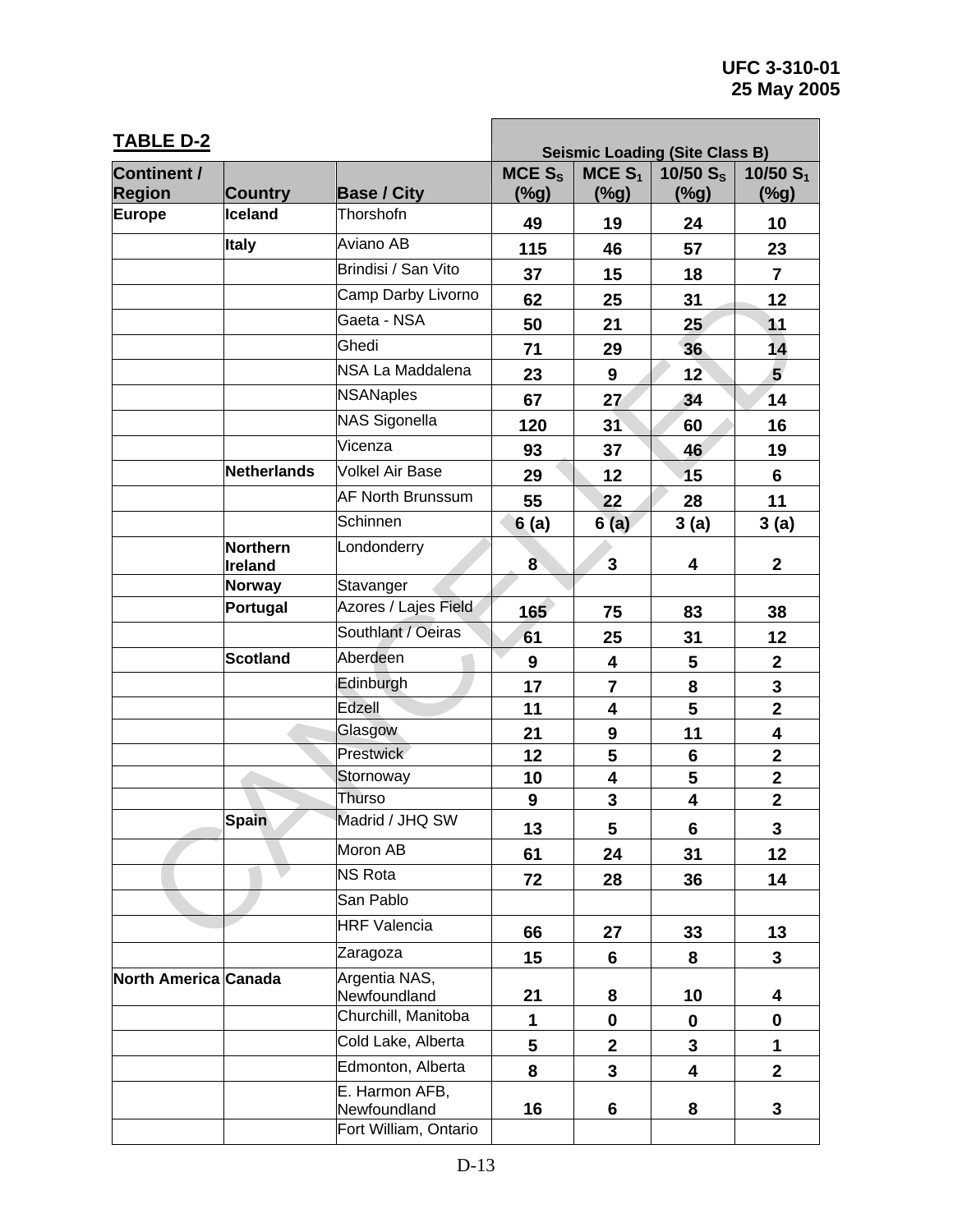| <b>TABLE D-2</b>                 |                                             |                             | <b>Seismic Loading (Site Class B)</b> |                         |                 |                |  |
|----------------------------------|---------------------------------------------|-----------------------------|---------------------------------------|-------------------------|-----------------|----------------|--|
| <b>Continent /</b>               |                                             |                             | MCE S <sub>s</sub>                    | MCE $S_1$               | 10/50 $S_s$     | 10/50 $S_1$    |  |
| <b>Region</b>                    | <b>Country</b>                              | <b>Base / City</b>          | $(\%g)$                               | $(\%g)$                 | $(\%g)$         | $(\%g)$        |  |
| North America Canada             |                                             | Frobisher, N.W.T.           | $\overline{7}$                        | 3                       | 3               | 1              |  |
|                                  |                                             | Goose Airport,              |                                       |                         |                 |                |  |
|                                  |                                             | Newfoundland                | 16                                    | 6                       | 8               | 3              |  |
|                                  |                                             | Ottawa, Ontario             | 91                                    | 36                      | 46              | 18             |  |
|                                  |                                             | St. John's,<br>Newfoundland | 19                                    | 8                       | 10 <sup>°</sup> | 4              |  |
|                                  |                                             | Toronto, Ontario            | 36                                    | 15                      | 18              | $\overline{7}$ |  |
|                                  |                                             | Winnipeg, Manitoba          | 31(a)                                 | 14(a)                   | 16(a)           | 7(a)           |  |
|                                  | Greenland                                   | Narsarssuak AB              | 31(a)                                 | 14 $(a)$                | 16(a)           | 7(a)           |  |
|                                  |                                             | Simiutak AB                 | 31(a)                                 | 14(a)                   | 16(a)           | 7(a)           |  |
|                                  |                                             | Sondrestrom AB              | 22                                    | 9                       | 11              | 4              |  |
|                                  |                                             | Thule AB                    | 37                                    | 15                      | 18              | $\overline{7}$ |  |
| <b>Atlantic Ocean Ascension</b>  | <b>Island</b>                               |                             |                                       |                         |                 |                |  |
| <b>Caribbean Sea The Bahamas</b> |                                             | Eleuthera Island            | $\mathbf{2}$                          | $\overline{\mathbf{1}}$ | 1               | $\mathbf 0$    |  |
|                                  |                                             | Grand Bahama Island         | $2^{\circ}$                           | 1                       | 1               | 0              |  |
|                                  |                                             | Grand Turk Island           | 58                                    | 23                      | 29              | 12             |  |
|                                  |                                             | <b>Great Exuma Island</b>   | 19                                    | 8                       | 10              | 4              |  |
|                                  | Cuba                                        | <b>NS Guantanamo Bay</b>    | 126                                   | 50                      | 63              | 25             |  |
|                                  | <b>Trinidad</b><br><b>Island</b>            | Port of Spain               | 171                                   | 68                      | 86              | 34             |  |
| Indian Ocean                     | <b>British Indian</b><br>Ocean<br>Territoty | NSF Diego Garcia            | 70                                    | 28                      | 35              | 14             |  |
| <b>Pacific Ocean</b>             | <b>Caroline</b>                             | Koror, Paulau Islands       |                                       |                         |                 |                |  |
|                                  | <b>Islands</b>                              | Ponape                      | 70                                    | 28                      | 35              | 14             |  |
|                                  | <b>Johnston Atoll</b>                       |                             | 103                                   | 41                      | 51              | 21             |  |
|                                  |                                             |                             | 136                                   | 54                      | 68              | 27             |  |
|                                  | <b>Marcus Island</b>                        |                             | 95                                    | 38                      | 47              | 19             |  |
|                                  | <b>Marshall</b><br><b>Islands</b>           | Kwajalein                   | 119                                   | 48                      | 60              | 24             |  |
|                                  |                                             | Wake Island                 | 137                                   | 55                      | 68              | 27             |  |
|                                  | <b>Midway Island</b>                        |                             |                                       |                         |                 |                |  |
| <b>Pacific Ocean</b>             | Phillipine Is.                              | <b>Clark AFB</b>            | 159                                   | 64                      | 79              | 32             |  |
|                                  |                                             | Sangley Point               | 195                                   | 78                      | 97              | 39             |  |
|                                  |                                             | Subic Bay                   | 177                                   | 71                      | 88              | 35             |  |
|                                  | <b>Samoa</b>                                | Apia / Upolu                | 158                                   | 63                      | 79              | 32             |  |
|                                  | Volcano Island Iwo Jima                     |                             | 89                                    | 36                      | 45              | 18             |  |

**Notes to Table D-2, "EARTHQUAKE LOADING DATA – OUTSIDE OF THE UNITED STATES, ITS TERRITORIES AND POSSESSIONS***"* 

Note (a) – Values from TI 809-04, *Seismic Design for Buildings.* No updated data available.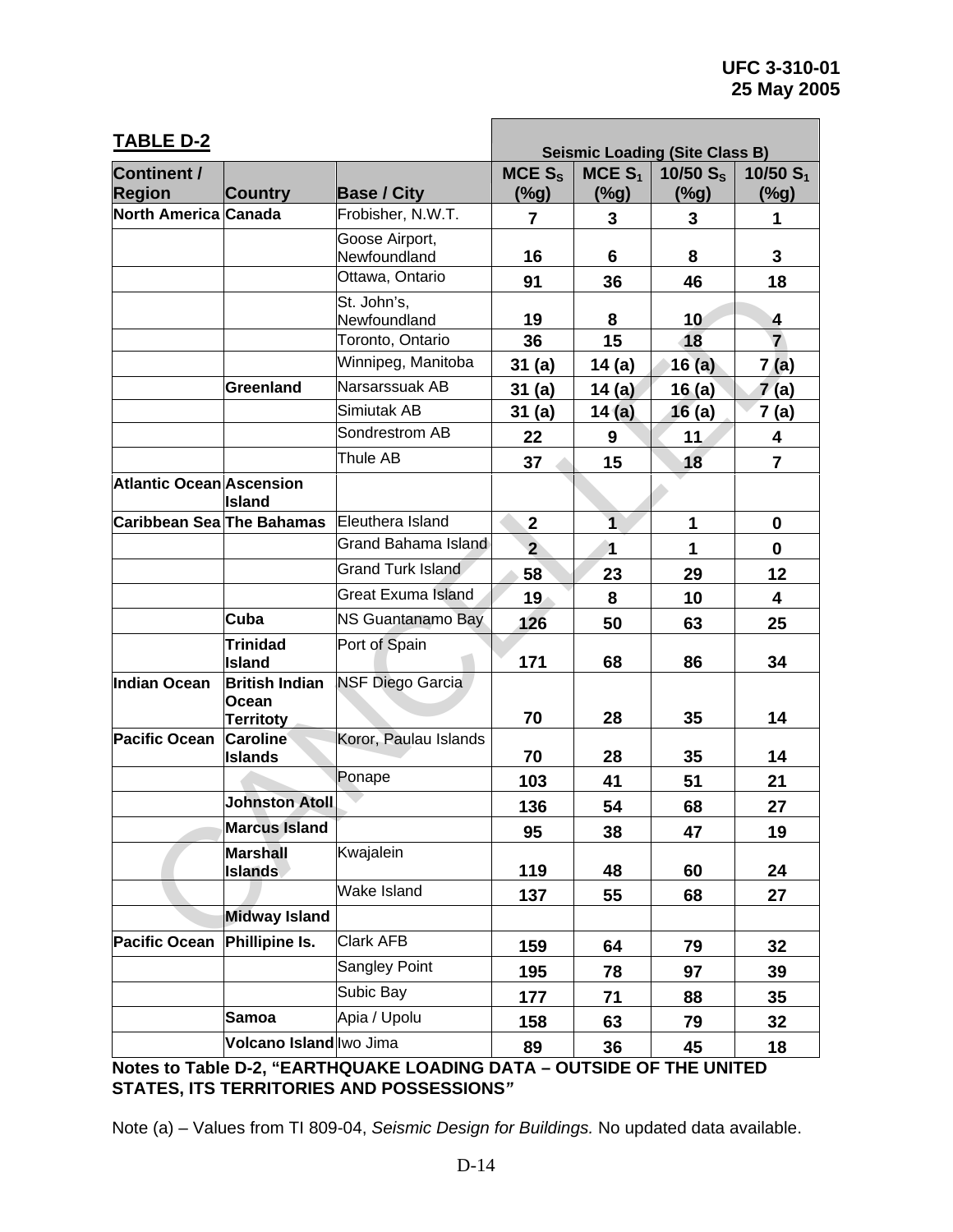#### **APPENDIX E**

#### **LOCATIONS OUTSIDE OF THE UNITED STATES, ITS TERRITORIES AND POSSESSIONS EARTHQUAKE LOADING DATA AT ADDITIONAL SELECTED**

**E-1 Earthquake Loading Data Table.** Earthquake loading data for additional selected cities outside of the United States, its territories and possessions is provided in Table E-1.

| E-1<br>Table E-1.  |                                                          | <b>Earthquake Loading Data Table.</b> Earthquake loading data for additiona<br>selected cities outside of the United States, its territories and possessions is provided |                      |             |                                       |         |  |
|--------------------|----------------------------------------------------------|--------------------------------------------------------------------------------------------------------------------------------------------------------------------------|----------------------|-------------|---------------------------------------|---------|--|
|                    |                                                          | TABLE E-1 EARTHQUAKE LOADING DATA AT ADDITIONAL<br><b>LOCATIONS OUTSIDE OF THE UNITED STATES, ITS</b><br><b>TERRITORIES AND POSSESSIONS</b>                              |                      |             |                                       |         |  |
| <b>TABLE E-1</b>   |                                                          |                                                                                                                                                                          |                      |             | <b>Seismic Loading (Site Class B)</b> |         |  |
| <b>Continent /</b> |                                                          |                                                                                                                                                                          | $MCE$ S <sub>s</sub> | <b>MCES</b> |                                       |         |  |
| <b>Region</b>      | <b>Country</b>                                           | <b>Base / City</b>                                                                                                                                                       | (%g)                 |             | $(\%g)$                               | $(\%g)$ |  |
| <b>Africa</b>      | <b>Algeria</b>                                           | Alger                                                                                                                                                                    | 96.1                 | 38.4        | 48.0                                  | 19.2    |  |
|                    |                                                          | Oran                                                                                                                                                                     | 60.0                 | 24.0        | 30.0                                  | 12.0    |  |
|                    | Angola                                                   | Luanda                                                                                                                                                                   | 5.6                  | 2.2         | 2.8                                   | 1.1     |  |
|                    | <b>Benin</b>                                             | Cotonou                                                                                                                                                                  | 10.9                 | 4.4         | 5.4                                   | 2.2     |  |
|                    | <b>Botswana</b>                                          | Gaborone                                                                                                                                                                 | 2.6                  | 1.0         | 1.3                                   | 0.5     |  |
|                    | <b>Burkino Vaso</b>                                      | Kampala                                                                                                                                                                  | 44.1                 | 17.7        | 22.1                                  | 8.8     |  |
|                    | <b>Burundi</b>                                           | <b>Bujumbura</b>                                                                                                                                                         | 66.1                 | 26.5        | 33.1                                  | 13.2    |  |
|                    | <b>Cameroon</b>                                          | <b>Douala</b>                                                                                                                                                            | 15.8                 | 6.3         | 7.9                                   | 3.2     |  |
|                    |                                                          | Yaounde                                                                                                                                                                  | 26.0                 | 10.4        | 13.0                                  | 5.2     |  |
|                    | <b>Central</b><br><b>African</b><br><b>Republic</b>      | <b>Bangui</b>                                                                                                                                                            | 26.0                 | 10.4        | 13.0                                  | 5.2     |  |
|                    | <b>Chad</b>                                              | Ndjamena                                                                                                                                                                 | 5.6                  | 2.2         | 2.8                                   | 1.1     |  |
|                    | Congo                                                    | Brazzaville                                                                                                                                                              |                      |             |                                       |         |  |
|                    | Congo,<br><b>Democratic</b><br><b>Republic of</b><br>the | <b>Bukavu</b>                                                                                                                                                            | 74.0                 | 29.6        | 37.0                                  | 14.8    |  |
|                    |                                                          | Kinshasa                                                                                                                                                                 |                      |             |                                       |         |  |
|                    |                                                          | Lubumbashi                                                                                                                                                               | 37.4                 | 14.9        | 18.7                                  | 7.5     |  |
|                    | <b>Cote d'Ivoire</b>                                     | Abidjan                                                                                                                                                                  | 3.7                  | 1.5         | 1.8                                   | 0.7     |  |
|                    | <b>Djibouti</b>                                          | Djibouti                                                                                                                                                                 | 81.5                 | 32.6        | 40.7                                  | 16.3    |  |
|                    | <b>Egypt</b>                                             | Cairo                                                                                                                                                                    | 67.2                 | 26.9        | 33.6                                  | 13.4    |  |
|                    |                                                          | Port Said                                                                                                                                                                | 65.1                 | 26.1        | 32.6                                  | 13.0    |  |
|                    | Equatorial<br>Guinea                                     | Malabo                                                                                                                                                                   | 15.8                 | 6.3         | 7.9                                   | 3.2     |  |
|                    | <b>Eritrea</b>                                           | Asmara                                                                                                                                                                   | 43.0                 | 17.2        | 21.5                                  | 8.6     |  |
|                    | <b>Ethiopia</b>                                          | Addis Ababa                                                                                                                                                              | 55.3                 | 22.1        | 27.6                                  | 11.1    |  |
|                    | Gabon                                                    | Libreville                                                                                                                                                               | 26.0                 | 10.4        | 13.0                                  | 5.2     |  |

## **TABLE E-1 EARTHQUAKE LOADING DATA AT ADDITIONAL LOCATIONS OUTSIDE OF THE UNITED STATES, ITS TERRITORIES AND POSSESSIONS**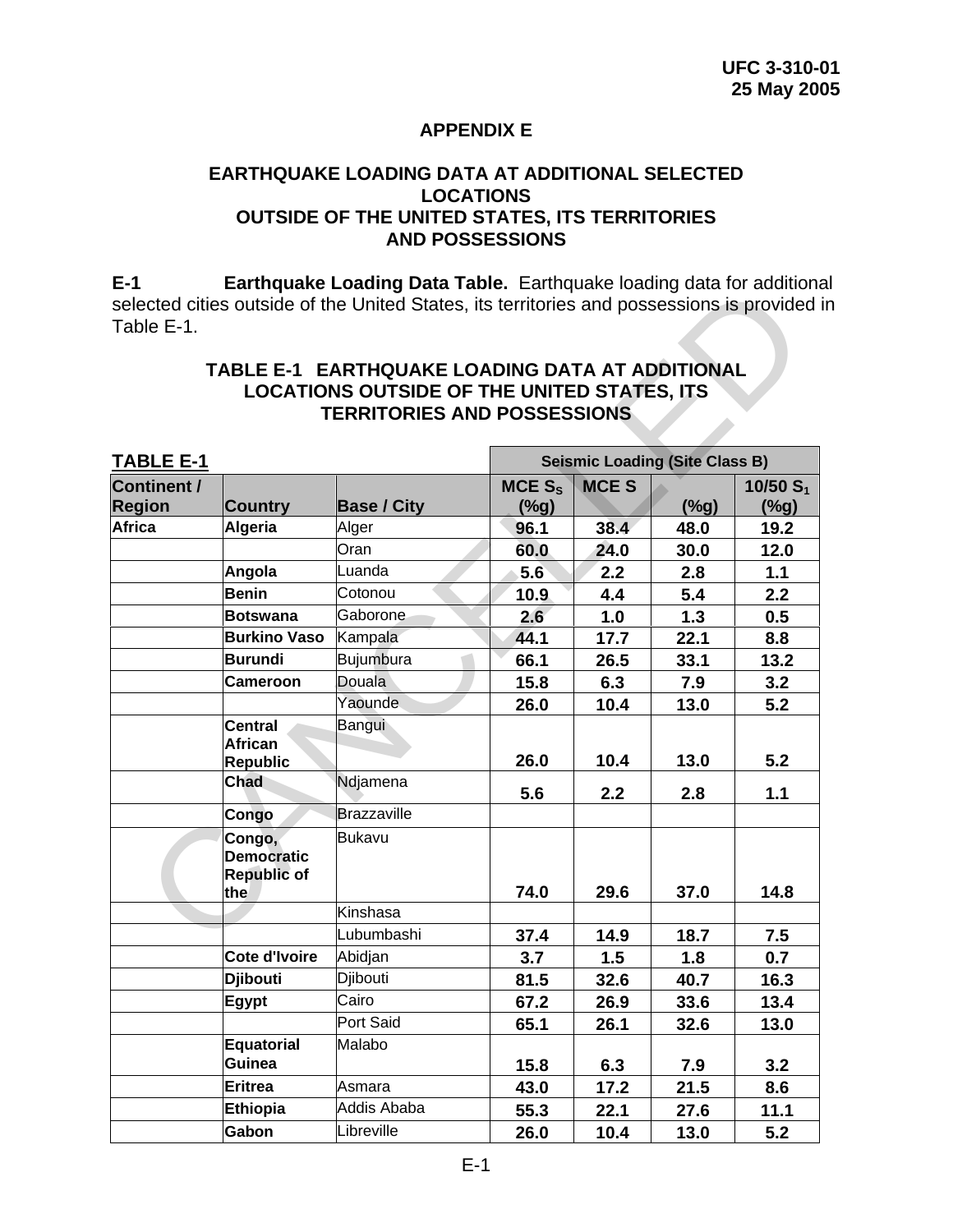| <b>TABLE E-1</b>   |                      |                     |                    | <b>Seismic Loading (Site Class B)</b> |             |             |  |
|--------------------|----------------------|---------------------|--------------------|---------------------------------------|-------------|-------------|--|
| <b>Continent /</b> |                      |                     | MCE S <sub>s</sub> | MCE S <sub>1</sub>                    | 10/50 $S_s$ | 10/50 $S_1$ |  |
| <b>Region</b>      | <b>Country</b>       | <b>Base / City</b>  | (%g)               | $(\%g)$                               | (%g)        | $(\%g)$     |  |
| Africa             | Gambia               | Banjul              |                    |                                       |             |             |  |
|                    | Ghana                | Accra               | 35.6               | 14.3                                  | 17.8        | 7.1         |  |
|                    | Guinea               | Conakry             | 36.1               | 14.5                                  | 18.1        | 7.2         |  |
|                    | Guinea-Bissau Bissau |                     | 0.9                | 0.4                                   | 0.5         | 0.2         |  |
|                    | Kenya                | Nairobi             | 30.7               | 12.3                                  | 15.3        | 6.1         |  |
|                    | Lesotho              | Maseru              | 6.3                | 2.5                                   | 3.1         | 1.3         |  |
|                    | Liberia              | Monrovia            | 21.4               | 8.5                                   | 10.7        | 4.3         |  |
|                    | Libya                | Tripoli             | 57.1               | 22.9                                  | 28.6        | 11.4        |  |
|                    | <b>Madagascar</b>    | Tananarive          | 18.4               | 7.3                                   | 9.2         | 3.7         |  |
|                    | Malawi               | Blantyre            | 46.3               | 18.5                                  | 23.1        | 9.3         |  |
|                    |                      | Lilongwe            | 26.3               | 10.5                                  | 13.2        | 5.3         |  |
|                    |                      | Zomba               | 48.3               | 19.3                                  | 24.2        | 9.7         |  |
|                    | <b>Mali</b>          | Bamako              |                    |                                       |             |             |  |
|                    | Mauritania           | Nouakchott          | 7.7                | 3.1                                   | 3.8         | 1.5         |  |
|                    | <b>Morocco</b>       | Kenitra             | 27.0               | 10.8                                  | 13.5        | 5.4         |  |
|                    |                      | Rabat               | 25.5               | 10.2                                  | 12.7        | 5.1         |  |
|                    |                      | Tangier             | 44.3               | 17.7                                  | 22.2        | 8.9         |  |
|                    | Mozambique           | Maputo              | 10.2               | 4.1                                   | 5.1         | 2.0         |  |
|                    | Niger                | Niamey              | 0.2                | 0.1                                   | 0.1         | 0.0         |  |
|                    | <b>Nigera</b>        | Ibadan              |                    |                                       |             |             |  |
|                    |                      | Kaduna              | 5.6                | 2.2                                   | 2.8         | $1.1$       |  |
|                    |                      | Lagos               | 0.3                | 0.1                                   | 0.1         | 0.1         |  |
|                    | Rwanda               | Kigali              | 27.8               | 11.1                                  | 13.9        | 5.6         |  |
|                    | <b>Senegal</b>       | <b>Dakar</b>        | 7.7                | 3.1                                   | 3.8         | 1.5         |  |
|                    | <b>Sierra Leone</b>  | Freetown            | 34.9               | 14.0                                  | 17.4        | 7.0         |  |
|                    | <b>Somalia</b>       | Mogadishu           |                    |                                       |             |             |  |
|                    | <b>South Africa</b>  | Cape Town           | 26.0               | 10.4                                  | 13.0        | 5.2         |  |
|                    |                      | Durban              | 28.7               | 11.5                                  | 14.3        | 5.7         |  |
|                    |                      | Johannesburg        | 3.1                | $1.2$                                 | 1.5         | 0.6         |  |
|                    |                      | Natal               | 6.4                | 2.6                                   | 3.2         | 1.3         |  |
|                    | <b>Swaziland</b>     | Pretoria            | 3.1                | 1.2                                   | 1.5         | 0.6         |  |
|                    | <b>Tanzania</b>      | Dar es Salaam       | 17.1               | 6.8                                   | 8.5         | 3.4         |  |
|                    |                      | Mbabane             | 17.9               | 7.2                                   | 9.0         | 3.6         |  |
|                    | <b>Togo</b>          | Zanzibar            | 11.5               | 4.6                                   | 5.7         | 2.3         |  |
|                    | <b>Tunisia</b>       | Lome                | 37.5               | 15.0                                  | 18.8        | 7.5         |  |
|                    | Uganda               | Tunis               | 91.0               | 36.4                                  | 45.5        | 18.2        |  |
|                    | Zambia               | Ougadougou          |                    |                                       |             |             |  |
|                    | <b>Zimbabwe</b>      | Harare              | 5.6                | 2.2                                   | 2.8         | $1.1$       |  |
|                    |                      | Lusaka              | 21.9               | 8.8                                   | 11.0        | 4.4         |  |
| Asia               | <b>Bahrain</b>       | Manama              | 26.9               | 10.8                                  | 13.5        | 5.4         |  |
|                    | <b>Bangladesh</b>    | Dhaka               | 69.5               | 27.8                                  | 34.8        | 13.9        |  |
|                    | <b>Brunei</b>        | Bandar Seri Begawan | 37.2               | 14.9                                  | 18.6        | 7.4         |  |
|                    | <b>Burma</b>         | Mandalay            | 201.0              | 80.4                                  | 100.5       | 40.2        |  |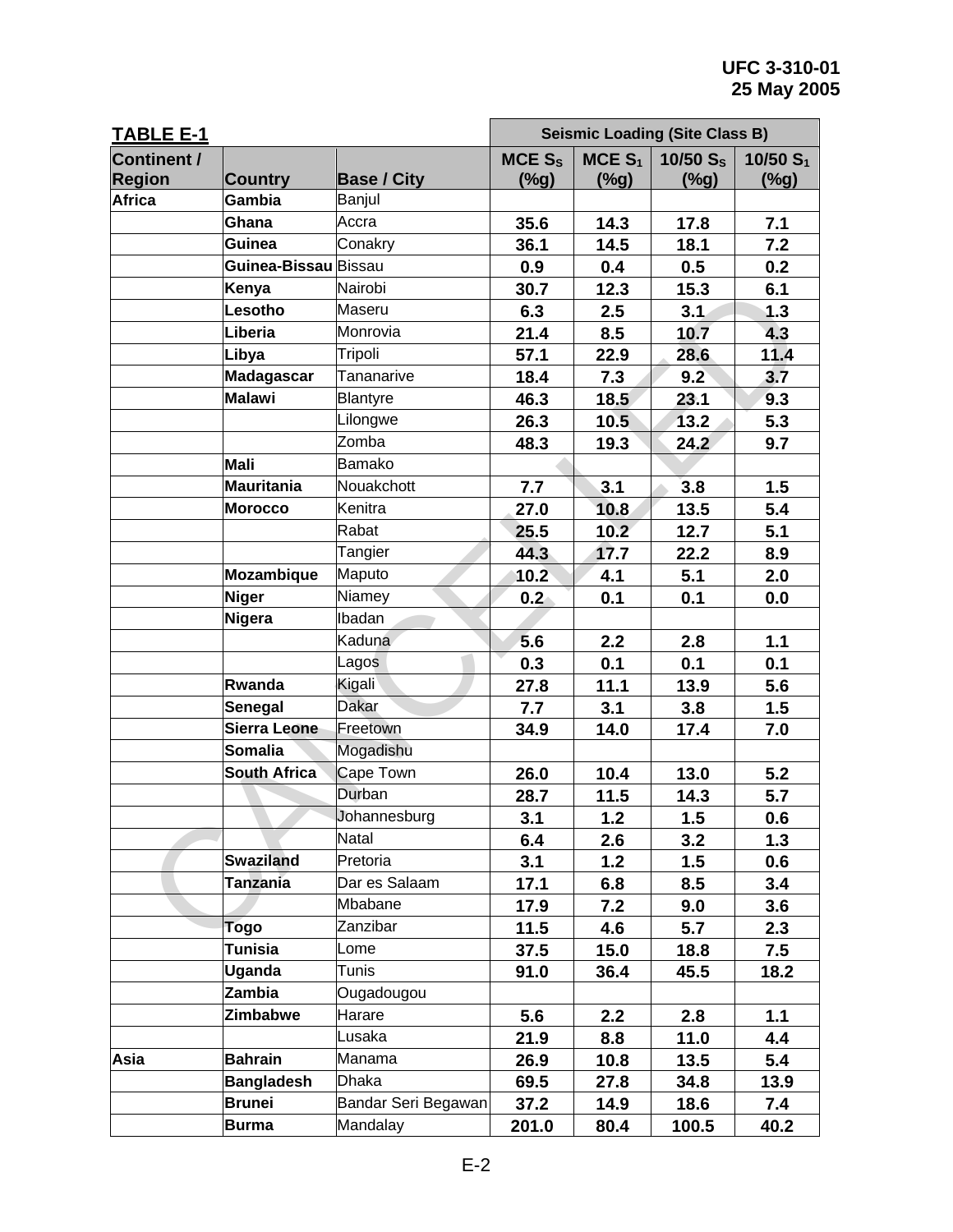| <b>TABLE E-1</b>   |                  |                    | <b>Seismic Loading (Site Class B)</b> |                    |             |             |  |
|--------------------|------------------|--------------------|---------------------------------------|--------------------|-------------|-------------|--|
| <b>Continent /</b> |                  |                    | MCE S <sub>s</sub>                    | MCE S <sub>1</sub> | 10/50 $S_s$ | 10/50 $S_1$ |  |
| <b>Region</b>      | <b>Country</b>   | <b>Base / City</b> | ( %g)                                 | $(\%g)$            | (%g)        | $(\%g)$     |  |
| Asia               | <b>Burma</b>     | Rangoon            | 76.8                                  | 30.7               | 38.4        | 15.4        |  |
|                    | China            | Beijing (Peking)   | 55.9                                  | 22.4               | 28.0        | 11.2        |  |
|                    |                  | Chengdu            | 44.2                                  | 17.7               | 22.1        | 8.8         |  |
|                    |                  | Chongqing          | 8.4                                   | 3.4                | 4.2         | 1.7         |  |
|                    |                  | Guangzhou (Canton) | 13.5                                  | 5.4                | 6.8         | 2.7         |  |
|                    |                  | Harbin             | 12.4                                  | 4.9                | 6.2         | 2.5         |  |
|                    |                  | Nanjing            | 23.4                                  | 9.4                | 11.7        | 4.7         |  |
|                    |                  | Qingdao (Tsingtao) | 31.6                                  | 12.6               | 15.8        | 6.3         |  |
|                    |                  | Shanghai           | 17.3                                  | 6.9                | 8.7         | 3.5         |  |
|                    |                  | Shengyang          | 88.7                                  | 35.5               | 44.3        | 17.7        |  |
|                    |                  | Tianjin (Tientsan) | 72.2                                  | 28.9               | 36.1        | 14.4        |  |
|                    |                  | Wuhan              | 7.3                                   | 2.9                | 3.7         | 1.5         |  |
|                    | <b>Cyprus</b>    | Nicosia            | 118.0                                 | 47.2               | 59.0        | 23.6        |  |
|                    | <b>Hong Kong</b> | Hong Kong          | 12.8                                  | 5.1                | 6.4         | 2.6         |  |
|                    | Indonesia        | Bandung            | 164.3                                 | 65.7               | 82.1        | 32.9        |  |
|                    |                  | Jakarta            | 138.1                                 | 55.2               | 69.0        | 27.6        |  |
|                    |                  | Medan              | 111.5                                 | 44.6               | 55.7        | 22.3        |  |
|                    |                  | Surabaya           | 96.4                                  | 38.6               | 48.2        | 19.3        |  |
|                    | <b>Iran</b>      | Isfahan            | 90.8                                  | 36.3               | 45.4        | 18.2        |  |
|                    |                  | Shiraz             | 173.2                                 | 69.3               | 86.6        | 34.6        |  |
|                    |                  | <b>Tabriz</b>      | 181.2                                 | 72.5               | 90.6        | 36.2        |  |
|                    |                  | Tehran             | 205.0                                 | 82.0               | 102.5       | 41.0        |  |
|                    | <b>Israel</b>    | <b>Haifa</b>       | 136.9                                 | 54.7               | 68.4        | 27.4        |  |
|                    |                  | Jerusalem          | 106.9                                 | 42.8               | 53.4        | 21.4        |  |
|                    |                  | <b>Tel Aviv</b>    | 95.2                                  | 38.1               | 47.6        | 19.0        |  |
|                    | Japan            | Fukuoka            | 67.4                                  | 27.0               | 33.7        | 13.5        |  |
|                    |                  | <b>Itazuke AFB</b> | 73.6                                  | 29.4               | 36.8        | 14.7        |  |
|                    |                  | Kobe               | 189.8                                 | 75.9               | 94.9        | 38.0        |  |
|                    |                  | Naha, Okinawa      |                                       |                    |             |             |  |
|                    |                  | Osaka              | 178.1                                 | 71.2               | 89.0        | 35.6        |  |
|                    |                  | Sapporo            | 100.4                                 | 40.2               | 50.2        | 20.1        |  |
|                    |                  | Yokohama           | 248.2                                 | 99.3               | 124.1       | 49.6        |  |
|                    | Jordan           | Amman              | 70.2                                  | 28.1               | 35.1        | 14.0        |  |
|                    | <b>Kuwait</b>    | Ali Al Salem       | 24.2                                  | 9.7                | 12.1        | 4.8         |  |
|                    | Laos             | Vientiane          | 53.9                                  | 21.6               | 27.0        | 10.8        |  |
|                    | Lebanon          | <b>Beirut</b>      | 149.7                                 | 59.9               | 74.9        | 29.9        |  |
|                    | <b>Malaysia</b>  | Kuala Lumpur       | 55.8                                  | 22.3               | 27.9        | 11.2        |  |
|                    | Nepal            | Kathmandu          | 245.5                                 | 98.2               | 122.8       | 49.1        |  |
|                    | Oman             | Muscat             | 123.6                                 | 49.5               | 61.8        | 24.7        |  |
|                    | <b>Pakistan</b>  | Islamabad          | 128.9                                 | 51.6               | 64.5        | 25.8        |  |
|                    |                  | Karachi            | 73.3                                  | 29.3               | 36.6        | 14.7        |  |
|                    |                  | Lahore             | 117.1                                 | 46.8               | 58.5        | 23.4        |  |
|                    | <b>Singapore</b> | All                | 37.5                                  | 15.0               | 18.8        | 7.5         |  |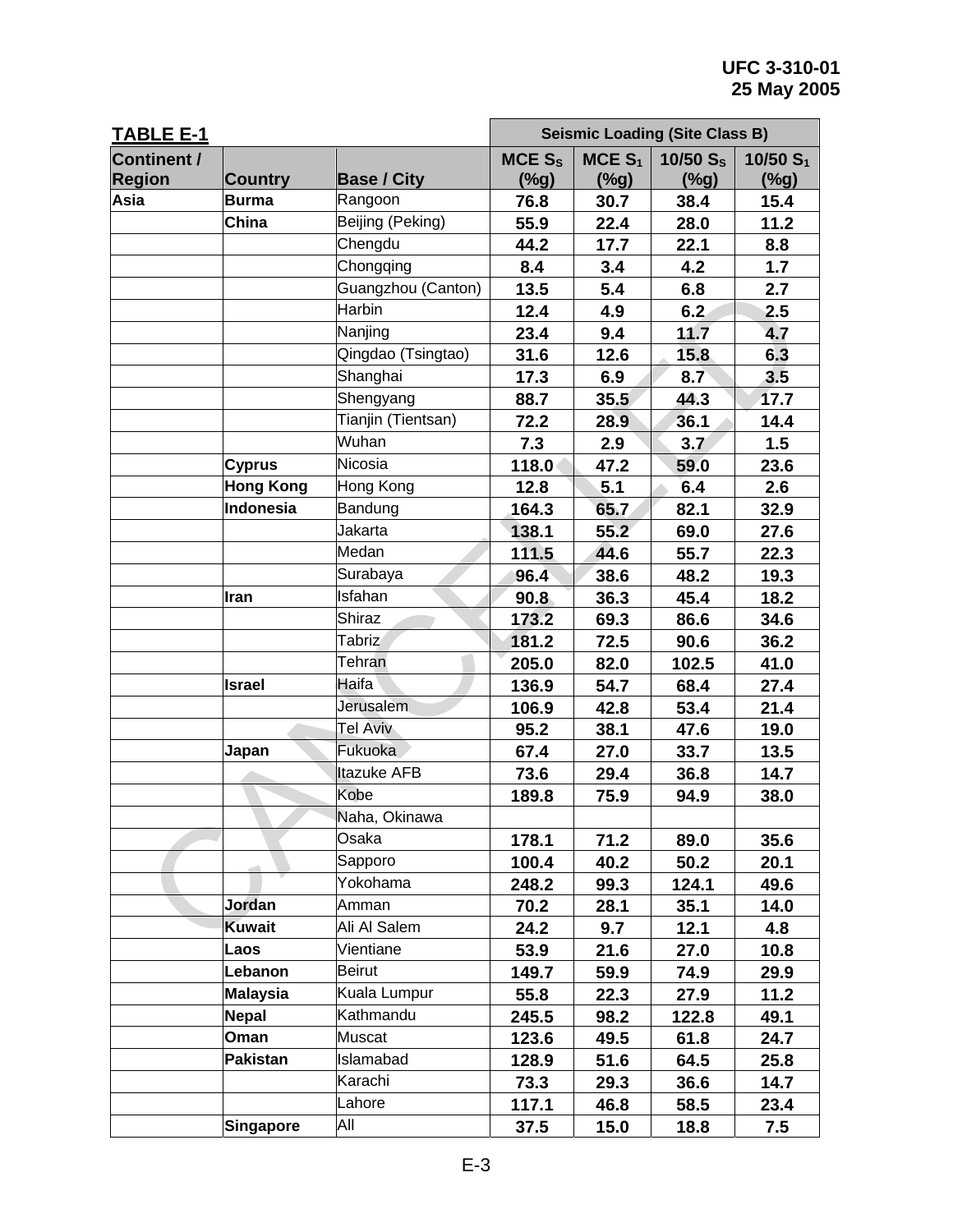| <b>TABLE E-1</b>   |                    |                    | <b>Seismic Loading (Site Class B)</b> |                    |             |             |
|--------------------|--------------------|--------------------|---------------------------------------|--------------------|-------------|-------------|
| <b>Continent /</b> |                    |                    | MCE S <sub>s</sub>                    | MCE S <sub>1</sub> | 10/50 $S_s$ | 10/50 $S_1$ |
| <b>Region</b>      | <b>Country</b>     | <b>Base / City</b> | ( %)                                  | (%g)               | (%g)        | (%g)        |
| Asia               | <b>Sir Lanka</b>   | Colombo            | 2.6                                   | 1.0                | 1.3         | 0.5         |
|                    | <b>South Korea</b> | Kimhae             | 18.3                                  | 7.3                | 9.2         | 3.7         |
|                    | <b>South Korea</b> | Kwangju            | 12.9                                  | 5.2                | 6.5         | 2.6         |
|                    |                    | Pusan              | 32.8                                  | 13.1               | 16.4        | 6.6         |
|                    | <b>Syria</b>       | Aleppo             | 64.3                                  | 25.7               | 32.2        | 12.9        |
|                    |                    | Damascus           | 79.1                                  | 31.6               | 39.5        | 15.8        |
|                    | <b>Taiwan</b>      | Changhua           | 274.4                                 | 109.8              | 137.2       | 54.9        |
|                    |                    | Kao-hsiung         | 250.6                                 | 100.3              | 125.3       | 50.1        |
|                    | <b>Thailand</b>    | Songkhla           | 29.6                                  | 11.8               | 14.8        | 5.9         |
|                    |                    | Udorn              | 24.1                                  | 9.6                | 12.0        | 4.8         |
|                    | <b>Turkey</b>      | Istanbul           | 145.8                                 | 58.3               | 72.9        | 29.2        |
|                    | <b>United Arab</b> | Abu Dhabi          |                                       |                    |             |             |
|                    | <b>Emirates</b>    |                    | 107.0                                 | 42.8               | 53.5        | 21.4        |
|                    |                    | Dubai              | 168.4                                 | 67.4               | 84.2        | 33.7        |
|                    | Yemen              | <b>Aden City</b>   | 36.6                                  | 14.7               | 18.3        | 7.3         |
|                    |                    | Sanaa              | 34.3                                  | 13.7               | 17.2        | 6.9         |
| <b>Central</b>     | <b>Belize</b>      | Belmopan           |                                       |                    |             |             |
| America            |                    |                    | 53.7                                  | 21.5               | 26.8        | 10.7        |
|                    | <b>Costa Rica</b>  | San Jose           | 280.4                                 | 112.2              | 140.2       | 56.1        |
|                    | <b>El Salvador</b> | San Salvador       | 170.8                                 | 68.3               | 85.4        | 34.2        |
|                    | Guatemala          | Guatemala          | 168.3                                 | 67.3               | 84.2        | 33.7        |
|                    | <b>Honduras</b>    | Tegucigalpa        | 99.9                                  | 40.0               | 50.0        | 20.0        |
| Europe             | <b>Albania</b>     | Tirana             | 111.6                                 | 44.6               | 55.8        | 22.3        |
|                    | <b>Austria</b>     | Salzburg           | 41.5                                  | 16.6               | 20.7        | 8.3         |
|                    |                    | Vienna             | 49.3                                  | 19.7               | 24.7        | 9.9         |
|                    | <b>Belgium</b>     | Antwerp            | 19.7                                  | 7.9                | 9.9         | 3.9         |
|                    | <b>Bulgaria</b>    | Sofia              | 116.3                                 | 46.5               | 58.1        | 23.3        |
|                    | <b>Czech</b>       | Prague             |                                       |                    |             |             |
|                    | <b>Republic</b>    | Copenhagen         | 12.8                                  | 5.1                | 6.4         | 2.6         |
|                    | <b>Denmark</b>     | Liverpool          | 11.6                                  | 4.7                | 5.8         | 2.3         |
|                    | England<br>Finland | Helsinki           | 23.0                                  | 9.2                | 11.5        | 4.6         |
|                    | <b>France</b>      | <b>Bordeaux</b>    | 5.1                                   | 2.0                | 2.6         | 1.0         |
|                    |                    | <b>Istres AFB</b>  | 16.4                                  | 6.6                | 8.2         | 3.3         |
|                    |                    |                    | 36.2                                  | 14.5               | 18.1        | 7.2         |
|                    |                    | Lyon               | 28.6                                  | 11.4               | 14.3        | 5.7         |
|                    |                    | Marseille          | 44.4                                  | 17.8               | 22.2        | 8.9         |
|                    |                    | <b>Nice</b>        | 41.3                                  | 16.5               | 20.7        | 8.3         |
|                    |                    | Strasbourg         | 42.7                                  | 17.1               | 21.3        | 8.5         |
|                    | <b>Germany</b>     | Babenhausen        | 34.2                                  | 13.7               | 17.1        | 6.8         |
|                    |                    | <b>Berlin</b>      | 5.1                                   | 2.0                | 2.6         | 1.0         |
|                    |                    | <b>Bonn</b>        | 42.2                                  | 16.9               | 21.1        | 8.4         |
|                    |                    | <b>Dusseldorf</b>  | 30.6                                  | 12.3               | 15.3        | 6.1         |
|                    |                    | Frankfurt am Main  | 37.7                                  | 15.1               | 18.8        | 7.5         |
|                    |                    | Giebelstadt        | 21.9                                  | 8.8                | 11.0        | 4.4         |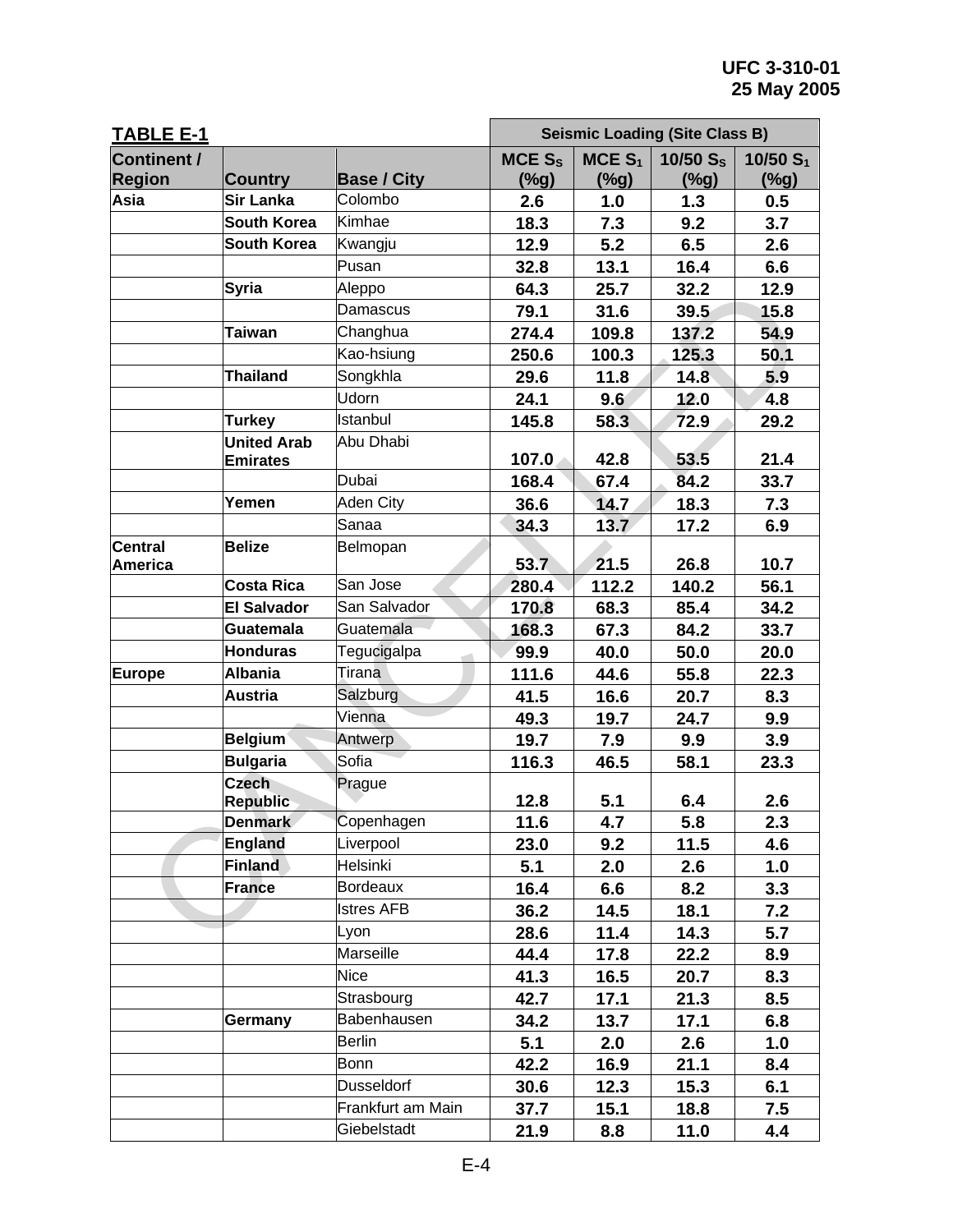| <b>TABLE E-1</b>   |                    |                               | <b>Seismic Loading (Site Class B)</b> |           |             |             |
|--------------------|--------------------|-------------------------------|---------------------------------------|-----------|-------------|-------------|
| <b>Continent /</b> |                    |                               | MCE S <sub>s</sub>                    | MCE $S_1$ | 10/50 $S_s$ | 10/50 $S_1$ |
| <b>Region</b>      | <b>Country</b>     | <b>Base / City</b>            | (%g)                                  | $(\%g)$   | $(\%g)$     | (%g)        |
| Europe             | Germany            | Hamburg                       | 9.2                                   | 3.7       | 4.6         | 1.8         |
|                    |                    | Kitzingen                     | 21.2                                  | 8.5       | 10.6        | 4.2         |
|                    |                    | Landstuhl                     | 23.7                                  | 9.5       | 11.9        | 4.7         |
|                    |                    | Vaihingen an der Enz          | 38.7                                  | 15.5      | 19.4        | 7.7         |
|                    | <b>Greece</b>      | Kavalla                       | 108.2                                 | 43.3      | 54.1        | 21.6        |
|                    |                    | Nea Makri                     | 86.7                                  | 34.7      | 43.4        | 17.3        |
|                    |                    | Rhodes                        | 137.0                                 | 54.8      | 68.5        | 27.4        |
|                    |                    | Thessaloniki                  | 142.1                                 | 56.8      | 71.0        | 28.4        |
|                    | <b>Hungary</b>     | <b>Budapest</b>               | 46.3                                  | 18.5      | 23.1        | 9.3         |
|                    |                    | <b>Taszar AB</b>              |                                       |           |             |             |
|                    | Iceland            | Reykjavik                     | 91.8                                  | 36.7      | 45.9        | 18.4        |
|                    | <b>Italy</b>       | Florence                      | 96.4                                  | 38.6      | 48.2        | 19.3        |
|                    |                    | Genoa                         | 66.1                                  | 26.4      | 33.0        | 13.2        |
|                    |                    | Milan                         | 41.3                                  | 16.5      | 20.7        | 8.3         |
|                    |                    | Palermo                       | 66.9                                  | 26.8      | 33.5        | 13.4        |
|                    |                    | Rome                          | 89.8                                  | 35.9      | 44.9        | 18.0        |
|                    |                    | Siculiana                     | 44.8                                  | 17.9      | 22.4        | 9.0         |
|                    |                    | Trieste                       | 72.3                                  | 28.9      | 36.2        | 14.5        |
|                    |                    | Turin                         | 53.7                                  | 21.5      | 26.8        | 10.7        |
|                    | Luxembourg         | Luxembourg                    | 21.4                                  | 8.6       | 10.7        | 4.3         |
|                    | Malta              | Valletta                      | 28.6                                  | 11.5      | 14.3        | 5.7         |
|                    | Netherlands        | Amsterdam                     | 13.0                                  | 5.2       | 6.5         | 2.6         |
|                    | Northern           | <b>Belfast</b>                |                                       |           |             |             |
|                    | Ireland            |                               | 8.7                                   | 3.5       | 4.3         | 1.7         |
|                    | Norway             | Oslo                          | 14.8                                  | 5.9       | 7.4         | 3.0         |
|                    | Poland             | <b>Krakow</b>                 | 19.1                                  | 7.6       | 9.5         | 3.8         |
|                    |                    | Poznan                        | 5.6                                   | 2.2       | 2.8         | $1.1$       |
|                    |                    | Waraszawa                     | 11.7                                  | 4.7       | 5.9         | 2.3         |
|                    |                    | Warsow                        | 10.2                                  | 4.1       | 5.1         | 2.0         |
|                    | Portugal           | Lisbon                        | 67.7                                  | 27.1      | 33.9        | 13.5        |
|                    |                    | Oporto                        | 64.5                                  | 25.8      | 32.2        | 12.9        |
|                    | <b>Republic of</b> | <b>Dublin</b>                 |                                       |           |             |             |
|                    | <b>Ireland</b>     |                               | 9.4                                   | 3.8       | 4.7         | 1.9         |
|                    | Romania            | <b>Bucharest</b>              | 104.9                                 | 42.0      | 52.5        | 21.0        |
|                    | <b>Russia</b>      | Kiev                          | 6.6                                   | 2.7       | 3.3         | 1.3         |
|                    |                    | Moscow                        | 6.6                                   | 2.7       | 3.3         | 1.3         |
|                    |                    | St. Petersburg<br>(Leningrad) | 6.6                                   | 2.7       | 3.3         | 1.3         |
|                    | <b>Scotland</b>    | Hamilton                      | 18.3                                  | 7.3       | 9.2         | 3.7         |
|                    |                    | Renfrew                       | 21.6                                  |           | 10.8        | 4.3         |
|                    | Serbia and         | Belgrade                      |                                       | 8.6       |             |             |
|                    | <b>Montenegro</b>  |                               | 97.2                                  | 38.9      | 48.6        | 19.4        |
|                    |                    | Zagrebac                      | 103.9                                 | 41.6      | 52.0        | 20.8        |
|                    | <b>Slovakia</b>    | Bratislava                    | 56.2                                  | 22.5      | 28.1        | 11.2        |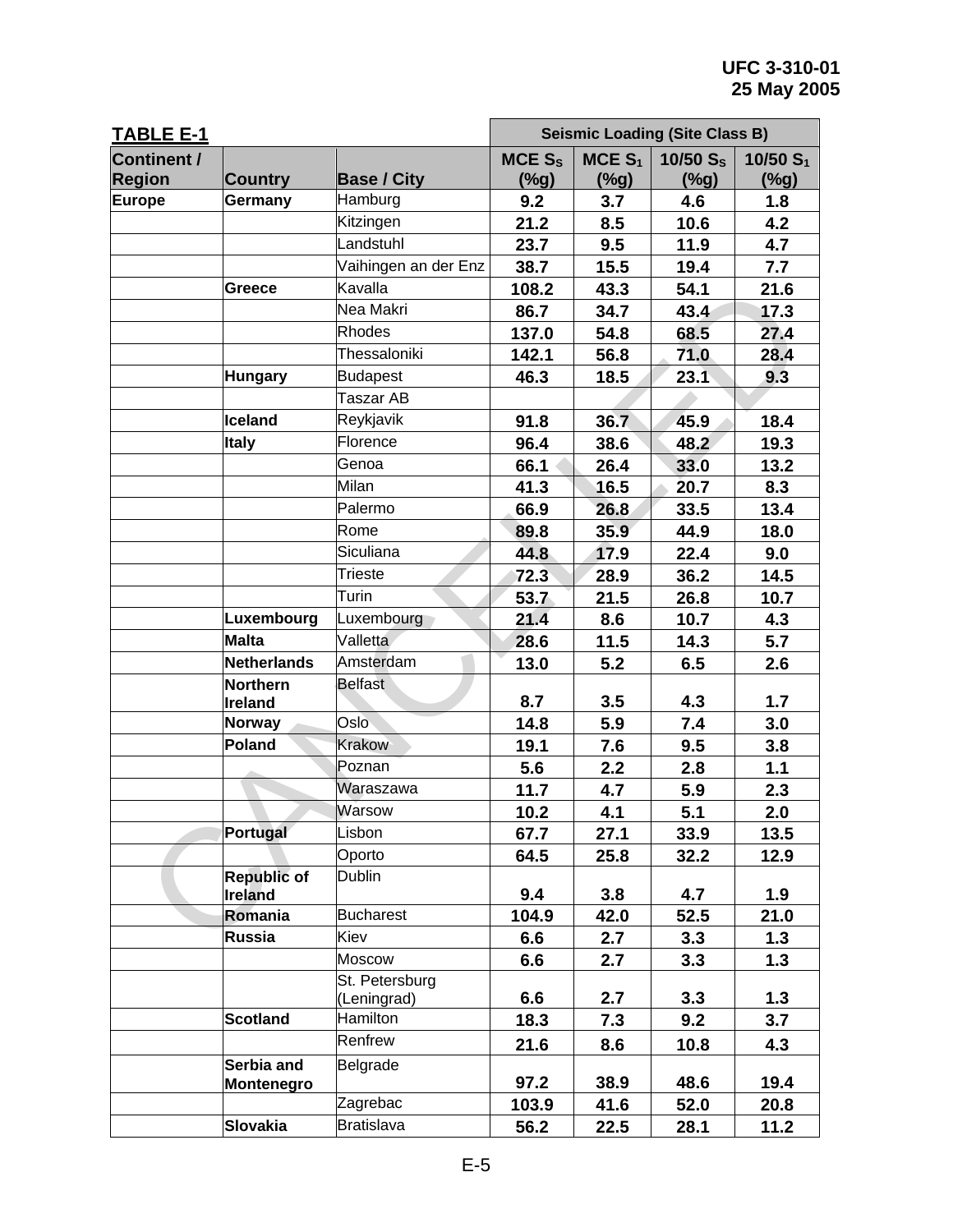| <b>TABLE E-1</b>        |                    |                       | <b>Seismic Loading (Site Class B)</b> |                    |             |             |
|-------------------------|--------------------|-----------------------|---------------------------------------|--------------------|-------------|-------------|
| <b>Continent /</b>      |                    |                       | MCE S <sub>s</sub>                    | MCE S <sub>1</sub> | 10/50 $S_s$ | 10/50 $S_1$ |
| <b>Region</b>           | <b>Country</b>     | <b>Base / City</b>    | ( %)                                  | $(\%g)$            | (%g)        | $(\%g)$     |
| Europe                  | <b>Spain</b>       | Barcelona             | 60.0                                  | 24.0               | 30.0        | 12.0        |
|                         |                    | <b>Bilbao</b>         | 32.1                                  | 12.9               | 16.1        | 6.4         |
|                         |                    | Sevilleja de la Jara  | 12.8                                  | 5.1                | 6.4         | 2.6         |
|                         | <b>Sweden</b>      | Goteborg              | 14.4                                  | 5.7                | 7.2         | 2.9         |
|                         |                    | Stockholm             | 7.7                                   | 3.1                | 3.8         | 1.5         |
|                         | <b>Switzerland</b> | Bern                  | 44.0                                  | 17.6               | 22.0        | 8.8         |
|                         |                    | Geneva                | 46.3                                  | 18.5               | 23.1        | 9.3         |
|                         |                    | Zurich                | 38.9                                  | 15.6               | 19.5        | 7.8         |
| North America Canada    |                    | Calgary               | 19.8                                  | 7.9                | 9.9         | 4.0         |
|                         |                    | <b>Halifax</b>        | 25.0                                  | 10.0               | 12.5        | 5.0         |
|                         |                    | Montreal              | 102.9                                 | 41.2               | 51.4        | 20.6        |
|                         |                    | Vancouver             | 90.4                                  | 36.2               | 45.2        | 18.1        |
|                         | <b>Mexico</b>      | Ciudad Juarez         | 18.2                                  | 7.3                | 9.1         | 3.6         |
|                         |                    | Guadalajara           | 146.9                                 | 58.8               | 73.4        | 29.4        |
|                         |                    | Hermosillo            | 46.3                                  | 18.5               | 23.1        | 9.3         |
|                         |                    | <b>Matamoros</b>      | 2.0                                   | 0.8                | 1.0         | 0.4         |
|                         |                    | Mazatlan              | 97.4                                  | 39.0               | 48.7        | 19.5        |
|                         |                    | Merida                | 3.6                                   | 1.4                | 1.8         | 0.7         |
|                         |                    | <b>Mexico City</b>    | 56.9                                  | 22.8               | 28.5        | 11.4        |
|                         |                    | Monterrey             | 21.5                                  | 8.6                | 10.8        | 4.3         |
|                         |                    | Nuevo Laredo          | 14.8                                  | 5.9                | 7.4         | 3.0         |
|                         |                    | Tijuana               | 92.7                                  | 37.1               | 46.4        | 18.5        |
| South America Argentina |                    | <b>Buenos Aires</b>   | 6.6                                   | 2.7                | 3.3         | 1.3         |
|                         | <b>Bolivia</b>     | La Paz                | 111.0                                 | 44.4               | 55.5        | 22.2        |
|                         | <b>Brazil</b>      | <b>Belem</b>          | 0.5                                   | 0.2                | 0.3         | 0.1         |
|                         |                    | <b>Belo Horizonte</b> | 0.5                                   | 0.2                | 0.3         | 0.1         |
|                         |                    | <b>Brasilia</b>       | 0.5                                   | 0.2                | 0.3         | 0.1         |
|                         |                    | <b>Manaus</b>         | 1.7                                   | 0.7                | 0.8         | 0.3         |
|                         |                    | Porto Alegre          | 0.5                                   | 0.2                | 0.3         | 0.1         |
|                         |                    | Recife                | 4.1                                   | 1.6                | 2.0         | 0.8         |
|                         |                    | Rio de Janeiro        | 0.5                                   | 0.2                | 0.3         | 0.1         |
|                         |                    | Salvador              | 0.5                                   | 0.2                | 0.3         | 0.1         |
|                         |                    | Sao Paulo             | 0.5                                   | 0.2                | 0.3         | 0.1         |
|                         | <b>Chile</b>       | Santiago              | 202.5                                 | 81.0               | 101.2       | 40.5        |
|                         |                    | Valparaiso            | 289.3                                 | 115.7              | 144.7       | 57.9        |
|                         | Colombia           | <b>Bogata</b>         | 166.4                                 | 66.6               | 83.2        | 33.3        |
|                         | <b>Ecuador</b>     | Guayaquil             | 136.9                                 | 54.8               | 68.5        | 27.4        |
|                         |                    | Quito                 | 204.6                                 | 81.8               | 102.3       | 40.9        |
|                         | Paraguay           | Asuncion              | 15.3                                  | 6.1                | 7.7         | 3.1         |
|                         | Peru               | Lima                  | 355.2                                 | 142.1              | 177.6       | 71.0        |
|                         |                    | Piura                 | 188.3                                 | 75.3               | 94.1        | 37.7        |
|                         | <b>Uruguay</b>     | Montevideo            | 3.6                                   | 1.4                | 1.8         | 0.7         |
|                         | Venezuela          | Caracas               | 131.0                                 | 52.4               | 65.5        | 26.2        |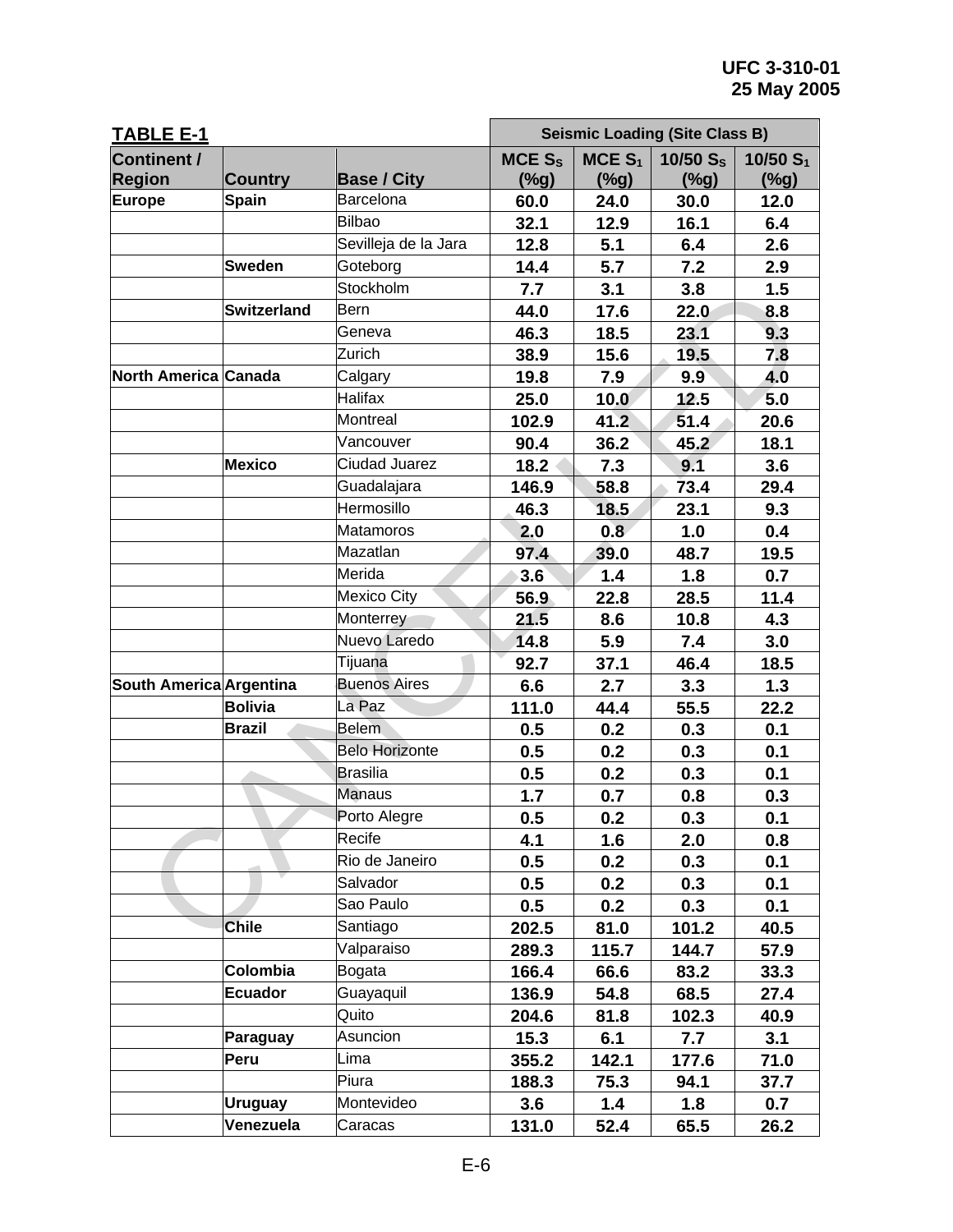| <b>TABLE E-1</b>                  |                                                   |                         | <b>Seismic Loading (Site Class B)</b> |           |             |             |
|-----------------------------------|---------------------------------------------------|-------------------------|---------------------------------------|-----------|-------------|-------------|
| <b>Continent /</b>                |                                                   |                         | MCE S <sub>s</sub>                    | MCE $S_1$ | 10/50 $S_s$ | 10/50 $S_1$ |
| <b>Region</b>                     | <b>Country</b>                                    | <b>Base / City</b>      | $(\%g)$                               | (%g)      | (%g)        | $(\%g)$     |
| South America Venezuela           |                                                   | Maracaibo               | 104.4                                 | 41.8      | 52.2        | 20.9        |
| Caribbean Sea Bahamas, The Nassau |                                                   |                         | 7.1                                   | 2.9       | 3.6         | 1.4         |
|                                   | <b>Barbados</b>                                   | Bridgetown              | 37.4                                  | 15.0      | 18.7        | 7.5         |
|                                   | <b>Cuba</b>                                       | Havana                  | 25.5                                  | 10.2      | 12.8        | 5.1         |
| Caribbean Sea Dominica            |                                                   | Roseau                  | 107.7                                 | 43.1      | 53.8        | 21.5        |
|                                   | <b>Dominican</b><br><b>Republic</b>               | Santo Domingo           | 173.6                                 | 69.5      | 86.8        | 34.7        |
|                                   | Grenada                                           | Saint Georges           | 107.3                                 | 42.9      | 53.6        | 21.5        |
|                                   | <b>Guadeloupe</b>                                 | Basse-Terre             | 131.0                                 | 52.4      | 65.5        | 26.2        |
|                                   | <b>Haiti</b>                                      | Port au Prince          | 80.0                                  | 32.0      | 40.0        | 16.0        |
|                                   | Jamaica                                           | Kingston                | 144.9                                 | 58.0      | 72.4        | 29.0        |
|                                   | <b>Martinique</b>                                 | Fort-de-France          | 97.4                                  | 39.0      | 48.7        | 19.5        |
|                                   | <b>Montserrat</b>                                 | Plymouth                | 162.4                                 | 65.0      | 81.2        | 32.5        |
|                                   | <b>Saint Kitts and Basseterre</b><br><b>Nevis</b> |                         | 149.6                                 | 59.8      | 74.8        | 29.9        |
|                                   | <b>Saint Lucia</b>                                | Castries                | 89.8                                  | 35.9      | 44.9        | 18.0        |
|                                   | <b>Saint Vincent</b><br>and The                   | Port Eliazabeth         |                                       |           |             |             |
|                                   | <b>Grenadines</b>                                 |                         | 53.1                                  | 21.2      | 26.5        | 10.6        |
|                                   | <b>St. Croix</b>                                  | Frederiksted            | 80.5                                  | 24.2      | 40.2        | 12.4        |
|                                   | St. John                                          | Bethany                 | 108.1                                 | 32.6      | 60.1        | 17.8        |
|                                   | <b>St. Thomas</b>                                 | <b>Charlotte Amalie</b> | 107.5                                 | 32.5      | 59.7        | 17.8        |
|                                   | Trinidad &<br><b>Tobago</b>                       | Scarborough             | 111.8                                 | 44.7      | 55.9        | 22.4        |
|                                   | <b>Trinidad</b>                                   | <b>Trinidad NS</b>      | 0.0                                   | 0.0       | 0.0         | 0.0         |
|                                   | <b>Vieques</b>                                    | <b>Isabel Segunda</b>   | 93.1                                  | 28.8      | 49.1        | 15.4        |
| <b>Pacific Ocean</b>              | <b>Australia</b>                                  | <b>Brisbane</b>         | 30.6                                  | 12.2      | 15.3        | 6.1         |
|                                   |                                                   | Canberra                | 46.4                                  | 18.6      | 23.2        | 9.3         |
|                                   |                                                   | Melbourne               | 46.9                                  | 18.8      | 23.4        | 9.4         |
|                                   |                                                   | Perth                   | 45.1                                  | 18.0      | 22.5        | 9.0         |
|                                   |                                                   | Sydney                  | 43.9                                  | 17.6      | 21.9        | 8.8         |
|                                   | Caroline<br><b>Islands</b>                        | Yap                     | 78.6                                  | 31.4      | 39.3        | 15.7        |
|                                   | Fiji                                              | Suva                    | 57.1                                  | 22.8      | 28.5        | 11.4        |
|                                   | Guam                                              | Agana                   | 100.0                                 | 40.0      | 50.0        | 20.0        |
|                                   | Marshall                                          | Majuro                  |                                       |           |             |             |
|                                   | <b>Islands</b>                                    |                         | 121.4                                 | 48.6      | 60.7        | 24.3        |
|                                   | <b>New Zealand</b>                                | Auckland                | 83.8                                  | 33.5      | 41.9        | 16.8        |
|                                   |                                                   | Wellington              | 228.2                                 | 91.3      | 114.1       | 45.6        |
|                                   | <b>Papau New</b><br><b>Guinea</b>                 | Port Moresby            | 78.1                                  | 31.3      | 39.1        | 15.6        |
|                                   | Phillipine Is.                                    | Baguio                  | 164.0                                 | 65.6      | 82.0        | 32.8        |
|                                   |                                                   | Cebu                    | 114.0                                 | 45.6      | 57.0        | 22.8        |
|                                   |                                                   | Manila                  | 193.2                                 | 77.3      | 96.6        | 38.6        |